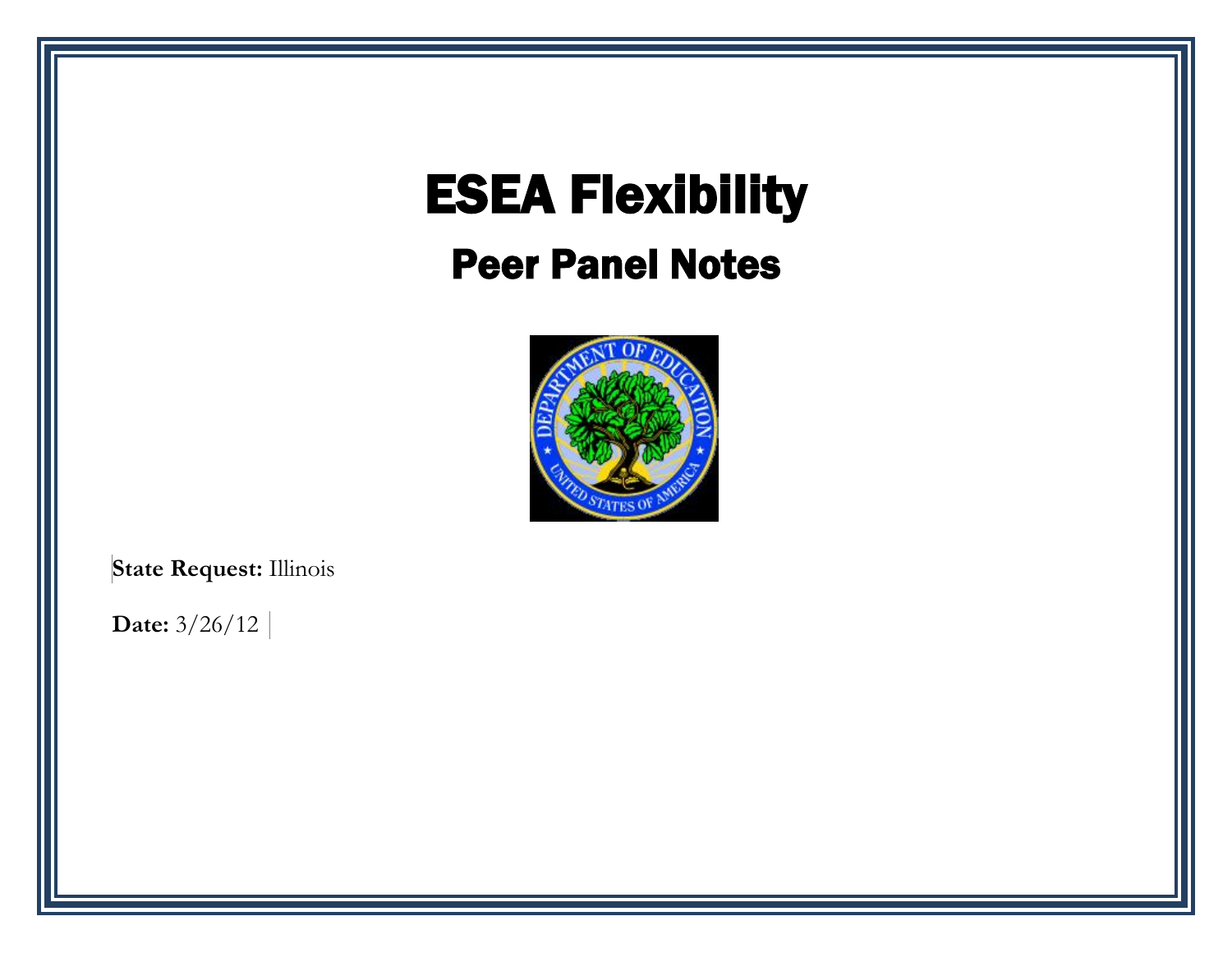## **REVIEW AND EVALUATION OF REQUESTS**

The U.S. Department of Education (Department) will use a review process that will include both external peer reviewers and staff reviewers to evaluate State educational agency (SEA) requests for this flexibility. This review process will help ensure that each request for this flexibility approved by the Department is consistent with the principles, which are designed to support State efforts to improve student academic achievement and increase the quality of instruction, and is both educationally and technically sound. Reviewers will evaluate whether and how each request for this flexibility will support a comprehensive and coherent set of improvements in the areas of standards and assessments, accountability, and teacher and principal effectiveness that will lead to improved student outcomes. Each SEA will have an opportunity, if necessary, to clarify its plans for peer and staff reviewers and to answer any questions reviewers may have during the onsite review. The peer reviewers will then provide comments to the Department. Taking those comments into consideration, the Secretary will make a decision regarding each SEA's request for this flexibility. If an SEA's request for this flexibility is not granted, reviewers and the Department will provide feedback to the SEA about the components of the SEA's request that need additional development in order for the request to be approved.

This document provides guidance for peer review panels as they evaluate each request during the on-site peer review portion of the review process. The document includes the specific information that a request must include and questions to guide reviewers as they evaluate each request. **Questions that have numbers or letters represent required elements.** The italicized questions reflect inquiries that reviewers will use to fully consider all aspects of an SEA's plan for meeting each principle, but do not represent required elements.

In addition to this guidance, reviewers will also use the document titled *ESEA Flexibility*, including the definitions and timelines, when reviewing each SEA's request. As used in the request form and this guidance, the following terms have the definitions set forth in the document titled *ESEA Flexibility*: (1) college- and career-ready standards, (2) focus school, (3) high-quality assessment, (4) priority school, (5) reward school, (6) standards that are common to a significant number of States, (7) State network of institutions of higher education, (8) student growth, and (9) turnaround principles.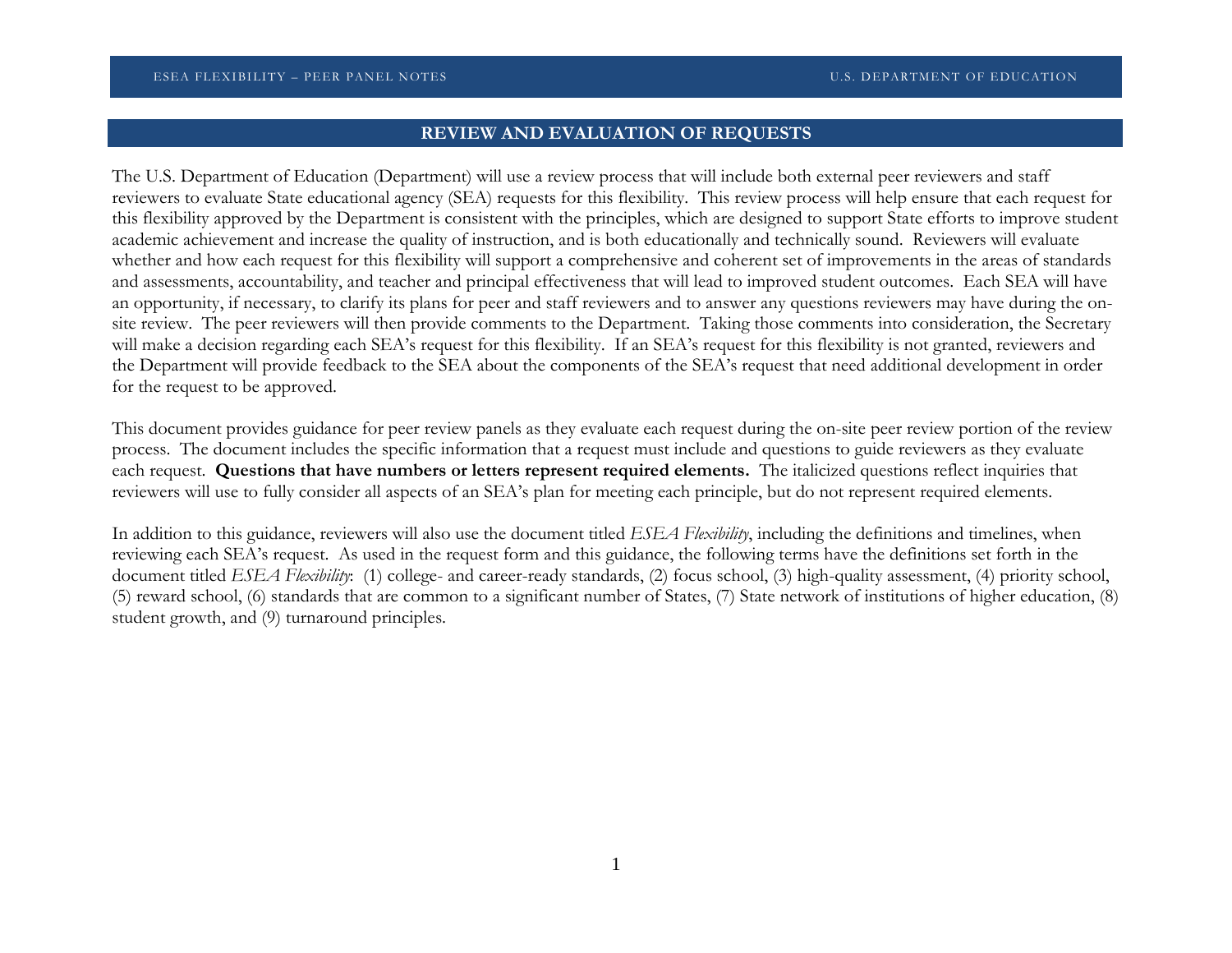## **Review Guidance**

## **Consultation**

- 1. Did the SEA meaningfully engage and solicit input on its request from teachers and their representatives?
	- *Is the engagement likely to lead to successful implementation of the SEA's request due to the input and commitment of teachers and their representatives at the outset of the planning and implementation process?*
	- *Did the SEA indicate that it modified any aspect of its request based on input from teachers and their representatives?*

**Consultation Question 1 Panel Response**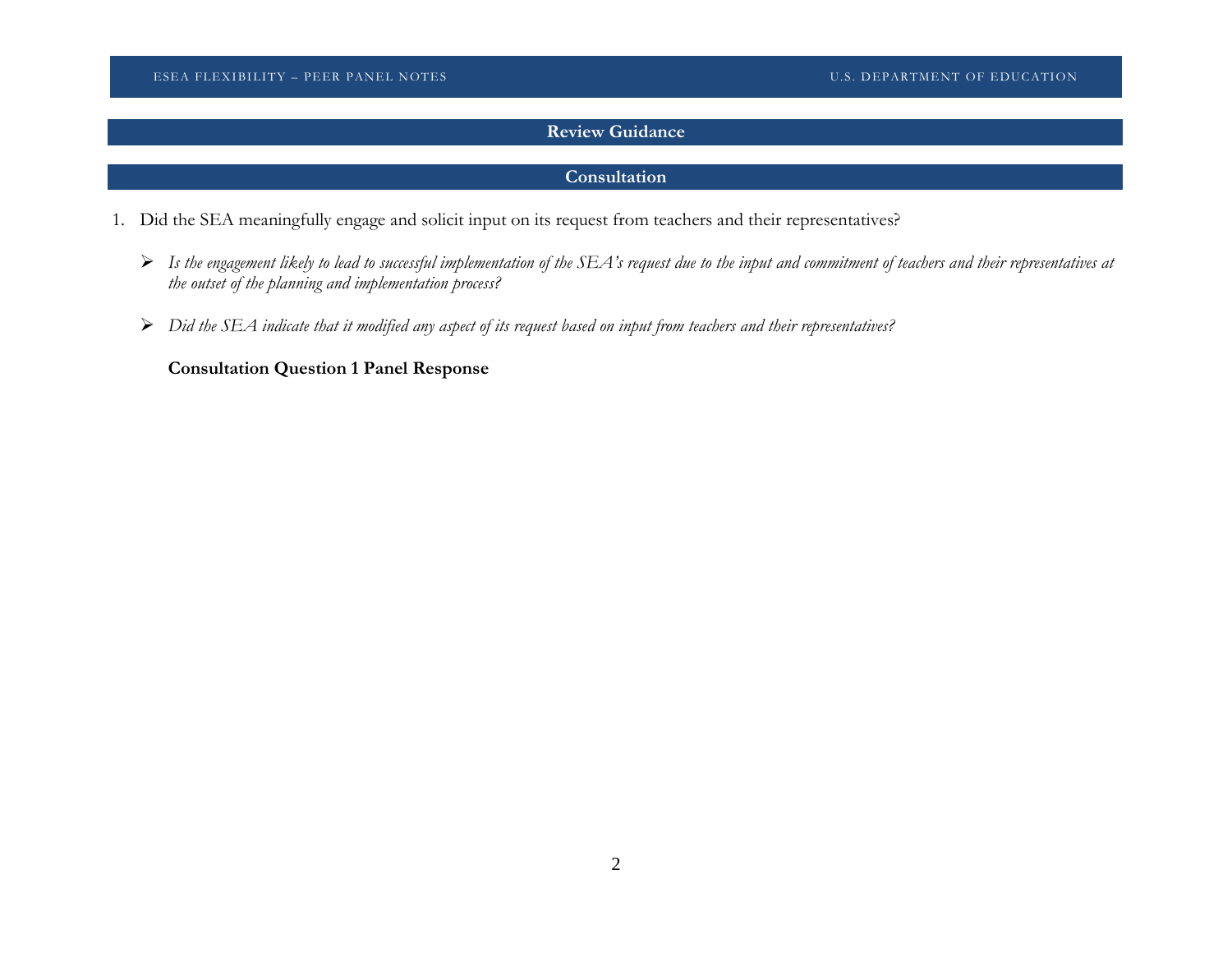| Tally of Peer Responses: 6 Yes, 0 No |  |  |  |  |
|--------------------------------------|--|--|--|--|

| Response Component | Peer Panel Response                                                                                                                                                                                                                                                                                                                                                                                                                                                                                                                                                                                                                                                                                                                                                                                                                                                                                                                                                                                                                                                                                                                                                                                                                                                                                                                  |
|--------------------|--------------------------------------------------------------------------------------------------------------------------------------------------------------------------------------------------------------------------------------------------------------------------------------------------------------------------------------------------------------------------------------------------------------------------------------------------------------------------------------------------------------------------------------------------------------------------------------------------------------------------------------------------------------------------------------------------------------------------------------------------------------------------------------------------------------------------------------------------------------------------------------------------------------------------------------------------------------------------------------------------------------------------------------------------------------------------------------------------------------------------------------------------------------------------------------------------------------------------------------------------------------------------------------------------------------------------------------|
| Rationale          | The Illinois State Board of Education (ISBE) discussed its flexibility request and collected survey comments at seven<br>regional informational meetings and 20-plus other stakeholder meetings in which the two teachers associations<br>participated and in some cases cosponsored. In such meetings, a small number of teachers (see Attachment 2)<br>participated. These notice-and-comment meetings occurred fairly close to the flexibility request deadline and did not<br>provide an opportunity for design collaboration. ISBE also convened an advisory group, including teachers and<br>teachers' association members, "that served throughout the waiver process" in a fashion that is not further<br>explained (p. 9). The limited survey data presented indicate only modest support for Part 2 of the proposal and a<br>degree of enthusiasm (>55% "strongly support") only for Part 1. Greater teacher association participation in the<br>design of the teacher evaluation system (Part 3) has occurred since 2010. Teachers and their associations and other<br>stakeholders have received ample notice of what is in the flexibility request, but outside the teacher-evaluation context<br>may not have had the opportunity to participate in design activities that best facilitates subsequent implementation. |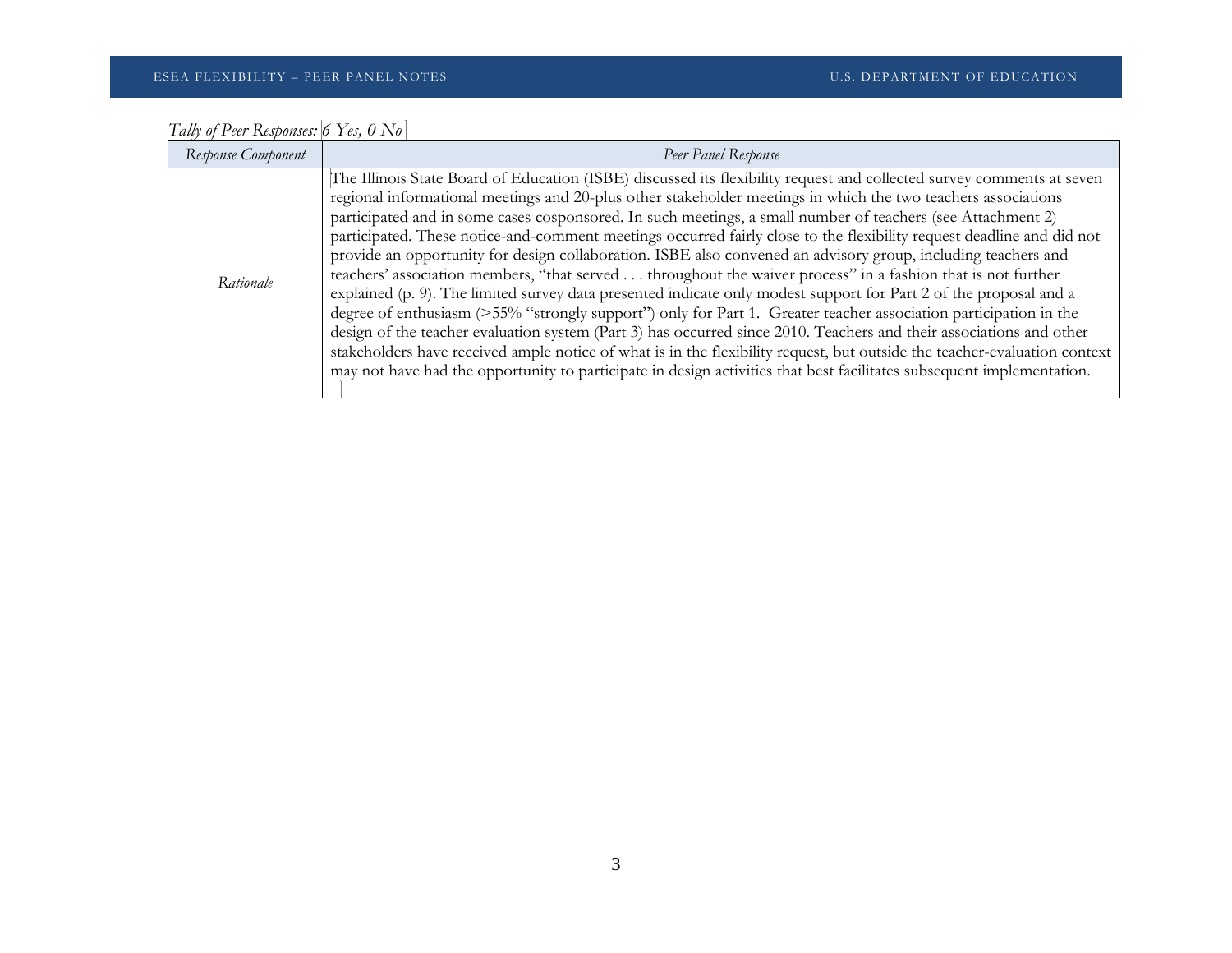|                  | 1. | ISBE held 29 stakeholder meetings, attended by nearly 1700 people, providing ample opportunity for teacher<br>organizations to provide input, including some meetings cosponsored by teacher organizations (pp. 9-10;<br>Attachment 2, p. 1).                                                                                                                                                                                                                                                                                                                                                                       |
|------------------|----|---------------------------------------------------------------------------------------------------------------------------------------------------------------------------------------------------------------------------------------------------------------------------------------------------------------------------------------------------------------------------------------------------------------------------------------------------------------------------------------------------------------------------------------------------------------------------------------------------------------------|
|                  | 2. | ISBE used a subset of the 29 meetings to target teachers and their organizations (p. 9; Attachments 2, 3, pp. 61-<br>62). NEA and AFT affiliates as well as a small number of teachers participated at most events for which data are<br>available (Attachment 2: survey information on 7 of 29 meetings, from Nov. 2011 to Feb. 2012).                                                                                                                                                                                                                                                                             |
|                  | 3. | A Performance Evaluation Advisory Council (PEAC) was created in 2010, including union leaders. PEAC meets<br>monthly to advise ISBE on the teacher evaluation system. PEAC held forums around the state in which 2300<br>educators participated (p. 9).                                                                                                                                                                                                                                                                                                                                                             |
| <b>Strengths</b> | 4. | A group of 30 stakeholders was convened to assist ISBE in developing the waiver flexibility request, including<br>teachers, as well as central and regional staff, district superintendents and staff and principals, which ISBE used in<br>some fashion during the design period to vet ideas and gauge support (pp. 9-10; Attachment 2, p. 10). One<br>meeting of 20 members of this group early in the process is described, at which two teachers were present. It is<br>unclear, from the request, how the group functioned, how often it met, how it provided views, and on what<br>topics it provided views. |
|                  | 5. | ISBE devoted a website page to the flexibility request (pp. 10, 25).                                                                                                                                                                                                                                                                                                                                                                                                                                                                                                                                                |
|                  | 6. | ISBE paid close attention to the views of the Consolidated Committee of Practitioners (CCOPs), a group the<br>state board has convened for some years to advise it on ESEA matters and appears to take a professional and<br>merits-based approach to the issues (pp. 10-11; Attachment 2, p. 36 (State Board minutes)).                                                                                                                                                                                                                                                                                            |
|                  | 7. | Participation by teachers associations was sufficient to trigger CCOPs criticism that the associations exercised too<br>much influence over the design of the teacher evaluation system (Attachment 2, p. 36).                                                                                                                                                                                                                                                                                                                                                                                                      |
|                  | 8. | ISBE partnered with teachers unions and 34 teachers to conduct Common Core State Standads (CCSS) gap<br>analysis in 2010.                                                                                                                                                                                                                                                                                                                                                                                                                                                                                           |
|                  | 9. | ISBE offered one example of utilizing stakeholder input to change an element in the flexibility request to include<br>the creation of a subgroup comprised of former English Learners.                                                                                                                                                                                                                                                                                                                                                                                                                              |
|                  |    |                                                                                                                                                                                                                                                                                                                                                                                                                                                                                                                                                                                                                     |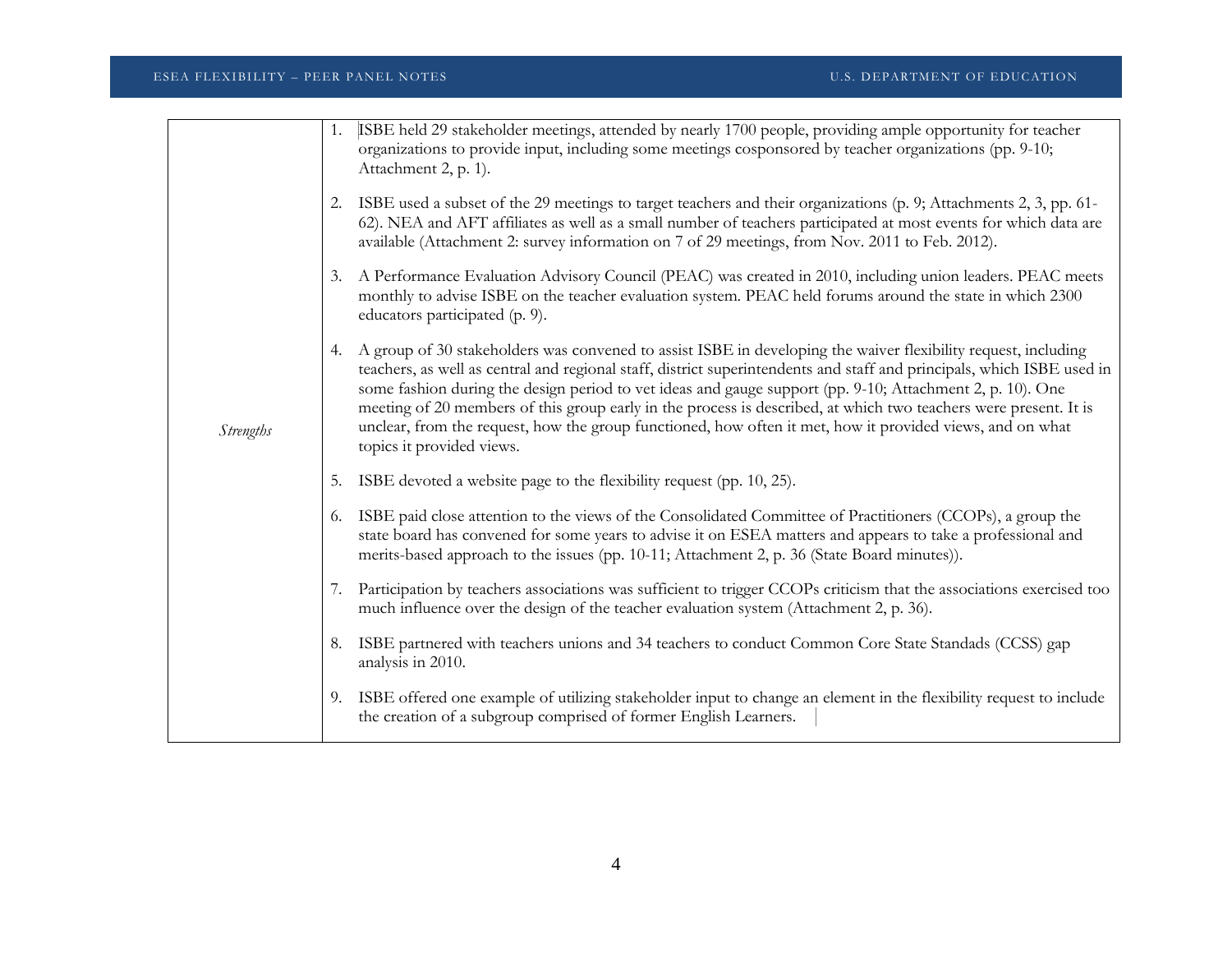| Weaknesses, issues,<br>lack of clarity     |    | The flexibility request provides limited examples of changes made in response to teacher and other stakeholder<br>concerns.                                                                                                                                                                                                                                                                                  |
|--------------------------------------------|----|--------------------------------------------------------------------------------------------------------------------------------------------------------------------------------------------------------------------------------------------------------------------------------------------------------------------------------------------------------------------------------------------------------------|
|                                            |    | Teachers were engaged via conference-type presentations with an opportunity for survey comments at 7 of the 29<br>meetings (Attachment 2), but most meetings were close to the filing date, mainly in February and did not offer an<br>opportunity to participate in actual design (apart from the educator evaluation component via PEAC). This raises<br>concerns about how meaningful the engagement was. |
|                                            | 3. | There was no evidence in the flexibility request application as to ISBE's consultation with the charter school<br>community related to the waiver proposal.                                                                                                                                                                                                                                                  |
|                                            | 4. | There is some evidence of changes to Principle 2 as a result of educator/stakeholder input.                                                                                                                                                                                                                                                                                                                  |
| Technical Assistance<br><b>Suggestions</b> | 1. | ISBE should consider adopting a strategy to involve teachers and other stakeholders in the design of core<br>implementation activities to take fuller advantage of teacher knowledge and to promote teacher support.                                                                                                                                                                                         |

- 2. Did the SEA meaningfully engage and solicit input on its request from other diverse communities, such as students, parents, community-based organizations, civil rights organizations, organizations representing students with disabilities and English Learners, business organizations, and Indian tribes?
	- *Is the engagement likely to lead to successful implementation of the SEA's request due to the input and commitment of relevant stakeholders at the outset of the planning and implementation process?*
	- *Did the SEA indicate that it modified any aspect of its request based on stakeholder input?*
	- *Does the input represent feedback from a diverse mix of stakeholders representing various perspectives and interests, including stakeholders from high-need communities?*

## **Consultation Question 2 Panel Response**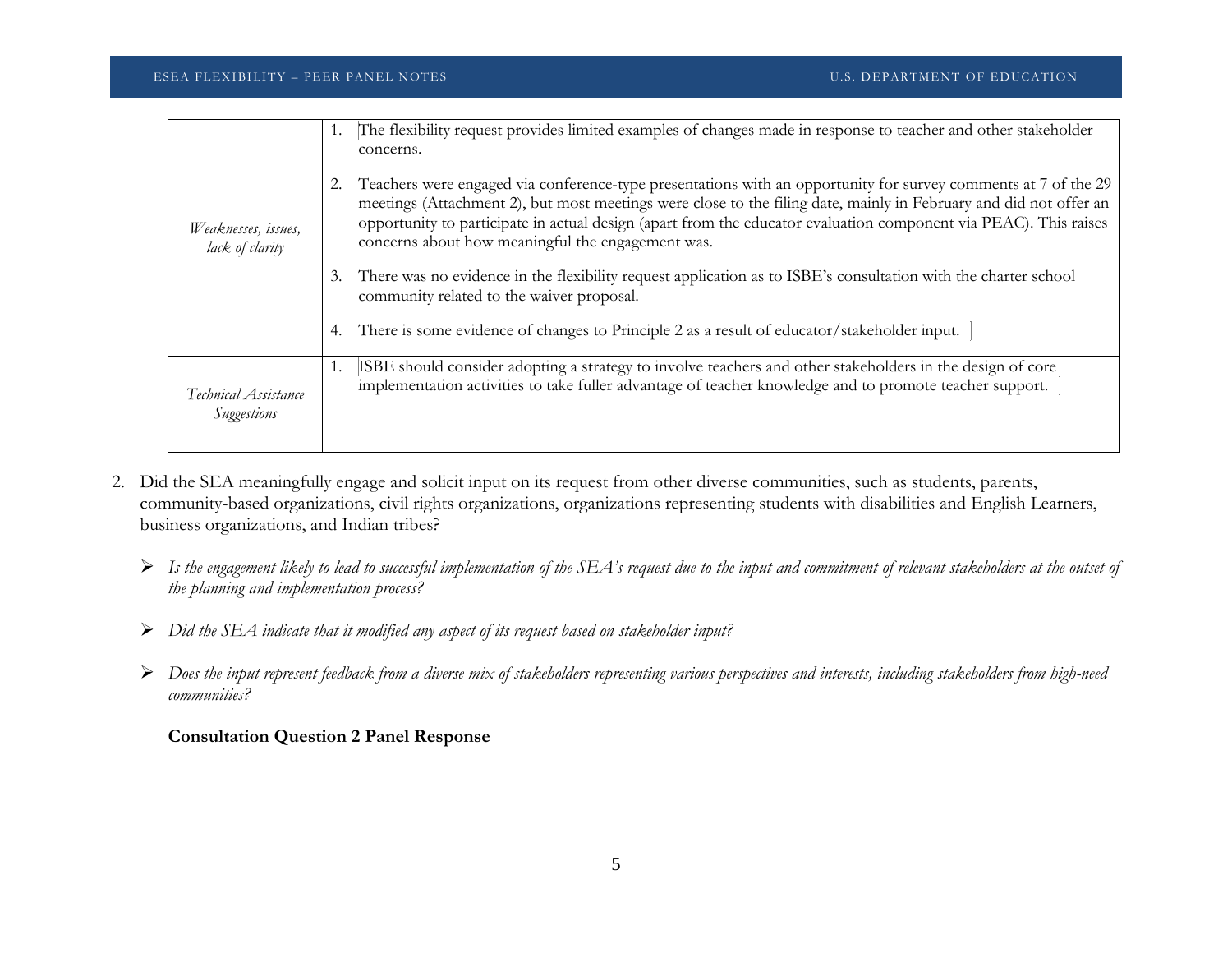| Response Component | Peer Panel Response                                                                                                                                                                                                                                                                                                                                                                                                                                                                                                                                                                                                                                                                               |
|--------------------|---------------------------------------------------------------------------------------------------------------------------------------------------------------------------------------------------------------------------------------------------------------------------------------------------------------------------------------------------------------------------------------------------------------------------------------------------------------------------------------------------------------------------------------------------------------------------------------------------------------------------------------------------------------------------------------------------|
| Rationale          | ISBE held over two dozen "notice and comment" meetings on the flexibility request to gather input and reactions<br>(including via the use of surveys at seven meetings). There were five meetings focused on diverse populations,<br>including students with disabilities and English Learners. Most of the meetings occurred close to the flexibility request<br>deadline and did not provide stakeholders with an opportunity to collaboration on design and participate in activities<br>that facilitated implementation and enthusiasm. The survey data presented indicate only modest support for Part 2 of<br>the proposal and a degree of enthusiasm (>55% "strongly support") for Part 1. |
|                    | ISBE conducted broad outreach to stakeholders via 29 meetings, including at least five meetings that targeted<br>1.<br>groups attentive to students with disabilities (meetings $5, 9, 10$ ), English learner students (meetings $7, 9, 22$ ) and<br>minority students (meetings 7, 9, 22). (p. 10; Attachment 3, pp. 61-2.)<br>The flexibility request lists five examples of concerns expressed by particular constituencies and two examples of<br>2.<br>design decisions made based on suggestions from consultation meetings (e.g., customized AMOs for each district<br>and schools and treating "former [English Learners] ELs" as a sub-group) (pp. 10-11).                               |
| Strengths          | ISBE devoted a website page to the flexibility request (pp. 10, 25).<br>3.<br>The flexibility request reports that "teachers communicated their support for ISBE's proposal of a Multiple<br>4.<br>Measures Index as the crux of our new differentiated accountability system and helped ISBE staff understand the<br>types of assistance they need" in regard to issues involving students with disabilities and English Learners (p. 9).<br>Also, stakeholders encouraged ISBE to identify a way to incorporate graduation rates for students with disabilities<br>who have until their 22 <sup>nd</sup> birthday to graduate.                                                                  |
|                    | Information on one meeting indicates that 107 parents and 8 students attended (Attachment 2, p. 45).<br>5.<br>ISBE paid close attention to the views of the Consolidated Committee of Practitioners (CCOPs), a group the<br>6.<br>state board has convened for some years to advise it on ESEA matters and appears to take a professional and<br>merits-based approach to the issues (p. 10-11; Attachment 2, p. 36 (State Board minutes)).                                                                                                                                                                                                                                                       |

| Tally of Peer Responses: 6 Yes, 0 No |  |
|--------------------------------------|--|
|                                      |  |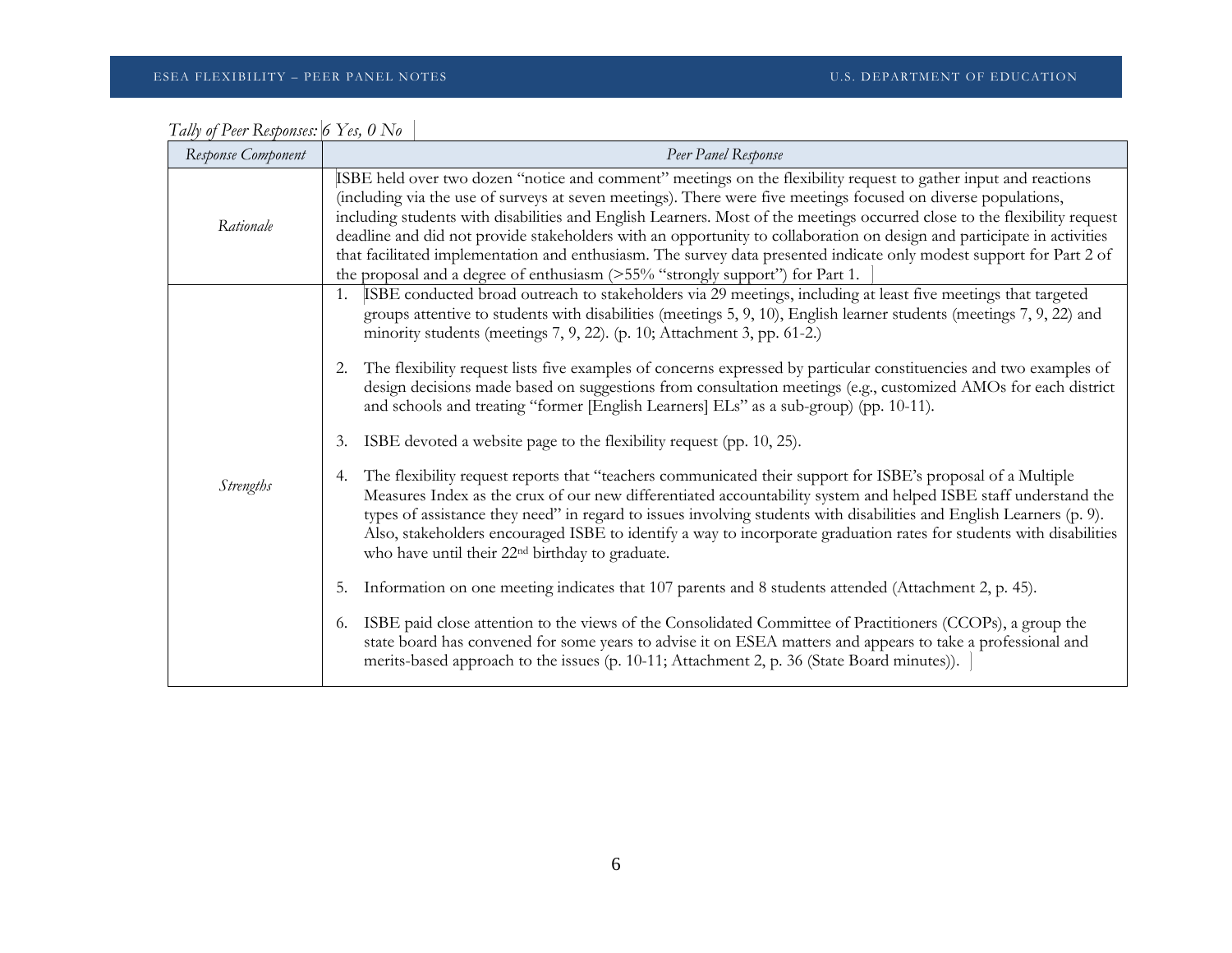| Weaknesses, issues,<br>lack of clarity | Stakeholders were engaged via conference-type presentations with an opportunity for survey comments at seven<br>of the 29 meetings (Attachment 2), but most meetings were close to the flexibility request filing date, mainly in<br>February and did not offer an opportunity to participate in actual design (apart from the educator evaluation<br>component via PEAC).<br>The flexibility request reported the differing views of various stakeholders (p. 10-11), but only limited evidence of<br>how the views affected the content of the application aside from two examples above.<br>Apart from the meeting with Chicago Public Schools and board minutes reflecting presentations by CCOPs, data<br>3.<br>suggest somewhat tepid support for Part 2 of the application (a small majority "strongly supporting"; significant<br>numbers "not supporting"), a bit more support for Part 3, and fairly strong support for Part 1 (Attachment 2,<br>survey responses for 7 of 29 meetings). |
|----------------------------------------|----------------------------------------------------------------------------------------------------------------------------------------------------------------------------------------------------------------------------------------------------------------------------------------------------------------------------------------------------------------------------------------------------------------------------------------------------------------------------------------------------------------------------------------------------------------------------------------------------------------------------------------------------------------------------------------------------------------------------------------------------------------------------------------------------------------------------------------------------------------------------------------------------------------------------------------------------------------------------------------------------|
|                                        |                                                                                                                                                                                                                                                                                                                                                                                                                                                                                                                                                                                                                                                                                                                                                                                                                                                                                                                                                                                                    |
| Technical Assistance<br>Suggestions    | None.                                                                                                                                                                                                                                                                                                                                                                                                                                                                                                                                                                                                                                                                                                                                                                                                                                                                                                                                                                                              |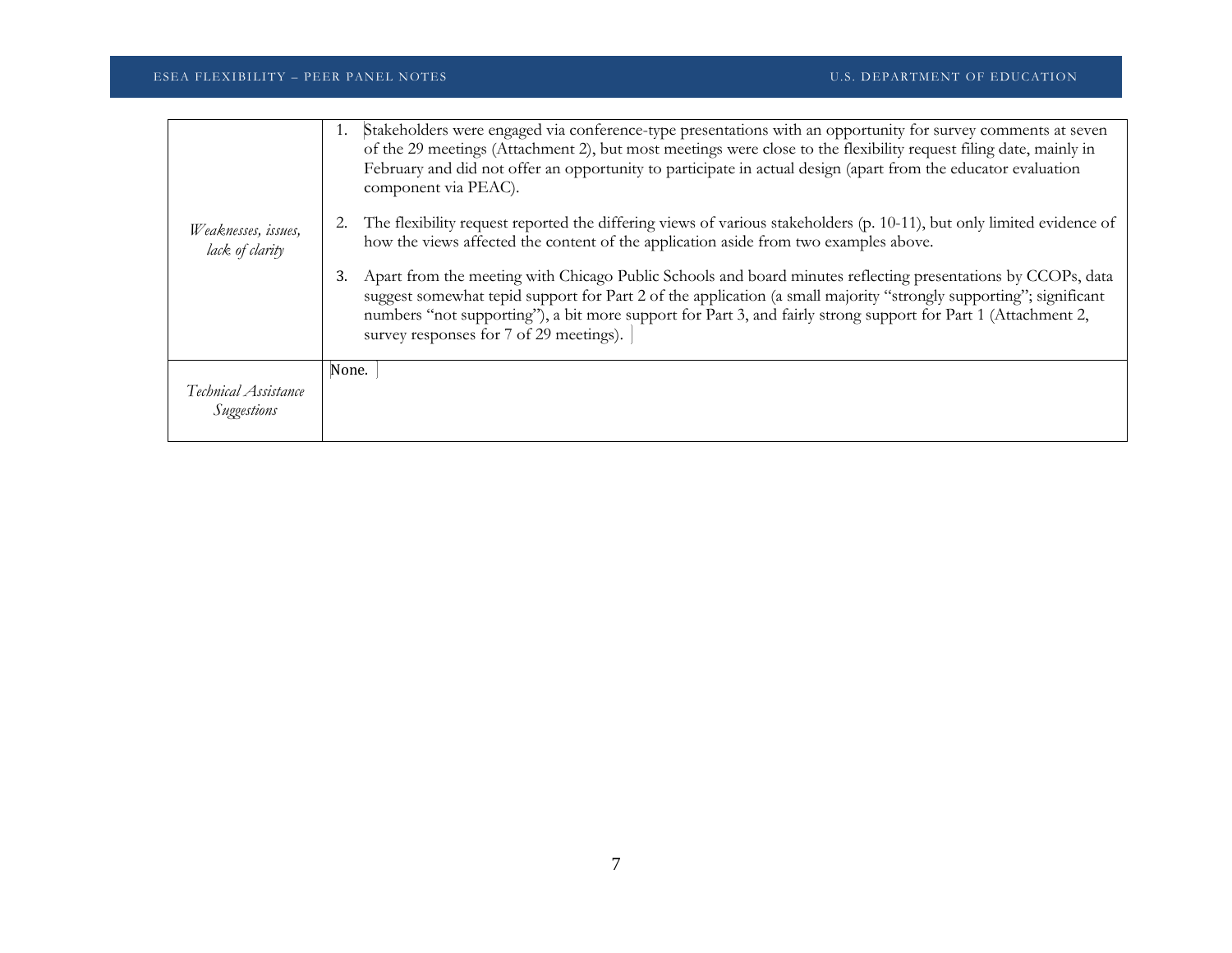## **Principle 1: College- and Career-Ready Expectations for All Students**

*Note to Peers: Staff will review 1.A Adopt College-And Career-Ready Standards, Options A and B.*

## **1.B Transition to college- and career-ready standards**

1.B Part A: Is the SEA's plan to transition to and implement college- and career-ready standards statewide in at least reading/language arts and mathematics no later than the 2013−2014 school year realistic, of high quality? *Note to Peers: See ESEA Flexibility Review Guidance for additional considerations related to the types of activities an SEA includes in its transition plan.*

## **1.B Panel Response, Part A**

*Tally of Peer Responses: 3 Yes, 3 No*

| Response Component | Peer Panel Response                                                                                                                                                                                                                                                                                                                                                                                                                                                                                                                                                                                                                                                                                                                                                                                                                                                                                                                                                                                                                                                                                                                                                                                                                                                                                                                                                                                                                                                                                                                                                                                                                                                                                                                                                                                                                                    |
|--------------------|--------------------------------------------------------------------------------------------------------------------------------------------------------------------------------------------------------------------------------------------------------------------------------------------------------------------------------------------------------------------------------------------------------------------------------------------------------------------------------------------------------------------------------------------------------------------------------------------------------------------------------------------------------------------------------------------------------------------------------------------------------------------------------------------------------------------------------------------------------------------------------------------------------------------------------------------------------------------------------------------------------------------------------------------------------------------------------------------------------------------------------------------------------------------------------------------------------------------------------------------------------------------------------------------------------------------------------------------------------------------------------------------------------------------------------------------------------------------------------------------------------------------------------------------------------------------------------------------------------------------------------------------------------------------------------------------------------------------------------------------------------------------------------------------------------------------------------------------------------|
| Rationale          | ISBE has adopted the CCSS; publicized them to stakeholders statewide; cross-walked them with prior standards: is<br>working with Word-Class Instructional Design and Assessment (WIDA) to align the English Language Proficiency<br>(ELP) standards for English Learners; continued commitment to equitable access for students with disabilities to<br>rigorous core instruction; created a process for aligning higher education teacher-preparation curricula for pre-K<br>through middle schools teachers; and is creating a coordinated regional support structure, tool set and trainings on<br>which LEAs can draw in carrying out their massive responsibility to transition curricula, learning materials,<br>instruction, and assessments to the CCSS. Apart from an online tool of uncertain functionality that LEAs can use to<br>identify key steps they must take, ISBE does not appear to have undertaken a responsibility to assure that LEAs go<br>through the planning steps in a timely, rigorous and organized fashion; to provide a model structure through which<br>LEAs can support that transition in schools (e.g., central and school-level transition coordinators and teams); to<br>assure that LEAs take part in available training and become proficient in the transition tools; or to monitor the quality<br>of transition efforts in schools. ISBE thus does not appear, as yet, to have a realistic high-quality transition plan that is<br>capable of assuring that students, including English Learners and students with disabilities, in many LEAs and<br>schools will have access to instruction and assessments aligned to the new standards as of 2013-14. Contingent upon<br>filling in project management, implementation, and timeline gaps, the proposal has promise for successful transition<br>to CCSS |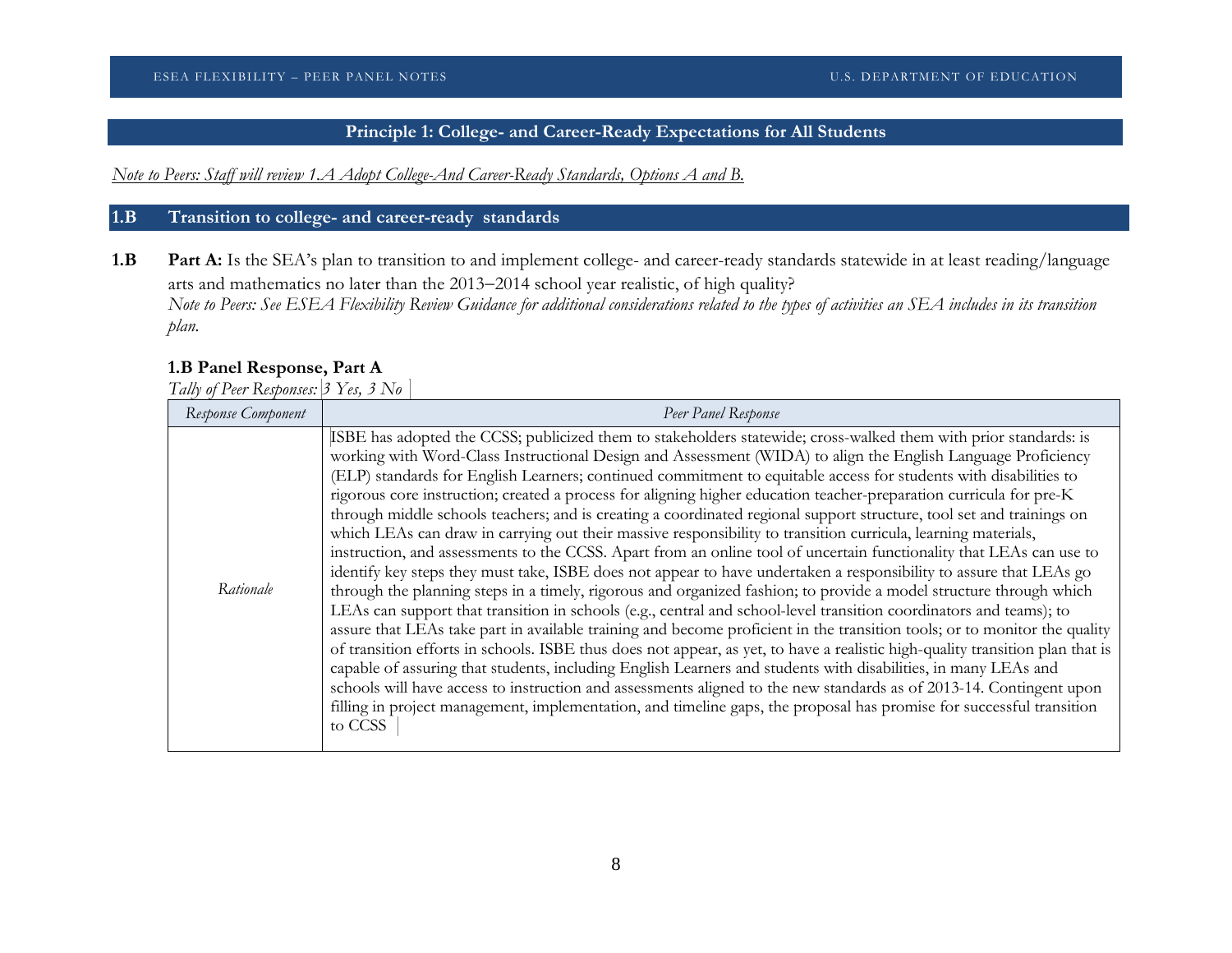|                  | ISBE adopted CCSS in 2010, and partnered with teachers unions and 34 teachers to conduct gap analysis in<br>1.                 |
|------------------|--------------------------------------------------------------------------------------------------------------------------------|
|                  | 2010 (p. 16).                                                                                                                  |
|                  | The flexibility request lists 11 general categories of actions LEAs should take during CCSS transition (e.g.,<br>2.            |
|                  | "Identify plans for curriculum changes,") (pp.20-21).                                                                          |
|                  | ISBE provided information on CCSS to the public, parents and LEAs via a website page, video, webinars, and<br>3.               |
|                  | regional meetings (p. 25)                                                                                                      |
|                  | ISBE conducted alignment and 'successful strategies' workshops with higher education institutions, for several<br>4.           |
|                  | reasons, including to develop 'legislative rules' governing new teacher preparation curricula for pre-K and                    |
|                  | elementary/middle schools (pp. 22, 33, 34). ISBE also worked with high education institutions to establish new                 |
|                  | licensing cut scores to make them more rigorous.                                                                               |
|                  | ISBE conducted summer institutes for teachers and principals (2011) and LEA administrators (2012) on CCSS<br>5.                |
|                  | $(p. 33)$ .                                                                                                                    |
|                  | ISBE is providing implementation guidance and supports to LEAs in the following ways: development of an                        |
|                  | on-line planning tool; Achieve rubrics to conform instructional materials to CCSS; CTE performance tasks pilot                 |
|                  | (career readiness); developing a contract for LEAs to use to procure CCSS-aligned interim assessments (in                      |
| <b>Strengths</b> | process; no timeline); creating checklists, lesson plan strategies, PD needs assessments and on-line modules for               |
|                  | high school English language arts teachers; learning standards workshops; instructional strategy series (pp. 33-34;            |
|                  | listed in the Expectations Timeline, not otherwise described).                                                                 |
|                  | ISBE plans to create "The Center [for School Improvement]" to coordinate Statewide System of Support<br>7.                     |
|                  | (SSOS) operating through regional offices, with 230 coaches and content specialists potentially available to assist            |
|                  | in CCSS transition; coaches and content specialists to develop materials to support CCSS transition in                         |
|                  | collaboration with Achieve, students with disabilities and English Learner experts (Center RFP will be issued this             |
|                  | spring; start up no earlier than Fall 2012) (pp. 28-29, 54-55, 65, 68-69, 77, 81).                                             |
|                  | 8. ISBE has strengthened its existing Dual Credits program for high school students taking college courses by                  |
|                  | legislation requiring courses to have same requirements as those taken by college students (p. 23).                            |
|                  | 9. ISBE has addressed increasing rigor of existing assessments in advance of PARCC implementation by increasing                |
|                  | grade 3-8 proficiency cut score and infusing tests with CCRR-aligned items: pilot 2012; implement 2013                         |
|                  | 10. Strengths include an analysis conducted by ACT, Inc. indicates that the PSAE 11 <sup>th</sup> grade assessment is college- |
|                  | ready (aligned to ACT); adding EXPLORE-PLAN-ACT measure of 8th-to-11th grade growth; enhancing career-                         |
|                  | readiness (WorkKeys) part of PSAE assessment to require National Career Readiness Certificate (pp.30-31).                      |
|                  | (EXPLORE and WorkKeys subject to funding from legislature, pp.32, 47).                                                         |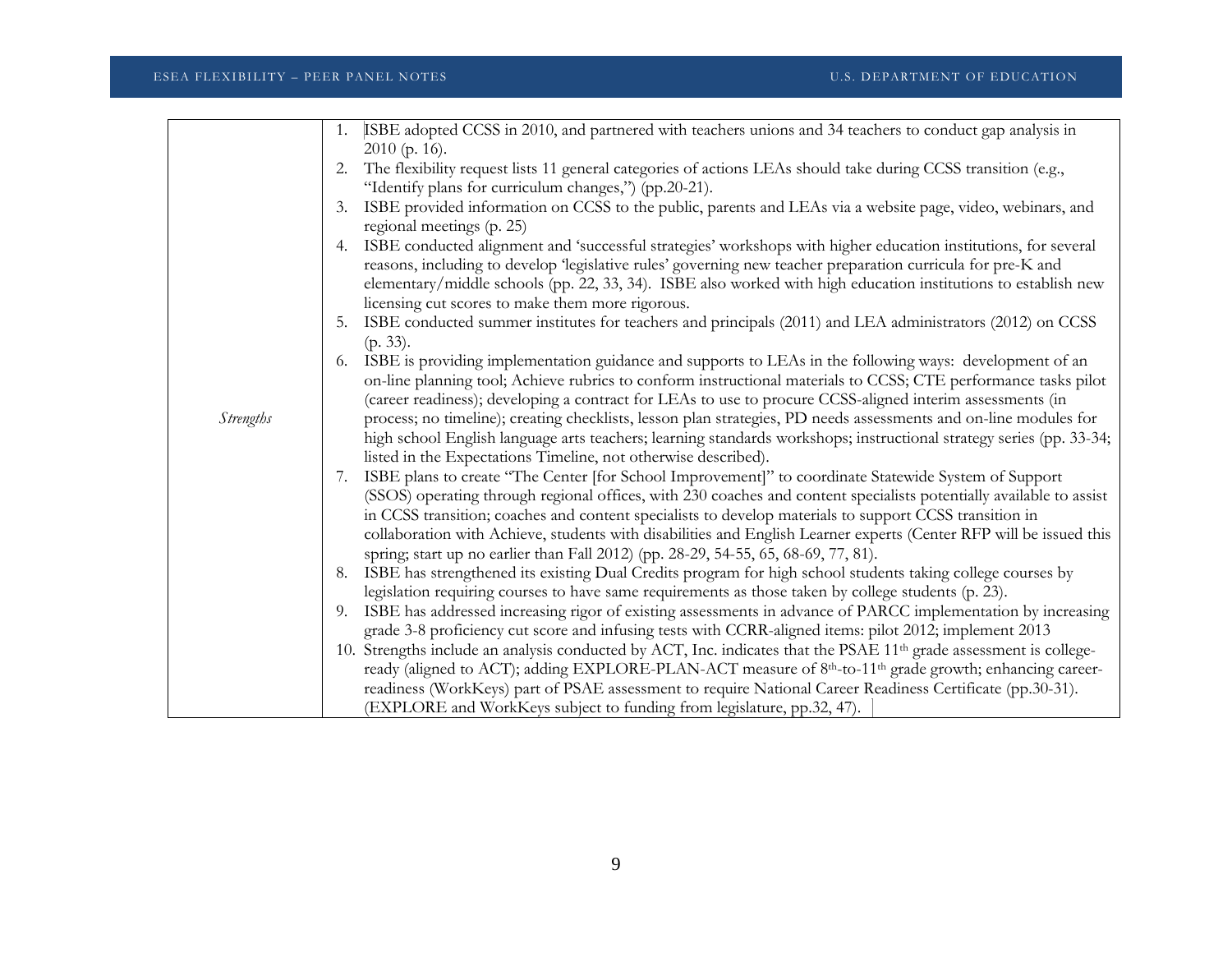|                     | The flexibility request lists stakeholder channels and communication tools ISBE uses for outreach, but<br>1.                                                                   |
|---------------------|--------------------------------------------------------------------------------------------------------------------------------------------------------------------------------|
|                     | describes their use for CCSS transition in aspirational terms (e.g., "communication should be structured to                                                                    |
|                     | articulate that [CCSS] are improving the foundation to advance [teacher's] work") and provides no plan or                                                                      |
|                     | timeline (p. 23-24; see Attachment 14:512).                                                                                                                                    |
|                     | ISBE recognizes:<br>2.                                                                                                                                                         |
|                     | • the massive task, in absence of a statewide CCSS-aligned curriculum, to transition standards, curricula,                                                                     |
|                     | lesson plans, instructional materials and assessments (see                                                                                                                     |
|                     | http://www.isbe.net/common_core/htmls/gap_analysis.htm: 150 of CCSS math and 250 ELA standards                                                                                 |
|                     | have no matches in prior standards and others previously taught in one grade must now be taught in<br>another grade),                                                          |
|                     | that the transition to CSS requires 11 general steps in each LEA, and<br>$\bullet$                                                                                             |
|                     | that LEAs will be required to address the transition and "demonstrate a local plan that results in the<br>implementation of" CCSS by the end of the 2013-14 school year.       |
|                     | However, the flexibility request:                                                                                                                                              |
|                     | • gives LEAs and schools primary responsibility to carry out the transition without sufficient project                                                                         |
| Weaknesses, issues, | management support;                                                                                                                                                            |
| lack of clarity     | provides no model structure (e.g., train-the-trainer process via LEA and school coordinators and<br>implementation teams), plans, or detailed timeline for LEA implementation; |
|                     | does not indicate that any training was provided on implementation planning and management; and                                                                                |
|                     | has no plan for monitoring the creation and implementation of LEA plans (pp.17, 20-21; see Timeline,<br>$\bullet$<br>p.33; Transition Activities, Attachment 14).              |
|                     | There is no timeline provided for availability of CCSS-aligned interim assessments (p. 27) or establishment of<br>3.                                                           |
|                     | the "Center" (pp. 28, 56, 65).                                                                                                                                                 |
|                     | ISBE's effort to transition to CCSS does not appear to include high schools, students with disabilities, or<br>4.                                                              |
|                     | English Learners in its steps to align teacher prep curricula; and provides no plan, timeline, or monitoring as to                                                             |
|                     | these changes (p. 22).                                                                                                                                                         |
|                     | There is no public information strategy offered for planned cut-score revisions, which the recent New York<br>5.                                                               |
|                     | State experience suggests will have a negative effect on improving schools and districts (suggesting gains                                                                     |
|                     | weren't meaningful), unless correctly managed.                                                                                                                                 |
|                     | ISBE provides no evidence that it has focused support on areas in which the new standards require curriculum<br>6.                                                             |
|                     | and resources not required by the previous standards.                                                                                                                          |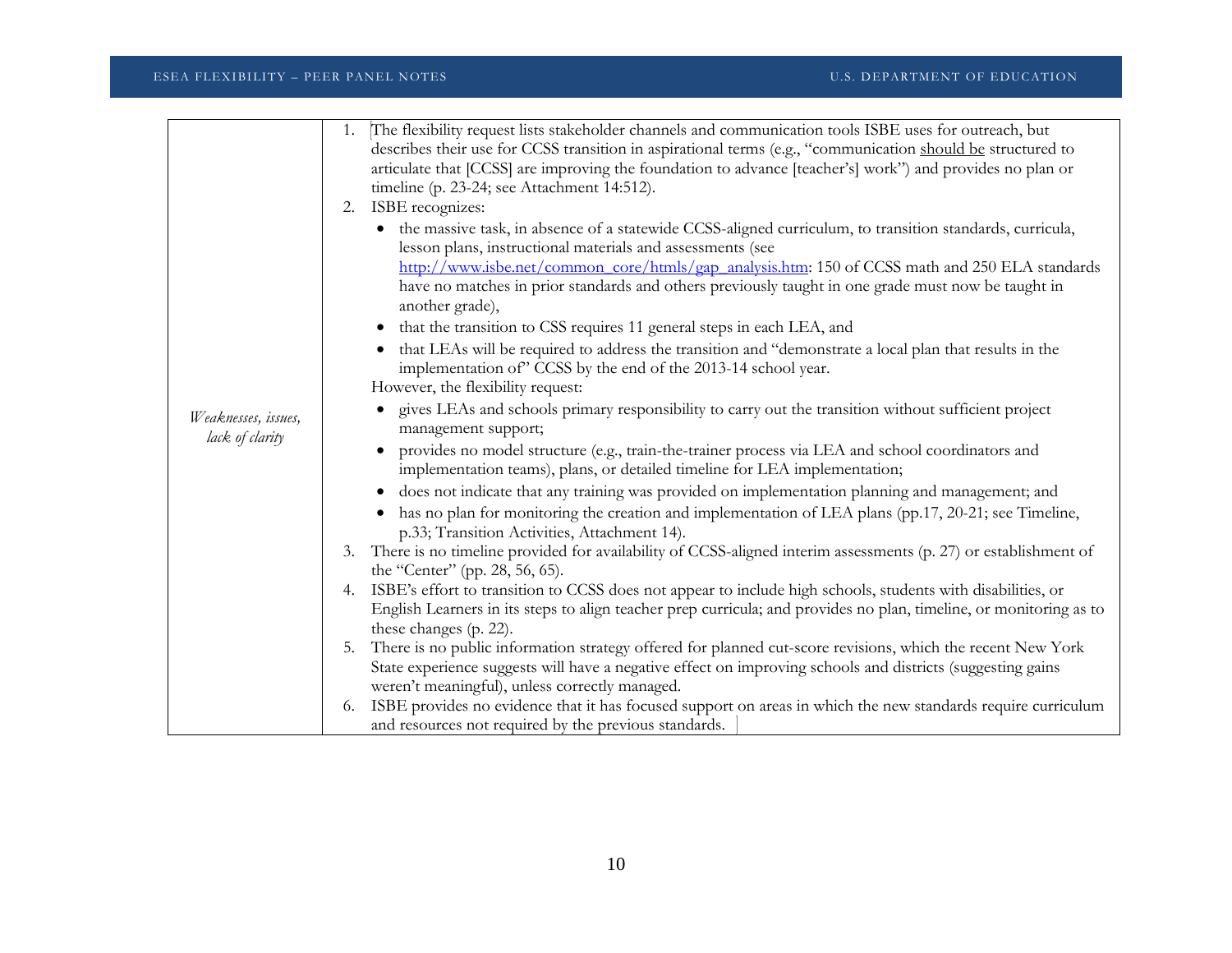| Technical Assistance<br>Suggestions | Provide an outreach plan describing how ISBE will actually use the conduits and tools listed at pp. 23-26 to<br>1.<br>disseminate information about the CCSS.                                                                            |
|-------------------------------------|------------------------------------------------------------------------------------------------------------------------------------------------------------------------------------------------------------------------------------------|
|                                     | Provide model implementation processes and plans LEAs can use in transforming their curricula, teaching<br>2.<br>materials, instruction and assessments; and plan to monitor implementation rigor.                                       |
|                                     | Provide a timeline for aligning higher education teacher preparation curricula to CCSS and a plan or process for<br>3.<br>including curricula for high schools, students with disabilities and English Learner teachers in that process. |
|                                     | Provide a timeline and plan for providing procurement access to new CCSS-aligned interim assessments and<br>establishment of the "Center."                                                                                               |
|                                     | Provide contingencies if funding for EXPLORE-PLAN-ACT assessment and WorkKeys enhancement isn't<br>5.<br>available, given how crucial this is to the overall strategy to transition to CCR assessments and the overall<br>proposal.      |
|                                     | Develop a public information plan to explain the drop in proficiency as a result of cut-score changes that puts<br>6.<br>the diminution in proficiency levels in context of past gains and "desire to raise the bar."                    |
|                                     | Consider reviewing models for project managing CCSS transition in use in other jurisdictions, including New<br>7.<br>York City, New York State, Arkansas, and Louisiana.                                                                 |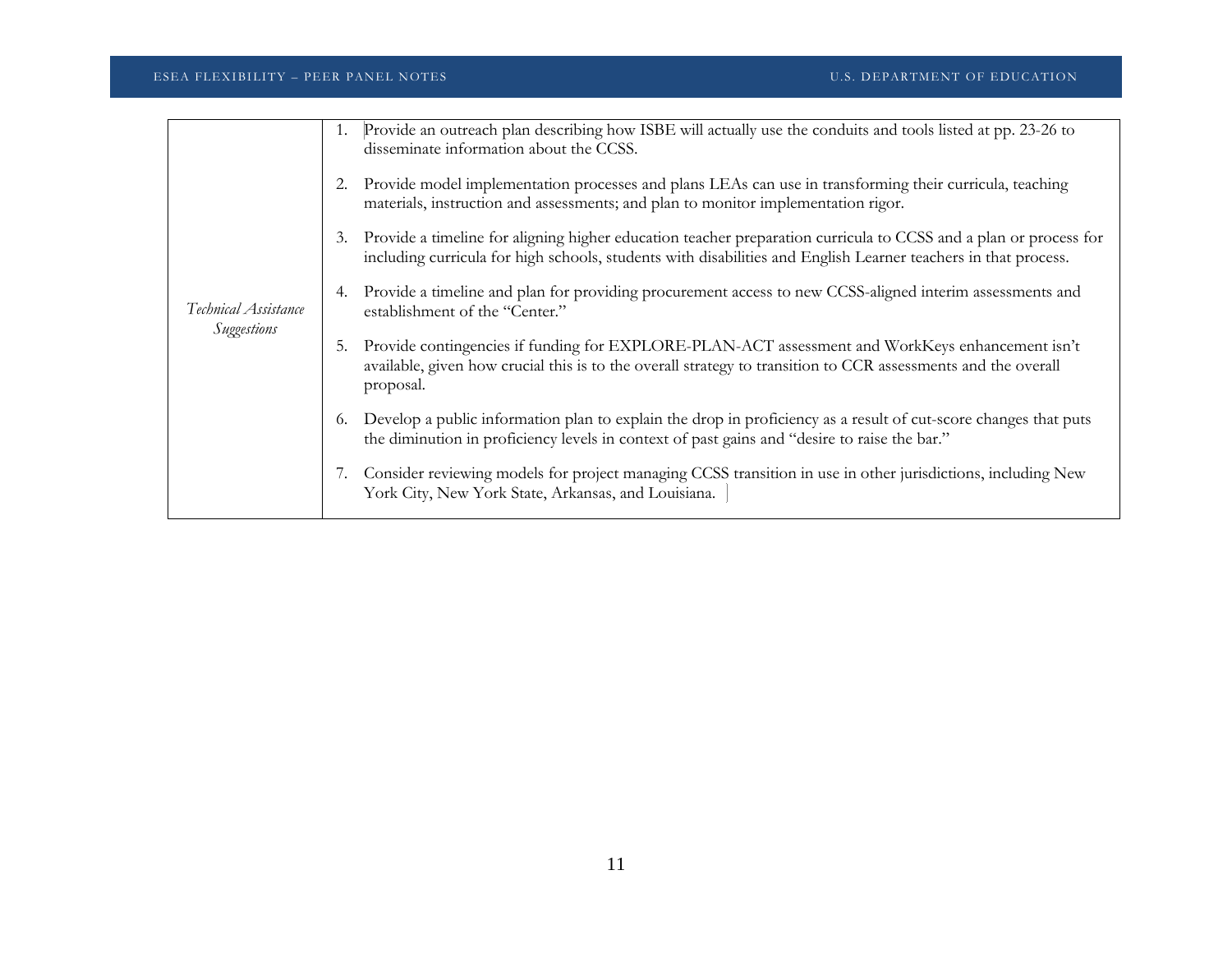Part B: Is the SEA's plan likely to lead to all students, including English Learners, students with disabilities, and low-achieving students, gaining access to and learning content aligned with the college- and career-ready standards?

*Note to Peers: See ESEA Flexibility Review Guidance for additional considerations related to the types of activities an SEA includes in its transition plan.*

## **1.B Panel Response, Part B**

*Tally of Peer Responses: 4 Yes, 2 No* 

| Response Component | Peer Panel Response                                                                                                                                                                                                                                                                                                                                                                                                                                                                                                                                                                                                                                                                                                                                                                                                                                                                           |
|--------------------|-----------------------------------------------------------------------------------------------------------------------------------------------------------------------------------------------------------------------------------------------------------------------------------------------------------------------------------------------------------------------------------------------------------------------------------------------------------------------------------------------------------------------------------------------------------------------------------------------------------------------------------------------------------------------------------------------------------------------------------------------------------------------------------------------------------------------------------------------------------------------------------------------|
| Rationale          | ISBE has focused on CCSS-aligned standards for instructing all students, including English Learners and students<br>with disabilities. It has provided some training and students with disabilities- and English Learners-related materials<br>for use by LEAs undertaking the transition to the new standards. ISBE has been less clear about how it intends to<br>shepherd LEAs through the process of actually changing their curricula, materials, instruction and local assessments<br>as they relate to English Learners and students with disabilities and assuring parallel changes in teacher-prep<br>programs. The flexibility request also lacks clarity about how ISBE intends to leverage its current efforts to address<br>standards for teaching English Learners and students with disabilities to assist all teachers of such students to enable<br>them to master the CCSS. |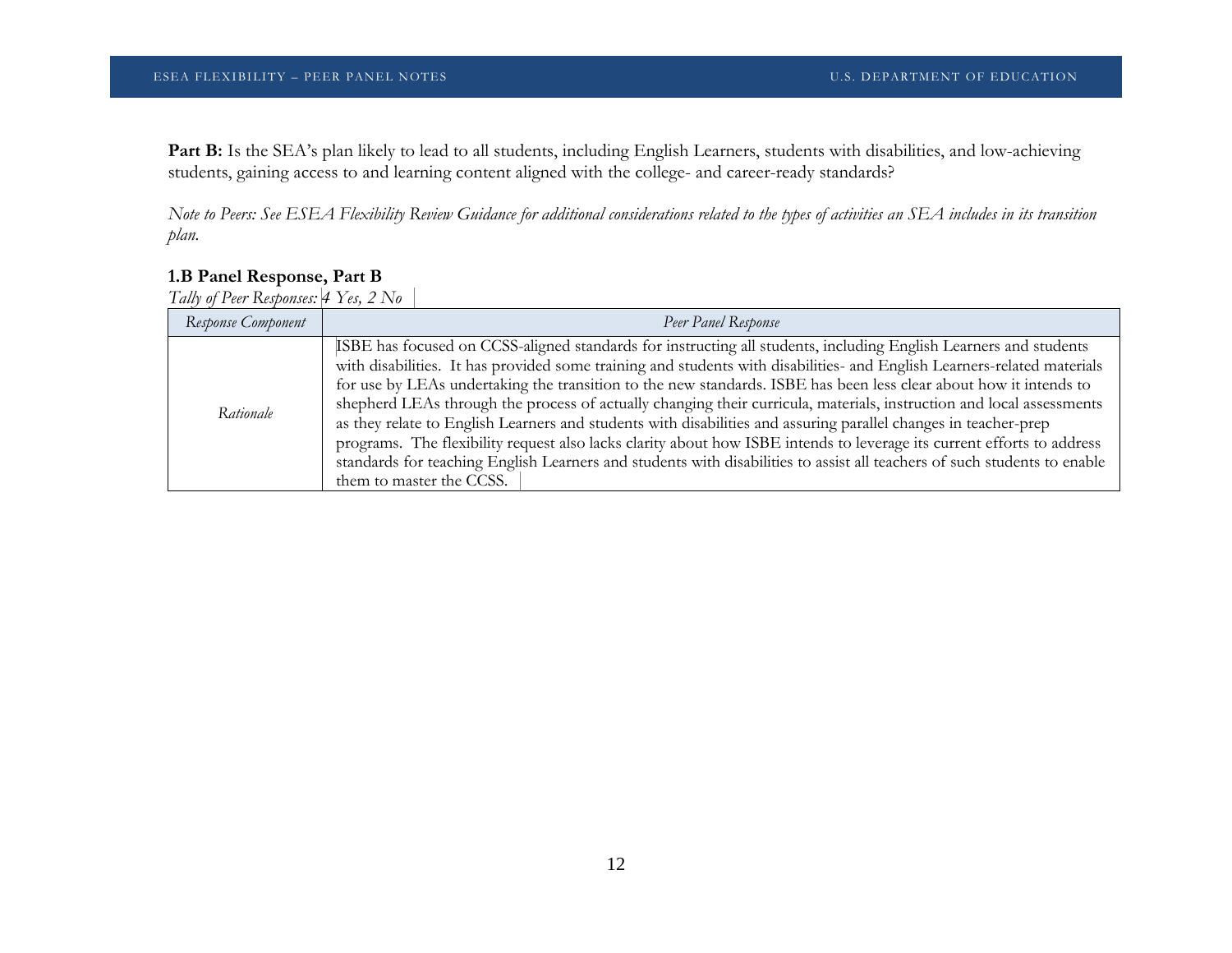|                  | 1.         | ISBE obtained technical assistance from organizations focused on instruction of students with disabilities to<br>help LEAs and local educators of these students make "connections to the CCSS," and "transition to the<br>$CCSS''$ (p. 27).                                      |
|------------------|------------|-----------------------------------------------------------------------------------------------------------------------------------------------------------------------------------------------------------------------------------------------------------------------------------|
|                  |            | ISBE is participating in the ASSETS project—"a next-generation comprehensive and balanced assessment<br>system for ELLS in development by the WIDA consortium"— to develop formative assessments for English<br>language proficiency (ELP) that are "correlated" to CCSS (p. 28). |
|                  | 3.         | ISBE is integrating education cooperatives and the Illinois Statewide Tech Assistance Center (focused on<br>students with disabilities) into "the Center" and SSOS which will provide regional assistance to LEAs in CCSS<br>transition (pp. 28-29, 54-55, 68-69, 77, 81)         |
| <i>Strengths</i> |            | ISBE has contracted with Illinois Resource Center to support CCSS rollout to English Learners teachers (p. 33)                                                                                                                                                                    |
|                  | 5.         | ISBE has provided professional development to English Learners teachers in new CCSS-aligned curricular<br>frameworks and WIDA standards (p. 34)                                                                                                                                   |
|                  | 6.         | ISBE and the flexibility request continue to focus on educating students with disabilities in general education<br>setting where CCSS is broadly implemented.                                                                                                                     |
|                  | $\gamma$ . | ISBE applied for and received a grant to further develop Spanish Language Development standards as an<br>initiative to strengthen and support the instruction occurring in native language.                                                                                       |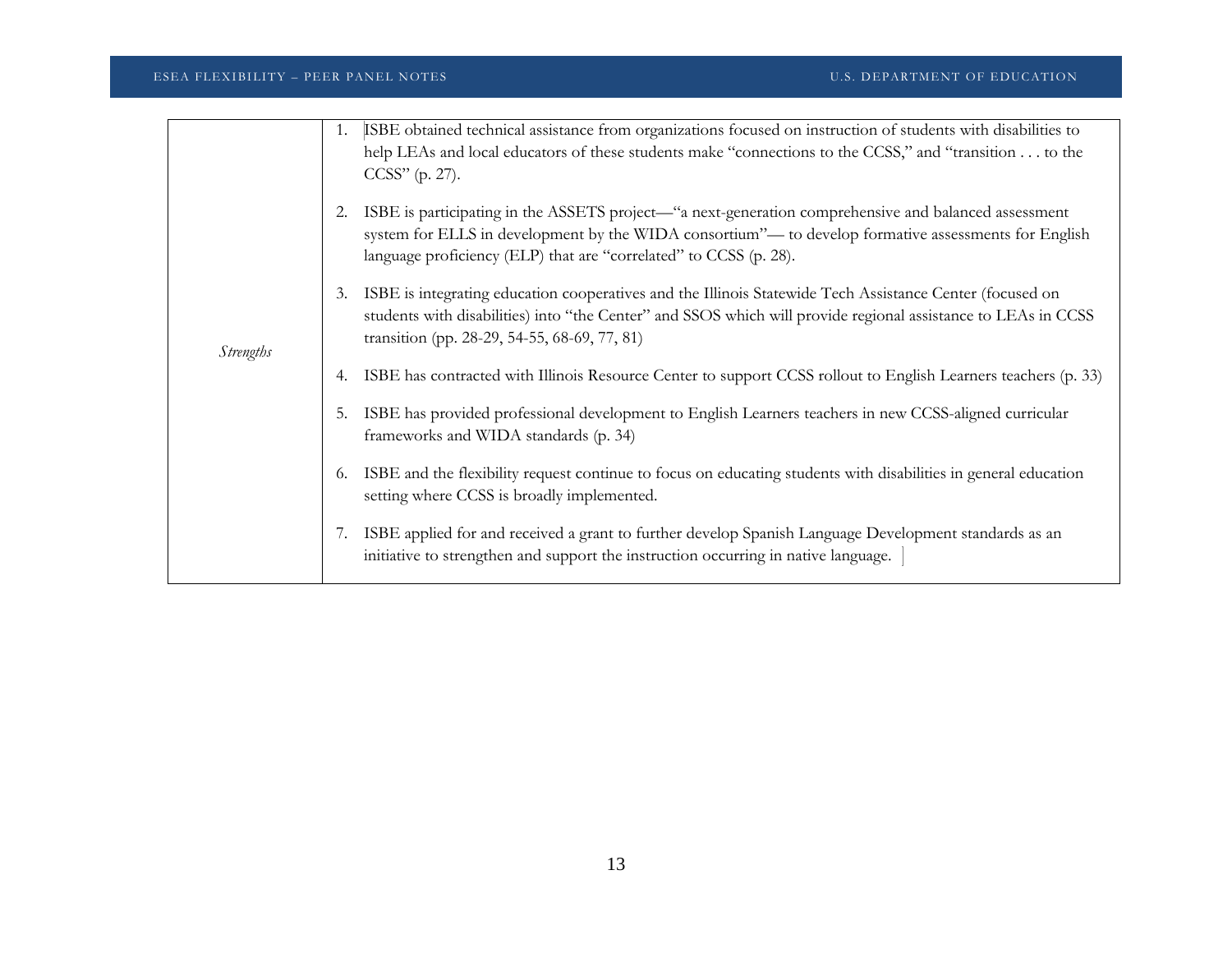|                                        | The flexibility request focuses on CCSS alignment in developing new standards for ELP (pp. 17-20, 33); but<br>1.<br>lacks clarity on the achievement of CCSS for English Learners.<br>There is mention of developing the learning standards portion of Individualized Education Programs (IEPs) for<br>2.                                                                                                                                                                                                                                                                             |
|----------------------------------------|---------------------------------------------------------------------------------------------------------------------------------------------------------------------------------------------------------------------------------------------------------------------------------------------------------------------------------------------------------------------------------------------------------------------------------------------------------------------------------------------------------------------------------------------------------------------------------------|
|                                        | students with disabilities, however, there lacks specificity about how CCSS-alignment will be attained (pp. 17-20).                                                                                                                                                                                                                                                                                                                                                                                                                                                                   |
| Weaknesses, issues,<br>lack of clarity | While there is discussion of instruction for English Learners and students with disabilities, it is without<br>3.<br>assurances or specificity that these efforts will in fact transition and align to the CCSS, or help accommodate<br>students' learning to achieve proficiency of the CCSS (pp. 17-20). The IEP revision process consists of<br>"discussions" but no timeline or deliverables (p.20). Overall, there is insufficient specificity with regard to<br>alignment of teaching of English Learners and students with disabilities in core content instruction with CCSS. |
|                                        | The flexibility request does not include students with disabilities- or English Learner-related steps in discussion<br>4.<br>of CCSS aligned of teacher preparation curricula (p. 22). In particular, it doesn't indicate that support or specific<br>professional development will be provided for teachers of English Learners and students with disabilities in<br>general education setting.                                                                                                                                                                                      |
|                                        | With regard to the instruction of English Learners and students with disabilities, develop the process through<br>1.<br>which LEAs are expected to plan for and implement changes to their curricula, instructional materials,<br>instruction and assessments; as well as how ISBE will assure LEA proficiency in these steps and in the use of<br>tools being provided; and the monitoring of the effectiveness of the transition.                                                                                                                                                   |
| Technical Assistance<br>Suggestions    | Include the needs of teachers of students with disabilities and English Learners in higher education's CCSS-<br>2.<br>focused realignment of teacher preparation curricula.                                                                                                                                                                                                                                                                                                                                                                                                           |
|                                        | Develop a process to strengthen instruction of CCSS for English Learners and students with disabilities to<br>3.<br>ensure equitable access and achievement of those standards in general education settings.                                                                                                                                                                                                                                                                                                                                                                         |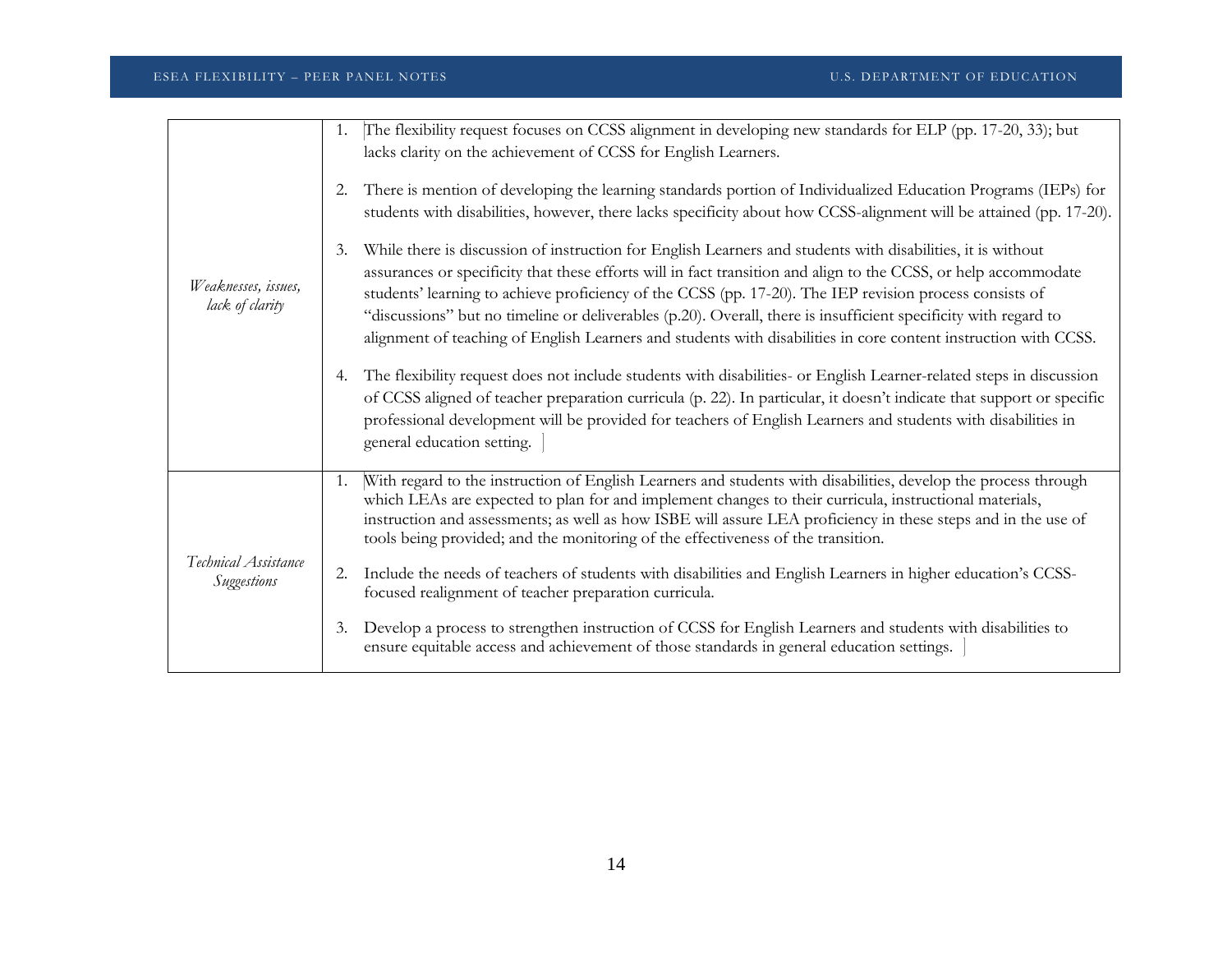## **1.C Develop and Administer Annual, Statewide, Aligned, High-Quality Assessments that Measure Student Growth**

**1.C** Did the SEA develop, or does it have a plan to develop, annual, statewide, high-quality assessments, and corresponding academic achievement standards, that measure student growth and are aligned with the State's college- and career-ready standards in reading/language arts and mathematics, in at least grades 3-8 and at least once in high school, that will be piloted no later than the 2013−2014 school year and planned for administration in all LEAs no later than the 2014−2015 school year, as demonstrated through one of the three options below? Does the plan include setting academic achievement standards?

## *Note to Peers: Staff will review Options A and C.*

## **If the SEA selected Option B:**

If the SEA is neither participating in a State consortium under the RTTA competition nor has developed and administered highquality assessments, did the SEA provide a realistic, high-quality plan describing activities that are likely to lead to the development of such assessments, their piloting no later than the 2013−2014 school year, and their annual administration in all LEAs beginning no later than the 2014−2015 school year? Does the plan include setting academic achievement standards?

## **1.C, Option B Panel Response**

*Not applicable because the SEA selected 1.C, Option A or Option C Tally of Peer Responses: X Yes, X No*

| Response Component                     | Peer Panel Response |
|----------------------------------------|---------------------|
| Rationale                              |                     |
| <b>Strengths</b>                       |                     |
| Weaknesses, issues,<br>lack of clarity |                     |
| Technical Assistance<br>Suggestions    |                     |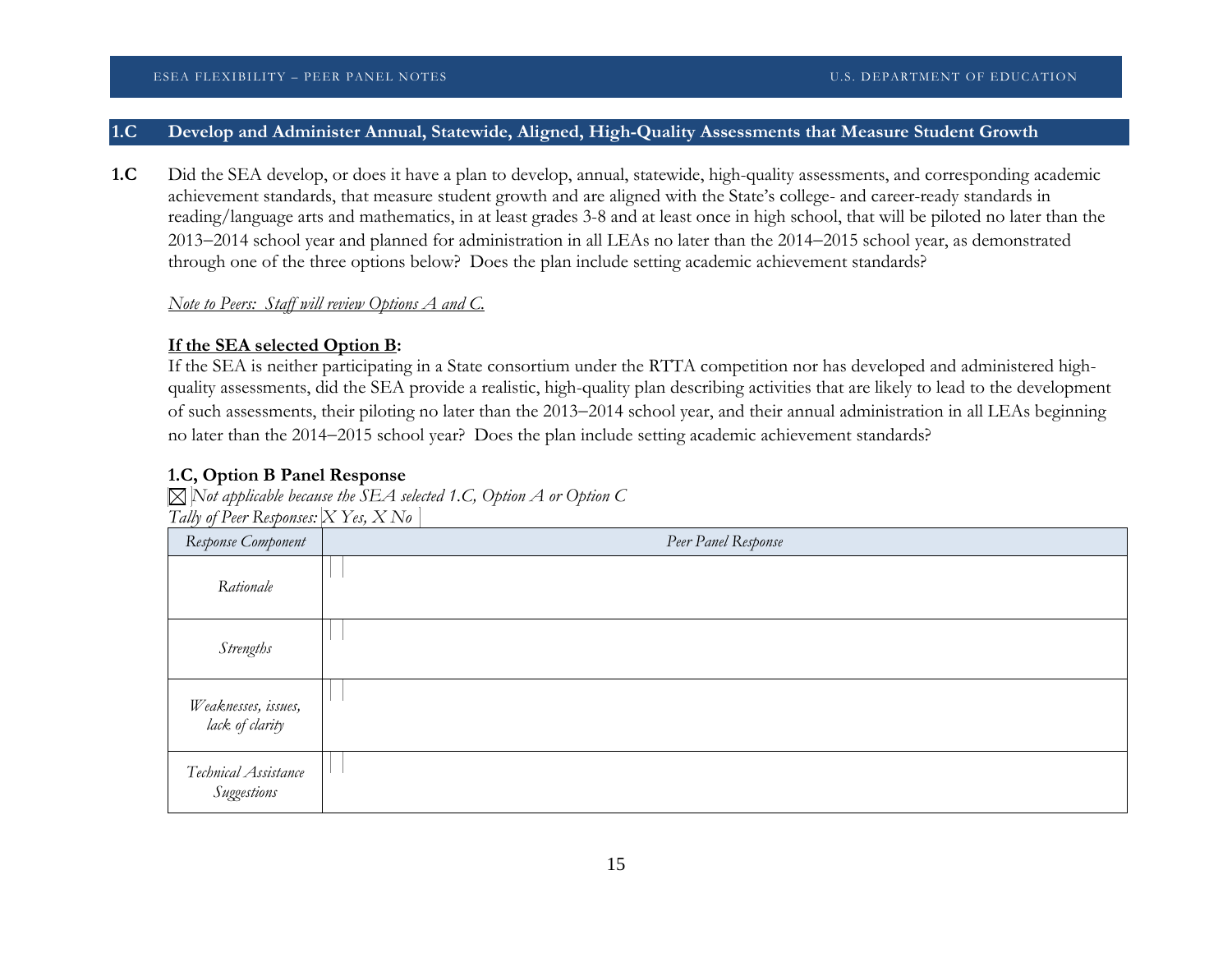## **Principle 1 Overall Review**

Is the SEA's plan for transitioning to and implementing college-and career-ready standards, and developing and administering annual, statewide, aligned high-quality assessments that measure student growth, comprehensive, coherent, and likely to increase the quality of instruction for students and improve student achievement? If not, what aspects are not addressed or need to be improved upon?

## **Principle 1 Overall Review Panel Response**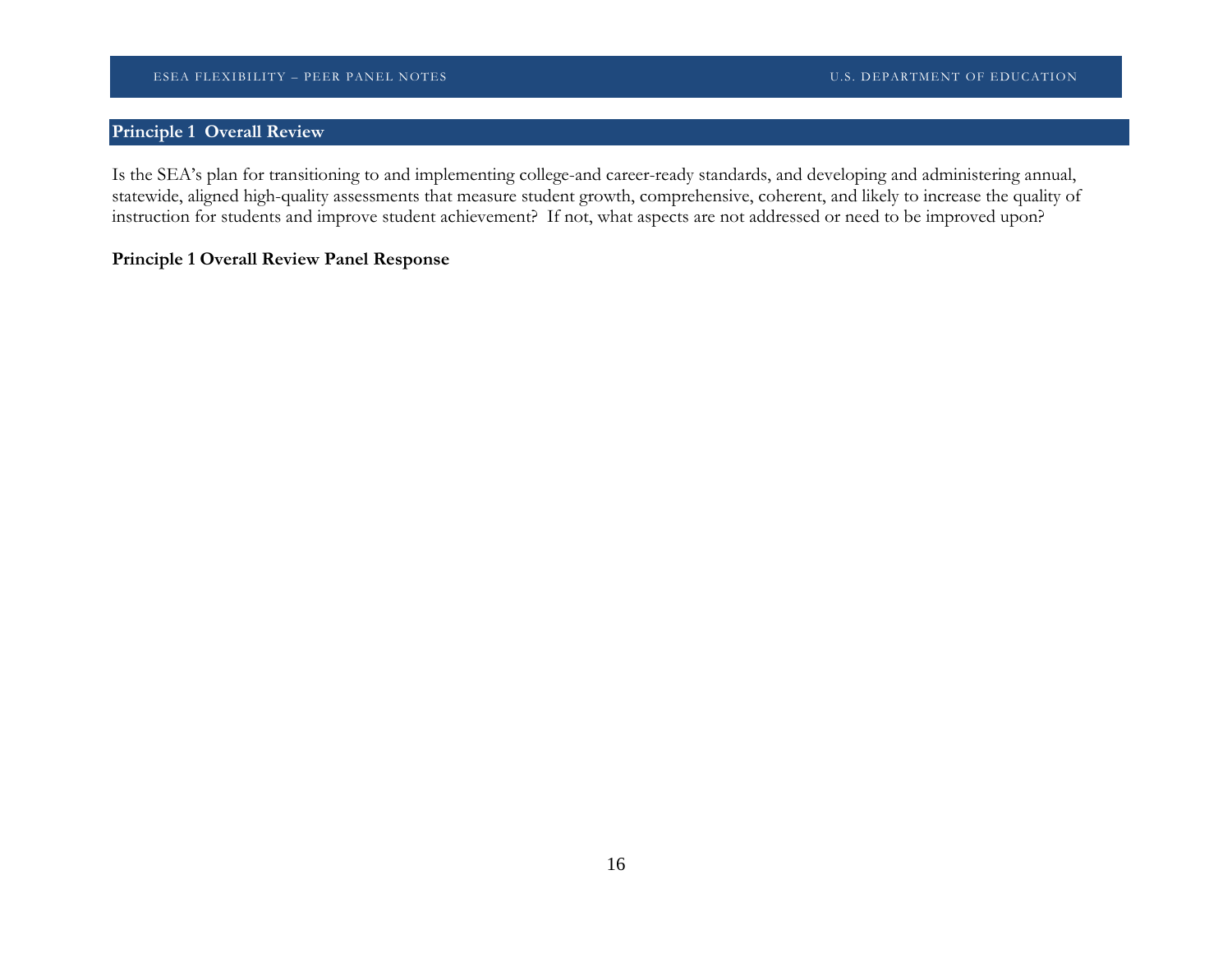| Tally of Peer Responses: $4$ Yes, $2$ No |  |  |  |  |
|------------------------------------------|--|--|--|--|

| Response Component | Peer Panel Response                                                                                                                                                                                                                                                                                                                                                                                                                                                                                                                                                                                                                                                                                                                                                                                                                                                                                                                                                                                                                                                                                                                                                                                                                                  |  |  |  |
|--------------------|------------------------------------------------------------------------------------------------------------------------------------------------------------------------------------------------------------------------------------------------------------------------------------------------------------------------------------------------------------------------------------------------------------------------------------------------------------------------------------------------------------------------------------------------------------------------------------------------------------------------------------------------------------------------------------------------------------------------------------------------------------------------------------------------------------------------------------------------------------------------------------------------------------------------------------------------------------------------------------------------------------------------------------------------------------------------------------------------------------------------------------------------------------------------------------------------------------------------------------------------------|--|--|--|
| Rationale          | The SEA's new standards and ISBE trainings, materials and assessments that are available to support LEAs' implementation of<br>the new standards suggest that the transition to the CCSS could improve the quality of instruction for all students, including<br>students with disabilities and English Learners. The new transitional summative assessments and cut points, and the coming<br>PARCC assessments, add incentives for LEAs to transition effectively to the new standards and curriculum. For the reasons<br>stated in 1.B. above, however, ISBE's steps to assure that the new standards are implemented and that the new materials and<br>training are used to good effect by LEAs in developing and applying new local curricula, teaching materials, instruction and<br>assessments may not suffice to assure that students will gain access to the new CCSS standards and that the quality of<br>instruction and student outcomes improve as a result. In terms of implementation, there lacks a specific timeline with<br>benchmarks that lay out how ISBE intends to support the roll out of CCSS to ensure it is successful and sustainable, including<br>identification of specific obstacles and how they will be overcome. |  |  |  |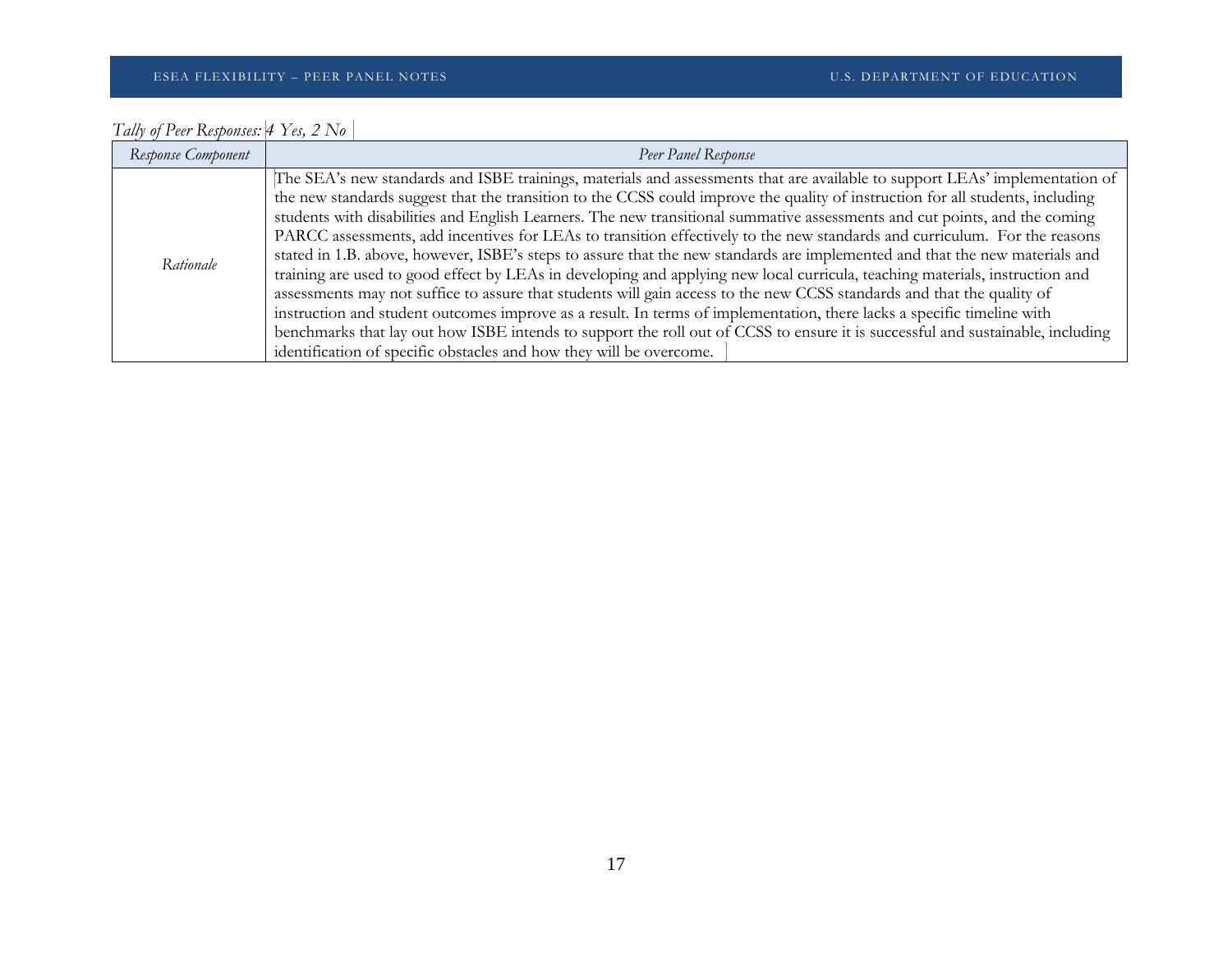|                  | There are a number of overall strengths related to the requirements of Principle 1:                                                                    |
|------------------|--------------------------------------------------------------------------------------------------------------------------------------------------------|
|                  | - Alignment: Of current IL standards to CCSS, via a gap analysis, and revision of assessments                                                          |
|                  | - Implementation: Plans for the Center, with implementation through the regional delivery system, as well as materials and training for                |
|                  | LEAs                                                                                                                                                   |
|                  | - Special Populations: Maintain focus on equitable access to rigorous core content instruction and strengthening instructional delivery across         |
|                  | all teachers for students with disabilities and English Learners                                                                                       |
|                  | - Teacher Preparation: Alignment with teacher prep programs and changing certification requirements and cut scores                                     |
|                  |                                                                                                                                                        |
|                  | Additional strengths include:                                                                                                                          |
|                  | Adopted CCSS in 2010, and partnered with teachers unions and 34 teachers to conduct gap analysis in 2010 (p. 16).<br>1.                                |
|                  | Listed 11 general categories of actions LEAs should take during CCSS transition (e.g., "Identify plans for curriculum changes,") (pp.<br>2.            |
|                  | $20-21$ ).                                                                                                                                             |
|                  | Provided information on CCSS to public, parents and LEAs via website page, video, webinars, regional meetings (p.25).<br>3.                            |
|                  | Conducted alignment and 'successful strategies' workshops with higher education institutions, including to develop 'legislative rules'<br>4.           |
|                  | governing new teacher preparation curricula for pre-K and elementary/middle schools (pp. 22, 33, 34). Established new licensing cut                    |
|                  | scores to make them more rigorous.                                                                                                                     |
|                  | Conducted summer institutes for teachers and principals (2011) and LEA administrators (2012) on CCSS (p. 33).<br>5.                                    |
|                  | Providing implementation supports to LEAs: on-line planning tool Achieve rubrics to conform instructional materials to CCSS; CTE<br>6.                 |
|                  | performance tasks pilot (career readiness); developing a contract for LEAs to use to procure CCSS-aligned interim assessments (in                      |
|                  | process; no timeline); developing checklists, lesson plan strategies, PD needs assessments and on-line modules for High School, ELA                    |
| <b>Strengths</b> | teachers; providing learning standards workshops; instructional strategy series (pp.33-34; listed in the Expectations Timeline, not                    |
|                  | otherwise described).                                                                                                                                  |
|                  | 7. Plans to create "The Center [for School Improvement]" to coordinate Statewide System of Support (SSOS) operating through                            |
|                  | regional offices, with 230 coaches and content specialists potentially available to assist in CCSS transition; coaches and content                     |
|                  | specialists to develop materials to support CCSS transition in collaboration with Achieve, students with disabilities and English                      |
|                  | Learner experts (Center RFP issued this spring; start up no earlier than Fall 2012, pp. 28-29, 54-55, 65, 68-69, 77, 81).                              |
|                  | Strengthened existing Dual Credits program for high school students taking college courses by legislation requiring courses to have<br>8.              |
|                  | same requirements as those taken by college students (p. 23).                                                                                          |
|                  | Addressed increasing rigor of existing assessments in advance of PARCC implementation by increasing grade 3-8 proficiency cut score<br>9.              |
|                  | and infusing tests with CCRR-aligned items: pilot 2012; implement 2013.                                                                                |
|                  | 10. Conducted analysis indicating that PSAE 11 <sup>th</sup> grade assessment is college-ready (aligned to ACT); adding EXPLORE-PLAN-ACT               |
|                  | measure of 8 <sup>th</sup> -to-11 <sup>th</sup> grade growth; enhancing career-readiness (WorkKeys) part of PSAE assessment to require National Career |
|                  | Readiness Certificate (p.30-31). (EXPLORE and WorkKeys subject to funding from legislature, p.32, 47).                                                 |
|                  | 11. Obtained technical assistance from organizations focused on instruction of students with disabilities to help LEAs and local educators             |
|                  | of these students make "connections to the CCSS," and "transition to the CCSS" (p. 27).                                                                |
|                  | 12. Participating in ASSETS project to develop formative assessments for ELP that are "correlated" to CCSS (p. 28).                                    |
|                  | 13. Integrating education cooperatives and the Illinois Statewide Tech Assistance Center (focused on students with disabilities) into "the             |
|                  | Center" and SSOS which will provide regional assistance to LEAs in CCSS transition (pp.28-29, 54-55, 68-69, 77, 81).                                   |
|                  | 14. Contracted with Illinois Resource Center to support CCSS rollout to EL teachers (p.33).                                                            |
|                  | 15. Provided PD to EL teachers in new CCSS-aligned curricular frameworks and WIDA standards (p.34).                                                    |
|                  | 16. Focus on educating students with disabilities in general education setting where CCSS is broadly implemented.                                      |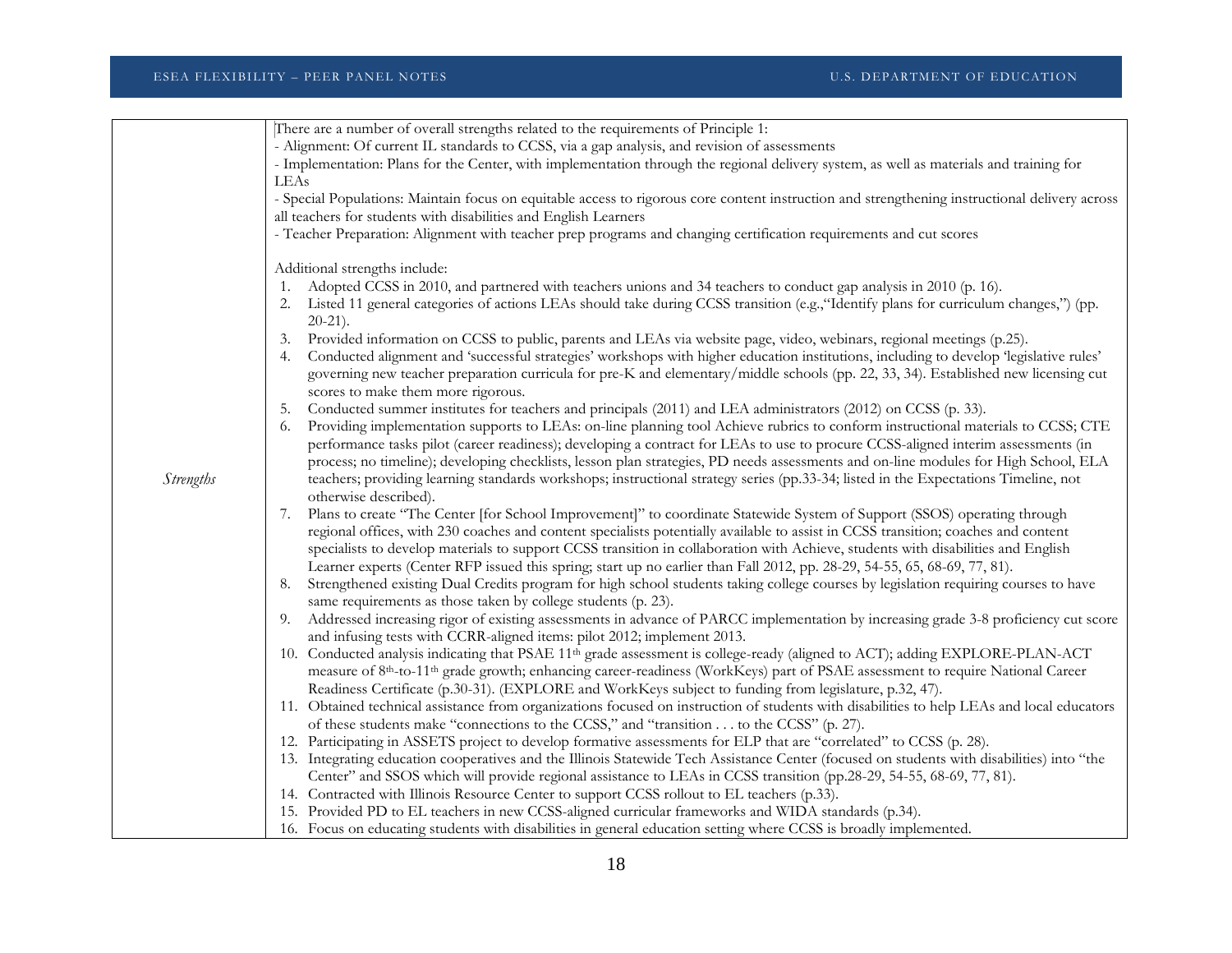*Weaknesses, issues, lack of clarity* There are a number of weaknesses related to the requirements of Principle 1: - Implementation: Lack of a specific timeline with benchmarks that lay out how ISBE intends to support implementation of CCSS to ensure it is successful and sustainable, including identification of specific obstacles and how they will be overcome. - Special Populations: There lacks specificity about professional development and supports for general education teachers to ensure successful transition of CCSS for students with disabilities and English Learners. Additional weaknesses include: 1. The flexibility request lists stakeholder channels and communication tools ISBE uses for outreach, but describes their use for CCSS transition in aspirational terms (e.g., "communication should be structured to articulate that [CCSS] are improving the foundation to advance [teacher's] work") and provides no plan or timeline (pp. 23-24; see Attachment 14:512). 2. ISBE recognizes: • the massive task, in absence of a statewide CCSS-aligned curriculum, to transition standards, curricula, lesson plans, instructional materials and assessments (see [http://www.isbe.net/common\\_core/htmls/gap\\_analysis.htm:](http://www.isbe.net/common_core/htmls/gap_analysis.htm) 150 of CCSS math and 250 ELA standards have no matches in prior standards and others previously taught in one grade must now be taught in another grade), • 11 general steps the transition requires in each LEA, and • that LEAs' will be required to address the transition and 'demonstrate a local plan that results in the implementation of' CCSS by the end of 2013-14. However, ISBE • gives LEAs and schools primary responsibility to carry out the transition without sufficient project management support; • provides no model structure (e.g., train-the-trainer process via LEA and school coordinators and implementation teams), plans, or detailed timeline for LEA implementation; • does not indicate that any training was provided on implementation planning and management; and has no plan for monitoring the creation and implementation of LEA plans (p.17, 20-21; see Timeline, p.33; Transition Activities, Attachment 14). 3. Provides no timeline for availability of CCSS-aligned interim assessments (p. 27) or establishment of the "Center" (pp. 28, 56, 65). 4. Doesn't appear to include High School, students with disabilities, or English Learners in its steps to align teacher prep curricula to CCSS; and provides no plan, timeline, or monitoring as to these changes (p. 22). 5. Offers no public information strategy for planned cut-score revisions, which recent New York State experience suggests will have a negative effect on improving schools and districts (suggesting gains weren't "real"), unless correctly managed. 6. No evidence that ISBE has particularly focused support on areas in which the new standards require curriculum and resources not required by the previous standards. 7. The flexibility request focuses on CCSS alignment in developing new standards for English language proficiency (ELP) (pp. 17-20, 33); but lacks clarity on the transition to and achievement of CCSS for English Learners. 8. There is mention of developing the learning standards portion of IEPs for students with disabilities, however, there lacks specificity about how CCSS-alignment will be attained (pp. 17-20). 9. While there is discussion of instruction for English Learners and students with disabilities, it is without assurances or specificity that these efforts will in fact transition and align to the CCSS, or help accommodate students' learning to achieve proficiency of the CCSS (pp. 17-20). The IEP revision process consists of "discussions" but no timeline or deliverables (p. 20). 10. Overall, insufficient specificity with regard to alignment of teaching of English Learners and students with disabilities in core content instruction with CCSS. Does not explain how ISBE is leveraging the creation of new standards for English Learners and students with disabilities and their use of Project CHOICES to assist teachers of students with disabilities and English Learners to master the CCSS. 11. Does not include students with disabilities- or English Learners-related steps in discussion of CCSS aligned of teacher preparation curricula (p. 22). In particular, doesn't indicate support provided or specific professional development for teachers of English Learners and students with disabilities in general education setting.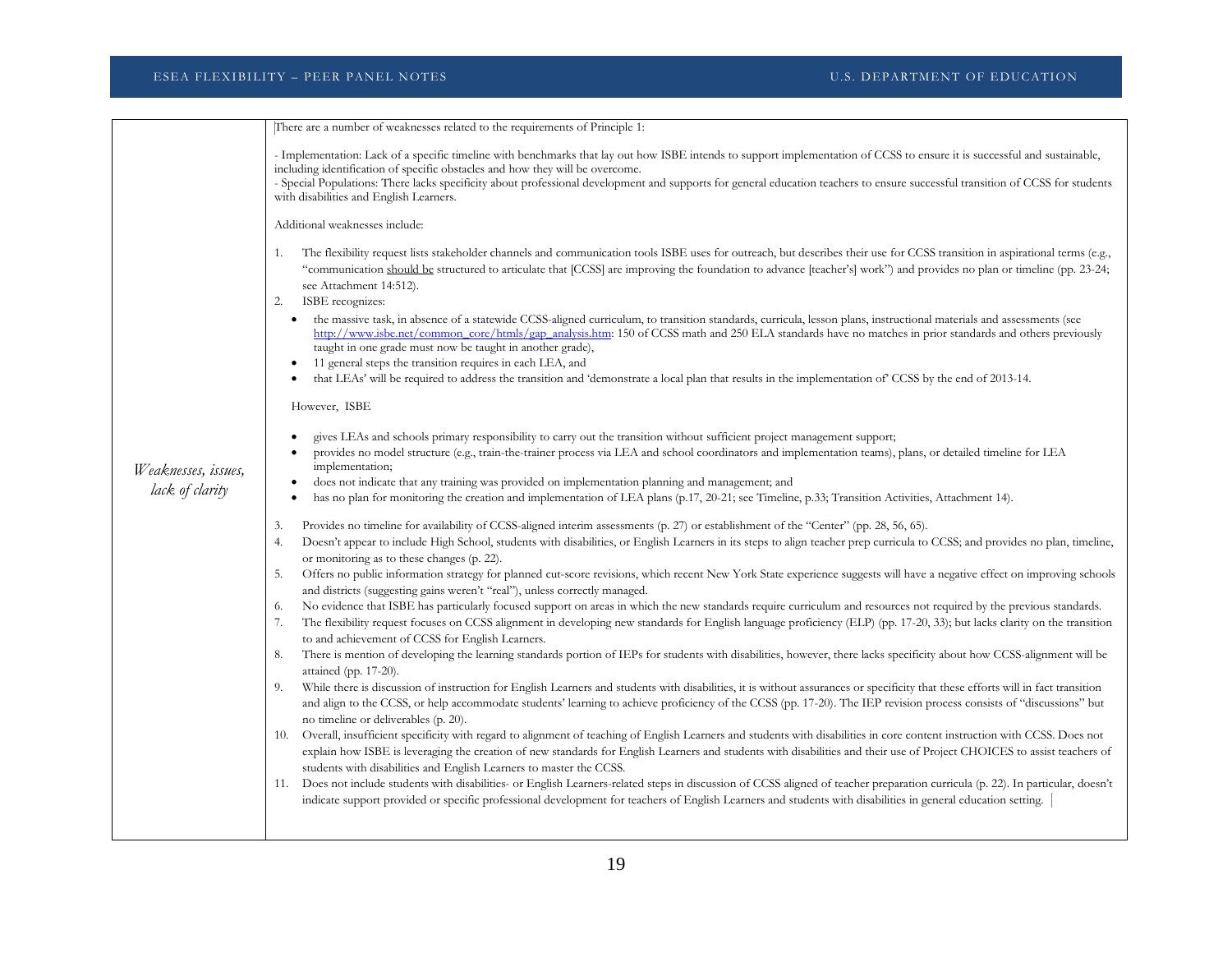|                                     | 1. | Provide outreach plan describing how ISBE will actually use the conduits and tools listed at pp. 23-26 to disseminate<br>information about the CCSS.                                                                                                                                                                                                                                                     |
|-------------------------------------|----|----------------------------------------------------------------------------------------------------------------------------------------------------------------------------------------------------------------------------------------------------------------------------------------------------------------------------------------------------------------------------------------------------------|
|                                     | 2. | Provide model implementation processes and plans LEAs can use in transforming their curricula, teaching materials,<br>instruction and assessments and plan to monitor implementation rigor.                                                                                                                                                                                                              |
|                                     | 3. | Provide a timeline for aligning higher education teacher preparation curricula to CCSS and a plan or process for including<br>curricula for High School, students with disabilities and English Learner teachers in that process.                                                                                                                                                                        |
|                                     | 4. | Provide a timeline and plan for providing procurement access to new CCSS-aligned interim assessments and<br>establishment of the "Center."                                                                                                                                                                                                                                                               |
|                                     | 5. | Provide contingencies if funding for EXPLORE-PLAN-ACT assessment and WorkKeys enhancement isn't available,<br>given how crucial this is to the overall strategy to transition to CCR assessments and the overall proposal.                                                                                                                                                                               |
| Technical Assistance<br>Suggestions | 6. | Develop a public information plan to explain the drop in proficiency as a result of cut-score changes that puts the<br>diminution in proficiency levels in context of past gains and "desire to raise the bar."                                                                                                                                                                                          |
|                                     | 7. | Consider reviewing models for project managing CCSS transition in use in other jurisdictions, including New York City,<br>New York State, Arkansas, and Louisiana.                                                                                                                                                                                                                                       |
|                                     | 8. | With regard to the instruction of English Learners and students with disabilities, develop the process through which<br>LEAs are expected to plan for and implement changes to their curricula, instructional materials, instruction and<br>assessments; how ISBE will assure LEA proficiency in these steps and in the use of tools being provided; and monitor the<br>effectiveness of the transition. |
|                                     | 9. | Include specific instructional strategy and methodologies for general education teachers to support the teaching and<br>learning of students with disabilities and English Learners in higher education's CCSS-focused realignment of teacher<br>preparation curricula.                                                                                                                                  |
|                                     |    | 10. Develop a process to strengthen instruction of CCSS for English Learners and students with disabilities to ensure<br>equitable access and achievement of those standards in general education settings.                                                                                                                                                                                              |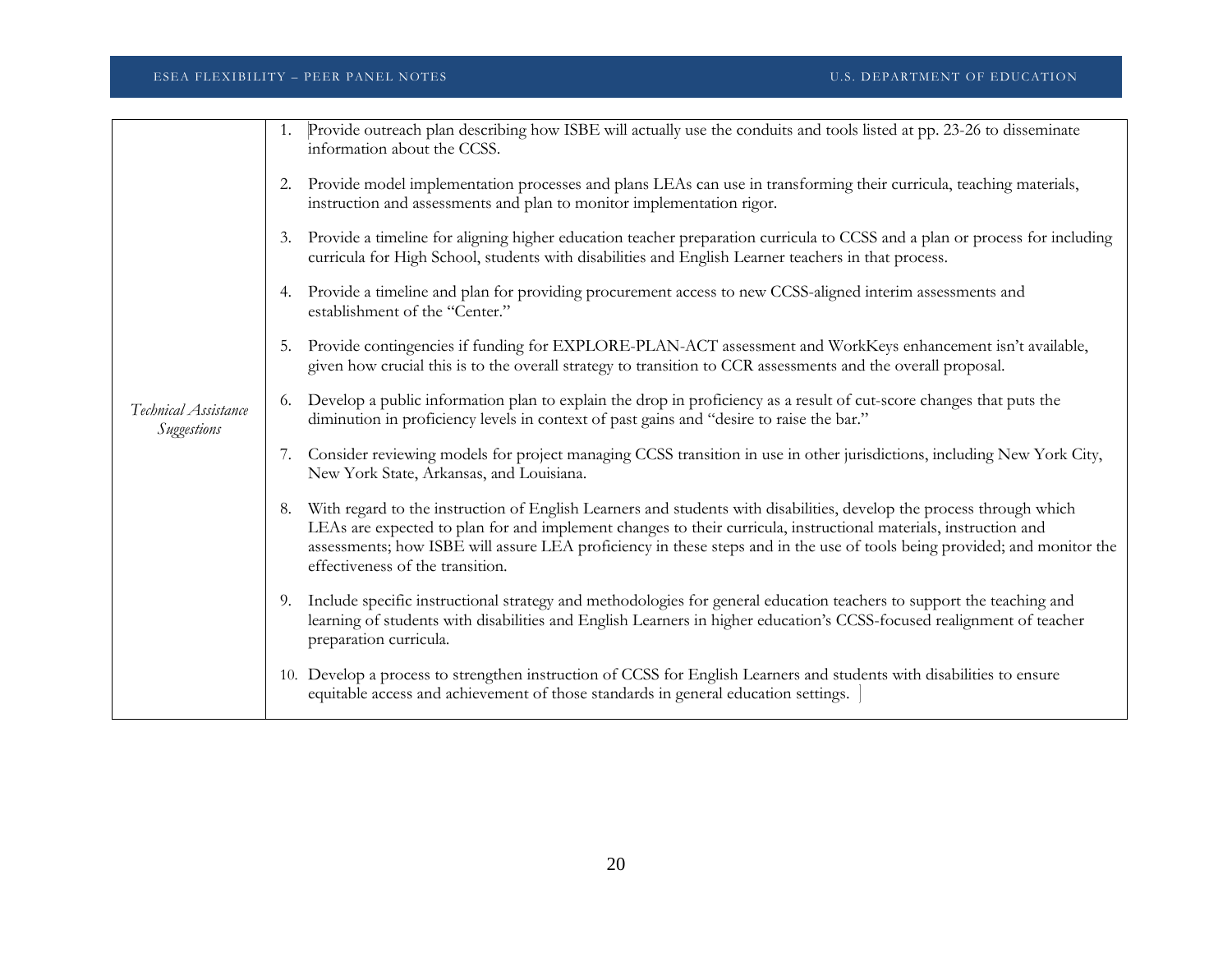## **Principle 2: State-Developed Differentiated Recognition, Accountability, and Support**

## **2.A Develop and Implement a State-Based System of Differentiated Recognition, Accountability, and Support**

**2.A.i** Did the SEA propose a differentiated recognition, accountability, and support system, and a high-quality plan to implement this system no later than the 2012−2013 school year, that is likely to improve student achievement and school performance, close achievement gaps, and increase the quality of instruction for students? (*note to Peers, please write to this question after completing 2.A.i.a and 2.A.i.b)*

## **2.A.i Panel Response**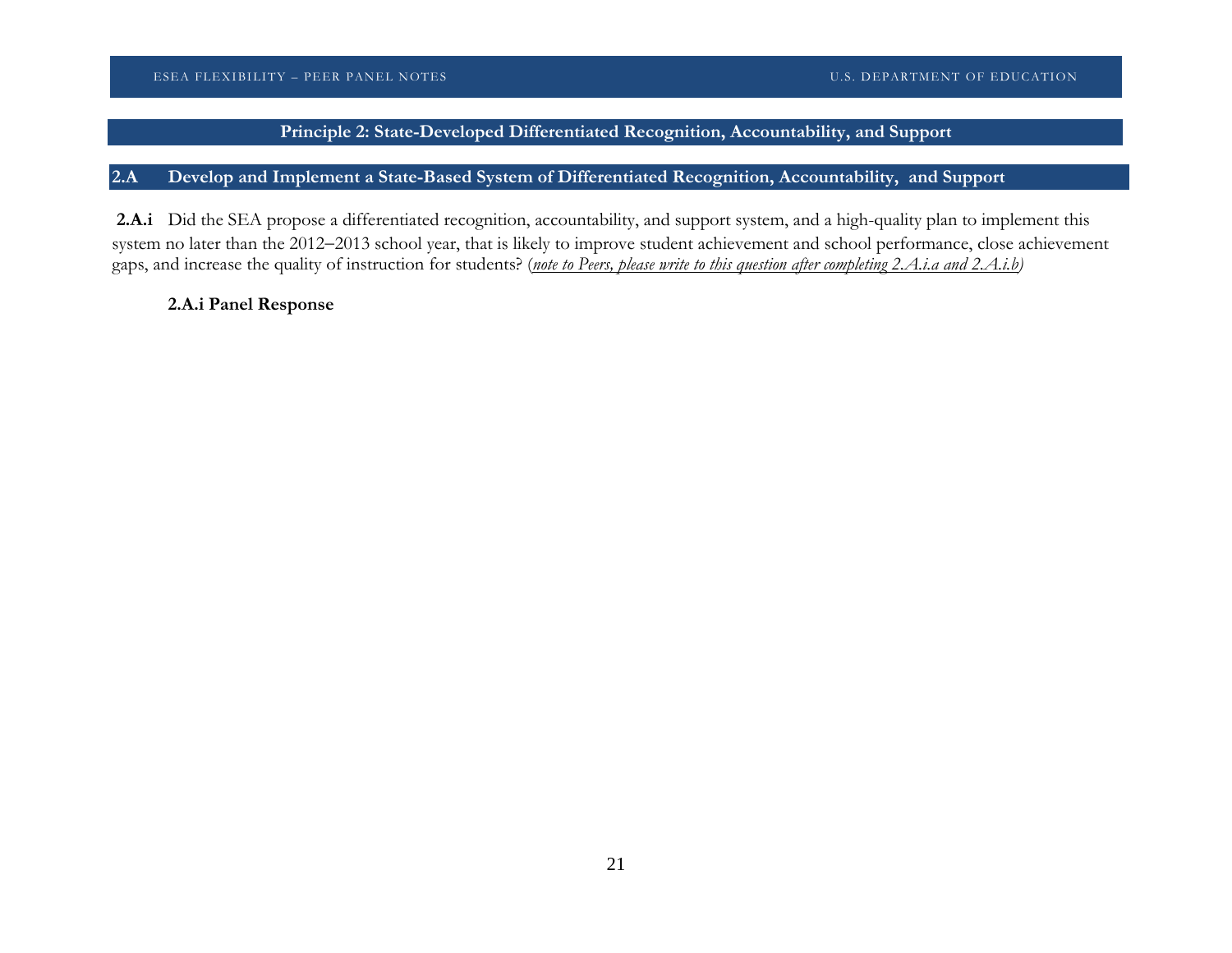| Tally of Peer Responses: 6 Yes, 0 No |  |
|--------------------------------------|--|

| Response Component | Peer Panel Response                                                                                                                                                                                                                                                                                                                                                                                                                                                                                                                                                                                                                                                                                                                                                                                                                                                                                                                                                                                                                                                                           |
|--------------------|-----------------------------------------------------------------------------------------------------------------------------------------------------------------------------------------------------------------------------------------------------------------------------------------------------------------------------------------------------------------------------------------------------------------------------------------------------------------------------------------------------------------------------------------------------------------------------------------------------------------------------------------------------------------------------------------------------------------------------------------------------------------------------------------------------------------------------------------------------------------------------------------------------------------------------------------------------------------------------------------------------------------------------------------------------------------------------------------------|
| Rationale          | ISBE's 5-Star Multiple Measure System of differentiated recognition, accountability, and support meets this waiver<br>criteria. The system is well-designed in terms of measurement as well as support. It is nicely balanced between status<br>and growth measures and pays close attention to the performance of and closure of achievement gaps affecting sub-<br>group members, including students with disabilities, English Learners and former English Learners. In so doing, the<br>system constitutes a high-quality plan with strong inducements for learning growth, improved performance, rising<br>graduation rates, and college readiness in ELA and math for all students and subgroups members. These<br>inducements, the tiered system of support, and the information the system will provide educators and the public<br>about categories of schools and districts where students are achieving more and less progress toward college and<br>career readiness are likely to improve instruction, student achievement and school performance and close<br>achievement gaps. |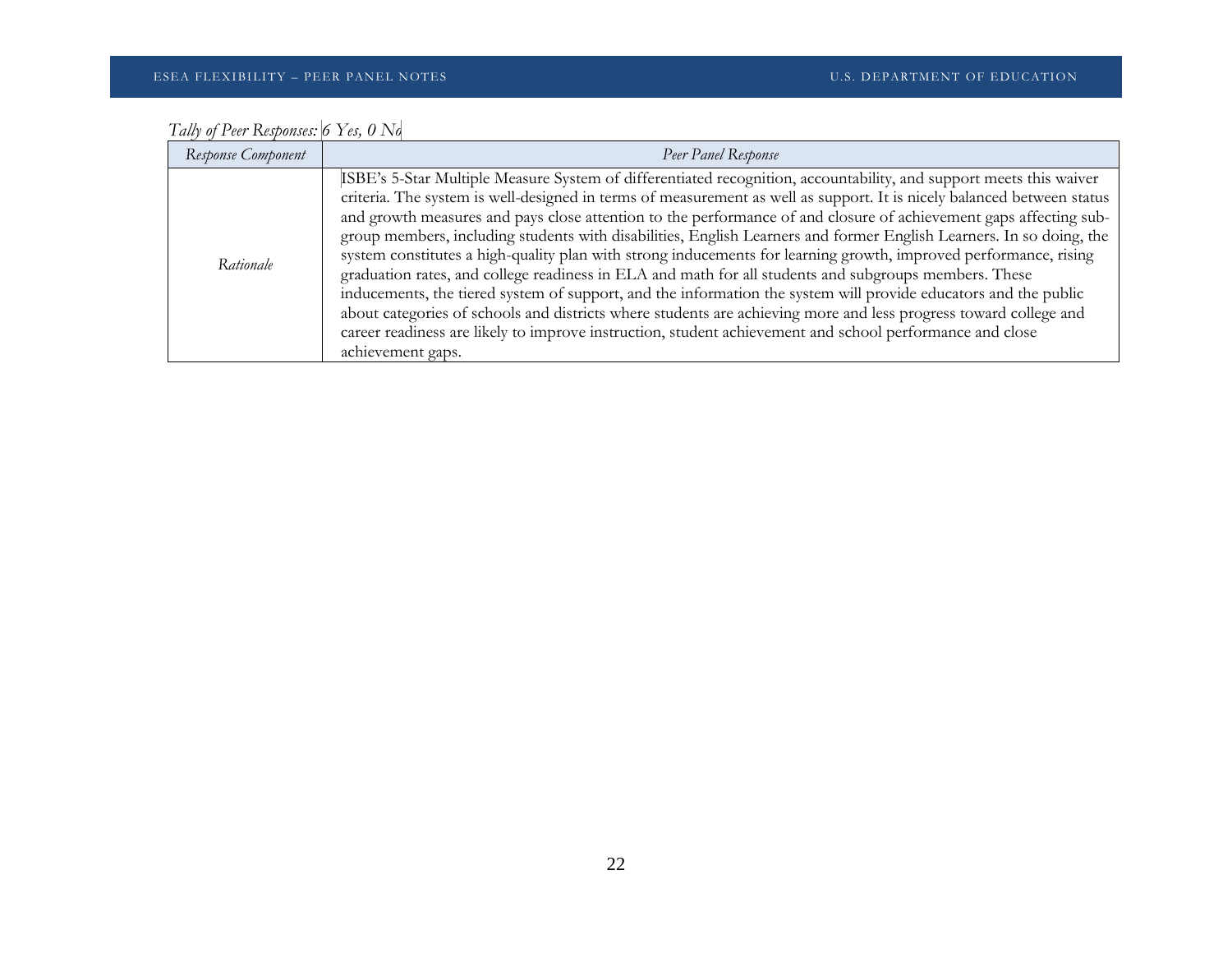|                  | Pilots multiple measures system at the end of current school year and puts it into full effect at end of the 2012-13                                                                                                        |
|------------------|-----------------------------------------------------------------------------------------------------------------------------------------------------------------------------------------------------------------------------|
|                  | school year.                                                                                                                                                                                                                |
|                  | Nicely mixes achievement and growth-to-standard measures for elementary/middle schools, and those measures<br>2.                                                                                                            |
|                  | plus 4- and 5-year graduation rates for high schools; equally weights achievement and growth to determine star                                                                                                              |
|                  | ratings for elementary/middle schools, and achievement, growth and graduation rates for high school (pp. 37-38,                                                                                                             |
|                  | 44-45); and defines AMO and identifies reward and priority schools based on school and LEA progress towards<br>reducing by half the number of non-proficient students (including subgroups members) over the next six years |
|                  | (рр. 40, 49-50).                                                                                                                                                                                                            |
|                  | Calculates star levels based on measures of growth, as well as achievement (and outcomes) and defines success as                                                                                                            |
|                  | very strong success on one ( $> 90\%$ ) and decent success on the other ( $> 75\%$ ) (pp. 44-45).                                                                                                                           |
|                  | Uses Value Table method of calculating growth (pp. 41-42), which has the advantage compared to regression<br>4.                                                                                                             |
|                  | models of being transparent to educators and parents, enabling them to more effectively diagnose and cure                                                                                                                   |
|                  | failure.                                                                                                                                                                                                                    |
|                  | As of 2013, will substantially raise cut scores for measuring proficiency on its ELA and math tests to a level that                                                                                                         |
|                  | aligns them with the state's PSAE high school assessment, which itself is pegged to the ACT and college                                                                                                                     |
|                  | readiness (pp. $30, 39$ ).                                                                                                                                                                                                  |
| <b>Strengths</b> | Includes a measure of career- as well as college readiness in its high school ratings (WorkKeys/National Career<br>6.                                                                                                       |
|                  | Readiness) (p. 38)                                                                                                                                                                                                          |
|                  | Awards points to high schools for graduating students in 5 years, as well as 4; sets an ambitious but realistic target<br>of 90% and 95% for 4- and 5-year graduates.                                                       |
|                  | Improves incentives to focus on students most in need by: holding schools accountable to reduce achievement<br>8.                                                                                                           |
|                  | gaps on state assessments for all subgroups, including English Learners, former English Learners and students                                                                                                               |
|                  | with disabilities, for schools with $>$ 30 of them (n size reduced from 45); requiring schools with too few students                                                                                                        |
|                  | in any sub-group to use a combined-group of all subgroups; reporting all outcomes by all subgroups (pp. 40-41,                                                                                                              |
|                  | 43); measuring growth based in part on percent of English Learners reaching English Language Proficiency (pp.                                                                                                               |
|                  | $(42)$ .                                                                                                                                                                                                                    |
|                  | Includes "context" measures (learning environment survey of parents, teachers and students; college-ready high<br>9.                                                                                                        |
|                  | school course offerings), while limiting effect to "extra credit" for schools close to the next highest star level (pp.                                                                                                     |
|                  | $42, 45$ ).<br>10. Uses recognition, awards, public notification to all parents in lower-performing schools and districts, and a range                                                                                      |
|                  | of planning and improvement requirements for those same schools and districts to increase incentives for                                                                                                                    |
|                  | schools to move up the "star" ladder (pp. 45-46).                                                                                                                                                                           |
|                  | 11. Uses Spotlight School and Educator Rewards to encourage high-performing LEAs, schools and teachers to                                                                                                                   |
|                  | network with poorer performing ones and to highlight link between high-performing teachers and schools (p.52).                                                                                                              |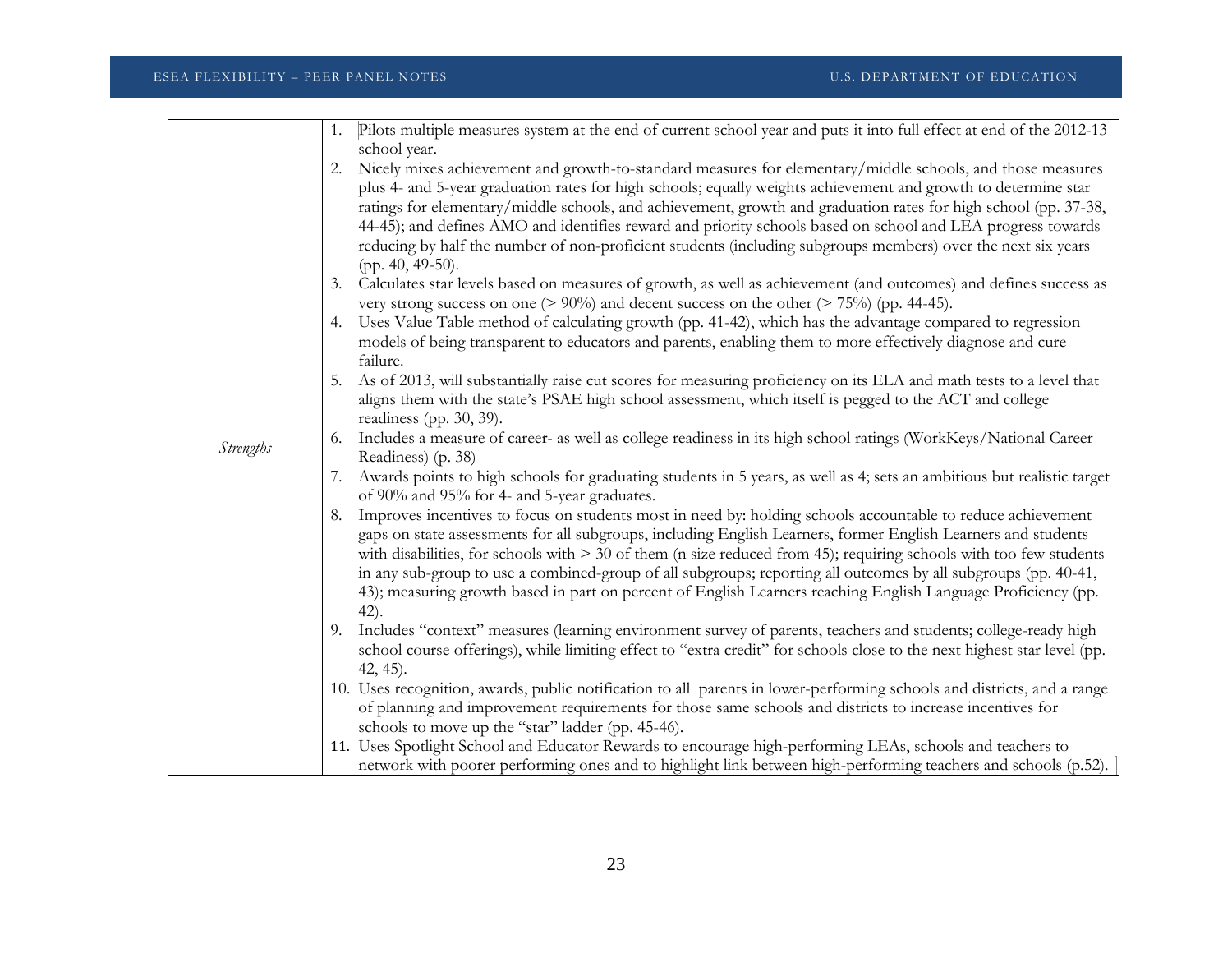|                                     | Informed the Panel in the telephone conference that ISBE has not yet decided how points will be awarded<br>1.         |  |  |  |  |  |
|-------------------------------------|-----------------------------------------------------------------------------------------------------------------------|--|--|--|--|--|
| Weaknesses, issues,                 | within the five star system across the Outcomes, Achievement, and Progress categories (see p.38, Att. p. 517),        |  |  |  |  |  |
|                                     | suggesting that unexpected difficulties may arise as the system's operation is simulated.                             |  |  |  |  |  |
|                                     | Premises two important pieces of the plan (EXPLORE-PLAN; Career Readiness Certificate) on new funding                 |  |  |  |  |  |
|                                     | from legislature (pp. 32, 47).                                                                                        |  |  |  |  |  |
|                                     | Includes unexplained gap between the Four-Star and Three-Star level for schools and districts: 50 points is the<br>3. |  |  |  |  |  |
| lack of clarity                     | top of 3-star range; 60 points is the bottom of 4-star range on growth and achievement (p. 44).                       |  |  |  |  |  |
|                                     | Leaves some members of sub-groups out of the incentive structure in schools where some, but not all,<br>4.            |  |  |  |  |  |
|                                     | subgroups are below the n-size cut-off, rather than reducing n-size to 25 or 20 or creating a combined group for      |  |  |  |  |  |
|                                     | all sub-group members in subgroups that are too small (pp. 40-41).                                                    |  |  |  |  |  |
|                                     | Imposes no consequences for priority schools (outside priority districts) and focus schools that do not improve<br>5. |  |  |  |  |  |
|                                     | within a reasonable period of time.                                                                                   |  |  |  |  |  |
|                                     | Develop a method for awarding points within the 5star system across the Outcomes, Achievement, and Progress           |  |  |  |  |  |
|                                     | categories, testing multiple options for calculating points and running simulations that engage stakeholders in the   |  |  |  |  |  |
|                                     | output to ensure validity and stakeholder acceptance.                                                                 |  |  |  |  |  |
|                                     | Clarify contingency plan if funding is not forthcoming for EXPLORE-PLAN; National Career Readiness                    |  |  |  |  |  |
| Technical Assistance<br>Suggestions | Certificate                                                                                                           |  |  |  |  |  |
|                                     | Consider weighting 5-year graduation less than 4-year graduation.<br>3.                                               |  |  |  |  |  |
|                                     | Consider reducing the sub-group minimum to 25 or 20 or creating a combined group for all sub-group members<br>4.      |  |  |  |  |  |
|                                     | in subgroups that are too small (pp. 40-41).                                                                          |  |  |  |  |  |
|                                     | Consider simplifying definition of 2-Star schools.<br>5.                                                              |  |  |  |  |  |
|                                     | Establish consequences (e.g., school closure; replacement of the leadership and teaching team) for priority and<br>6. |  |  |  |  |  |
|                                     | focus schools that do not improve within a reasonable number of years.                                                |  |  |  |  |  |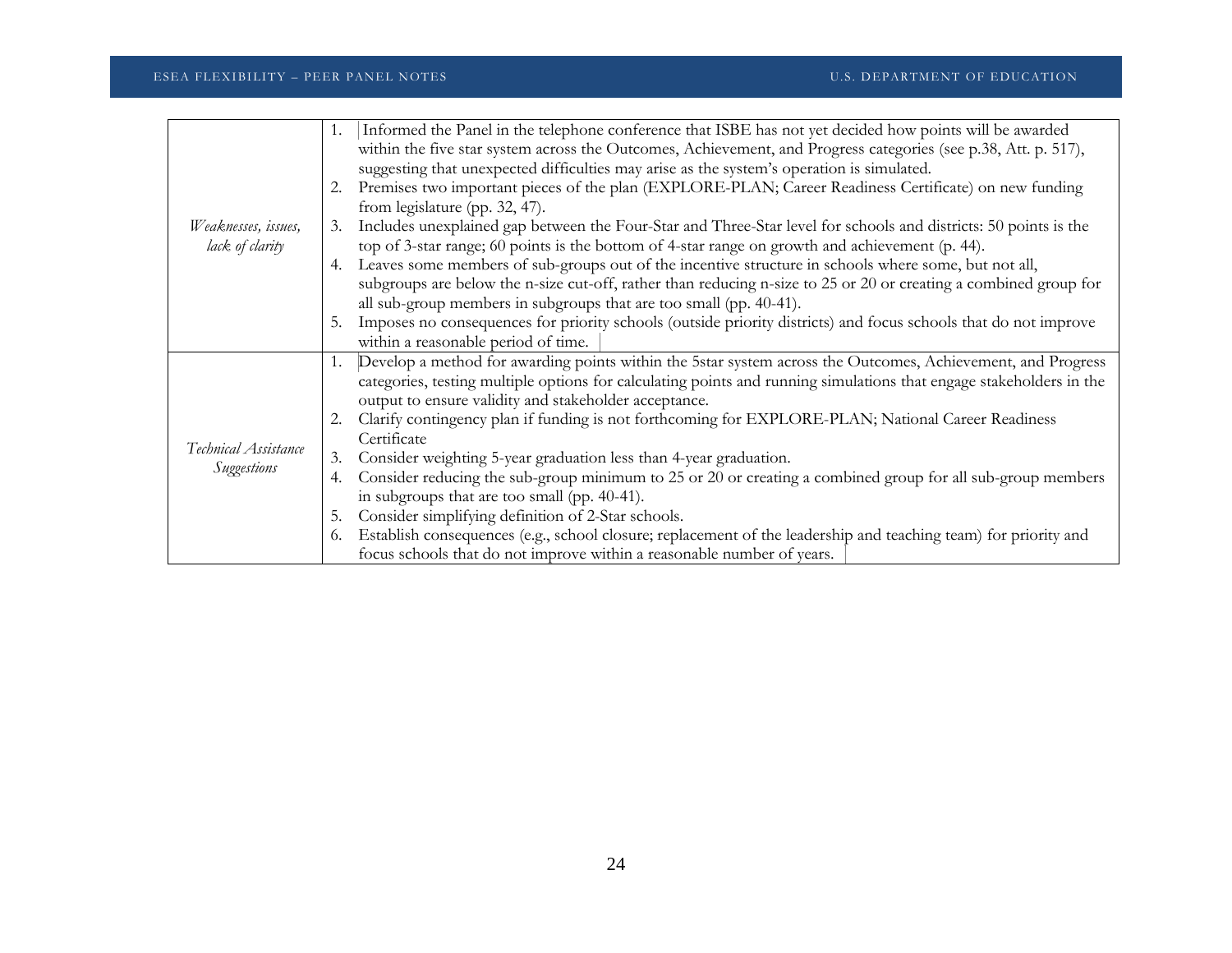a. Does the SEA's accountability system provide differentiated recognition, accountability, and support for all LEAs in the State and for all Title I schools in those LEAs based on (1) student achievement in reading/language arts and mathematics, and other subjects at the State's discretion, for all students and all subgroups of students identified in ESEA section 1111(b)(2)(C)(v)(II); (2) graduation rates for all students and all subgroups; and (3) school performance and progress over time, including the performance and progress of all subgroups?

## **2.A.i.a Panel Response**

Tally of Peer Responses: *4 Yes, 2 No*

| Response Component | Peer Panel Response                                                                                                                                                                                                                                                                                                                                                                                                                                                                                                                                                                                                                                                                                                                                                                                                                                                                                                                                                                                                                                                                                                                                                                                                                                                                                                                                                                                                                                            |  |  |
|--------------------|----------------------------------------------------------------------------------------------------------------------------------------------------------------------------------------------------------------------------------------------------------------------------------------------------------------------------------------------------------------------------------------------------------------------------------------------------------------------------------------------------------------------------------------------------------------------------------------------------------------------------------------------------------------------------------------------------------------------------------------------------------------------------------------------------------------------------------------------------------------------------------------------------------------------------------------------------------------------------------------------------------------------------------------------------------------------------------------------------------------------------------------------------------------------------------------------------------------------------------------------------------------------------------------------------------------------------------------------------------------------------------------------------------------------------------------------------------------|--|--|
| Rationale          | ISBE's multiple measures system provides a differentiated recognition, accountability, and support system<br>that meets this waiver criteria. It bases rewards, consequences and support on a sensible mixture of student,<br>subgroups and school performance (including graduation rates), growth and progress in ELA and math,<br>creating strong inducements for improved performance and college readiness in ELA and math (as well as<br>science) for all students and subgroups members.                                                                                                                                                                                                                                                                                                                                                                                                                                                                                                                                                                                                                                                                                                                                                                                                                                                                                                                                                                |  |  |
| Strengths          | Mixes achievement (including graduation rate) and growth measures.<br>1.<br>Uses the Value Table method of calculating growth to standard.<br>2.<br>Will raise the cut scores for measuring proficiency on its ELA and math tests as of 2013.<br>3.<br>Gives HS credit for graduating students in 5 years, as well as 4; sets ambitious graduation rate targets.<br>4.<br>Includes a measure of career- as well as college- readiness in its high school ratings<br>5.<br>Focuses attention on populations most in need by holding schools accountable for reducing achievement<br>6.<br>gaps on state assessments for all subgroups (including former English Learners); requiring schools with too<br>few students in any one sub-group to use a combined group of all such students; and reporting all<br>outcomes by all subgroups.<br>Calculates "star" levels based on mix of growth and achievement/graduation rates and defines success as<br>very strong success on one ( $> 90\%$ ) and solid success on the other ( $> 75\%$ ).<br>Uses recognition, awards, public notification to all parents in lower-performing schools and districts, and a<br>8.<br>range of planning and improvement requirements for those schools and districts to increase incentives for<br>schools to move up the "star" ladder (pp. 45-46).<br>To receive 'points' for a population within the Multiple Measures Index, schools must reach 95 percent<br>9.<br>tested. |  |  |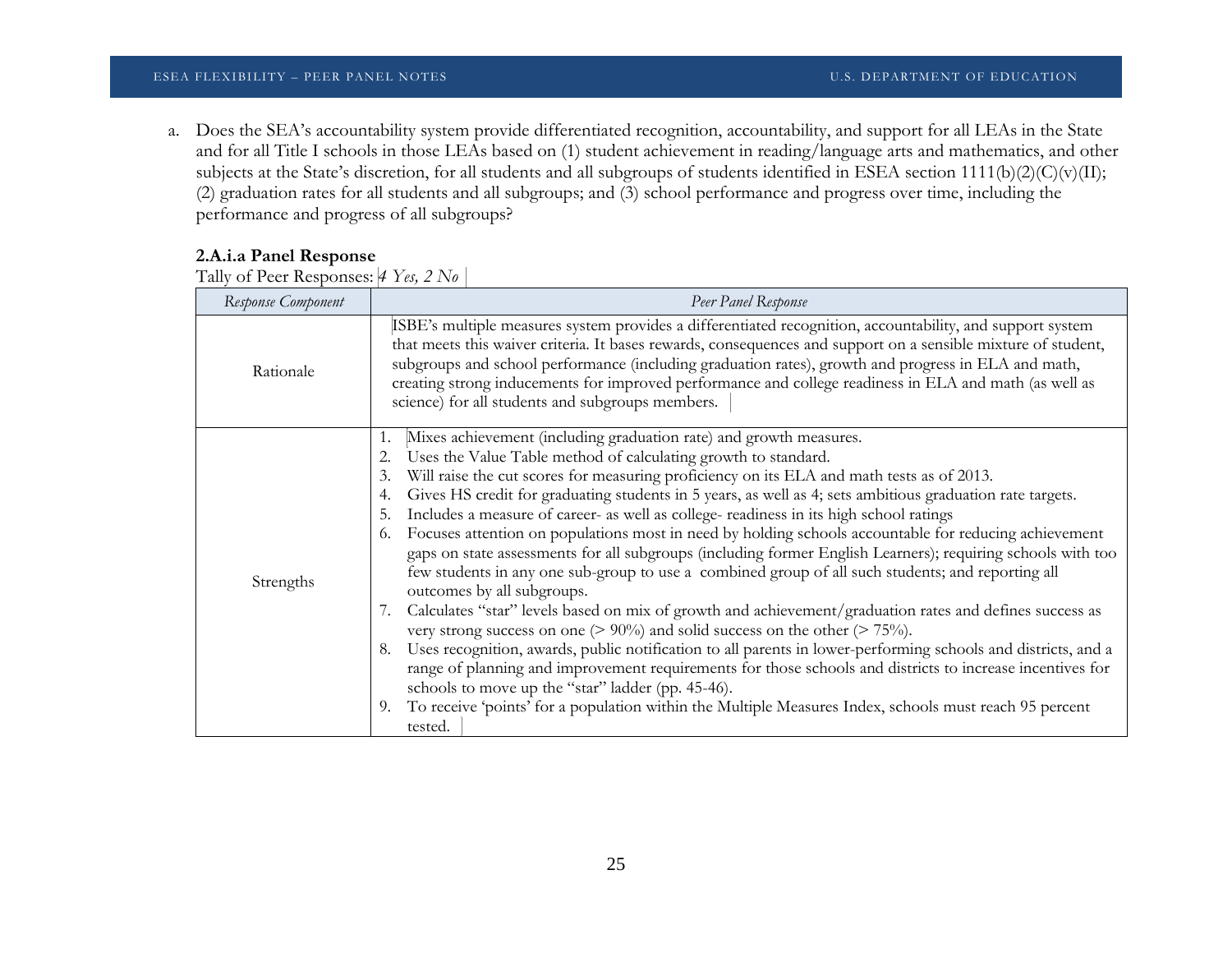|                                            | Informed Panel in the telephone conference that ISBE has not yet decided how points will be awarded<br>1.<br>within the 5-star system across the Outcomes, Achievement, and Progress categories (see p.38; Att. p. 517), |
|--------------------------------------------|--------------------------------------------------------------------------------------------------------------------------------------------------------------------------------------------------------------------------|
|                                            | suggesting that unexpected difficulties may arise as the system's operation is simulated.                                                                                                                                |
|                                            | Premises two important pieces of the plan (EXPLORE-PLAN; Career Readiness Certificate) on new<br>2.<br>funding from legislature (pp. 32, 47).                                                                            |
| Weaknesses, issues,                        | Includes unexplained gap between 4-Star and 3-Star level for schools and districts: 50 points is the top of<br>3.                                                                                                        |
| lack of clarity                            | 3-star range; 60 points is the bottom of 4-star range on growth and achievement (p. 44).                                                                                                                                 |
|                                            | Leaves some members of sub-groups out of the incentive structure in schools where some, but not all,<br>4.<br>subgroups are below the n-size cut-off, rather than reducing n-size to 25 or 20 or creating a combined     |
|                                            | group for all sub-group members in subgroups that are too small (pp.40-41).<br>Imposes no consequences for priority schools (outside priority districts) and focus schools that do not<br>5.                             |
|                                            | improve within a reasonable period of time.                                                                                                                                                                              |
|                                            | Develop a method for awarding points within the 5-star system across the Outcomes, Achievement, and<br>1.                                                                                                                |
|                                            | Progress categories, testing multiple options for calculating points and running simulations that engage                                                                                                                 |
|                                            | stakeholders in the output to ensure validity and stakeholder acceptance.                                                                                                                                                |
|                                            | Clarify contingency plan if funding is not forthcoming for EXPLORE-PLAN; National Career Readiness<br>2.<br>Certificate.                                                                                                 |
|                                            | Consider weighting 5-year graduation less than 4-year graduation.<br>3.                                                                                                                                                  |
| <b>Technical Assistance</b><br>Suggestions | Consider reducing the sub-group minimum to 25 or 20 or creating a combined group for all sub-group<br>4.<br>members in subgroups that are too small (pp. 40-41).                                                         |
|                                            | Provide assistance to schools and LEAs to unpack the combined subgroup to identify the services the<br>5.                                                                                                                |
|                                            | children in the group need.                                                                                                                                                                                              |
|                                            | Consider reporting (but not awarding 'points' for) outcomes for populations that did not reach the 95<br>6.<br>percent threshold.                                                                                        |
|                                            | For transparency purposes, ensure that the Star system Reports for schools and LEAs clearly highlight the<br>7.<br>connection between classifications and specific percentages of students proficient and making growth. |

b. Does the SEA's differentiated recognition, accountability, and support system create incentives and provide support that is likely to be effective in closing achievement gaps for all subgroups of students?

## **2.A.i.b Panel Response**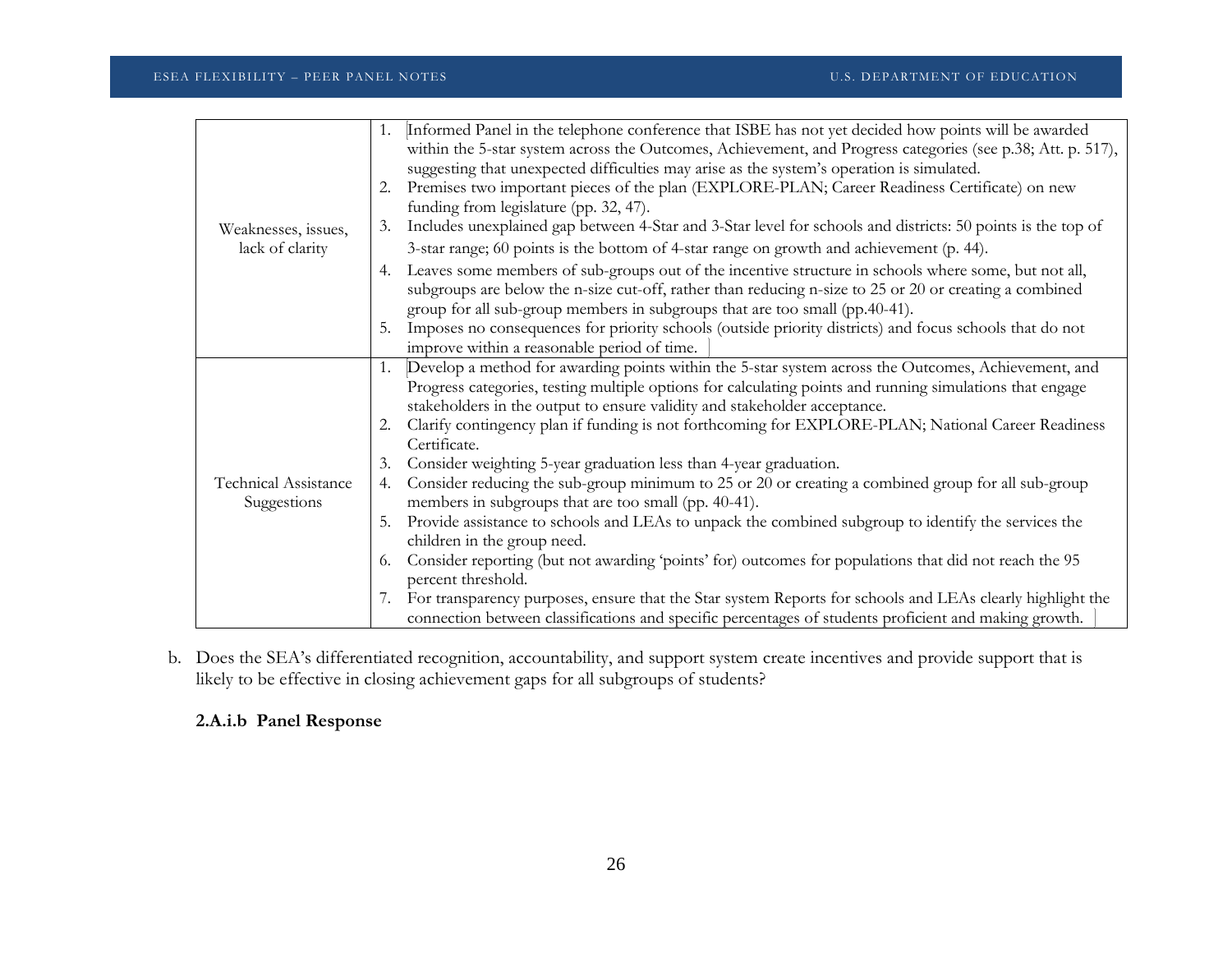| Response Component                     | Peer Panel Response                                                                                                                                                                                                                                                                                                                                                                                                                                                                                                                                                                                                                                                                                                                                                                                                                                                                                                                                                                                                                                                                                                                                                                                                                     |
|----------------------------------------|-----------------------------------------------------------------------------------------------------------------------------------------------------------------------------------------------------------------------------------------------------------------------------------------------------------------------------------------------------------------------------------------------------------------------------------------------------------------------------------------------------------------------------------------------------------------------------------------------------------------------------------------------------------------------------------------------------------------------------------------------------------------------------------------------------------------------------------------------------------------------------------------------------------------------------------------------------------------------------------------------------------------------------------------------------------------------------------------------------------------------------------------------------------------------------------------------------------------------------------------|
| Rationale                              | The inclusion of specific measures of, and targets for closing, the achievement gap for relevant subgroups, and<br>the extension of that protection to students in subgroups with too few members at a school or district to have<br>been counted previously and also to a new subgroup of former English Learners, provide ample reason to<br>expect that the Multiple Measures system will be effective in closing achievement gaps.                                                                                                                                                                                                                                                                                                                                                                                                                                                                                                                                                                                                                                                                                                                                                                                                  |
| <b>Strengths</b>                       | Focus attention on populations most in need by holding schools accountable for reducing achievement gaps<br>1.<br>on state assessments for all subgroups, including English Learners, former English Learners and students<br>with disabilities, for schools that have those groups (n-size > 30 required, reduced from 45)<br>Requires schools with too few students in any one sub-group to use a combined group of all members of<br>2.<br>those subgroups; reports all outcomes by all subgroups (pp. 40-41, 43)<br>Uses Statewide System of Support (SSOS) to provide support services for English Learners and students<br>3.<br>with disabilities.<br>Organizes a tiered system of support for schools and LEAs (including an additional category of "high-<br>4.<br>priority" LEAs) under the umbrella of "the Center"; delivers supports to LEAs through dedicated district<br>assistance and rapid response teams; assures that school districts will select a lead partner for interventions<br>in SIG-funded schools or, if that does not happen, the Center will make the selection for the school district.<br>Leaves some members of sub-groups out of the incentive structure in schools where some, but not all,<br>1. |
| Weaknesses, issues,<br>lack of clarity | subgroups are below the n-size cut-off, rather than reducing n-size to 25 or 20 or creating a combined group<br>for all sub-group members in subgroups that are too small (pp. 40-41).<br>Lacks detail about timeline and implementation strategy for the Center, the restructuring of the SSOS, and<br>2.<br>how ISBE plans to coordinate the actions of the Center, the District Accountability and Oversight Unit, the<br>District Assistance Teams, the Rapid Response Teams, and the overall regional delivery system.                                                                                                                                                                                                                                                                                                                                                                                                                                                                                                                                                                                                                                                                                                             |
| Technical Assistance<br>Suggestions    | Consider reducing the sub-group minimum to 25 or even 20 or creating a combined group for all sub-group<br>1.<br>members in subgroups that are too small (pp. 40-41).<br>Develop detailed timeline and implementation strategy for the Center, the restructuring of the SSOS, and<br>2.<br>how ISBE plans to coordinate the actions of the Center, the District Accountability and Oversight Unit, the<br>District Assistance Teams, the Rapid Response Teams, and the overall the regional delivery system.                                                                                                                                                                                                                                                                                                                                                                                                                                                                                                                                                                                                                                                                                                                            |

| Tally of Peer Responses: 6 Yes, 0 No |  |  |
|--------------------------------------|--|--|
|                                      |  |  |

*c. Note to Peers: Staff will review 2.A.i.c*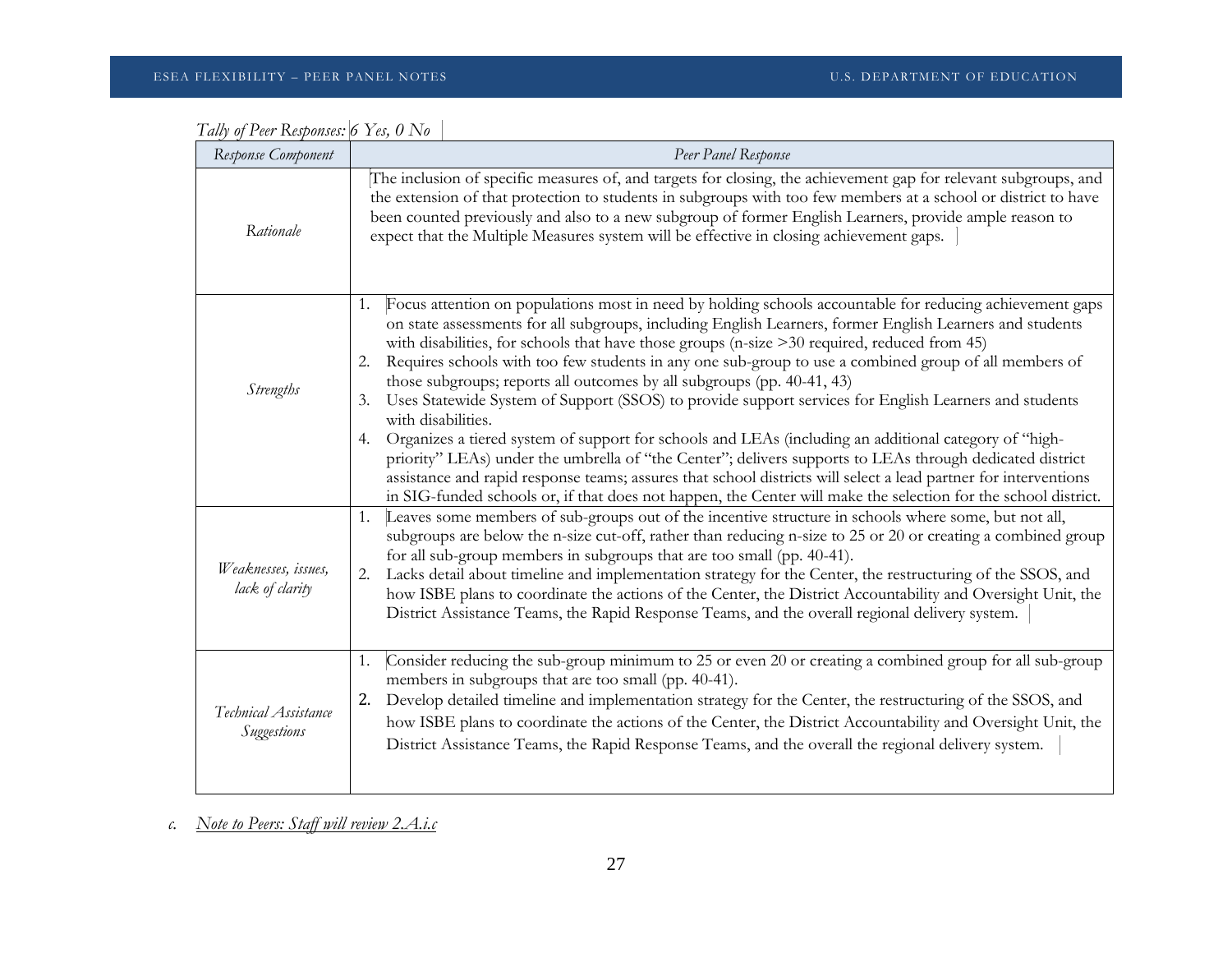## *Note to Peers: Staff will review 2.A.ii Option A.*

**ONLY FOR SEAs SELECTING OPTION B: If the SEA elects to include student achievement on assessments other than reading/language arts and mathematics in its differentiated recognition, accountability, and support system by selecting Option B, review and respond to peer review questions in section 2.A.ii. If the SEA does not include other assessments, go to section 2.A.iii.** 

- **2.A.ii** Did the SEA include student achievement on assessments in addition to reading/language arts and mathematics in its differentiated recognition, accountability, and support system and to identify reward, priority, and focus schools?
	- a. Note to Peers: Staff will review 2.A.ii.a
	- b. Does the SEA's weighting of the included assessments result in holding schools accountable for ensuring all students achieve the State's college- and career-ready standards?
	- c. Note to Peers: Staff will review 2.A.ii.c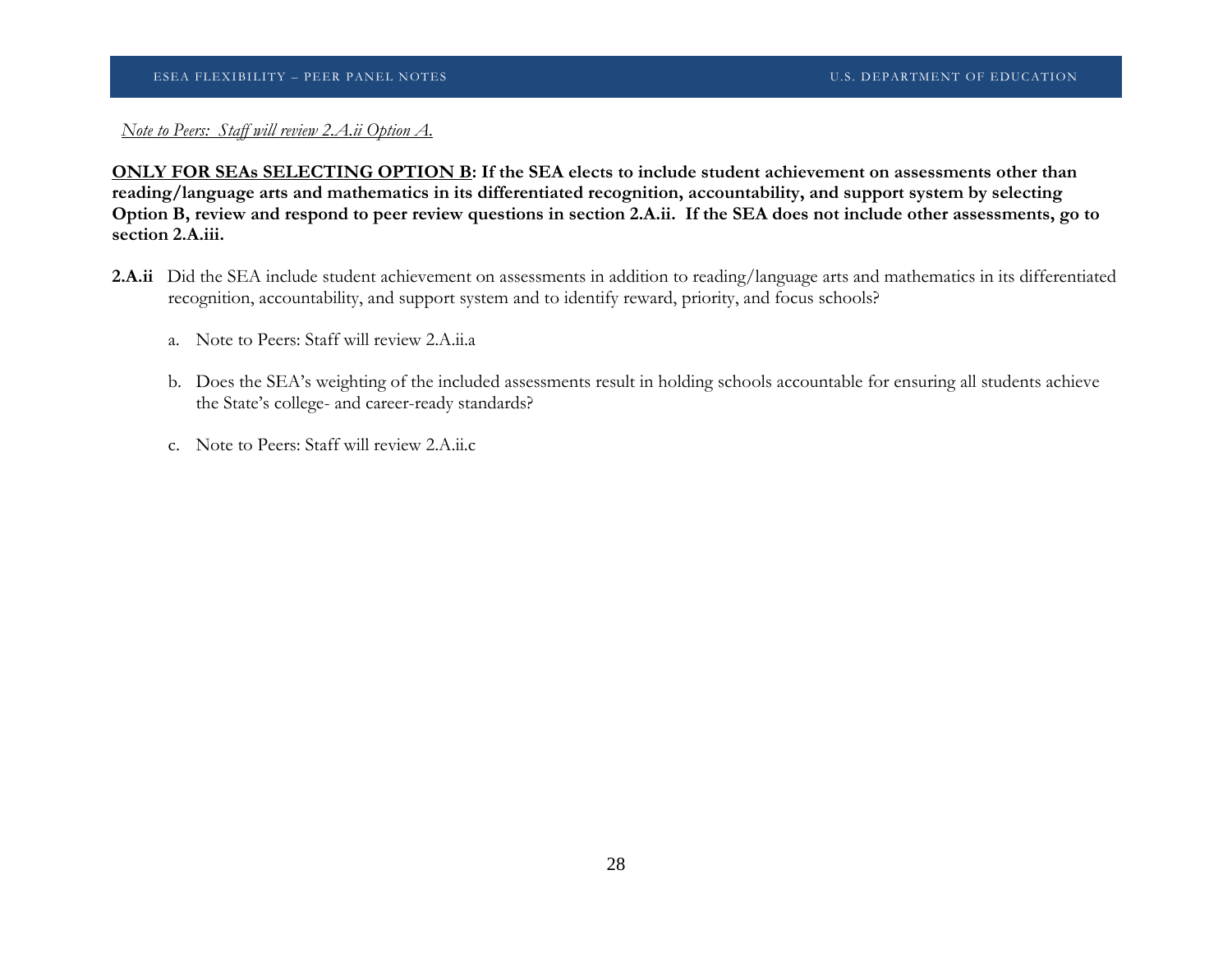## **2.A.ii.b PANEL RESPONSE**

Not applicable because the SEA selected 2.A, Option A *Tally of Peer Responses: 4 Yes, 2 No*

| Response Component                     | Peer Panel Response                                                                                                                                                                                                                                                                                                                                                                                                                                                                                                                                                                                                                                                                                                                                                                                                                                                                                                                                                                                                                                                                                                                           |
|----------------------------------------|-----------------------------------------------------------------------------------------------------------------------------------------------------------------------------------------------------------------------------------------------------------------------------------------------------------------------------------------------------------------------------------------------------------------------------------------------------------------------------------------------------------------------------------------------------------------------------------------------------------------------------------------------------------------------------------------------------------------------------------------------------------------------------------------------------------------------------------------------------------------------------------------------------------------------------------------------------------------------------------------------------------------------------------------------------------------------------------------------------------------------------------------------|
| Rationale                              | The EXPLORE-PLAN-ACT progression for measuring high school progress and the ACCESS assessment (especially<br>once updated via ASSETS ) of English Learners progress towards English language proficiency should enhance, not<br>dilute, the capacity of the Multiple Measures system to ensure that all students achieve college and career ready<br>standards. However, given the SEA's more extended timeline (discussed on the conference call) for revising science cut<br>scores and the current equal weighting of the science assessments in the Multiple Measures index, the inclusion of<br>science scores may undermine the system's capacity to ensure that all students achieve the State's college- and career-<br>ready standards.                                                                                                                                                                                                                                                                                                                                                                                              |
| <b>Strengths</b>                       | Documents a decline in focus on science and STEM generally due to the focus the prior accountability system<br>1.<br>placed on only ELA and math, to the detriment of students' ability to succeed in college, which may be moderated<br>by giving equal weight to rigorous science assessments, while still leaving substantial weight in the accountability<br>system for other core college-ready subjects (p.48).<br>Demonstrates that the 8 <sup>th</sup> through 10 <sup>th</sup> grade EXPLORE and PLAN assessments have lower proficiency rates for<br>2.<br>math, reading and science than the PSAE for 11 <sup>th</sup> graders and the 3-8 assessments for math and ELA - indicating<br>that using these measures of growth will create incentives to improve student outcomes in core subjects without<br>diluting the differentiated accountability system (p.48).<br>Progress towards English Language Proficiency is important to English Learners' college and career readiness, and<br>3.<br>measuring that progress is sensible and likely to increase the progress of English Learners to college and career<br>readiness. |
| Weaknesses, issues,<br>lack of clarity | Equally weighting proficiency rates on science assessments using preexisting cut scores with ELA and math<br>1.<br>assessments on which proficiency cut scores have been substantially raised to make them college ready may<br>jeopardize the rigor of the Multiple Measures system.                                                                                                                                                                                                                                                                                                                                                                                                                                                                                                                                                                                                                                                                                                                                                                                                                                                         |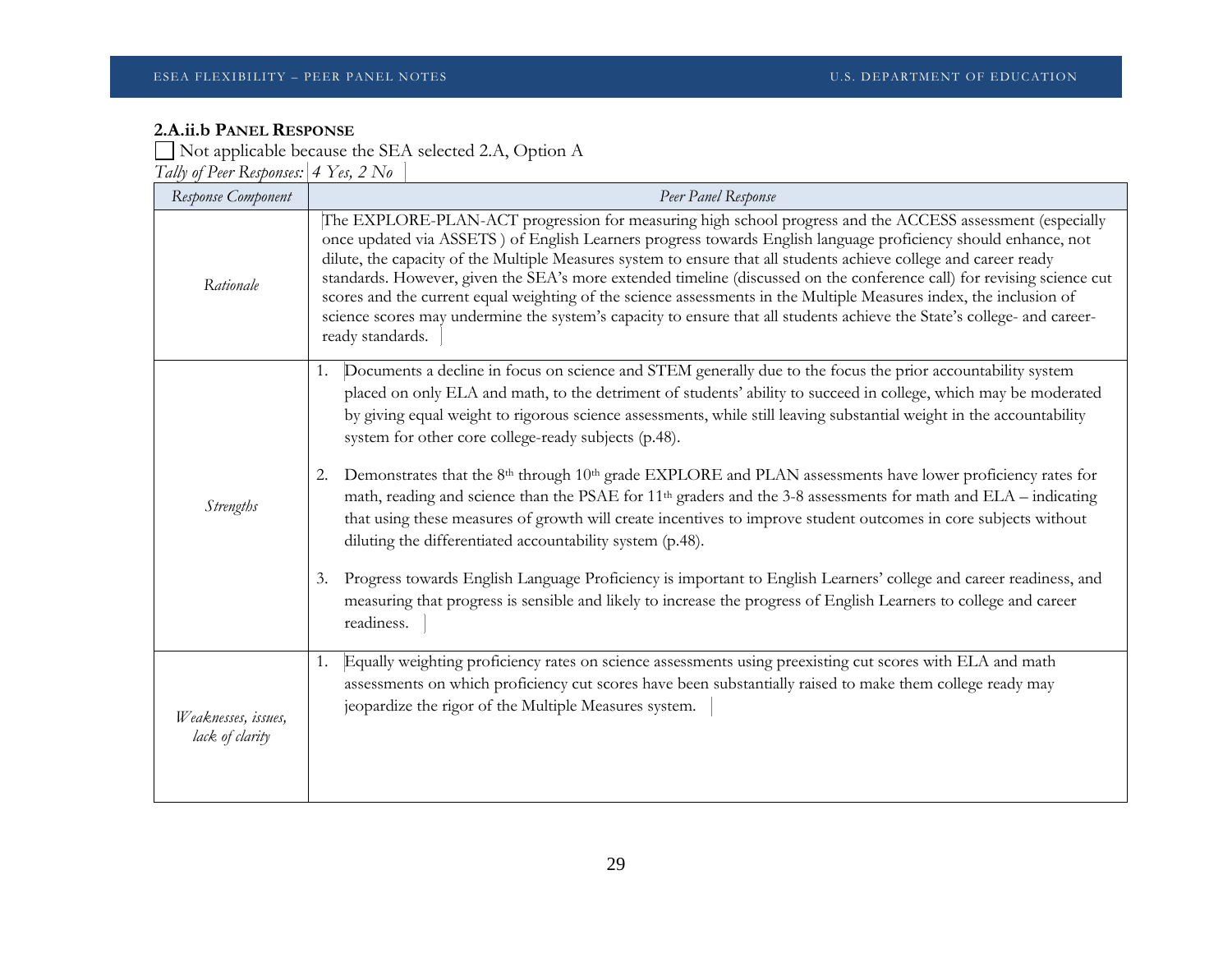|                      | Give science assessments less weight than ELA and math, or consider omitting science assessment proficiency rates |
|----------------------|-------------------------------------------------------------------------------------------------------------------|
|                      | until new cut scores are established.                                                                             |
| Technical Assistance |                                                                                                                   |
| Suggestions          |                                                                                                                   |
|                      |                                                                                                                   |
|                      |                                                                                                                   |
|                      |                                                                                                                   |

## **2.B Set Ambitious but Achievable Annual Measurable Objectives**

## **2.B** *Note to Peers: Staff will review Options A and B.*

Did the SEA describe the method it will use to set new ambitious but achievable annual measurable objectives (AMOs) in at least reading/language arts and mathematics, for the State and all LEAs, schools, and subgroups, that provide meaningful goals and are used to guide support and improvement efforts through one of the three options below?

## **If the SEA selected Option C:**

Did the SEA describe another method that is educationally sound and results in ambitious but achievable AMOs for all LEAs, schools, and subgroups?

- i. Did the SEA provide the new AMOs and the method used to set these AMOs?
- ii. Did the SEA provide an educationally sound rationale for the pattern of academic progress reflected in the new AMOs?
- iii. If the SEA set AMOs that differ by LEA, school, or subgroup, do the AMOs require LEAs, schools, and subgroups that are further behind to make greater rates of annual progress?
- iv. Did the SEA attach a copy of the average statewide proficiency based on assessments administered in the 2010−2011 school year in reading/language arts and mathematics for the "all students" group and all subgroups? (Attachment 8)
- *Are these AMOs similarly ambitious to the AMOs that would result from using Option A or B above?*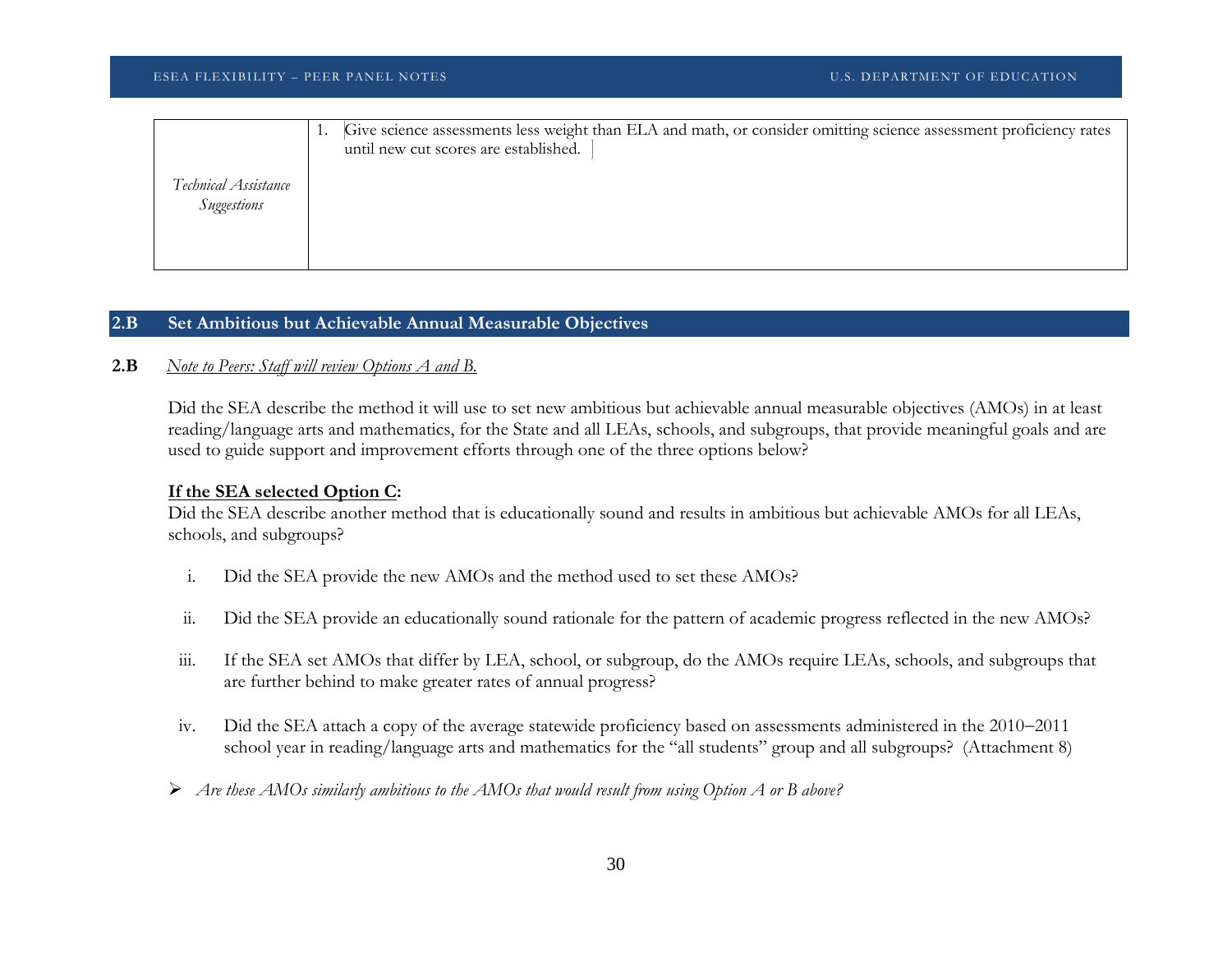- *Are these AMOs ambitious but achievable given the State's existing proficiency rates and any other relevant circumstances in the State?*
- *Will these AMOs result in a significant number of children being on track to be college- and career-ready?*

## **2.B, Option C (including Questions i–iv) Panel Response**

Not applicable because the SEA selected 2.B, Option A or Option B *Tally of Peer Responses: X Yes, X No* 

| Response Component                     | Peer Panel Response |
|----------------------------------------|---------------------|
| Rationale                              |                     |
| Strengths                              | $\bullet$           |
| Weaknesses, issues, lack<br>of clarity | $\bullet$           |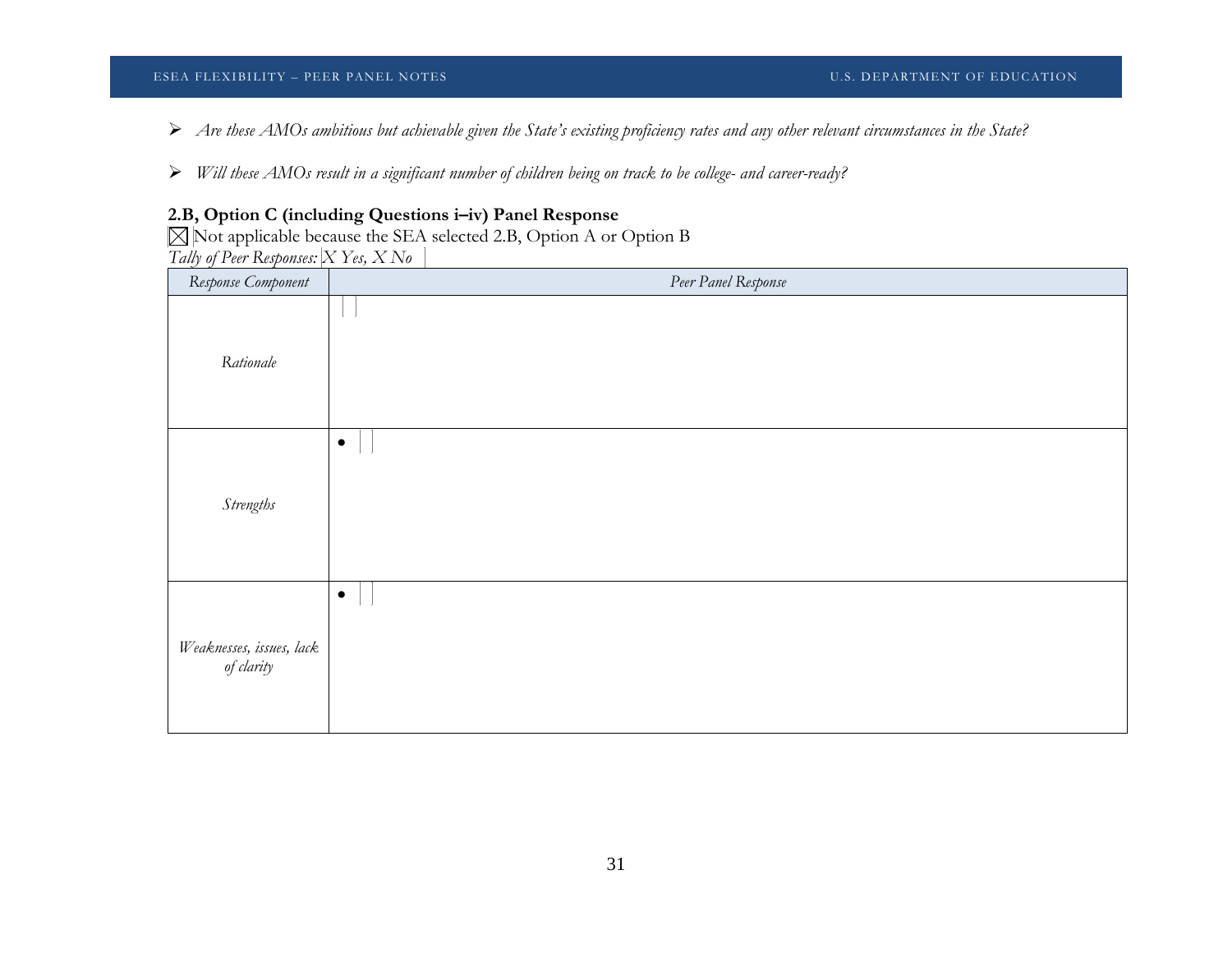| Technical Assistance<br>Suggestions |  |
|-------------------------------------|--|
|                                     |  |

## **2.C Reward Schools**

**2.C.i** Did the SEA describe its methodology for identifying highest-performing and high-progress schools as reward schools?

## **2.C.i PANEL RESPONSE**

*Tally of Peer Responses:* 

| Response Component                     | Peer Panel Response                                                                                                                                                                                                                                                                                                                                                                                                                                                                      |
|----------------------------------------|------------------------------------------------------------------------------------------------------------------------------------------------------------------------------------------------------------------------------------------------------------------------------------------------------------------------------------------------------------------------------------------------------------------------------------------------------------------------------------------|
| Rationale                              | ISBE described its methodology for identifying reward schools. Because there is no demonstration that the Spotlight<br>and Academic Excellence awards will be reserved for schools that meet Illinois's new performance AMOs for all<br>students and subgroup members, ISBE's methodology for identifying reward schools does not satisfy this criterion.<br>Aside from that problem, ISBE's description of the methodology used to identify reward schools satisfies this<br>criterion. |
| <b>Strengths</b>                       | Confers reward status based on a mixture of school rankings on the Star system (in the case of two of the three<br>awards); high rates of progress (large year-to-year gains in proficiency in ELA, math or science, or in graduation rates,<br>for all and sub-group students in schools with challenging populations); and large two-year achievement-gap<br>reduction – all of which are outcomes the State justifiably wants to induce schools to strive for.                        |
| Weaknesses, issues, lack<br>of clarity | Does not demonstrate that all Spotlight and Academic Excellence Award schools will have met the State's proficiency<br>AMOs for all students and subgroups.                                                                                                                                                                                                                                                                                                                              |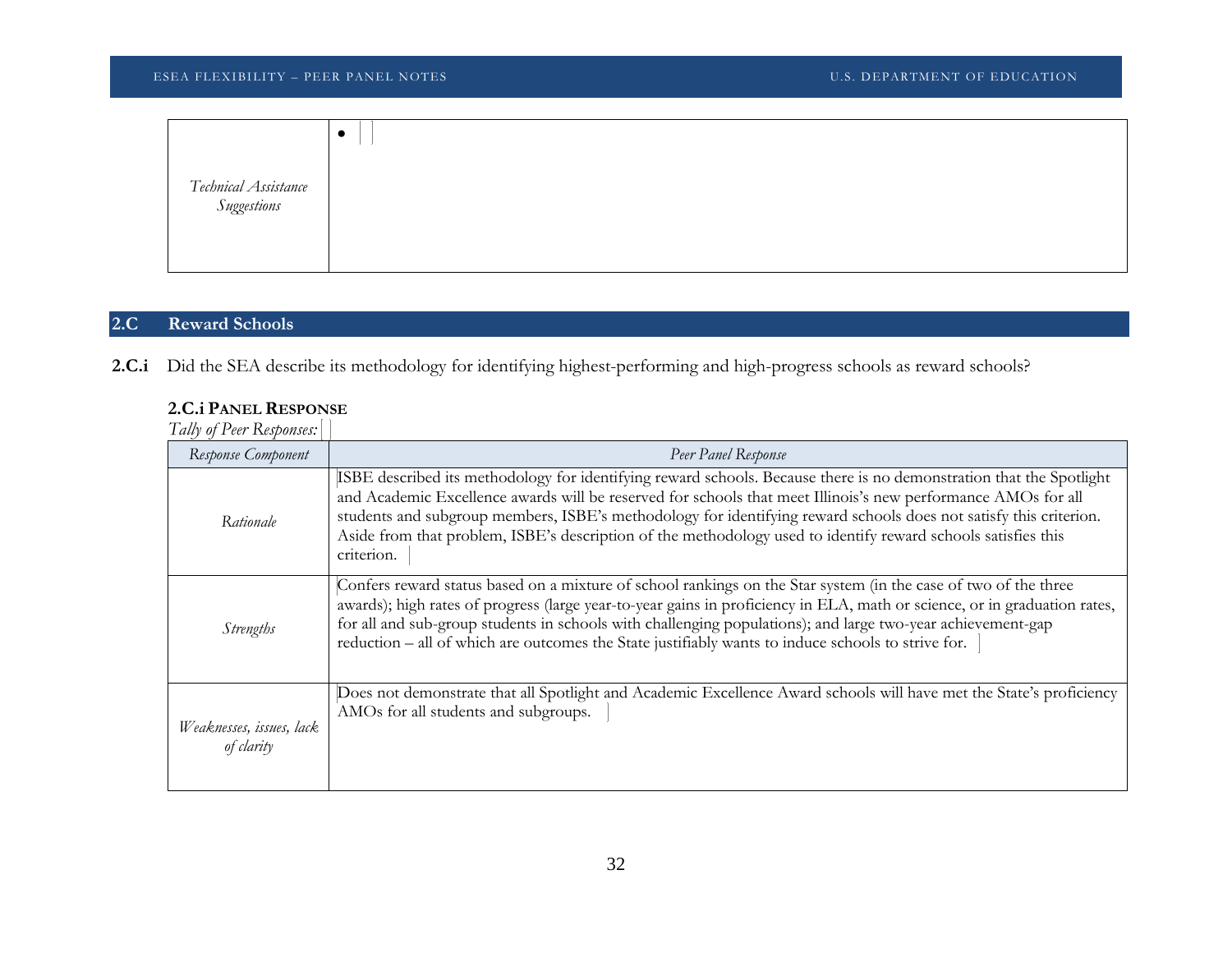| Technical Assistance | Demonstrate that only schools that meet the SEA's new performance AMOs for all students and subgroup members |
|----------------------|--------------------------------------------------------------------------------------------------------------|
| Suggestions          | will receive Spotlight and Academic Excellence awards, or revise the criteria for receiving those awards.    |
|                      |                                                                                                              |

## *Note to Peers: Staff will review 2.C.ii.*

**2.C.iii** Are the recognition and, if applicable rewards, proposed by the SEA for its highest-performing and high-progress schools likely to be considered meaningful by the schools?

*Has the SEA consulted with LEAs and schools in designing its recognition and, where applicable, rewards?*

## **2.C.iii PANEL RESPONSE**

*Tally of Peer Responses: 6 Yes, 0 No*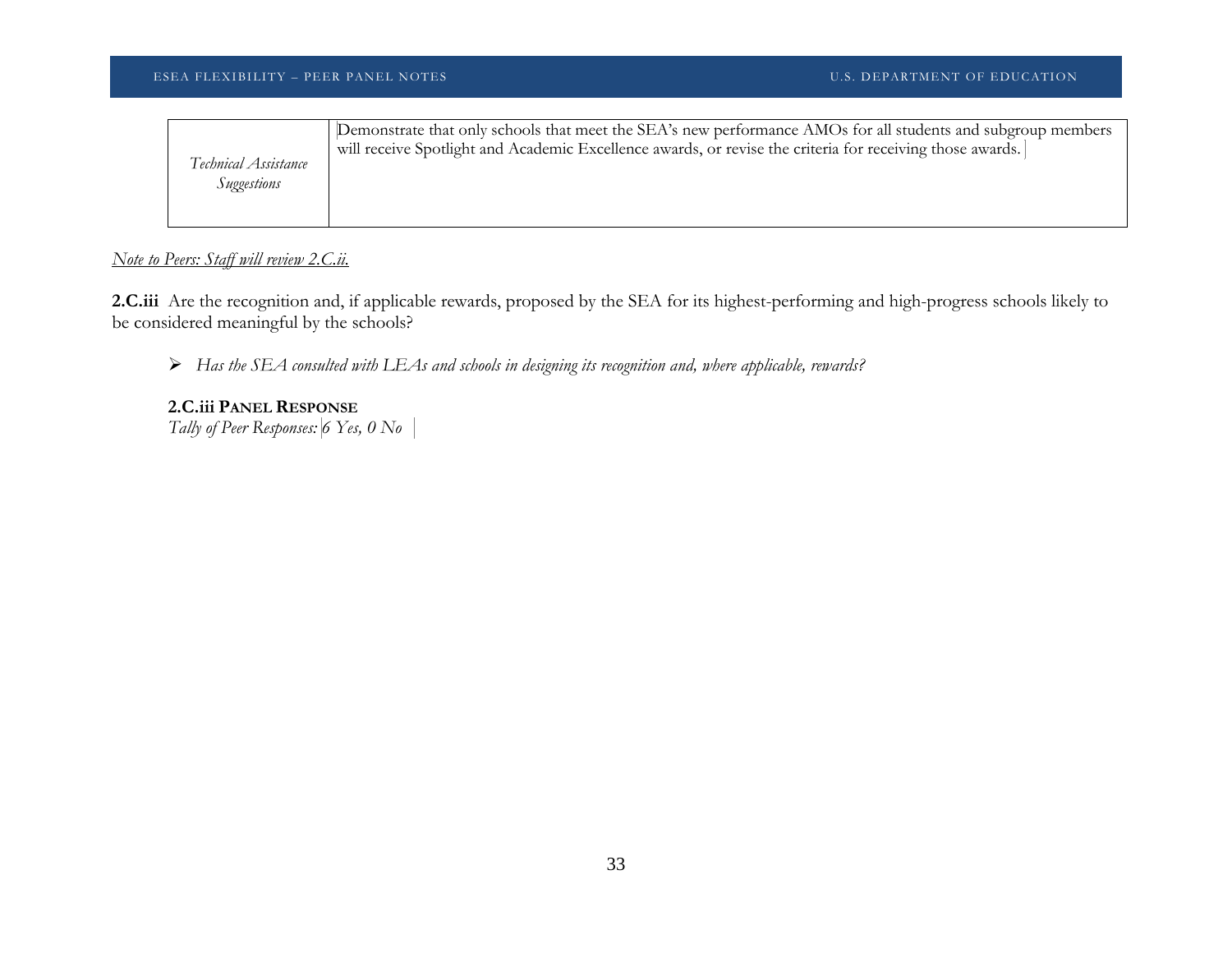| Response Component                     | Peer Panel Response                                                                                                                                                                                                                                                                                                                                                                                                                                                                                                                                                                                                                                                                                                                                                                                                                                                                                                                                                                                                                                                                                                                                                                                                                                                                                                                                                                                                                                                                                                     |
|----------------------------------------|-------------------------------------------------------------------------------------------------------------------------------------------------------------------------------------------------------------------------------------------------------------------------------------------------------------------------------------------------------------------------------------------------------------------------------------------------------------------------------------------------------------------------------------------------------------------------------------------------------------------------------------------------------------------------------------------------------------------------------------------------------------------------------------------------------------------------------------------------------------------------------------------------------------------------------------------------------------------------------------------------------------------------------------------------------------------------------------------------------------------------------------------------------------------------------------------------------------------------------------------------------------------------------------------------------------------------------------------------------------------------------------------------------------------------------------------------------------------------------------------------------------------------|
| Rationale                              | ISBE has developed a reward structure that will likely be perceived as meaningful to schools by virtue of public<br>recognition and recognition among peers as a source of best practices.                                                                                                                                                                                                                                                                                                                                                                                                                                                                                                                                                                                                                                                                                                                                                                                                                                                                                                                                                                                                                                                                                                                                                                                                                                                                                                                              |
| <b>Strengths</b>                       | Held 29 stakeholder meetings, attended by nearly 1700 people (p. 10), providing ample opportunity for LEAs and<br>1.<br>schools to provide input on the reward system (p.9; Attachment 2/1).<br>Confers reward status based on a mixture of school rankings on the Star system (in the case of two of the three<br>2.<br>awards); high rates of progress (large year-to-year gains in proficiency in ELA, math or science, or in graduation<br>rates, for all and sub-group students in schools with challenging populations); and large two-year achievement-<br>gap reduction – all of which are outcomes the State justifiably wants to induce schools to strive for.<br>Uses recognition, awards, public notification to all parents in less-well-performing schools and districts, and a<br>range of planning and improvement requirements for those same schools and districts to create incentives for<br>schools to move up the "star" ladder to 5-star and reward status (pp. 45-46).<br>Uses Honor Roll, Spotlight School and Spotlight Educator reward structure and federally funded Promising<br>4.<br>Practice grants to encourage high-performing schools and districts to join improvement support networks with<br>lower-performing ones.<br>Uses that same reward structure to highlight the relationship between teachers and schools with strong outcomes<br>5.<br>(p.52.)<br>Aligns criteria for National Title I Distinguished Schools program with SEA's new classification system (p.53).<br>6. |
| Weaknesses, issues, lack<br>of clarity | Does not present evidence of stakeholder consultation regarding need for changes in existing system of rewards<br>1.<br>and recognition.<br>With one exception (Promising Practice grants tied to a subset (Honor Roll schools) of one of its categories of<br>2.<br>reward schools (Spotlight Schools)), does not provide "tangible" rewards such as bonuses, grants, increased<br>autonomy, etc<br>Does not link Spotlight Awards to schools' 5-star status, modestly diluting the power of the 5-star system (p.51).<br>3.<br>Given that neither growth to standard nor ACT scores are considered for Spotlight Awards and Academic<br>4.<br>Excellence Awards, it appears that a school could have low growth and low ACT scores, and still receive an<br>award.                                                                                                                                                                                                                                                                                                                                                                                                                                                                                                                                                                                                                                                                                                                                                    |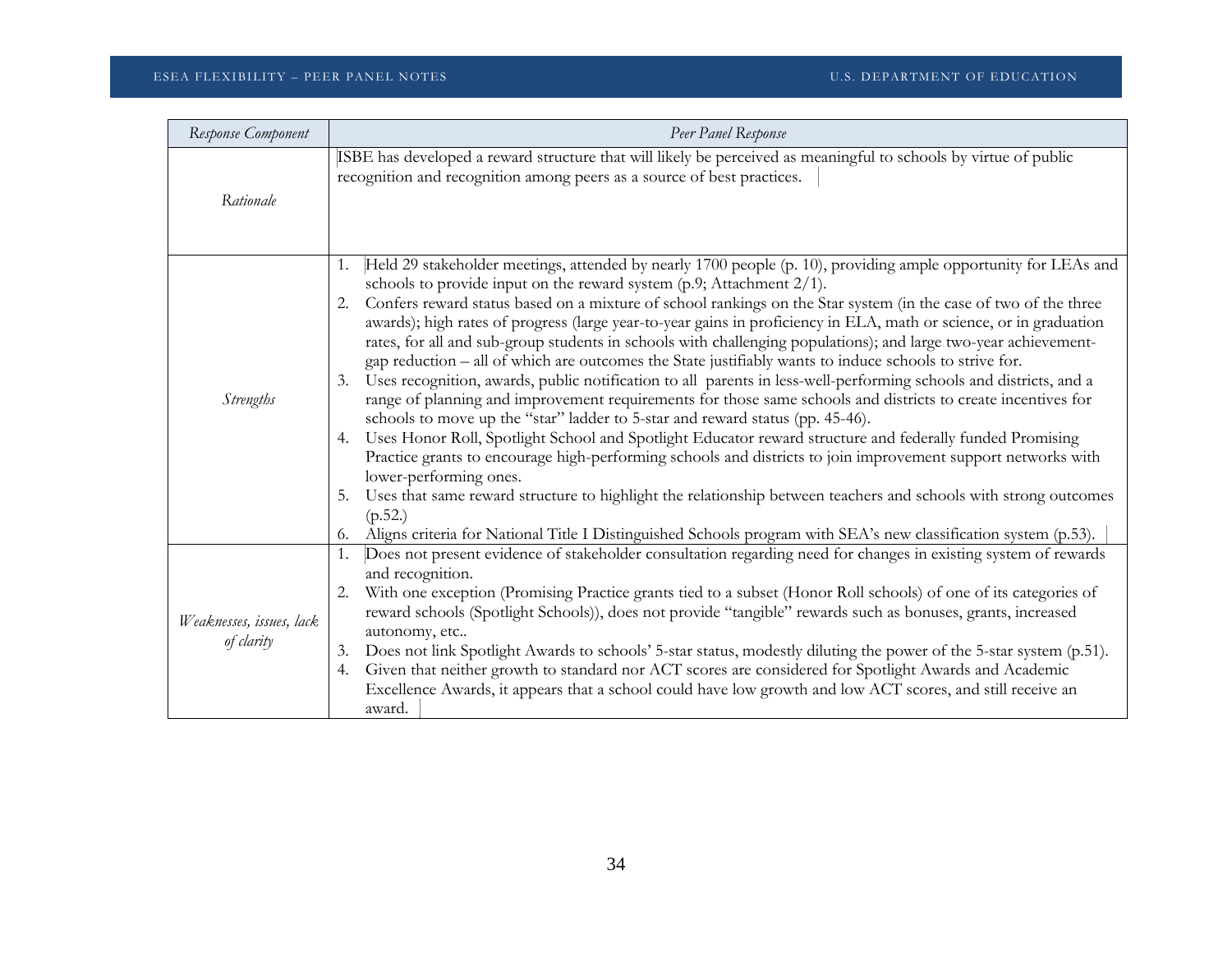|                                     | 1. Consider running a simulation to see how often reward, focus and priority schools end up being ones that are not |
|-------------------------------------|---------------------------------------------------------------------------------------------------------------------|
| Technical Assistance<br>Suggestions | where those designations would suggest in terms of the 5-star system, and whether there are adjustments to the      |
|                                     | definitions of those three types of schools (or to the 5-star system) that could create greater congruence – for    |
|                                     | example, by giving additional weight to schools' star rating.                                                       |
|                                     | 2. Consider adding tangible rewards, including giving reward schools greater autonomy from state rules and          |
|                                     | regulations.                                                                                                        |
|                                     | 3. Consider using a higher threshold for "percent low income" for Spotlight awards.                                 |
|                                     | 4. Consider requiring impressive outcomes in reading and mathematics and science, instead of basing rewards on      |
|                                     | impressive outcomes in only $or$ the other of those subjects.                                                       |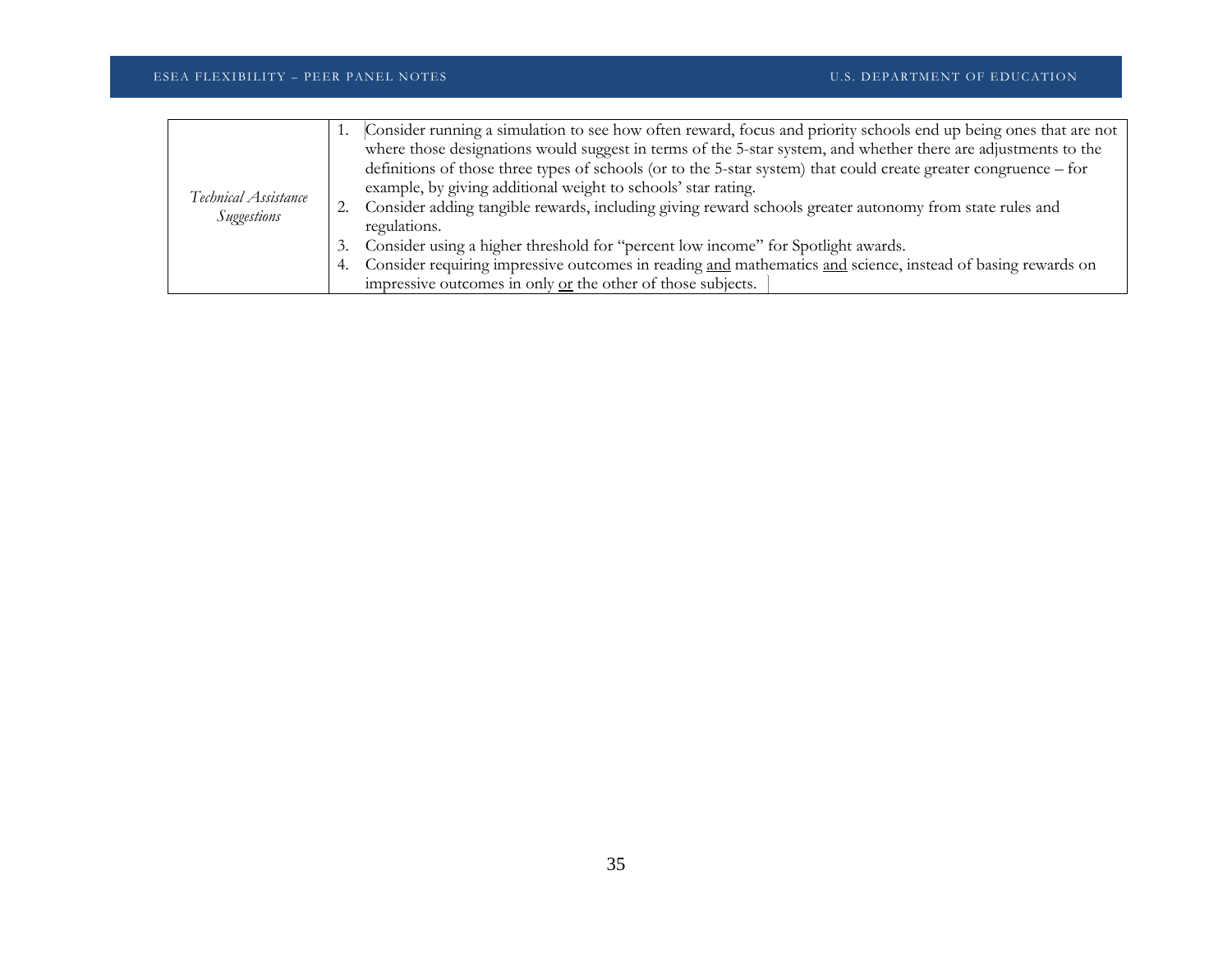### **2.D Priority Schools**

### *Note to Peers: Staff will review 2.D.i and 2.D.ii.*

- **2.D.iii** Are the interventions that the SEA described aligned with the turnaround principles and are they likely to result in dramatic, systemic change in priority schools?
	- a. Do the SEA's interventions include all of the following?
		- (i) providing strong leadership by: (1) reviewing the performance of the current principal; (2) either replacing the principal if such a change is necessary to ensure strong and effective leadership, or demonstrating to the SEA that the current principal has a track record in improving achievement and has the ability to lead the turnaround effort; and (3) providing the principal with operational flexibility in the areas of scheduling, staff, curriculum, and budget;
		- (ii) ensuring that teachers are effective and able to improve instruction by: (1) reviewing the quality of all staff and retaining only those who are determined to be effective and have the ability to be successful in the turnaround effort; (2) preventing ineffective teachers from transferring to these schools; and (3) providing job-embedded, ongoing professional development informed by the teacher evaluation and support systems and tied to teacher and student needs;
		- (iii) redesigning the school day, week, or year to include additional time for student learning and teacher collaboration;
		- (iv) strengthening the school's instructional program based on student needs and ensuring that the instructional program is research-based, rigorous, and aligned with State academic content standards;
		- (v) using data to inform instruction and for continuous improvement, including by providing time for collaboration on the use of data;
		- (vi) establishing a school environment that improves school safety and discipline and addressing other non-academic factors that impact student achievement, such as students' social, emotional, and health needs; and
		- (vii) providing ongoing mechanisms for family and community engagement?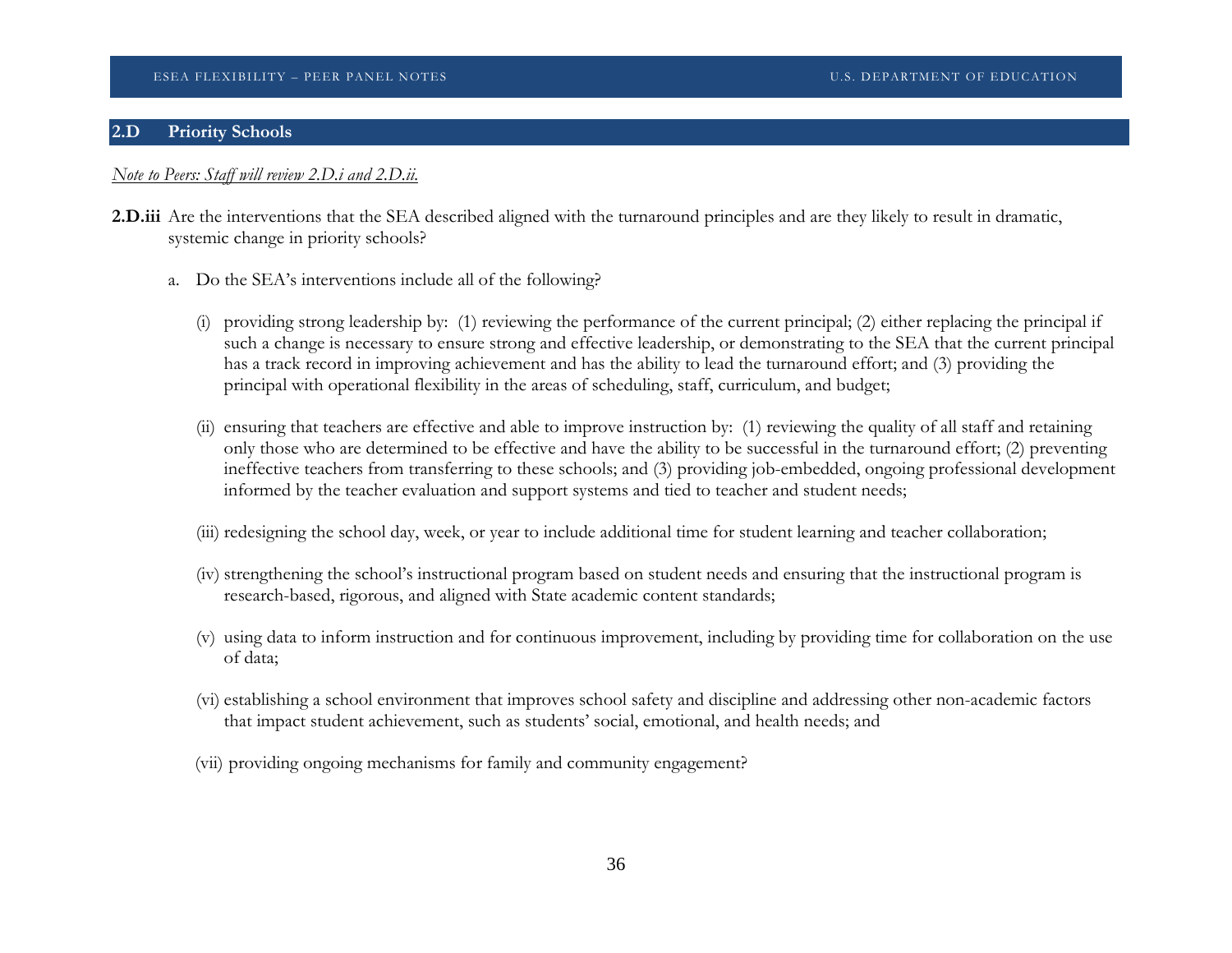ESEA FLEXIBILITY – PEER PANEL NOTES U.S. DEPARTMENT OF EDUCATION

**2.D.iii.a (including questions (i)-(vii)) Panel Response**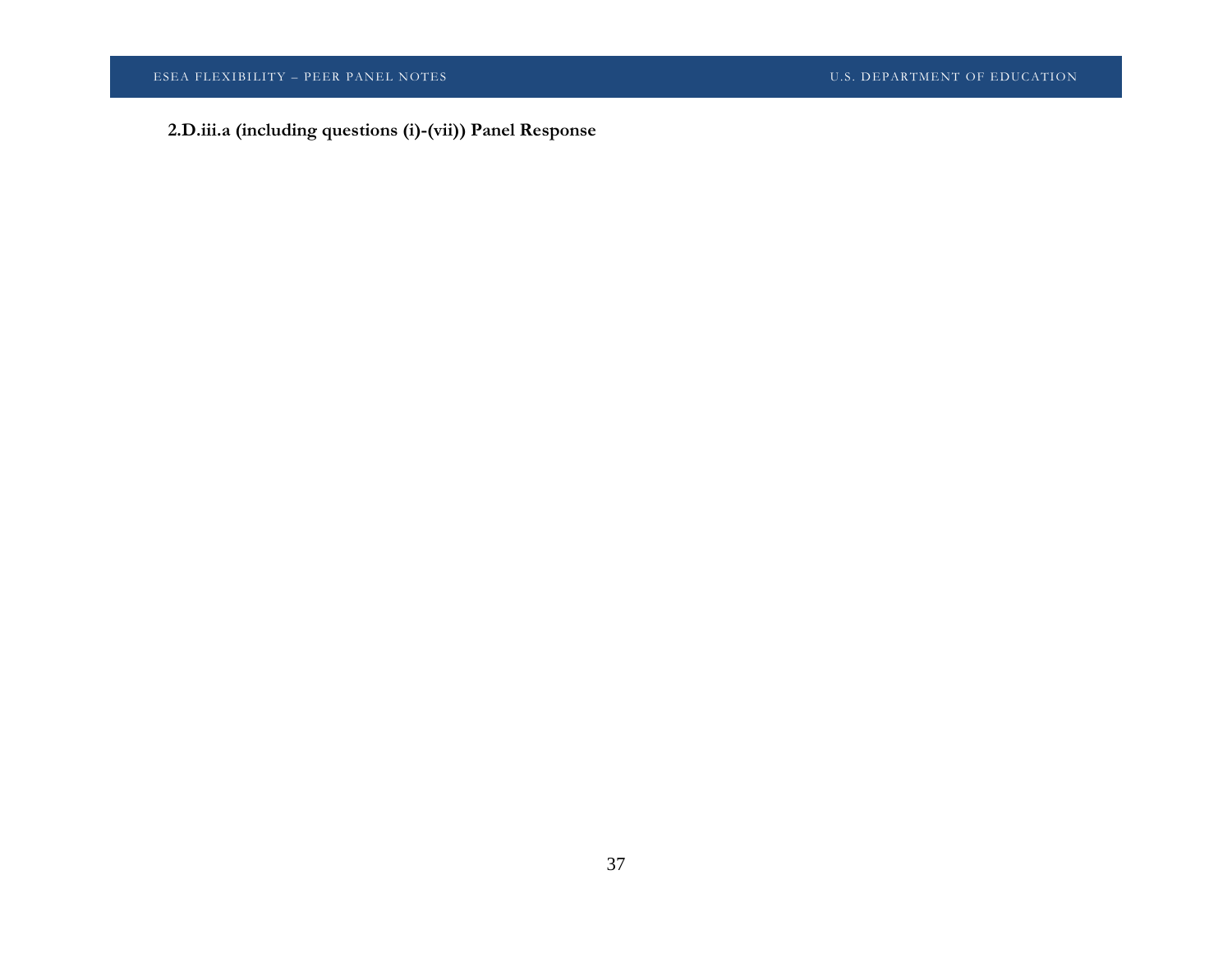| Response Component | Peer Panel Response                                                                                                                                                                                                                                                                                                                                                                                                                                                                                                                                                                                                                                                                                                                                                                                                                                                                                                                                                                                                                                                                                                                                                                                                                                                                                                                                                                                                                                                                                                                                                                                                                                                                                                                                                                                                                                                                                                             |
|--------------------|---------------------------------------------------------------------------------------------------------------------------------------------------------------------------------------------------------------------------------------------------------------------------------------------------------------------------------------------------------------------------------------------------------------------------------------------------------------------------------------------------------------------------------------------------------------------------------------------------------------------------------------------------------------------------------------------------------------------------------------------------------------------------------------------------------------------------------------------------------------------------------------------------------------------------------------------------------------------------------------------------------------------------------------------------------------------------------------------------------------------------------------------------------------------------------------------------------------------------------------------------------------------------------------------------------------------------------------------------------------------------------------------------------------------------------------------------------------------------------------------------------------------------------------------------------------------------------------------------------------------------------------------------------------------------------------------------------------------------------------------------------------------------------------------------------------------------------------------------------------------------------------------------------------------------------|
| Rationale          | Although conscientious, ISBE's proposed interventions in priority schools are not fully specified, are at times<br>subordinate to ISBE's plans for turning around "High-Priority Districts", and are not fully consistent with the<br>turnaround principles in ways that could keep the interventions from having the dramatic effect that is required to<br>satisfy this principle. Concerns include a failure to expeditiously remove principals who are not capable of leading<br>turnaround efforts, to give turnaround principals sufficient say in turnaround plans, and to remove ineffective<br>teachers.                                                                                                                                                                                                                                                                                                                                                                                                                                                                                                                                                                                                                                                                                                                                                                                                                                                                                                                                                                                                                                                                                                                                                                                                                                                                                                               |
| <b>Strengths</b>   | Conducts comprehensive diagnostic evaluation of priority school, using protocols reflected in Statewide System of<br>1.<br>Support (SSOS) Operations Manual (pp.57-58; Attachment 18).<br>Requires development of comprehensive whole-school reform plan (p.58) that (a) aligns to curriculum,<br>2.<br>instruction, and assessment to CCSS; (b) improves discipline programs; (c) focuses on professional development<br>and parent engagement; (d) implements teacher and principal evaluation system that includes indicators of student<br>growth; (e) strives to provide teachers with the collaboration/planning time and professional development needed<br>to succeed; (f) includes strategies for increasing learning time on core subjects by lengthening the day, week or<br>year; and (g) commits to give the principal charged with revitalizing the school operational flexibility in the areas of<br>scheduling, staff, curriculum and budget (pp. 58-59, 64).<br>Brings in an external "lead partner" vetted by the state (for SIG-funded schools) or a 3-person rapid-response<br>3.<br>team from The Center (for other schools) to help guide the turnaround (p.59).<br>Proposes system (partly dependent upon legislative changes not yet in place, pp.62-63) for intervening in, creating<br>4.<br>a new leadership structure for, and developing strong plans to improve chronically underperforming school<br>districts; aligns work of external partner assigned to priority schools by giving the same partner responsibility for<br>guiding district transformation (pp.59-64).<br>Timeline refers to "ISBE monitoring through division of Innovation and Improvement" (p.65).<br>5.<br>Requires LEAs with 1-, 2- and 3-Star schools to retain up to 20% of Title I basic funds to address deficiencies in<br>6.<br>schools identified as such (pp.46-47, 79-80), which will include priority schools. |

*Tally of Peer Responses: 1 Yes, 5 No*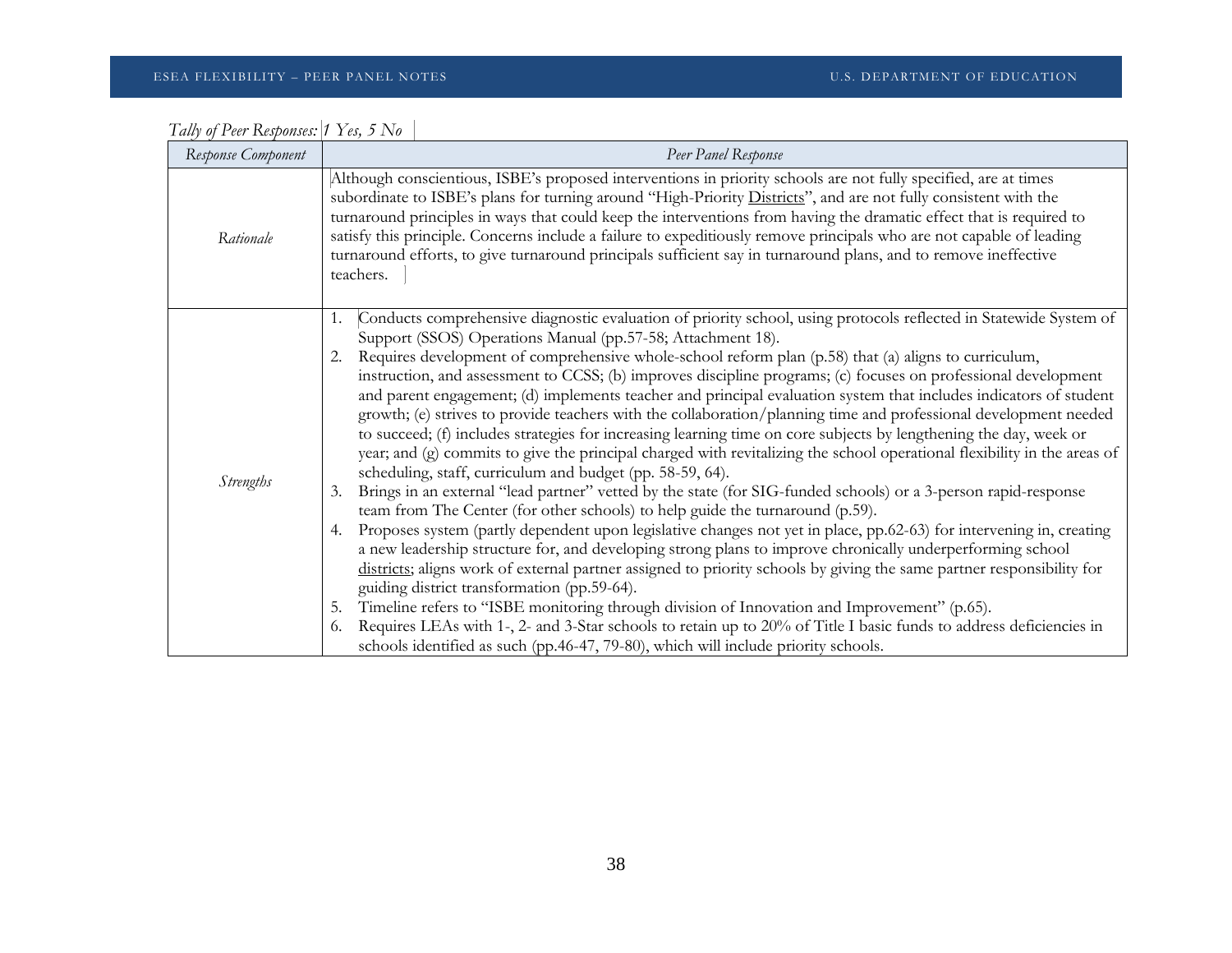|                     | Lacks detail about timeline and implementation strategy for the Center, the restructuring of the SSOS, and how<br>1.       |
|---------------------|----------------------------------------------------------------------------------------------------------------------------|
|                     | ISBE plans to coordinate the actions of the Center, the District Accountability and Oversight Unit, the District           |
|                     | Assistance Teams, the Rapid Response Teams, and the overall regional delivery system.                                      |
|                     | Lacks clarity as to the order in which a transformation plan will be developed and a decision will be made about<br>2.     |
|                     | whether to change the leadership of the school, and might require a new principal to implement a plan developed            |
|                     | by others.                                                                                                                 |
|                     | Uses criteria for deciding whether to retain or replace the principal of priority schools ("effective leadership";<br>3.   |
|                     | "track record [of] improving achievement" (p.62)) that fail to consider the important additional question whether          |
|                     | the principal has the capacity to lead a turnaround effort.                                                                |
|                     | Lacks clarity in the timeline on p. 65, as between events occurring in 2011-12 and 2012-13.<br>4.                          |
|                     | Lacks an explanation for back-loading 83 schools into 2013-14 (possibly in relation to the restructuring of the<br>SSOS?). |
|                     | Devotes less attention to describing efforts to turnaround priority schools (which are directly responsive to              |
|                     | criterion 2.D.iii) (pp.59-60) than to efforts to turn around chronically failing districts (pp.59-64).                     |
|                     | a. Doesn't indicate the proportion of priority schools located in high-priority districts, leaving the possibility that    |
|                     | the considerable effort ISBE puts into high-priority districts will not be responsive to the needs of priority             |
| Weaknesses, issues, | schools in non-priority districts.                                                                                         |
| lack of clarity     | b. Contemplates an impressive degree of dramatic and systemic change for priority districts that is not reflected in       |
|                     | the degree of change contemplated for priority schools (pp. 61-62).                                                        |
|                     | Does not explain how ISBE or LEAs will determine that (a) teachers in priority schools at the time the                     |
|                     | intervention begins are (i) able to improve instruction and have an ability to be successful in the turnaround             |
|                     | context, and (b) what steps will be taken to remove ineffective teachers currently in the building, assure that            |
|                     | ineffective teachers do not transfer in, and attract effective teachers to the neediest schools.                           |
|                     | Includes no provision for assisting educators in the building to use data collaboratively to inform instruction and<br>8.  |
|                     | improvement                                                                                                                |
|                     | Does not identify specific strategies or professional development for teachers with English Learners and/or<br>9.          |
|                     | students with disabilities in their classes, including general-education classes.                                          |
|                     | 10. Does not describe contemplated ISBE monitoring through the Division of Innovation and Improvement (p. 65).             |
|                     | 11. Does not state that ISBE will hold The Center, DAO, regional offices, external partners accountable for their          |
|                     | track record of improving priority schools.                                                                                |
|                     | 12. Fails to identify consequences (e.g., school closure; replacement of the leadership and teaching team) for priority    |
|                     | and focus schools that do not improve within a reasonable number of years, apart from priority schools in priority         |
|                     | districts $(p.59)$ .                                                                                                       |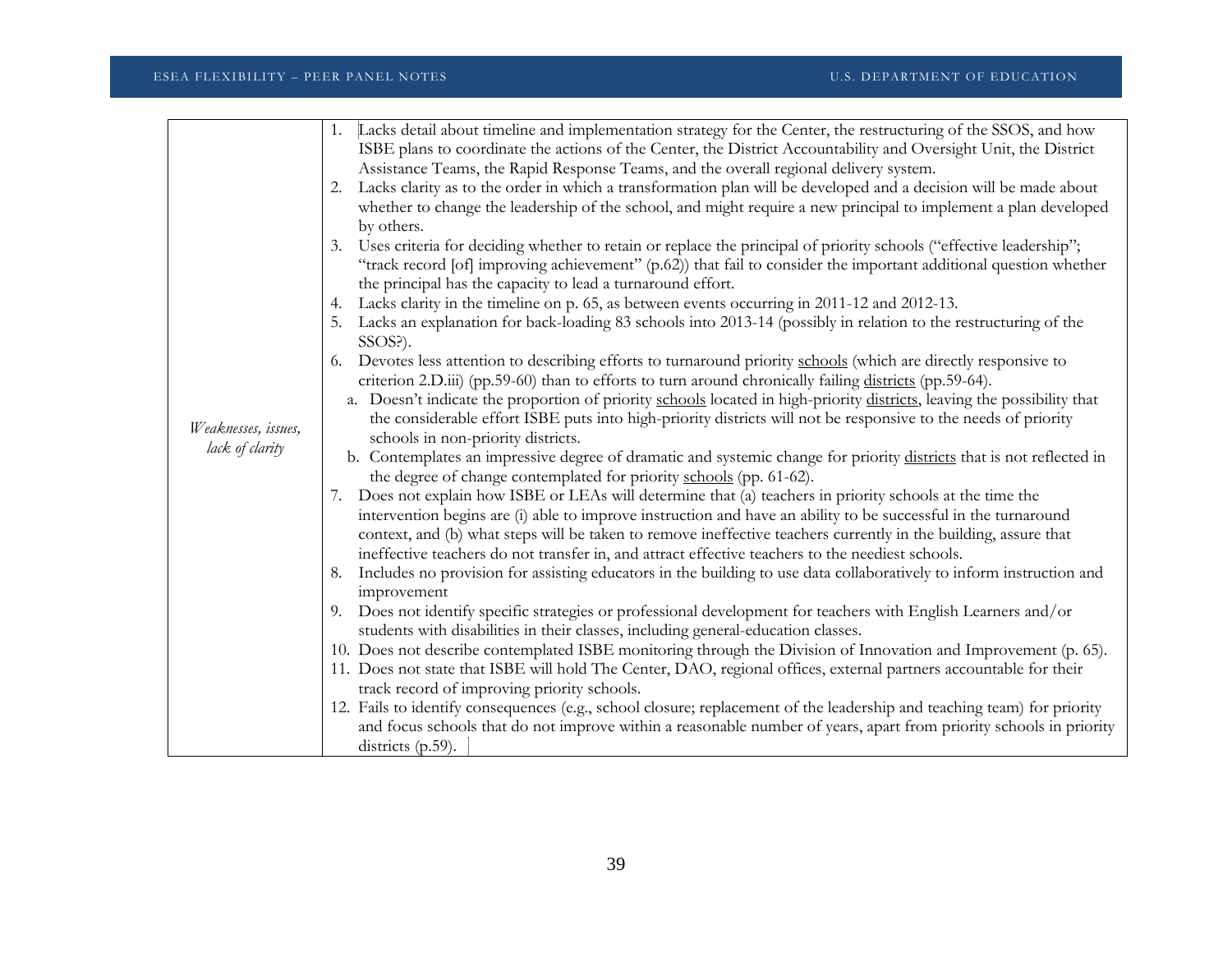|                      |    | Consider using the degree of dramatic and systematic change contemplated for turning around priority districts as        |
|----------------------|----|--------------------------------------------------------------------------------------------------------------------------|
|                      |    | a model for school turnaround design: make the school-turnaround strategy as rigorous, evidence-based and                |
|                      |    | "game-changing" as efforts describe to turnaround school districts (60-64).                                              |
|                      |    | Develop a detailed timeline and implementation strategy for the Center, the restructuring of the SSOS, and how           |
|                      |    | ISBE plans to coordinate the actions of the Center, the District Accountability and Oversight Unit, the District         |
|                      |    | Assistance Teams, the Rapid Response Teams, and the overall regional delivery system                                     |
|                      | 3. | Reconsider the relationship between ISBE's focus on high-priority districts and the steps it will take to turnaround     |
|                      |    | priority schools: (a) provide data on proportion of priority schools that are located in high-priority school districts, |
|                      |    | and (b) assure that priority schools located in other non-high-priority districts will go through a similarly dramatic   |
|                      |    | and systematic change process.                                                                                           |
|                      | 4. | Add criteria for deciding whether to retain or replace the principal of priority schools based on capacity to lead a     |
| Technical Assistance |    | turnaround effort.                                                                                                       |
| Suggestions          | 5. | Require steps that (a) immediately, at the point when intervention begins, determine whether teachers in the             |
|                      |    | priority school are (i) able to improve instruction and (ii) have the ability to be successful in the turnaround effort, |
|                      |    | and (b) protect the school from ineffective teachers transferring in.                                                    |
|                      | 6. | Include steps to assist educators to use data collaboratively to inform instruction.                                     |
|                      |    | Consider rearranging turnaround process so that the decision whether to retain or replace the principal is made          |
|                      |    | earlier enough so that the turnaround principal can collaborate in developing the transition plan that he or she will    |
|                      |    | be charged with implementing.                                                                                            |
|                      | 8. | Consider holding DAO, Center, regional office, external partner and state staff accountable for their track-record       |
|                      |    | of improvement perhaps using same standards as for removing schools/districts from priority status.                      |
|                      | 9. | Identify consequences (e.g., school closure; replacement of the leadership and teaching team) for priority and           |
|                      |    | focus schools that do not improve within a reasonable number of years.                                                   |
|                      |    | 10. Use educator effectiveness evaluation data to assist in making personnel decisions.                                  |

- b. Are the identified interventions to be implemented in priority schools likely to
	- (i) increase the quality of instruction in priority schools;
	- (ii) improve the effectiveness of the leadership and the teaching in these schools; and
	- (iii) improve student achievement and, where applicable, graduation rates for all students, including English Learners, students with disabilities, and the lowest-achieving students?
- **2.D.iii.b (including questions (i)-(iii)) Panel Response**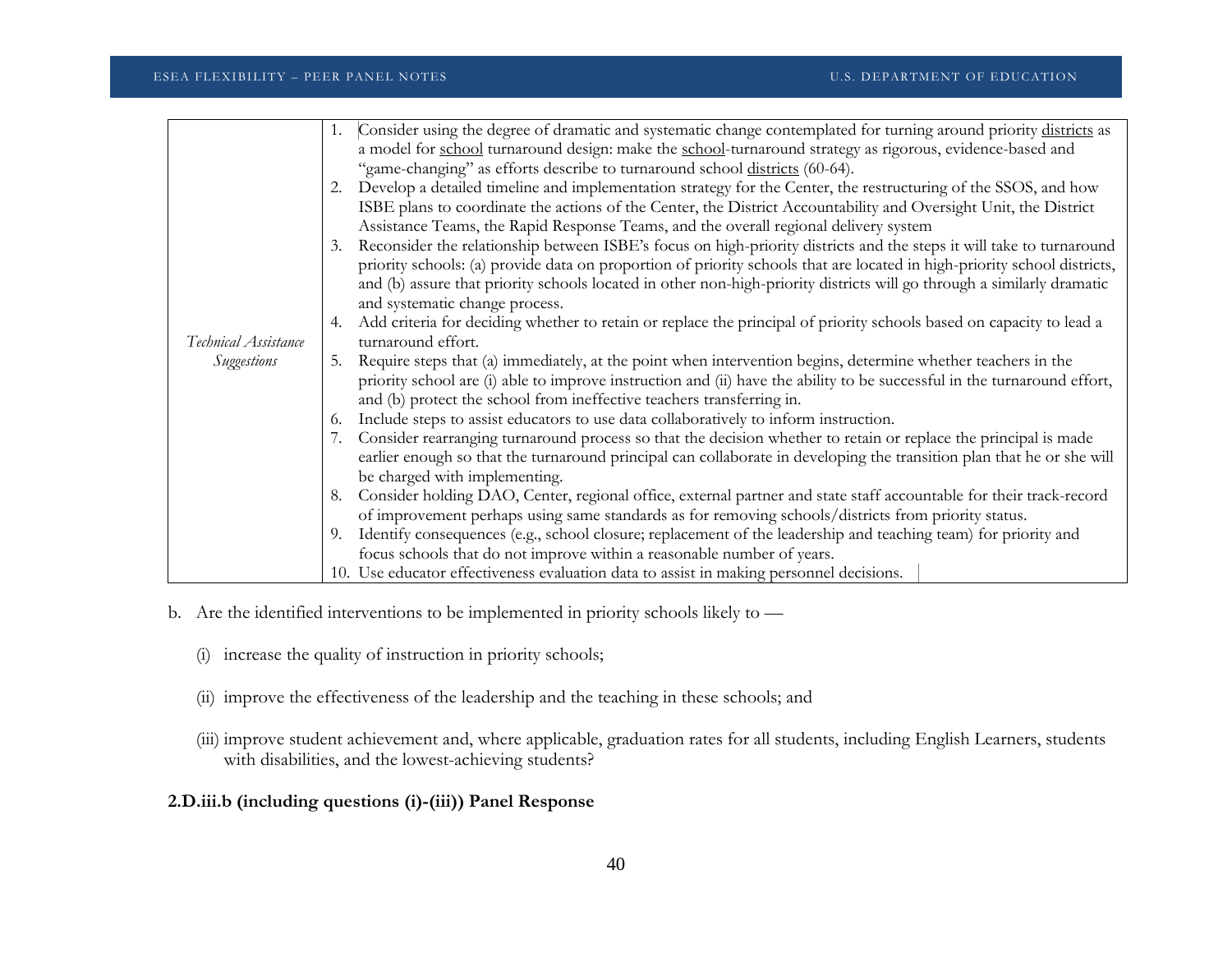| Response Component                     | Peer Panel Response                                                                                                                                                                                                                                                                                                                                                                                                                                                                                                                                                                                                                                                                        |
|----------------------------------------|--------------------------------------------------------------------------------------------------------------------------------------------------------------------------------------------------------------------------------------------------------------------------------------------------------------------------------------------------------------------------------------------------------------------------------------------------------------------------------------------------------------------------------------------------------------------------------------------------------------------------------------------------------------------------------------------|
| Rationale                              | The proposed interventions will likely bring about incremental improvements in the effectiveness of school<br>leadership, the quality of the teacher teams and instructional quality, but in the absence of the dramatic and<br>systematic change contemplated by principal 2.D.iii.a above, are not likely to substantially improve student<br>achievement and graduation rates for all students, particularly English Learners and students with disabilities, and the<br>lowest-achieving students. While the approach to low-performing schools in priority districts and to priority districts<br>generally is strong, the approach in non-priority districts should be strengthened. |
| <i>Strengths</i>                       | Same strengths as in 2.D.iii.a. above                                                                                                                                                                                                                                                                                                                                                                                                                                                                                                                                                                                                                                                      |
| Weaknesses, issues, lack<br>of clarity | Same weaknesses, issues, lack of clarity as in 2.D.iii.a. above                                                                                                                                                                                                                                                                                                                                                                                                                                                                                                                                                                                                                            |
| Technical Assistance<br>Suggestions    | Same suggestions as in 2.D.iii.a. above                                                                                                                                                                                                                                                                                                                                                                                                                                                                                                                                                                                                                                                    |

| Tally of Peer Responses: [1 Yes, 5 No |  |  |
|---------------------------------------|--|--|
|                                       |  |  |

*c. Note to Peers: Staff will review 2.D.iii.c*

- **2.D.iv** Does the SEA's proposed timeline ensure that LEAs that have one or more priority schools will implement meaningful interventions aligned with the turnaround principles in each priority school no later than the 2014−2015 school year?
	- *Does the SEA's proposed timeline distribute priority schools' implementation of meaningful interventions aligned with the turnaround principles in a balanced way, such that there is not a concentration of these schools in the later years of the timeline?*

### **2.D.iv Panel Response**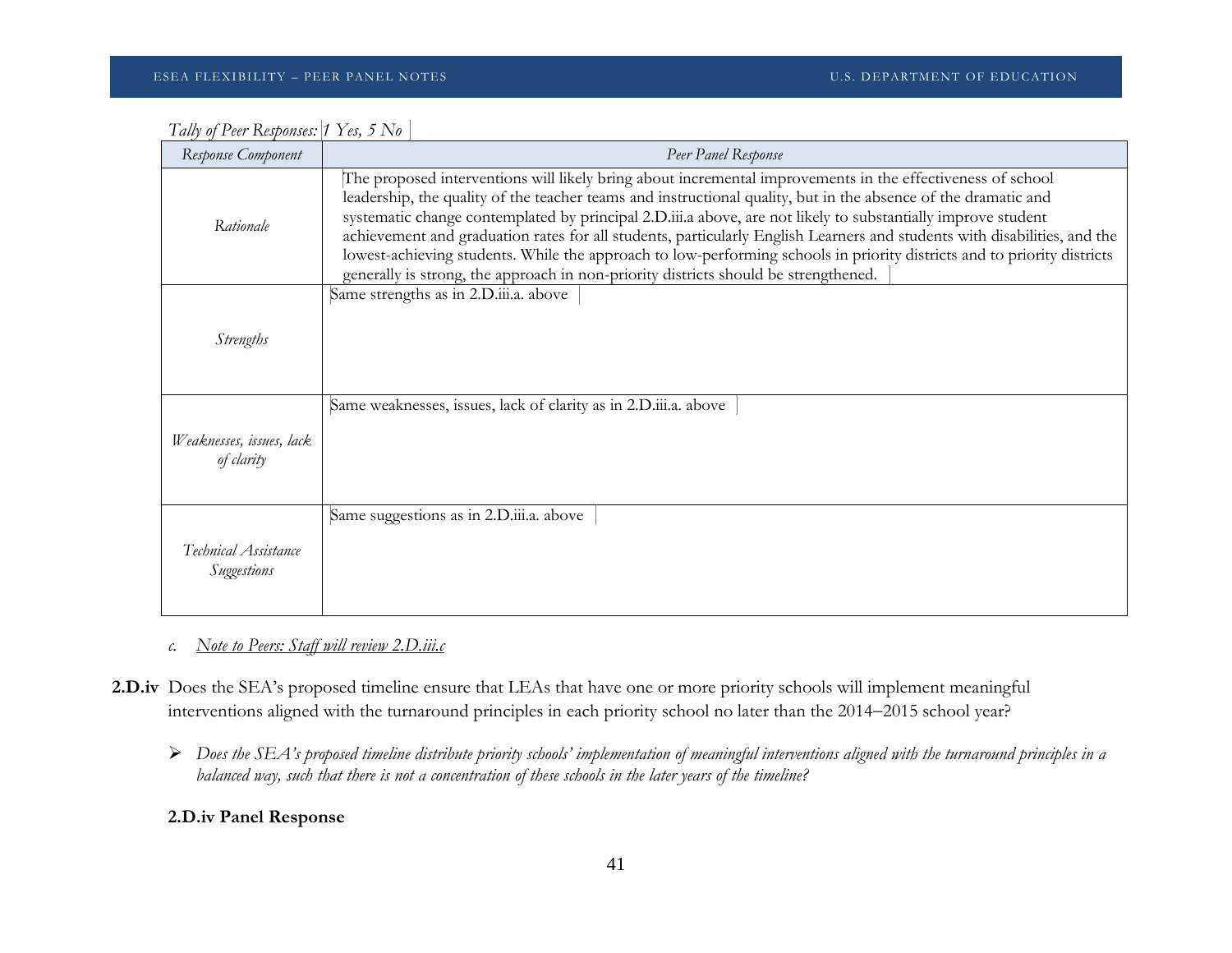*Tally of Peer Responses: 6 Yes, 0 No* 

| Response Component                     | Peer Panel Response                                                                                                                                                                                              |
|----------------------------------------|------------------------------------------------------------------------------------------------------------------------------------------------------------------------------------------------------------------|
| Rationale                              | The SEAs proposed timeline ensures that the priority schools will implement the contemplated interventions in each<br>priority school no later than 2014-15.                                                     |
| <i>Strengths</i>                       | None.                                                                                                                                                                                                            |
| Weaknesses, issues, lack<br>of clarity | Lacks clarity in the Timeline on p. 65, as between 2011-12 and 2012-13.<br>1.<br>Lacks an explanation for back-loading 83 schools into 2013-14 (possibly in relation to the restructuring of the<br>2.<br>SSOS?) |
| Technical Assistance<br>Suggestions    | None.                                                                                                                                                                                                            |

- **2.D.v** Did the SEA provide criteria to determine when a school that is making significant progress in improving student achievement exits priority status?
	- a. Do the SEA's criteria ensure that schools that exit priority status have made significant progress in improving student achievement?
		- *Is the level of progress required by the criteria to exit priority status likely to result in sustained improvement in these schools?*

### **2.D.v and 2.D.v.a PANEL RESPONSE**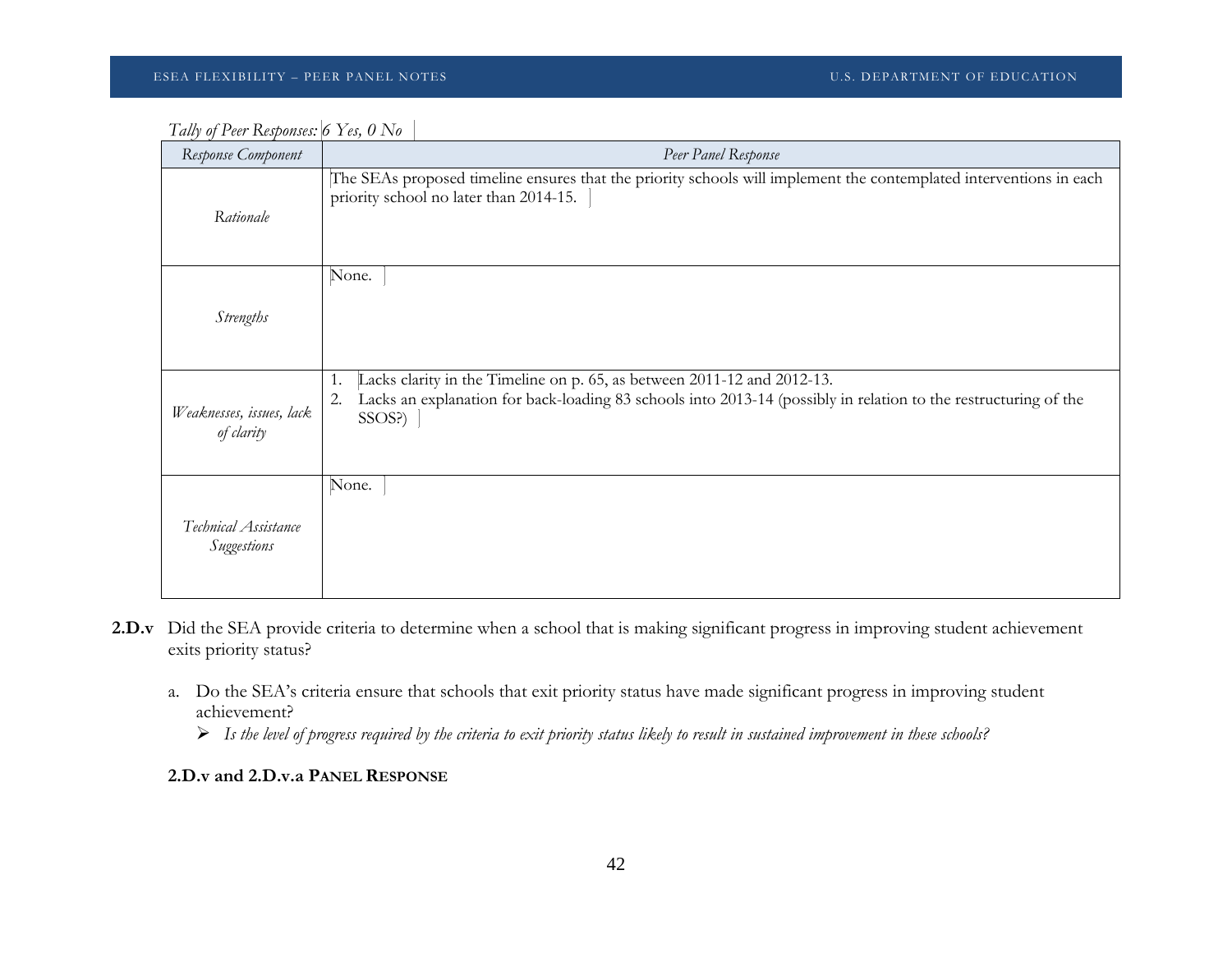| Tally of Peer Responses: 6 Yes, 0 No |  |
|--------------------------------------|--|
|                                      |  |

| Response Component                     | Peer Panel Response                                                                                                                                                                                                                                                                                                           |
|----------------------------------------|-------------------------------------------------------------------------------------------------------------------------------------------------------------------------------------------------------------------------------------------------------------------------------------------------------------------------------|
| Rationale                              | The improvements required before a school exits priority status ensure that schools that exit priority status have<br>made significant progress in improving student achievement, and ISBE plans thereafter to provide support through<br>its rapid-response teams for two additional years to assure that success continues. |
| <b>Strengths</b>                       | Premises exit from priority status on meeting demanding achievement and outcome targets for two consecutive<br>1.<br>years and requires that a school no longer fall in bottom 5 percent of state (pp. 65-66).<br>Also requires that SIG grant period have ended for schools receiving that grant (p. 65).                    |
| Weaknesses, issues,<br>lack of clarity | The criteria for identifying priority schools and exiting priority status are not tied back to the five-star<br>1.<br>classification system.                                                                                                                                                                                  |
| Technical Assistance<br>Suggestions    | Consider requiring schools to have three stars before existing priority status.<br>1.                                                                                                                                                                                                                                         |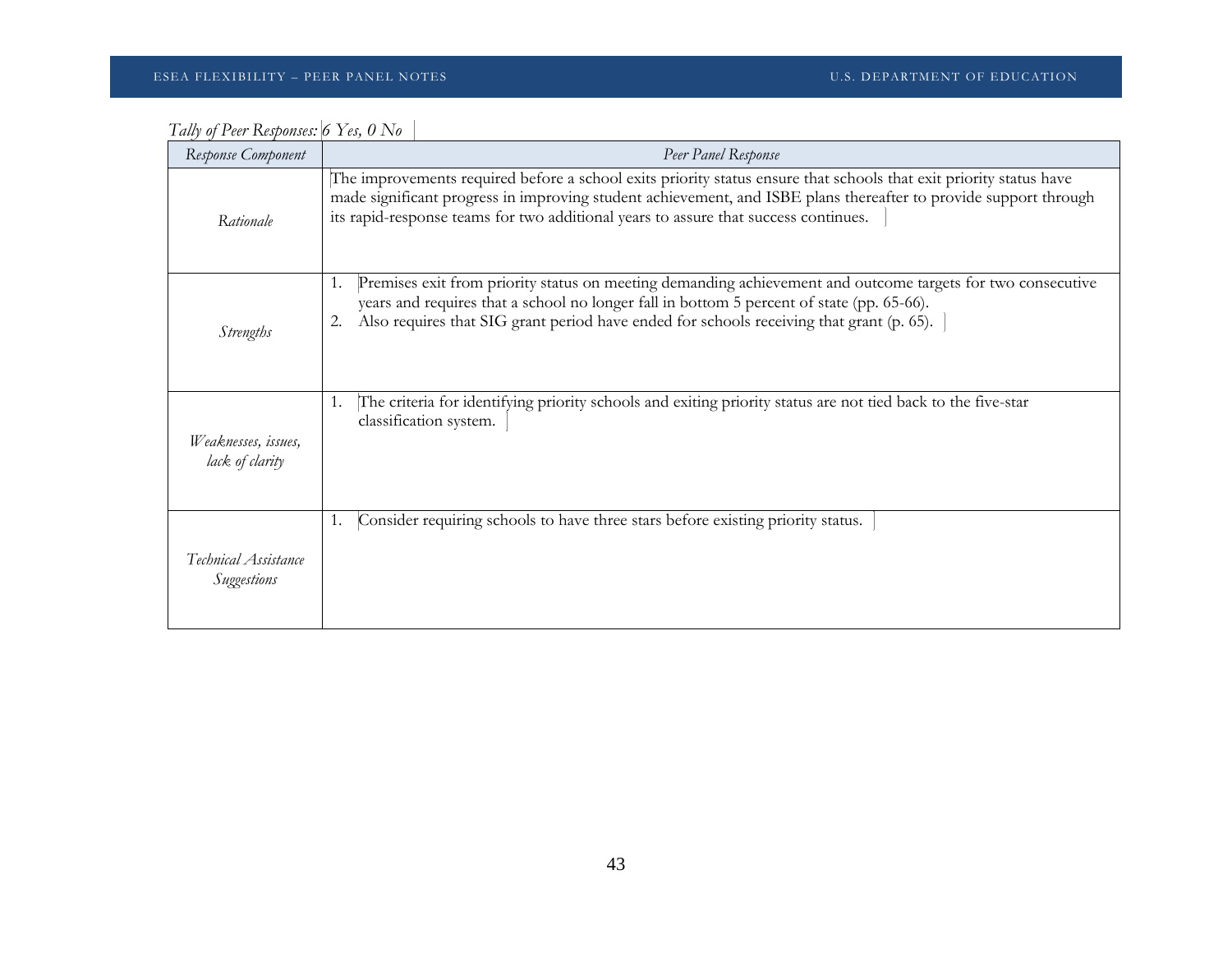### **2.E Focus Schools**

### *Note to Peers: Staff will review 2.E.i, 2.E.i.a, and 2.E.ii*

- **2.E.i** Did the SEA describe its methodology for identifying a number of low-performing schools equal to at least 10 percent of the State's Title I schools as focus schools? If the SEA's methodology is not based on the definition of focus schools in *ESEA Flexibility* (but is instead, *e.g.*, based on school grades or ratings that take into account a number of factors), did the SEA also demonstrate that the list provided in Table 2 is consistent with the definition, per the Department's "Demonstrating that an SEA's Lists of Schools Meet ESEA Flexibility Definitions" guidance?
	- a. Note to Peers: Staff will review 2.E.i.a.
	- b. Is the SEA's methodology for identifying focus schools educationally sound and likely to ensure that schools are accountable for the performance of subgroups of students?

### **2.E.i.b Panel Response**

*Tally of Peer Responses: 6 Yes, 0 No*

| Response Component                     | Peer Panel Response                                                                                                                                                                                                                                                                                                                                                                                                                                            |  |
|----------------------------------------|----------------------------------------------------------------------------------------------------------------------------------------------------------------------------------------------------------------------------------------------------------------------------------------------------------------------------------------------------------------------------------------------------------------------------------------------------------------|--|
| Rationale                              | ISBE's criteria for identifying focus schools meet the waiver criteria. ISBE uses the ESEA Flexibility definition of<br>Focus Schools and concludes that doing so will identify at least 10 percent of its Title I schools as low performing. The<br>Panel is concerned, however, that the SEA's methodology for identifying focus schools may not identify schools<br>where subgroup members face the largest achievement gaps with other students statewide. |  |
| <b>Strengths</b>                       | ISBE uses the ESEA Flexibility definition of Focus Schools and concludes that doing so will identify at least 10<br>percent of its Title I schools as low performing.                                                                                                                                                                                                                                                                                          |  |
| Weaknesses, issues,<br>lack of clarity | Uses method for identifying focus schools that is disconnected from and could dilute the impact of the broader<br>star system.<br>Uses method for identifying focus schools that may not serve its purpose when applied to schools with very high<br>proportions of students in subgroups that face the largest achievement gaps statewide.                                                                                                                    |  |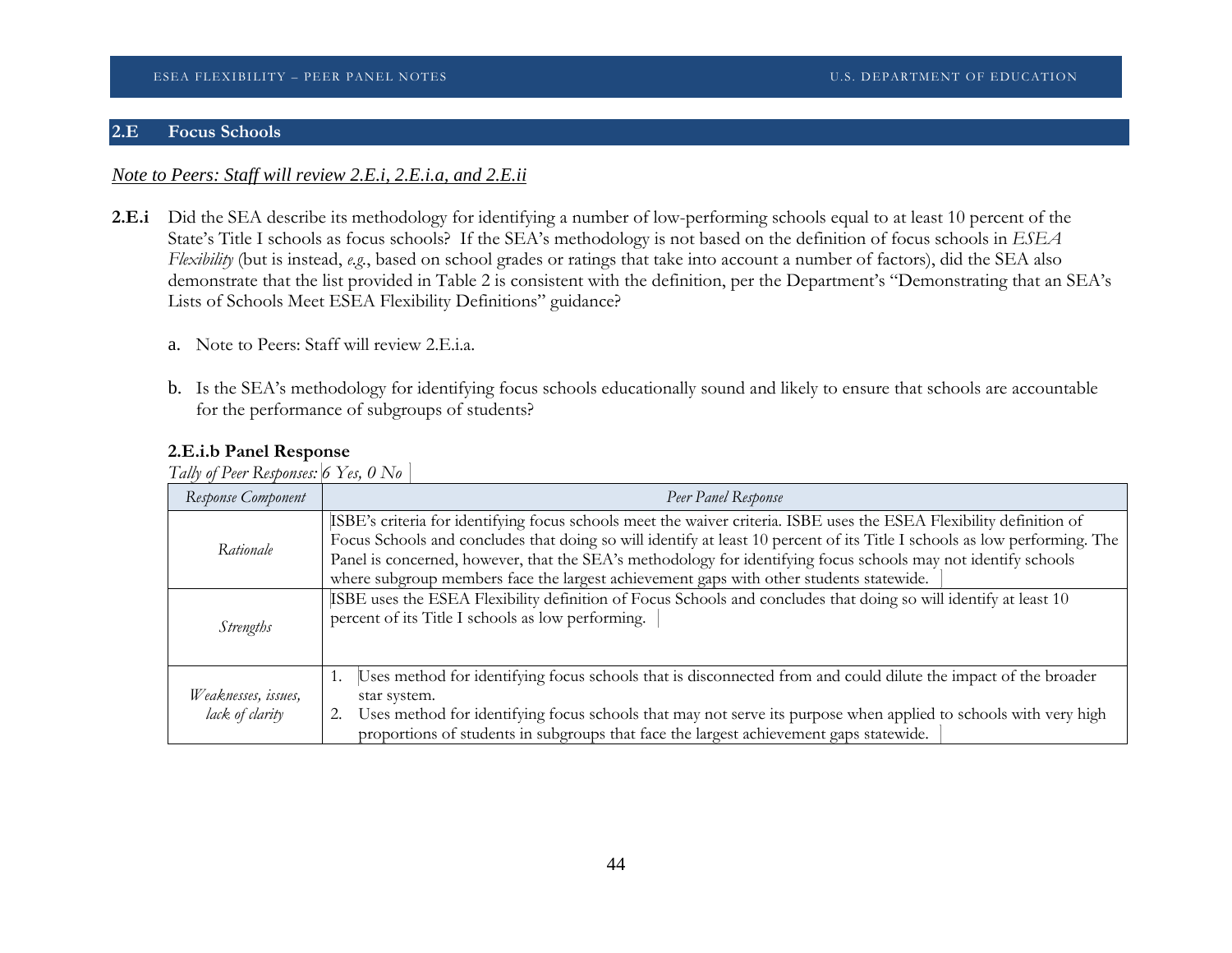|                      | Consider additional methodologies for identifying achievement and growth gaps, including, for example, by relying<br>on the greater of the within-school gap and the school-to-state gap. |
|----------------------|-------------------------------------------------------------------------------------------------------------------------------------------------------------------------------------------|
| Technical Assistance | Consider introducing normative growth measures to diagnose differences in schools with high achievement gaps,                                                                             |
| Suggestions          | specifically to distinguish between schools with large achievement gaps but high disaggregated growth rates from                                                                          |
|                      | schools with low disaggregated growth rates, both of which may have the same low growth to standard.                                                                                      |
|                      |                                                                                                                                                                                           |

### **2.E.ii** *Note to Peers: Staff will review 2.E.ii*

- **2.E.iii** Does the SEA's process and timeline ensure that each LEA will identify the needs of its focus schools and their students and implement interventions in focus schools at the start of the 2012–2013 school year? Did the SEA provide examples of and justifications for the interventions the SEA will require its focus schools to implement? Are those interventions based on the needs of students and likely to improve the performance of low-performing students and reduce achievement gaps among subgroups, including English Learners and students with disabilities?
	- *Has the SEA demonstrated that the interventions it has identified are effective at increasing student achievement in schools with similar characteristics, needs, and challenges as the schools the SEA has identified as focus schools?*
	- *Has the SEA identified interventions that are appropriate for different levels of schools (elementary, middle, high) and that address different types of school needs (e.g., all-students, targeted at the lowest-achieving students)?*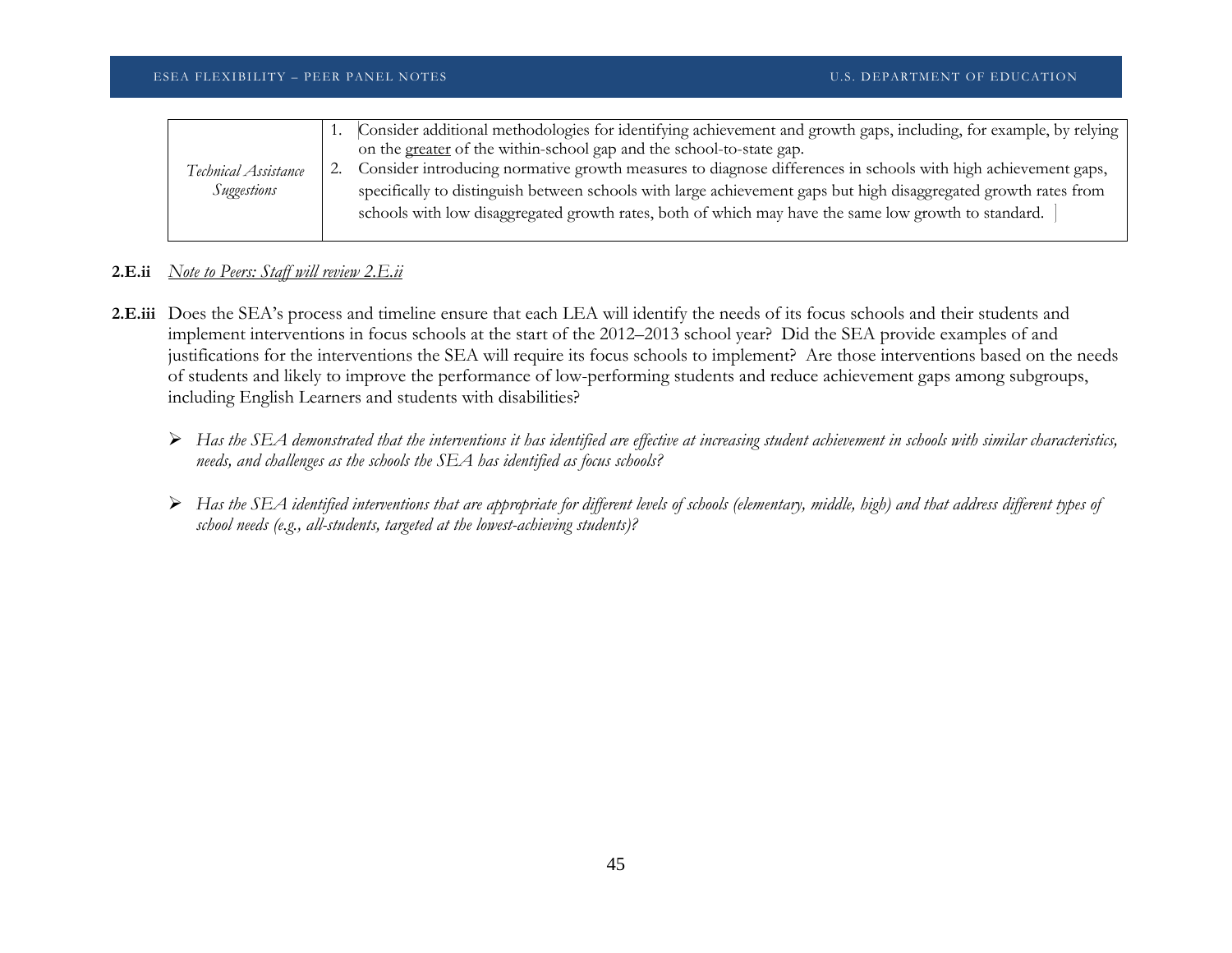### **2.E.iii Panel Response**

*Tally of Peer Responses: 0 Yes, 6 No*

| Response Component                     | Peer Panel Response                                                                                                                                                                                                                                                                                                                                                                                                                                                                                                                                                                                                                                                                                                                                                                                                                                                                                                                                                                                                                                                                                                                                                                                                                                                                                                                      |  |  |
|----------------------------------------|------------------------------------------------------------------------------------------------------------------------------------------------------------------------------------------------------------------------------------------------------------------------------------------------------------------------------------------------------------------------------------------------------------------------------------------------------------------------------------------------------------------------------------------------------------------------------------------------------------------------------------------------------------------------------------------------------------------------------------------------------------------------------------------------------------------------------------------------------------------------------------------------------------------------------------------------------------------------------------------------------------------------------------------------------------------------------------------------------------------------------------------------------------------------------------------------------------------------------------------------------------------------------------------------------------------------------------------|--|--|
|                                        | Given that ISBE will not begin implementation in most focus schools until 2013-14, it does not satisfy this criterion.                                                                                                                                                                                                                                                                                                                                                                                                                                                                                                                                                                                                                                                                                                                                                                                                                                                                                                                                                                                                                                                                                                                                                                                                                   |  |  |
| Rationale                              | Additionally, although ISBE is enhancing the coordination of its support for struggling districts and schools via The<br>Center and new two-person District Assistance Teams, and has chosen a continuous improvement strategy (Rising<br>Stars/Wise Way) designed to apply flexibly to all school levels and school needs, the intervention strategy is not<br>specifically designed for the types of populations that lead to a school's designation as a focus school. The application<br>and relevant attachment do not discuss findings demonstrating the effectiveness of the chosen strategy for the relevant<br>population or provide examples of how the intervention actually works.                                                                                                                                                                                                                                                                                                                                                                                                                                                                                                                                                                                                                                           |  |  |
| <b>Strengths</b>                       | Plans to bring a variety of previously siloed services to struggling districts and schools, including for students with<br>disabilities, English Learners and minority students, into a single suite of services managed by The Center,<br>supported by regional centers, and implemented by two-person District Assistance Teams (one district leadership<br>coach; one district gap specialist) who work with LEA and school leadership teams to foster improvement in focus<br>schools (pp.28-29, 54-55, 68-69, 77, 81).<br>Describes the approach to be taken (based on Sprency (2005) (pp. 68, 70-71) and the Rising Stars continuous<br>2.<br>improvement tool on which the Statewide System of Support Operation Manual is based (Attachment 18), which<br>aims to "increase" the capacity of the intervening body (The Center?) and strengthen the leadership in the<br>school district and the school." (p. 68)<br>Requires LEAs with 1-, 2- and 3-Star schools to retain up to 20% of Title I basic funds to address deficiencies in<br>3.<br>schools identified as such (pp. 46-47, 79-80), which will include priority schools.                                                                                                                                                                                              |  |  |
| Weaknesses, issues,<br>lack of clarity | Plans to conduct a diagnostic and planning exercise during all of 2012-13, which pushes back the implementation<br>1.<br>of interventions until the following year and does not meet the Flexibility requirement that implementation itself<br>begin in 2012-13 (p.67).<br>Adopts a diagnostic method (Rising Stars) that appears to be a sensible qualitative review method but is not shown<br>2.<br>to be useful for targeting interventions to close achievement gaps; does not clearly identify specific research-based<br>interventions for closing achievement gaps, or the process for identifying those interventions (pp.71-74).<br>Provides one two-person District Assistant Team per district, without differentiation by number of students or<br>3.<br>focus schools in a district; unclear how this would work for a large district like Chicago or how much assistance any<br>team this small and focused on the district will provide to focus schools themselves (p.69).<br>Operations Manual focuses on so many standards at once (100 or so separate school standards, it appears) that it<br>4.<br>may not allow targeted and effective improvements in student performance among the relevant subpopulations (see<br>p.74, noting that the three examples given are "only a sliver" of the whole; Attachment 18). |  |  |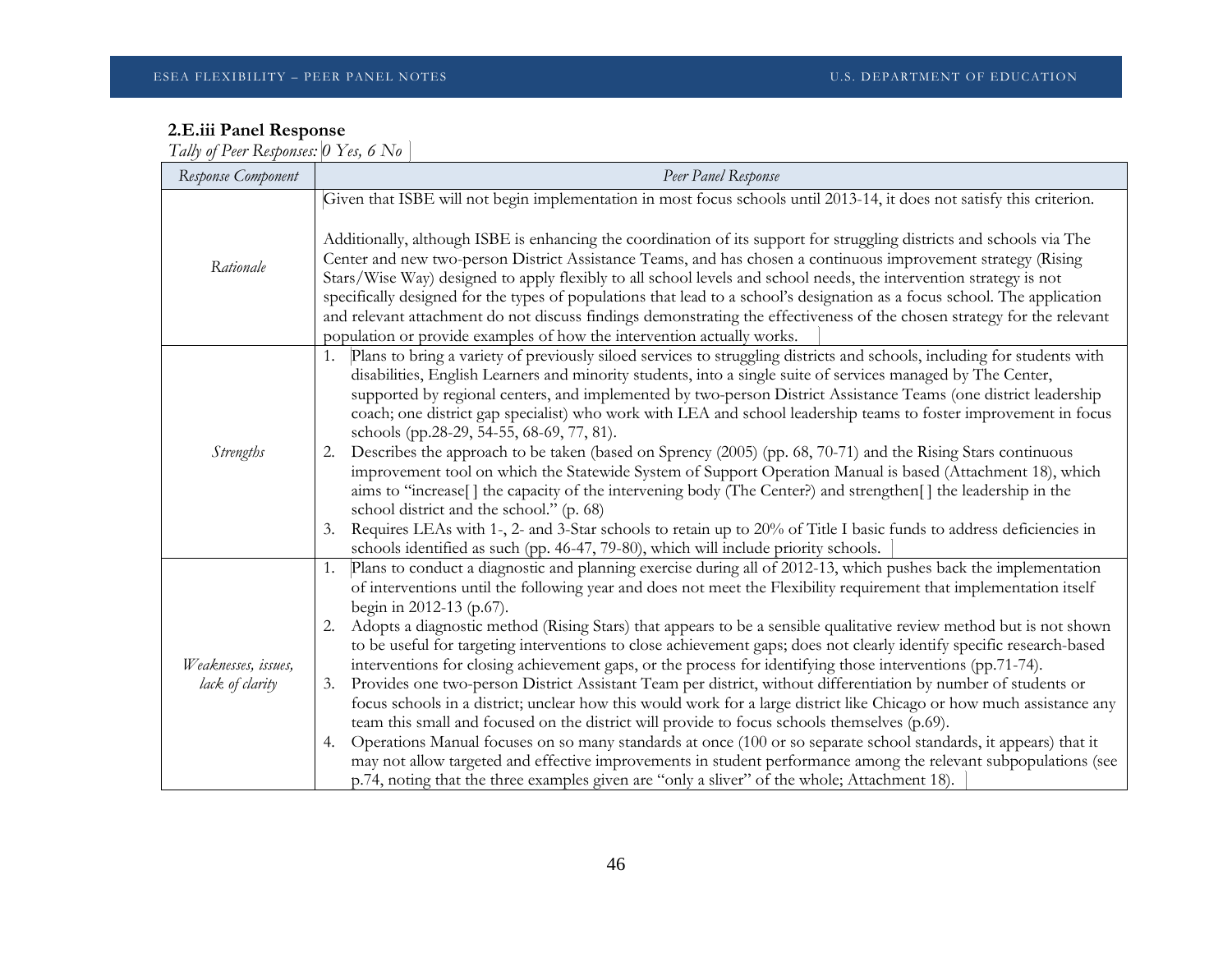|                      |                  | Consider the usefulness of the Rising Stars diagnostic method for targeting interventions to close achievement gaps  |
|----------------------|------------------|----------------------------------------------------------------------------------------------------------------------|
|                      |                  | and identify either specific research-based interventions for closing gaps that will be used or a process for        |
|                      |                  | identifying those interventions.                                                                                     |
| Technical Assistance |                  | Focus the intervention on a small number of key school characteristics (only two or three in each of the eight areas |
| Suggestions          |                  | listed in the Operations Manual, e.g., the ones given as examples at pp.73-74).                                      |
|                      | $\mathfrak{I}$ . | Explain how two-person DATs will be able to support focus schools, especially in districts with multiple focus       |
|                      |                  | schools.                                                                                                             |
|                      |                  |                                                                                                                      |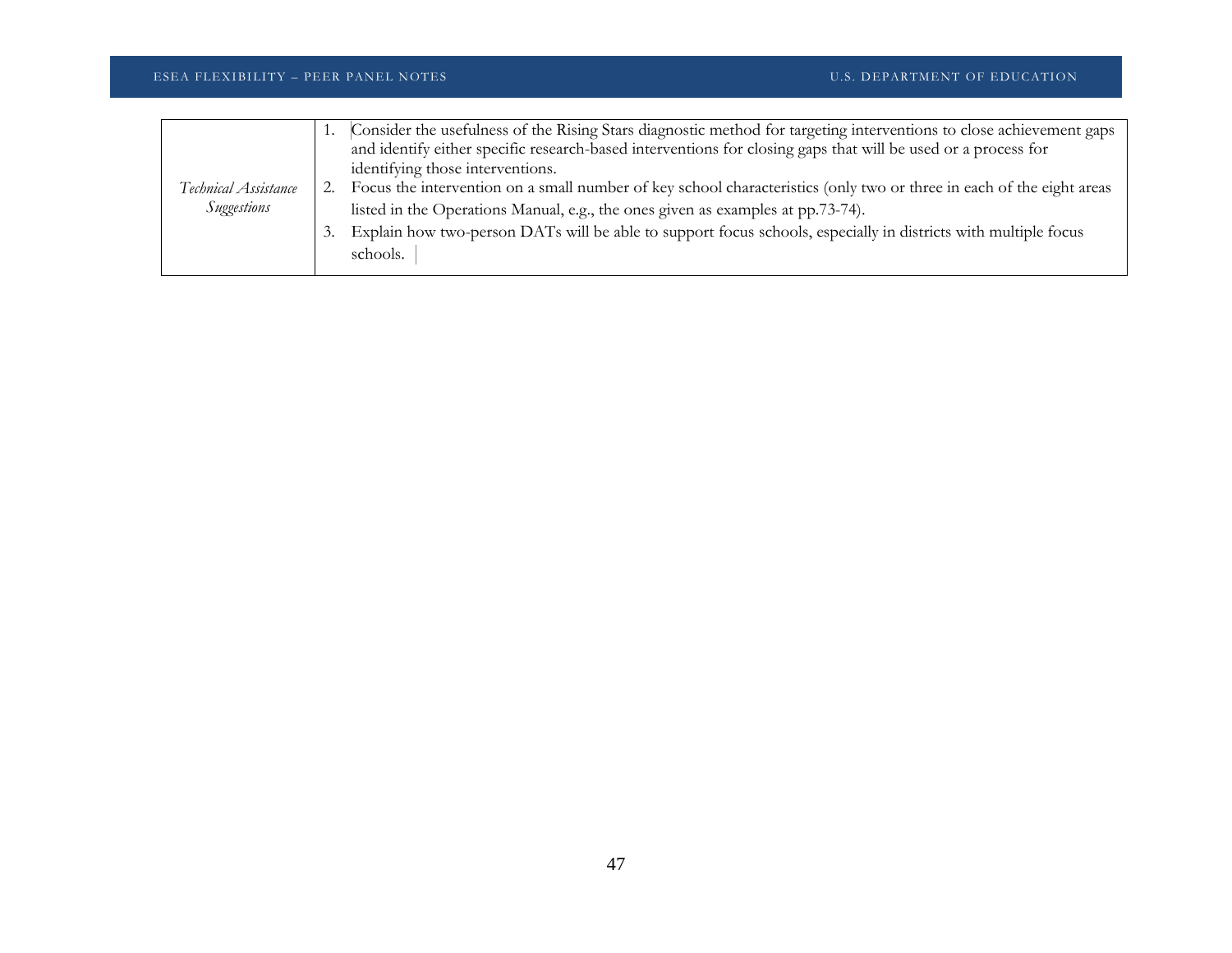**2.E.iv** Did the SEA provide criteria to determine when a school that is making significant progress in improving student achievement and narrowing achievement gaps exits focus status?

a. Do the SEA's criteria ensure that schools that exit focus status have made significant progress in improving student achievement and narrowing achievement gaps?

*Is the level of progress required by the criteria to exit focus status likely to result in sustained improvement in these schools?* 

| Response Component                     | Peer Panel Response                                                                                                                                                                                                                                                                                                                                                                                                                                                                                                                                                                                               |
|----------------------------------------|-------------------------------------------------------------------------------------------------------------------------------------------------------------------------------------------------------------------------------------------------------------------------------------------------------------------------------------------------------------------------------------------------------------------------------------------------------------------------------------------------------------------------------------------------------------------------------------------------------------------|
| Rationale                              | ISBE's exit criteria for focus schools do not indicate whether significant improvement in gap closing will be required<br>for exit or determine whether indicators of progress specified in improvement plans have been satisfied.                                                                                                                                                                                                                                                                                                                                                                                |
| <i>Strengths</i>                       | None.                                                                                                                                                                                                                                                                                                                                                                                                                                                                                                                                                                                                             |
| Weaknesses, issues,<br>lack of clarity | Uses a "risen above the measurement" exit standard $(p.74)$ that is ambiguous and leaves the possibility that a<br>1.<br>school will be allowed to exit, without having made significant improvements, because it is no longer in the<br>bottom ten percent of schools given increasing within-school gaps in other schools.<br>Fails to tie the criteria for identifying focus schools and exiting focus status back to, and thus dilutes the power<br>2.<br>of, the five-star classification system.<br>Fails to specify consequences for focus schools that do not exit focus status in a timely manner.<br>3. |
| Technical Assistance<br>Suggestions    | Consider, in addition to relying on schools not being in the bottom 10 percent of in-school gaps, require exiting<br>1.<br>schools to have closed the gap by some defined and appreciable amount.<br>Consider requiring that schools achieve at least 3-stars before being permitted to exit focus status.<br>2.<br>Specify the consequences for schools that do not exit focus status in a timely manner.<br>3.                                                                                                                                                                                                  |

### **2.E.iv and 2.E.iv.a PANEL RESPONSE**

*Tally of Peer Responses: 1 Yes, 5 No*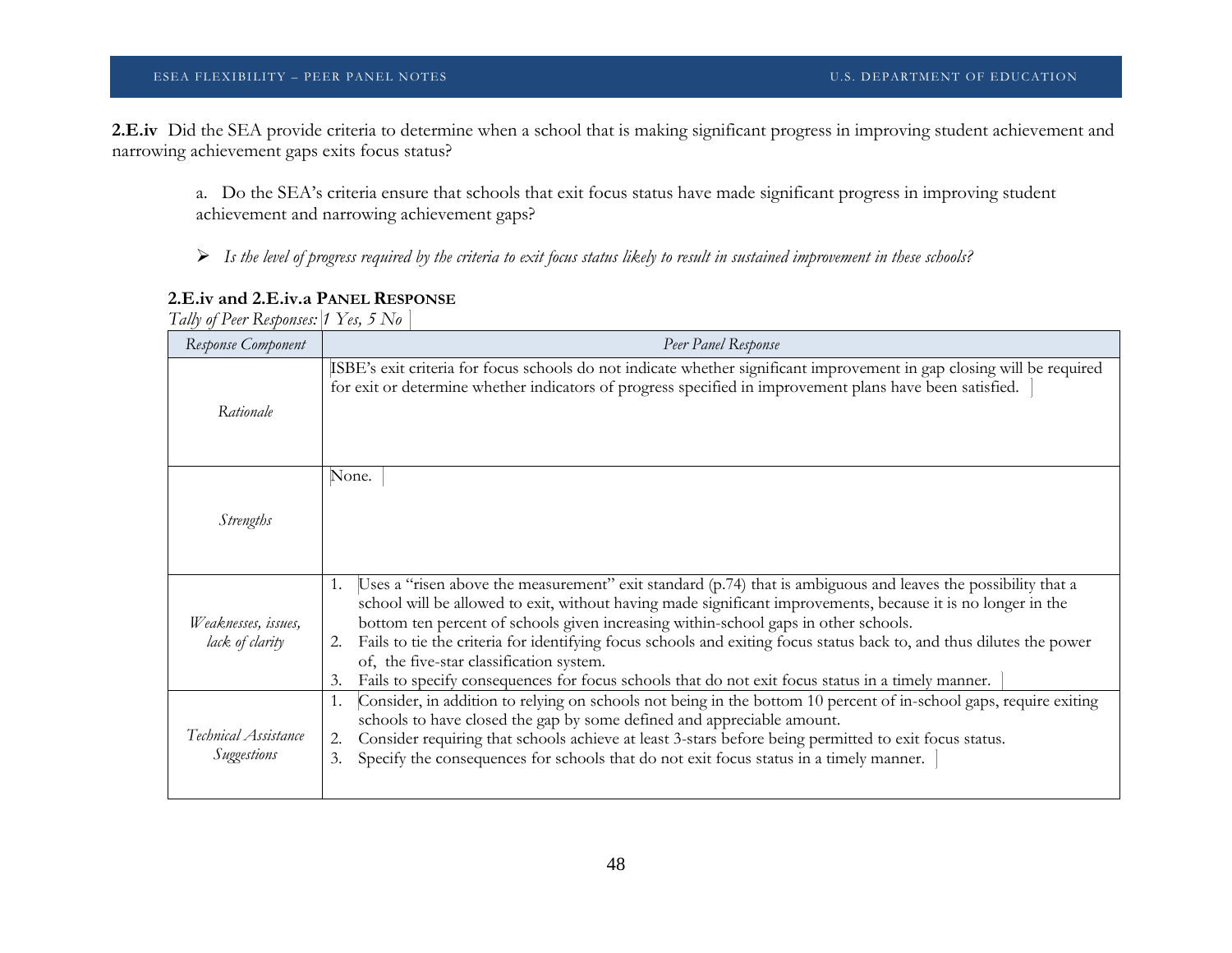### ESEA FLEXIBILITY – PEER PANEL NOTES SUBSEXUALLY AND THE SEA FLEXIBILITY – PEER PANEL NOTES SUBSEXUALLY AND THE SUBSEXUALLY AND THE SUBSEXUALLY AND THE SUBSEXUALLY AND THE SUBSEXUALLY AND THE SUBSEXUALLY AND THE SUBSEXUALLY

## **2.F Provide Incentives and Support for other Title I Schools**

**2.F.i** Does the SEA's differentiated recognition, accountability, and support system provide incentives and supports for other Title I schools that, based on the SEA's new AMOs and other measures, are not making progress in improving student achievement and narrowing achievement gaps?

### **2.F.i Panel Response**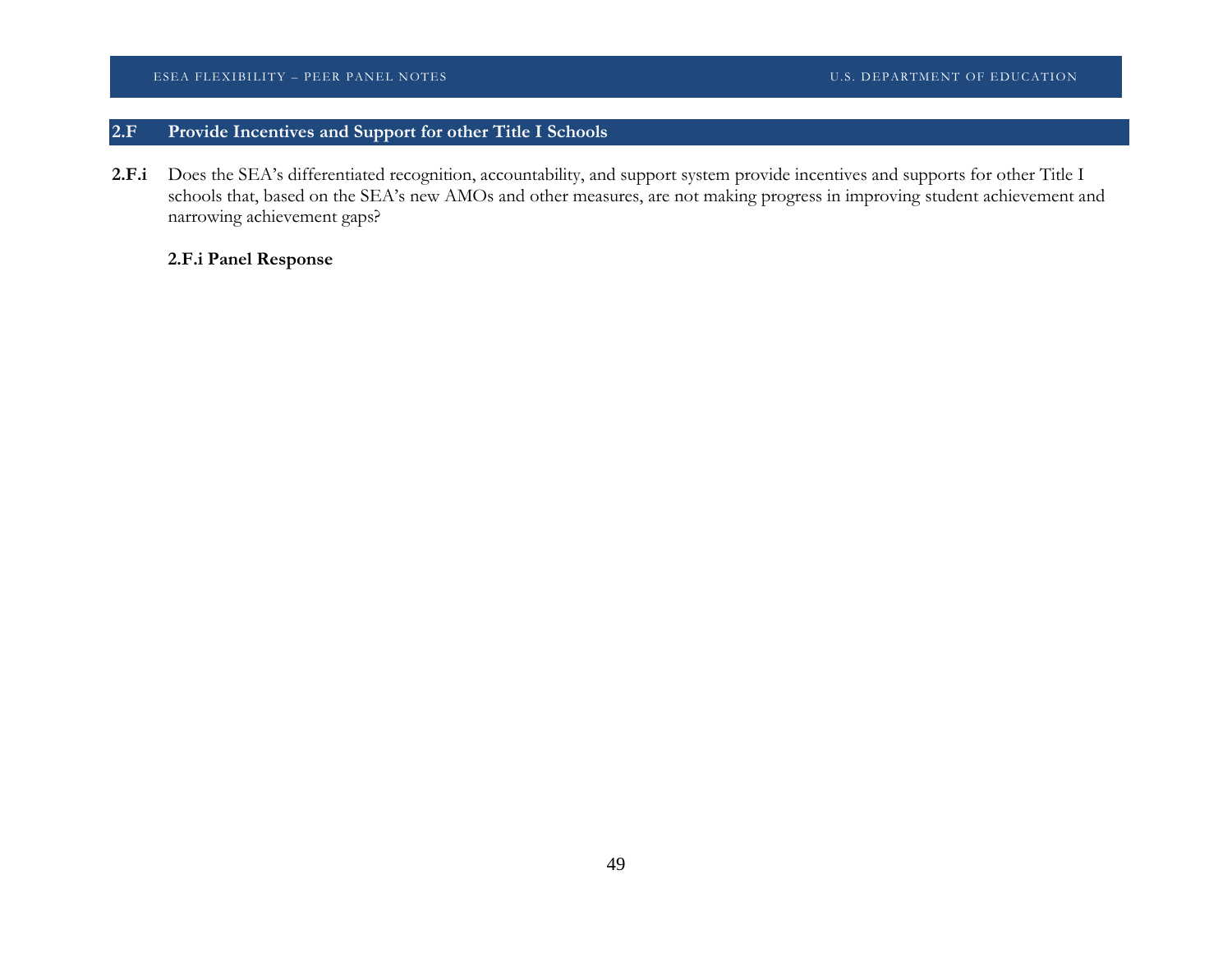| Response Component | Peer Panel Response                                                                                                                                                                                                                                                                                                                                                                                                                                                                                                                                                                                                                                                                                                                                                                                                                                                                                                                                                                                                                                                                                                                                                                                                                                                                                                                                                                                                                                                                                                                                                                                                                                                                                                                                                                                                                                                                                                                                                    |
|--------------------|------------------------------------------------------------------------------------------------------------------------------------------------------------------------------------------------------------------------------------------------------------------------------------------------------------------------------------------------------------------------------------------------------------------------------------------------------------------------------------------------------------------------------------------------------------------------------------------------------------------------------------------------------------------------------------------------------------------------------------------------------------------------------------------------------------------------------------------------------------------------------------------------------------------------------------------------------------------------------------------------------------------------------------------------------------------------------------------------------------------------------------------------------------------------------------------------------------------------------------------------------------------------------------------------------------------------------------------------------------------------------------------------------------------------------------------------------------------------------------------------------------------------------------------------------------------------------------------------------------------------------------------------------------------------------------------------------------------------------------------------------------------------------------------------------------------------------------------------------------------------------------------------------------------------------------------------------------------------|
| Rationale          | ISBE's Multiple Measures Index, 5-Star rating system, and new AMOs satisfy this principle by creating solid<br>incentives for all Title I schools to improve their rating in ways that can occur only if they improve the performance<br>and longitudinal growth of their students, with particular focus on sub-groups and closing achievement gaps. The<br>Panel would have even more confidence in the system if ISBE more clearly described how it intends to monitor<br>improvement in struggling schools, particularly in districts that are not themselves distressed and if it enhanced the<br>alignment between its definition of success under the 5-star system and its definition of reward, focus and priority<br>schools.                                                                                                                                                                                                                                                                                                                                                                                                                                                                                                                                                                                                                                                                                                                                                                                                                                                                                                                                                                                                                                                                                                                                                                                                                                |
| <b>Strengths</b>   | 1. Uses Multiple Measures Index to differentiate school into 5 "Star" categories based on a combination of<br>achievement, growth, and graduation rates for all students and for relevant subgroups, and uses a tiered set of<br>rewards, consequences, and supports to create incentive for schools to move up the "star" ladder in ways that can<br>occur only if their students, particularly their less well-performing students, improve.<br>Uses school and district rankings, notification of parents that their schools or districts are not performing in the<br>2.<br>highest categories, and a tiered set of required improvement steps to provide incentives for schools in the middle-<br>ranges - i.e., that do not qualify for reward, focus or priority status - to move up the "star" ladder based on<br>evidence of improved student learning and gap closure (p.79).<br>Creates parallel incentives for LEAs to move up the ladder by helping their schools to do improve achievement<br>3.<br>and growth and close achievement gaps (p.79).<br>Plans to make a variety of previously siloed services available to struggling districts and schools (including EL and<br>4.<br>students with disabilities services), into a single suite of supports managed by The Center, supported by regional<br>centers, and implemented by two-person District Assistance Teams (pp. 28-29, 54-55, 68-69, 77, 81).<br>Requires improvement planning for 3-, 2- and 1-Star schools, beginning with a diagnostic by an external team<br>5.<br>hired by the state for 2- and 1-Star schools and a self-audit by 3-Star schools (p.78).<br>Requires the same schools to engage in the Rising Stars continuous improvement process, with support on an as-<br>6.<br>requested basis from the SSOS and The Center for 4- and 3-star schools and on a state-directed basis via District<br>Assistance Teams or rapid response teams for 2- and 1-Star schools (p.78) |

| Tally of Peer Responses: 6 Yes, 0 No |  |
|--------------------------------------|--|
|                                      |  |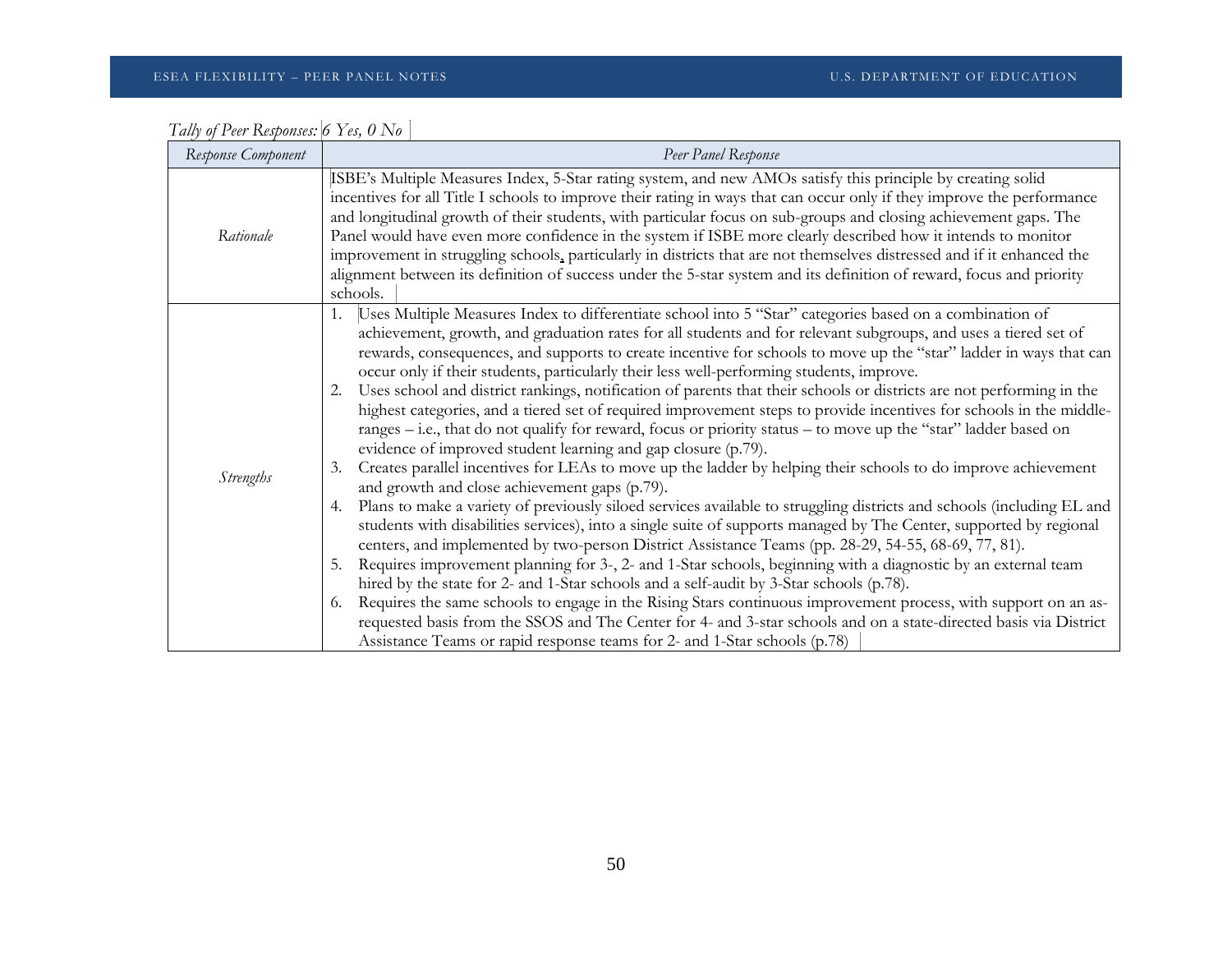|                                     | 1. | Lacks detail about timeline and implementation strategy for the Center, the restructuring of the SSOS, and how         |
|-------------------------------------|----|------------------------------------------------------------------------------------------------------------------------|
|                                     |    | ISBE plans to coordinate the actions of the Center, the District Accountability and Oversight Unit, the District       |
|                                     |    | Assistance Teams, the Rapid Response Teams, and the overall regional delivery system (see pp. 78-80).                  |
|                                     |    | Lacks clarity on how the ISBE and its District Accountability and Oversight unit (see p.78) plan to monitor the        |
| Weaknesses, issues,                 |    | effectiveness of improvement efforts, particularly in districts that are not themselves distressed.                    |
| lack of clarity                     | 3. | Misses opportunities to align the criteria that drive its Multiple Measures system, including longitudinal student     |
|                                     |    | growth, with its definitions of reward, status schools priority in ways that could use the logic of the 5-Star index   |
|                                     |    | to create additional incentives to achieve reward status and avoid and focus status.                                   |
|                                     | 4. | In regard to students with disabilities and English Learners, provides little detail (pp. 78-80) on support activities |
|                                     |    | and responsibilities of ISBE, The Center, District Assistance teams, LEA and 1-, 2-, 3-, and 4-Star schools.           |
|                                     |    | Provide more detail and clarity on actions and responsibilities of ISBE (including The Center and District             |
|                                     |    | Assistance teams), LEA and 1-, 2-, 3-, and 4-Star schools in terms of the support system: Will Center/DAT              |
|                                     |    | personnel actually support schools or support LEA only or mainly? If the latter, how will the LEAs deliver             |
|                                     |    | support to the schools and how will SEA monitor?                                                                       |
| Technical Assistance<br>Suggestions | 2. | Consider running a simulation to see how often reward, focus and priority schools fall outside where the 5-star        |
|                                     |    | rating designations would suggest, and whether there are adjustments to the definitions of those three types of        |
|                                     |    | schools (or to the 5-star system) that could create greater congruence – for example, by giving additional weight      |
|                                     |    | to schools' star rating.                                                                                               |
|                                     | 3. | Clarify the services for students with disabilities and English Learners that are brought together in the Center and   |
|                                     |    | how they are delivered to LEAs and schools.                                                                            |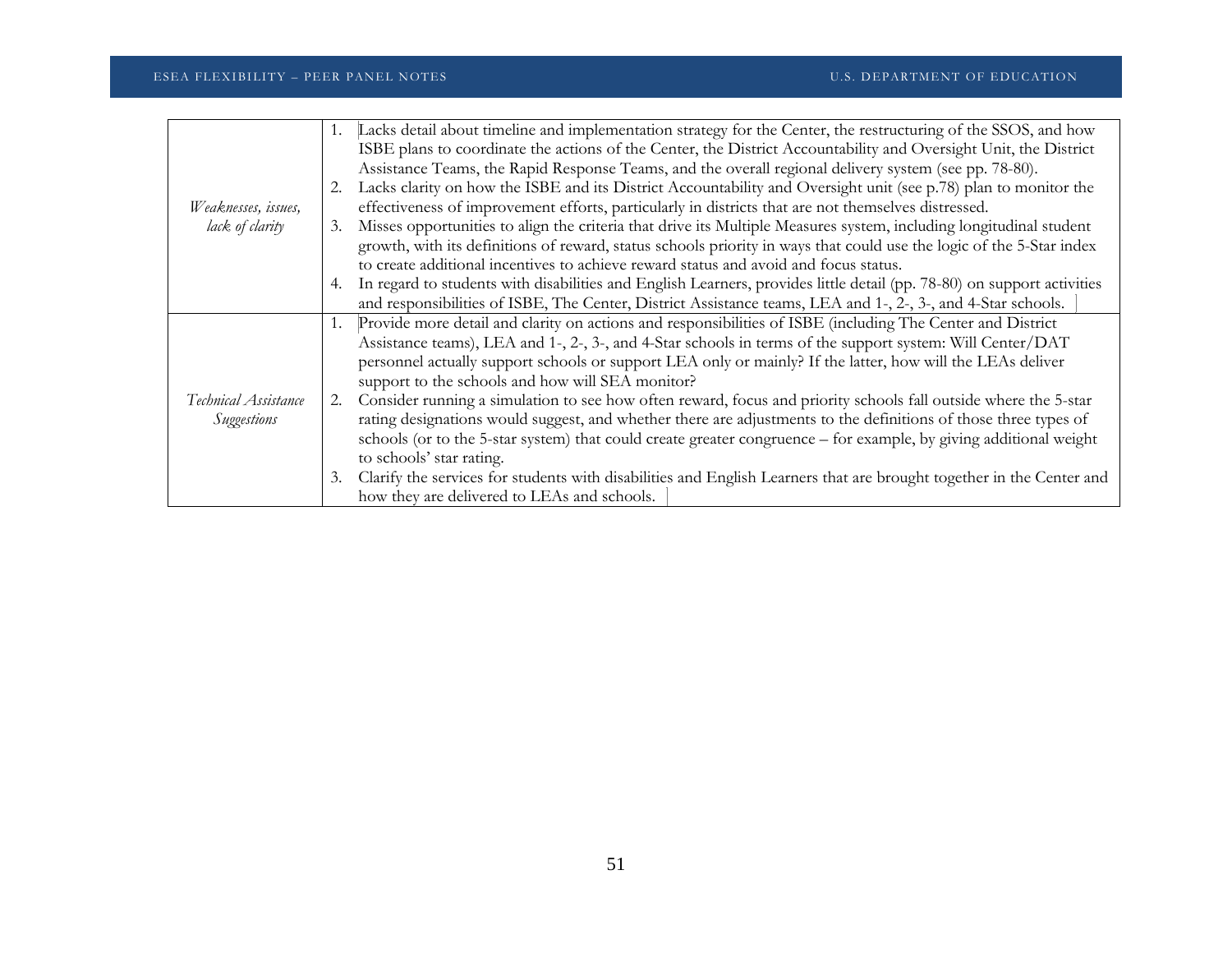**2.F.ii** Are those incentives and supports likely to improve student achievement, close achievement gaps, and increase the quality of instruction for all students, including English Learners and students with disabilities?

### **2.F.ii Panel Response**

*Tally of Peer Responses: 6 Yes, 0 No*

| Response<br>Component                     | Peer Panel Response                                                                                                                                                                                                                                                                                                                                                                                                                                                                                                                                                                                                                                                                                                                                                                                                                                                                                                                                                                                                                                        |
|-------------------------------------------|------------------------------------------------------------------------------------------------------------------------------------------------------------------------------------------------------------------------------------------------------------------------------------------------------------------------------------------------------------------------------------------------------------------------------------------------------------------------------------------------------------------------------------------------------------------------------------------------------------------------------------------------------------------------------------------------------------------------------------------------------------------------------------------------------------------------------------------------------------------------------------------------------------------------------------------------------------------------------------------------------------------------------------------------------------|
| Rationale                                 | For the reasons, and with the qualifications, given in 2.F.i. above, the incentives created by the Multiple Measures<br>Index and 5-Star rating system are likely to improve instructional quality and outcomes for all students, including<br>English Learners and students with disabilities, who are main focus of the gap-closing features of the measurement<br>system. The effort to coordinate previously siloed services to schools, including in particular, those serving English<br>Learners and students with disabilities, into a single support model running through the Center and its District<br>Assistance and rapid-response teams to LEAs and schools should improve the quality of those services to the benefit<br>of all students, including students with disabilities and English Learners. More clarity and detail on the services for<br>students with disabilities and English Learners that are brought together in the Center and how they are to be delivered<br>to LEAs and schools would create even greater confidence. |
| <i>Strengths</i>                          | Same strengths as in 2.F.i. above                                                                                                                                                                                                                                                                                                                                                                                                                                                                                                                                                                                                                                                                                                                                                                                                                                                                                                                                                                                                                          |
| Weaknesses,<br>issues, lack of<br>clarity | Same weaknesses, issues, etc. as in 2.F.i. above                                                                                                                                                                                                                                                                                                                                                                                                                                                                                                                                                                                                                                                                                                                                                                                                                                                                                                                                                                                                           |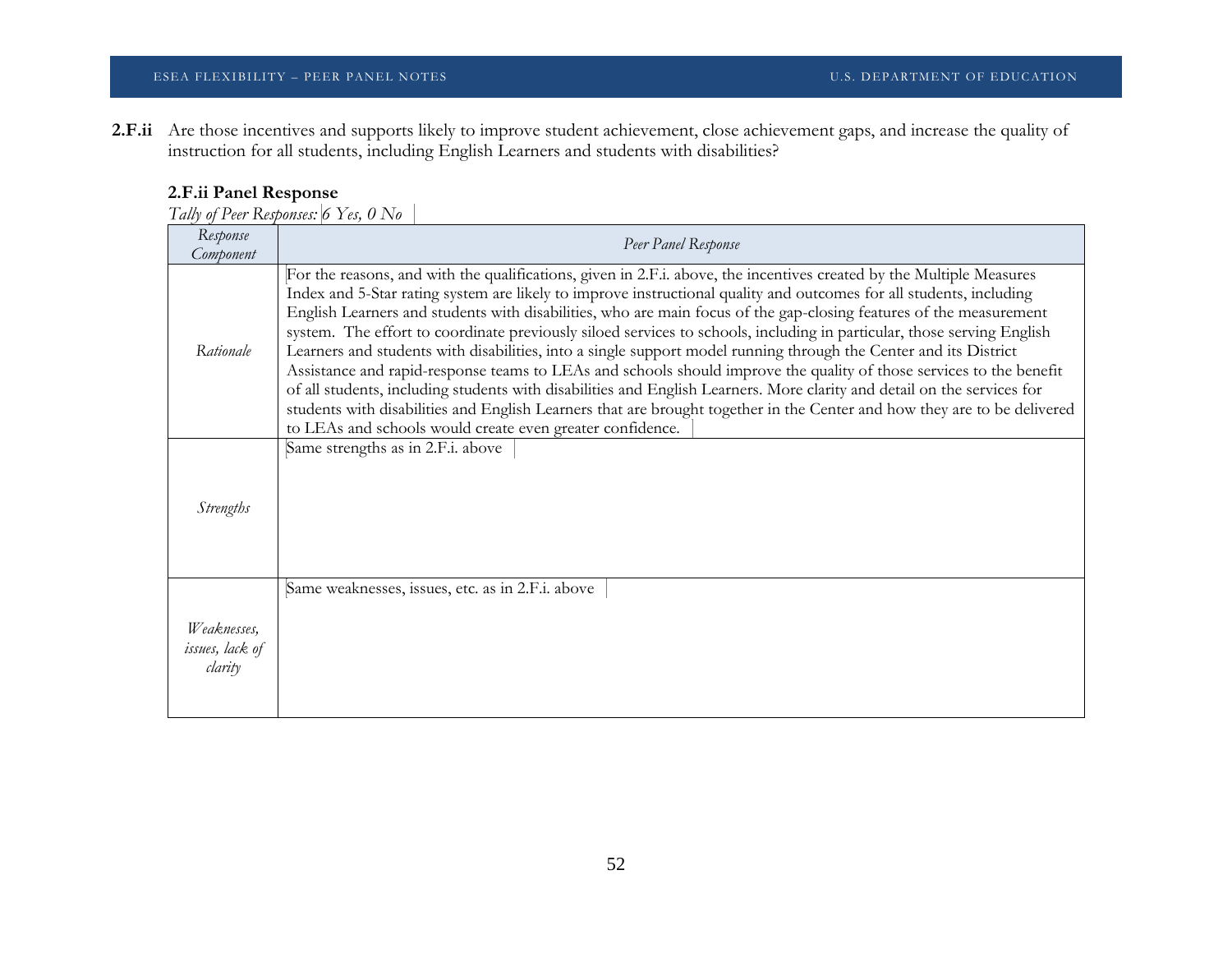| Technical<br>Assistance<br>Suggestions | Same suggestions as in 2.F.i. above |
|----------------------------------------|-------------------------------------|
|----------------------------------------|-------------------------------------|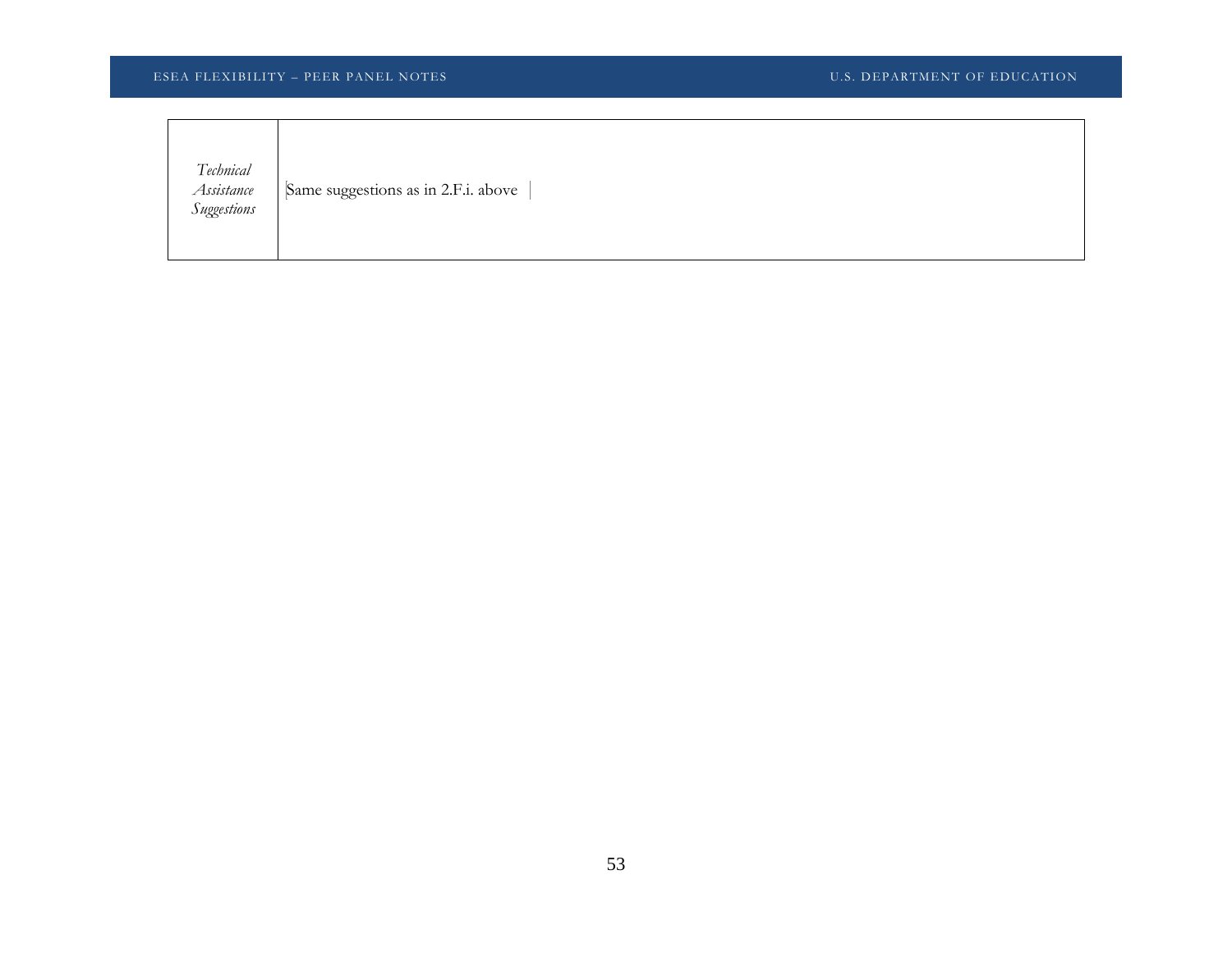### **2.G Build SEA, LEA, and School Capacity to Improve Student Learning**

- **2.G** Is the SEA's process for building SEA, LEA, and school capacity to improve student learning in all schools and, in particular, in low-performing schools and schools with the largest achievement gaps, likely to succeed in improving such capacity?
	- i. Is the SEA's process for ensuring timely and comprehensive monitoring of, and technical assistance for, LEA implementation of interventions in priority and focus schools likely to result in successful implementation of these interventions and in progress on leading indicators and student outcomes in these schools?
		- $\triangleright$  Did the SEA describe a process for the rigorous review and approval of any external providers used by the SEA and its LEAs to support the implementation of interventions in priority and focus schools that is likely to result in the identification of high-quality partners with experience *and expertise applicable to the needs of the school, including specific subgroup needs?*
	- ii. Is the SEA's process for ensuring sufficient support for implementation of interventions in priority schools, focus schools, and other Title I schools under the SEA's differentiated recognition, accountability, and support system (including through leveraging funds the LEA was previously required to reserve under ESEA section 1116(b)(10), SIG funds, and other Federal funds, as permitted, along with State and local resources) likely to result in successful implementation of such interventions and improved student achievement?
	- iii. Is the SEA's process for holding LEAs accountable for improving school and student performance, particularly for turning around their priority schools, likely to improve LEA capacity to support school improvement?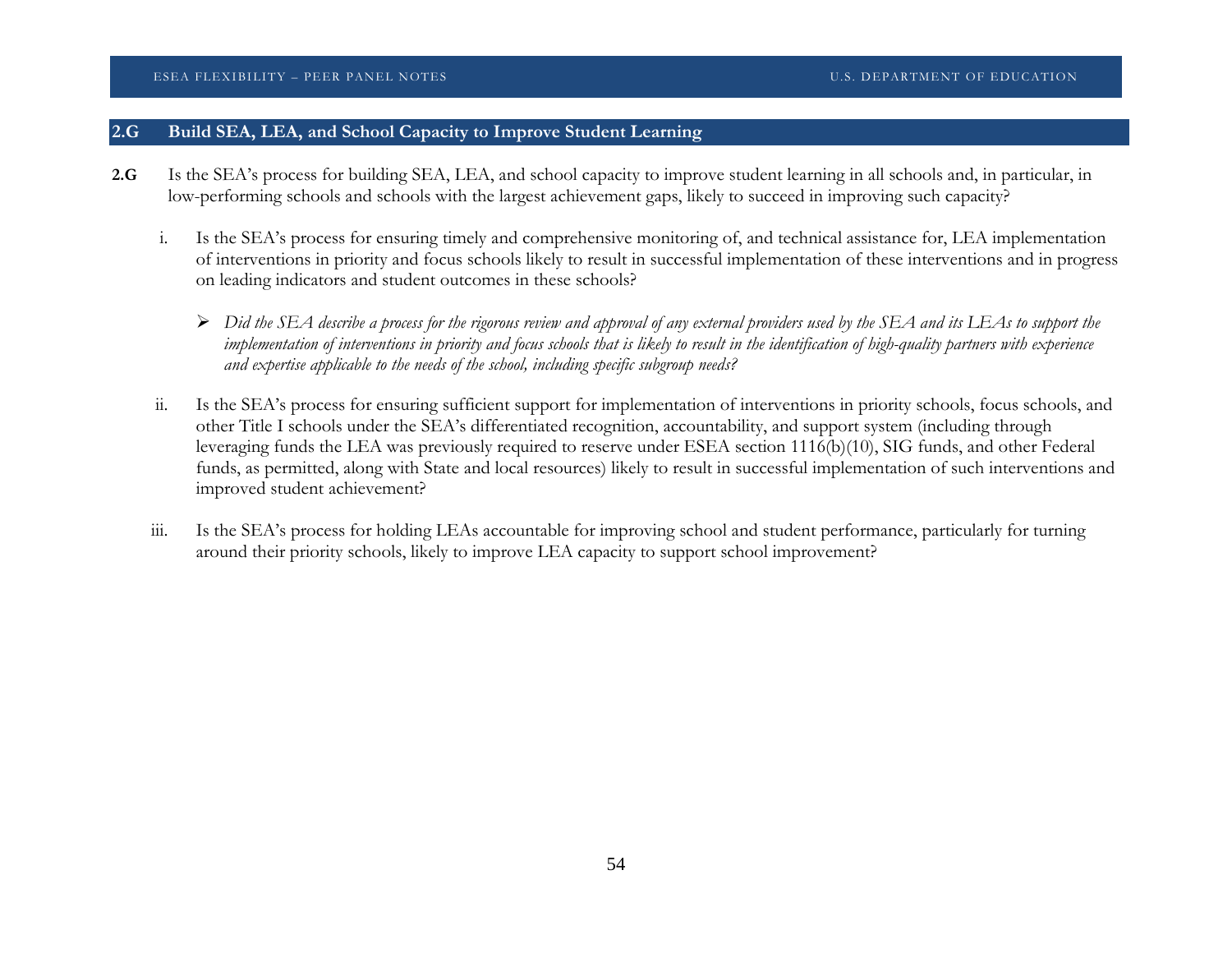### **2.G (including i, ii, and iii) Panel Response**

*Tally of Peer Responses: 6 Yes, 0 No*

| Response Component                     | Peer Panel Response                                                                                                                                                                                                                                                                                                                                                                                                                                                                                                                                                                                                                                                                                                                                                                                                                                                                                                                                                                                                                                                                                                                                                                                                                                      |
|----------------------------------------|----------------------------------------------------------------------------------------------------------------------------------------------------------------------------------------------------------------------------------------------------------------------------------------------------------------------------------------------------------------------------------------------------------------------------------------------------------------------------------------------------------------------------------------------------------------------------------------------------------------------------------------------------------------------------------------------------------------------------------------------------------------------------------------------------------------------------------------------------------------------------------------------------------------------------------------------------------------------------------------------------------------------------------------------------------------------------------------------------------------------------------------------------------------------------------------------------------------------------------------------------------|
| Rationale                              | ISBE rolls up its Multiple Measures/5-Star differentiated accountability system into a parallel accountability<br>system for LEAs, and ties a parallel system of supports to it. This includes a set of interventions for "high-<br>priority districts" (pp. 59-63, 79-80) that is more highly developed and more likely to lead to dramatic and<br>systematic change for those districts than the parallel processes for priority schools are for those schools.<br>Indeed, the "high-priority district" interventions could serve as a model for enhancing the turnaround strategy<br>for priority schools. As is discussed above, much of the Statewide System of Support, the services to be<br>coordinated by The Center, the District Assistant and rapid response teams, and the Rising Stars intervention<br>methodology are aimed more directly and powerfully at districts than at schools, including services for English<br>Learners and students with disabilities (p.81). These LEA-focused steps cannot substitute for the required<br>schools-focused incentives and supports. But they are likely to build considerable LEA capacity with a<br>particular focus on low-achieving schools and schools with the largest achievement gaps. |
| Strengths                              | Holds districts accountable in parallel fashion to schools based on a roll up of school achievement, growth<br>1.<br>and graduate rate measures.<br>Attaches rewards and consequences (pp.79-80), including a version of state take over that is likely to lead<br>2.<br>to dramatic and systematic change (pp.59-63).<br>Effectively coordinates available services for LEAs effectively via the Statewide System of Support, The<br>3.<br>Center, and (for lower performing districts) District Assistance and rapid-response teams.                                                                                                                                                                                                                                                                                                                                                                                                                                                                                                                                                                                                                                                                                                                   |
| Weaknesses, issues, lack of<br>clarity | Lacks clarity as to how intervention teams with the same number of members in each case (2 or 3 for<br>1.<br>DATs and rapid response teams), will align to the number of students and struggling schools in different<br>districts.<br>Appears to focus the Rising Stars intervention for districts (Attachment 18) on more criteria and standards<br>at once than is optimal to lead to focused reform.<br>3. Doesn't specify criteria for assuring quality of external providers, including research-based practices and<br>track record in similar schools.<br>Doesn't specify mechanism for holding the Center and other central and regional support staff accountable<br>4.<br>for the effectiveness of their interventions in improving the star-rating of supported schools, nor is there<br>an evaluation plan for the overall effectiveness of the Center.                                                                                                                                                                                                                                                                                                                                                                                     |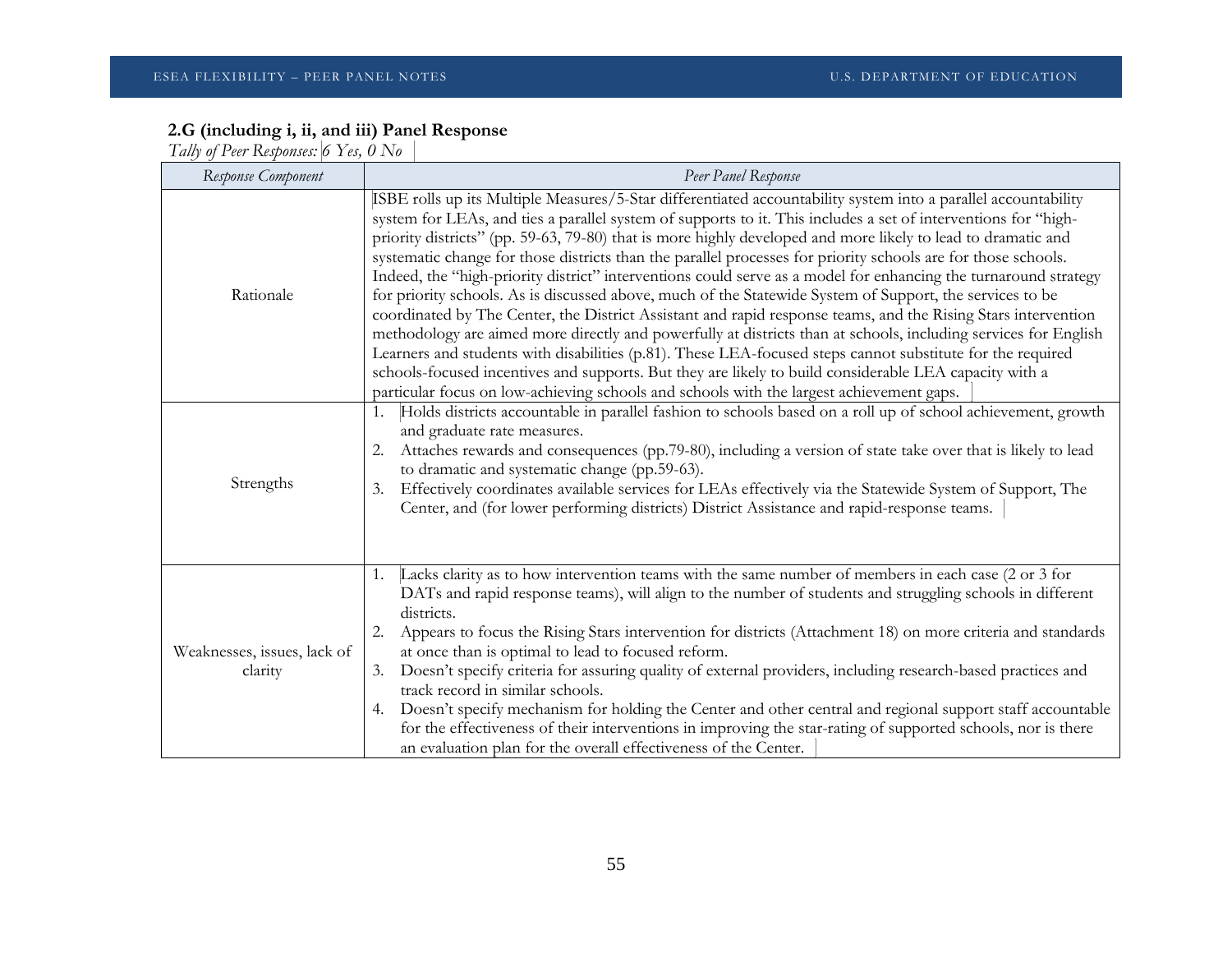|                             | Clarify how interventions and teams, which appear to have the same number of participants in each case (2                    |
|-----------------------------|------------------------------------------------------------------------------------------------------------------------------|
|                             | or 3 for DATs and rapid response teams), are aligned to number of students and struggling schools in<br>different districts. |
|                             |                                                                                                                              |
|                             | Focus the Rising Stars intervention for districts (Attachment 18) on fewer, deeper criteria and standards.                   |
| <b>Technical Assistance</b> | Specify criteria for assuring quality of external providers, including research-based practices and track<br>3.              |
|                             | record in similar schools.                                                                                                   |
| Suggestions                 | Specify mechanism for holding the Center and other support staff accountable for the effectiveness of<br>4.                  |
|                             | interventions in improving the star-rating of supported schools, and develop an evaluation plan for the                      |
|                             | overall effectiveness of the Center.                                                                                         |
|                             | Ensure that the RFP for the Center requests a clear statement of ISBE's expectation for how the Center<br>Ć.                 |
|                             | will coordinate all elements of the SSOS.                                                                                    |

### **Principle 2 Overall Review**

Is the SEA's plan for developing and implementing a system of differentiated recognition, accountability, and support likely to improve student achievement, close achievement gaps, and improve the quality of instruction for students? Do the components of the SEA's plan fit together to create a coherent and comprehensive system that supports continuous improvement and is tailored to the needs of the State, its LEAs, its schools, and its students? If not, what aspects are not addressed or need to be improved upon?

### **PRINCIPLE 2 OVERALL REVIEW PANEL RESPONSE**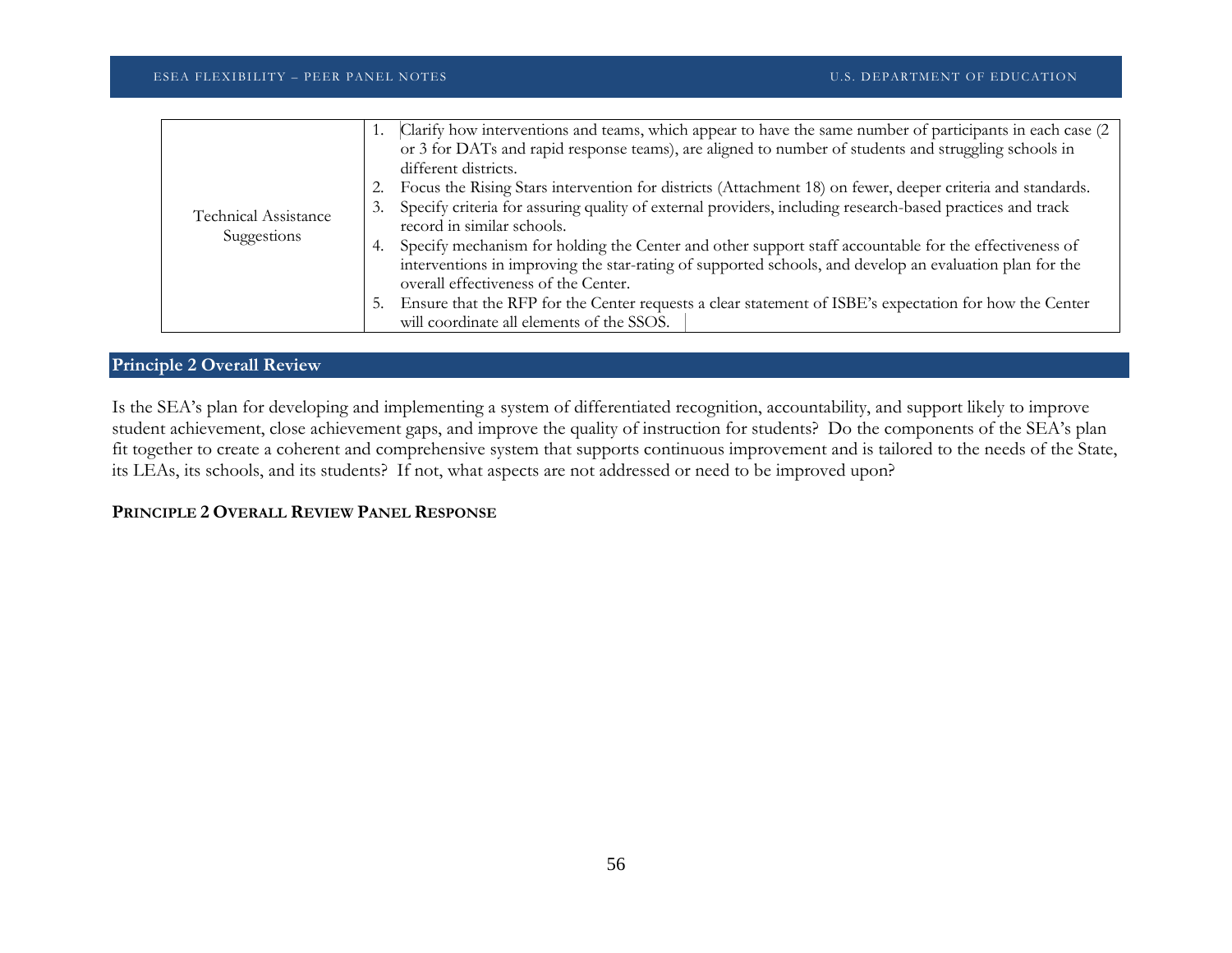### *Tally of Peer Responses: 3 Yes, 3 No Response Component Peer Panel Response*

*Rationale* The Panel concluded that ISBE satisfied some of the criteria, but not all. ISBE's plan for developing and implementing a system of differentiated recognition, accountability, and support has potential (1) to improve student achievement, close achievement gaps, and improve the quality of instruction for students and (2) to create a coherent and comprehensive system that supports continuous improvement and is tailored to the needs of the State, its LEAs, its schools, and its students. In particular, Panel members were impressed by ISBE's Multiple Measures Index, 5-Star rating system, its tiered system of support services under the umbrella of the newly created Center and delivered to LEAs through dedicated district assistance and rapid response teams, and the Rising Stars continuous improvement methodology (apart from its application to focus schools without further evidence of its appropriateness for that context). Panel members were concerned about other aspects of the plan, however, including some aspects that keep ISBE's plan from fully satisfying the criteria required by this overall principle in the view of some Panel members. These concerns are collected in the weaknesses section below and include:

- the extent of the discrepancy between the powerful logic of the 5-star, Multiple Measures accountability system and the method of identifying reward, focus and priority schools and permitting exit from the latter two statuses;
- the equal weighting of science assessments in advance of resetting cut scores or aligning them to college ready standards;
- interventions for priority schools that are not
	- i. sufficiently well-described,
	- ii. sufficiently intent upon identifying ineffective school leaders and teachers who are not are up to the turnaround task, and
	- iii. reinforced by strong enough consequences for priority and focus schools that fail to improve in a reasonable timeframe;
- timeline for establishing the Center; coordination of actions among Center, central ISBE, regional and LEA responsibilities for school improvement; delivery of services focused on English Learners and students with disabilities; and how ISBE will hold these actors accountable for how successfully achievement increases and achievement gaps close in priority, focus and other schools in need;
- the 2013-14 timeline for the onset of interventions for focus schools and the criteria for exiting focus status;
- the method of defining Spotlight and Academic Excellence Awards; and
- uncertainty as to how the district-focused nature of many of the supports will align to the needs of, and reach, failing schools.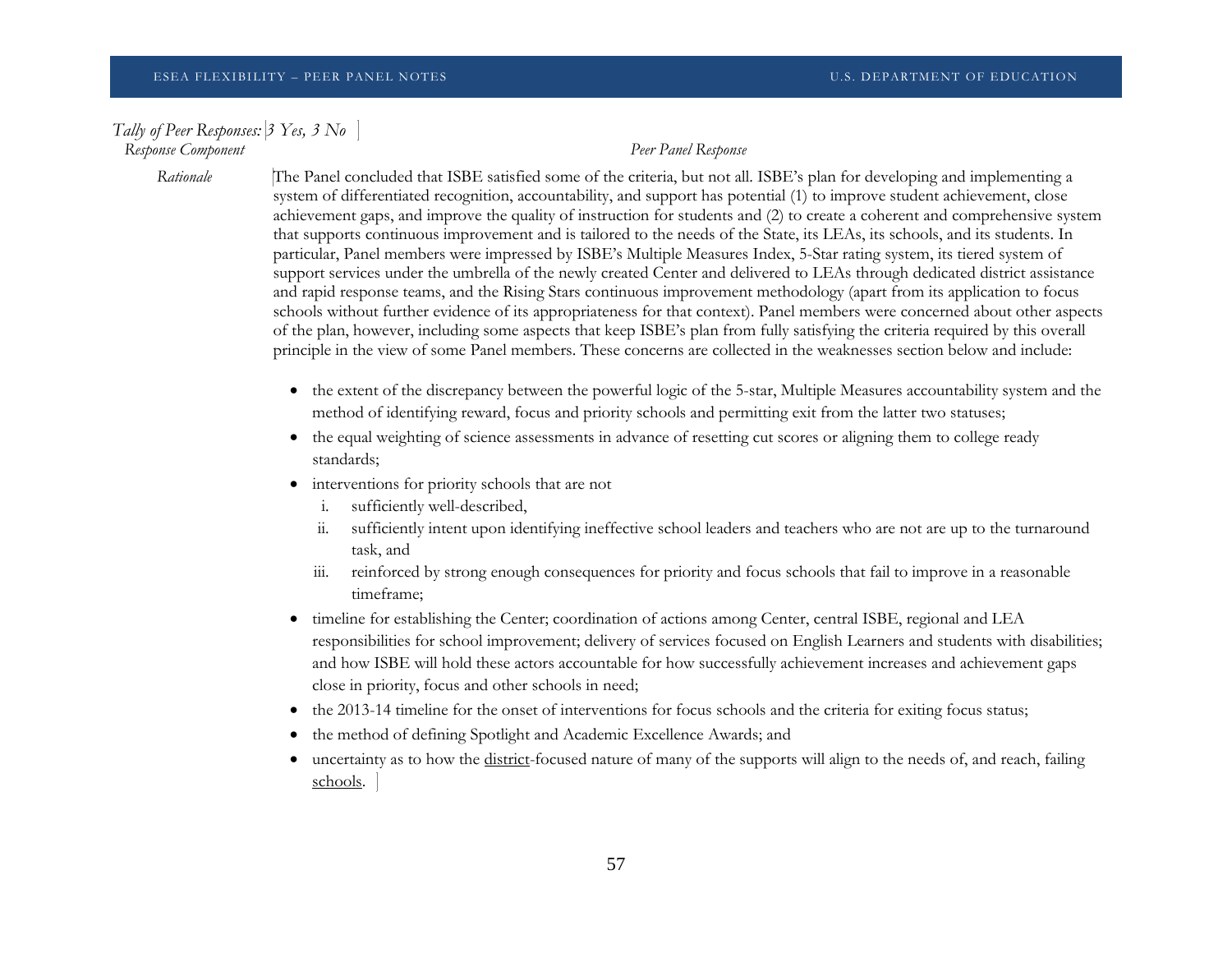|                                        |    | ESEA FLEXIBILITY - PEER PANEL NOTES<br><b>U.S. DEPARTMENT OF EDUCATION</b>                                                                                                                                                                                              |
|----------------------------------------|----|-------------------------------------------------------------------------------------------------------------------------------------------------------------------------------------------------------------------------------------------------------------------------|
| <b>Strengths</b>                       | 1. | Multiple Measures Index                                                                                                                                                                                                                                                 |
|                                        | 2. | 5-Star rating system                                                                                                                                                                                                                                                    |
|                                        | 3. | Tiered system of support services under the umbrella of The Center and delivered to LEAs through dedicated District                                                                                                                                                     |
|                                        |    | Assistance and rapid response teams                                                                                                                                                                                                                                     |
|                                        |    | 4. Achievement and progress-focused AMOs for all and subgroup students                                                                                                                                                                                                  |
|                                        | 5. | Rising Stars continuous improvement methodology as applied to Title I schools generally (if less demonstrably so for                                                                                                                                                    |
|                                        |    | focus schools)                                                                                                                                                                                                                                                          |
|                                        | 6. | Extension of incentives to improve student achievement and gap-closure across the full spectrum of Title I schools.                                                                                                                                                     |
| Weaknesses, issues, lack<br>of clarity | 1. | Informed Panel in the telephone conference that ISBE has not yet decided how points will be awarded within the five star system<br>across the Outcomes, Achievement, and Progress categories (see p.38; Att. p. 517), suggesting that unexpected difficulties may arise |
|                                        |    | as the system's operation is simulated.                                                                                                                                                                                                                                 |
|                                        | 2. | Premises two important pieces of the plan (EXPLORE-PLAN; Career Readiness Certificate) on new funding from legislature (pp.32,<br>47).                                                                                                                                  |
|                                        | 3. | Imposes no consequences for priority schools (outside priority districts) and focus schools that do not improve within a reasonable<br>period of time.                                                                                                                  |
|                                        | 4. | Equally weighting proficiency rates on science assessments using preexisting cut scores with ELA and math assessments on which                                                                                                                                          |
|                                        |    | proficiency cut scores have been substantially raised to make them college ready may jeopardize the rigor of the Multiple Measures                                                                                                                                      |
|                                        |    | system.                                                                                                                                                                                                                                                                 |
|                                        |    | 5. Does not demonstrate that all Spotlight and Academic Excellence Award schools will have met the State's proficiency AMOs for all<br>students and subgroups.                                                                                                          |
|                                        | 6. | Lacks detail about timeline and implementation strategy for the Center, the restructuring of the SSOS, and how ISBE plans to                                                                                                                                            |
|                                        |    | coordinate the actions of the Center, the District Accountability and Oversight Unit, the District Assistance Teams, the Rapid<br>Response Teams, and the overall regional delivery system                                                                              |
|                                        | 7. | Uses criteria for deciding whether to retain or replace the principal of priority schools ("effective leadership"; "track record [of]                                                                                                                                   |
|                                        |    | improving achievement" (p.62)) that fail to consider the important additional question whether the principal has the capacity to lead                                                                                                                                   |
|                                        |    | a turnaround effort.                                                                                                                                                                                                                                                    |
|                                        |    | 8. Devotes less attention to describing efforts to turnaround priority schools (which are directly responsive to criterion 2.D.iii) (pp.59-<br>60) than to efforts to turn around chronically failing districts (pp.59-64).                                             |
|                                        | 9. | Does not explain how ISBE or LEAs will determine that (a) teachers in priority schools at the time the intervention begins are (i)                                                                                                                                      |
|                                        |    | able to improve instruction and have an ability to be successful in the turnaround context, and (b) what steps will be taken to remove                                                                                                                                  |
|                                        |    | ineffective teachers currently in the building, assure that ineffective teachers do not transfer in, and attract effective teachers to the                                                                                                                              |
|                                        |    | neediest schools.<br>10. Does not identify specific strategies or professional development for teachers with English Learners and/or students with disabilities                                                                                                         |
|                                        |    | in their classes, including general-education classes.                                                                                                                                                                                                                  |
|                                        |    | 11. Does not state that ISBE will hold The Center, DAO, regional offices, external partners accountable for their track record of                                                                                                                                       |
|                                        |    | improving priority, focus and other Title I schools.                                                                                                                                                                                                                    |
|                                        |    | 12. Plans to conduct a diagnostic and planning exercise for focus schools during all of 2012-13, which pushes back the implementation                                                                                                                                   |
|                                        |    | of interventions until the following year and does not meet the Flexibility requirement that implementation itself begin in 2012-13                                                                                                                                     |
|                                        |    | $(p.67)$ .                                                                                                                                                                                                                                                              |
|                                        |    | 13. Adopts a diagnostic method (Rising Stars) for focus schools that appears to be a sensible qualitative review method but is not shown                                                                                                                                |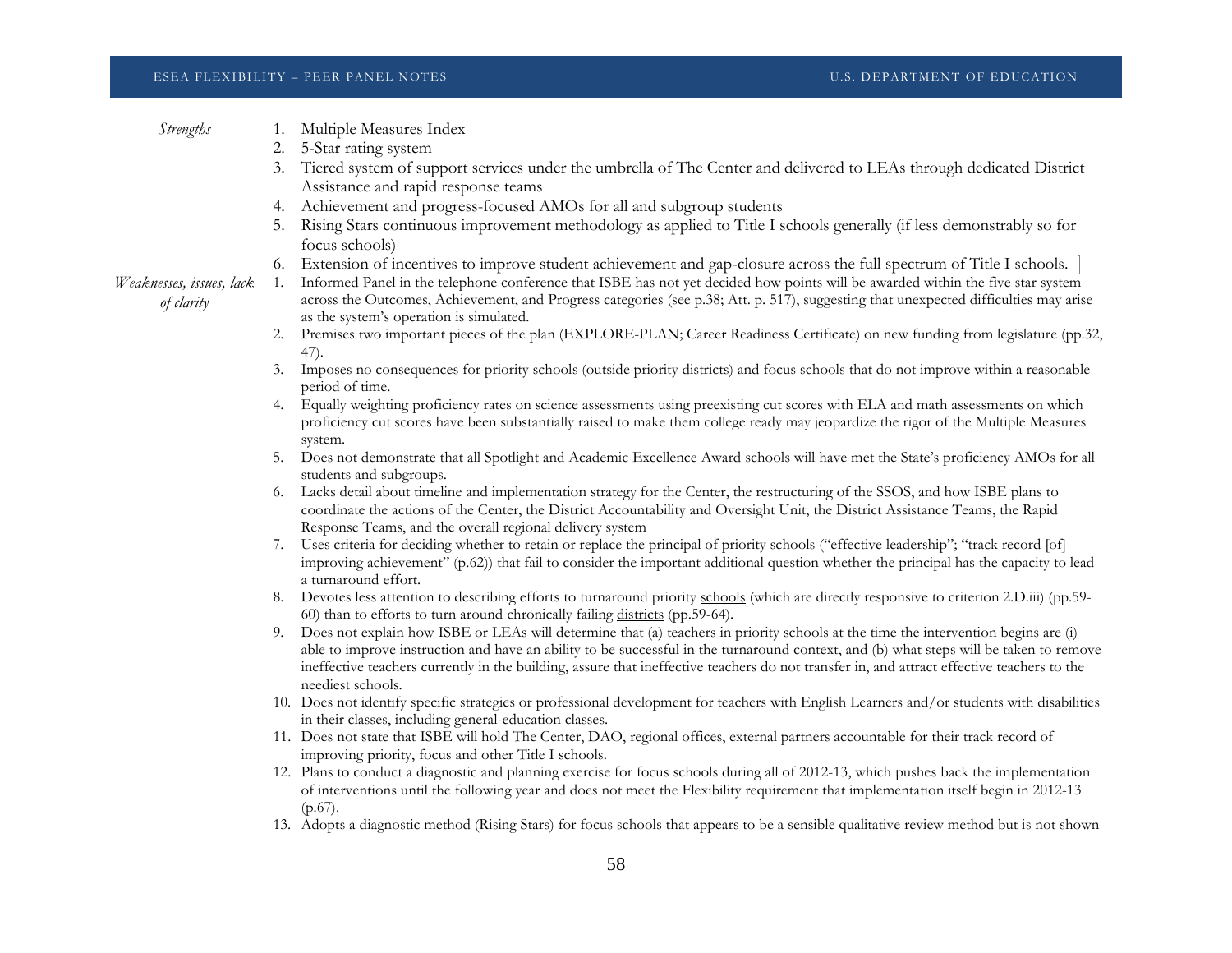to be useful for targeting interventions to close achievement gaps; does not clearly identify specific research-based interventions for closing achievement gaps, or the process for identifying those interventions. (pp.71-74).

- 14. Uses a "risen above the measurement" exit standard for focus schools (p.74) that is ambiguous and leaves the possibility that a school will be allowed to exit, without having made significant improvements, because it is no longer in the bottom ten percent of schools given increasing within-school gaps in other schools.
- 15. Fails to tie the criteria for identifying reward schools and for identifying priority and focus schools and exiting priority and focus status back to, and thus dilutes the power of, the five-star classification system.

*Technical Assistance Suggestions* See suggestions throughout Part 2.

**Principle 3: Supporting Effective Instruction and Leadership**

**3.A Develop and Adopt Guidelines for Local Teacher and Principal Evaluation and Support Systems**

**3.A.i** Has the SEA developed and adopted guidelines consistent with Principle 3 through one of the two options below?

If the SEA selected **Option A**:

If the SEA has not already developed and adopted all of the guidelines consistent with Principle 3:

i. Is the SEA's plan for developing and adopting guidelines for local teacher and principal evaluation and support systems likely to result in successful adoption of those guidelines by the end of the 2011–2012 school year?

### **3.A.i, Option A.i Panel Response**

*Not applicable because the SEA selected 3.A, Option B Tally of Peer Responses: X Yes, X No*

| Response Component                  | Peer Panel Response |
|-------------------------------------|---------------------|
| Rationale                           |                     |
| <b>Strengths</b>                    |                     |
| Weaknesses, issues, lack of clarity |                     |
| Technical Assistance Suggestions    |                     |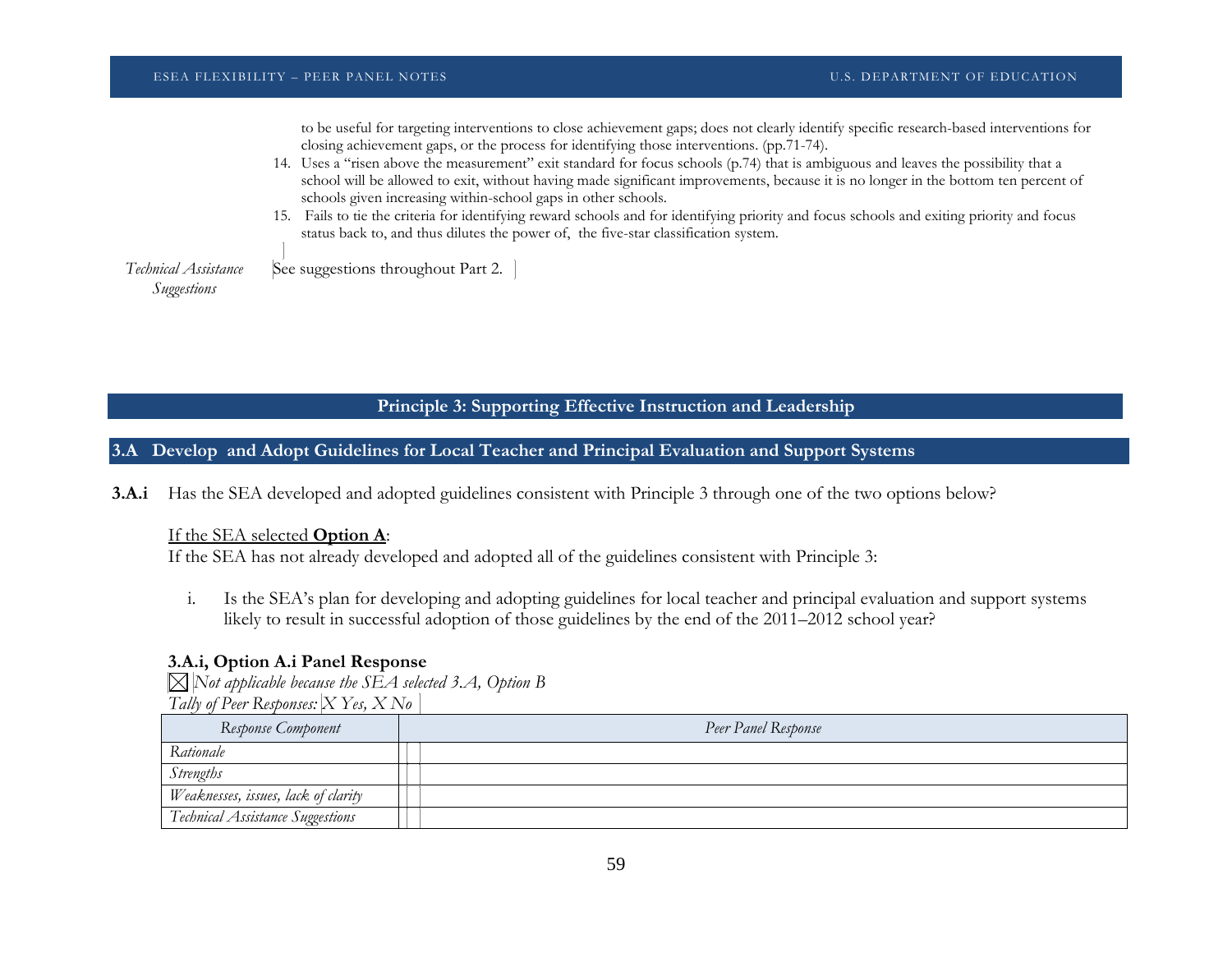ii. Does the SEA's plan include sufficient involvement of teachers and principals in the development of these guidelines?

### **3.A.i, Option A.ii Panel Response**

*Not applicable because the SEA selected 3.A, Option B Tally of Peer Responses: X Yes, X No*

| Response Component                  | Peer Panel Response |
|-------------------------------------|---------------------|
| Rationale                           |                     |
| <b>Strengths</b>                    |                     |
| Weaknesses, issues, lack of clarity |                     |
| Technical Assistance Suggestions    |                     |

*iii. Note to Peers: Staff will review iii.*

### If the SEA selected **Option B**:

If the SEA has developed and adopted all guidelines consistent with Principle 3:

i. Are the guidelines the SEA has adopted likely to lead to the development of evaluation and support systems that increase the quality of instruction for students and improve student achievement? (See question 3.A.ii to review the adopted guidelines for consistency with Principle 3.)

### **3.A.i, Option B.i Panel Response**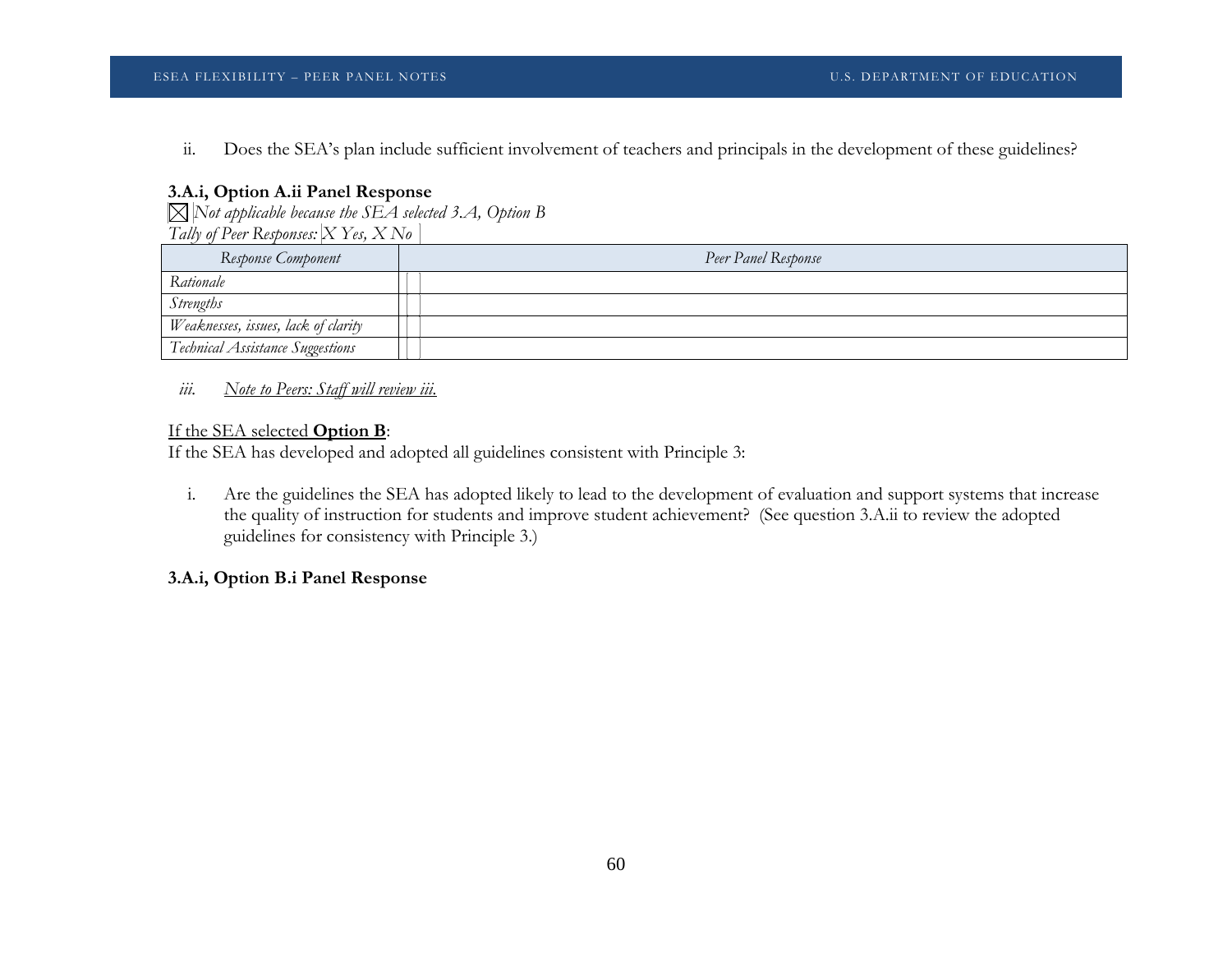### *Not applicable because the SEA selected 3.A, Option A Tally of Peer Responses: 0 Yes, 6 No*

*Response Component Peer Panel Response Rationale* ISBE's guidelines are not likely to lead to the development of evaluation and support systems that increase the quality of instruction for students and improve student achievement. *Strengths* 1. LEAs are required to include multiple measures of professional practice in their educator evaluation systems including formal and informal observations, evidence of teacher planning, instructional delivery and classroom management skills. 2. ISBE recognizes the importance of accessing technical experts and practitioners to provide guidance on several areas around the validity of assessments including the appropriate use of the assessments, including for instructional, evaluative, predictive or multiple purposes, the demonstrated technical quality of assessments, including item quality, and the appropriate method for assessing English Learners and students with disabilities. 3. ISBE has a plan for training evaluators to use a qualitative rubric to assess classroom instruction. The SEA proposes to: 1. Establish a prequalification program aligned to the SEA's performance evaluation system. This process must include a process to ensure that evaluators' ratings align to the requirements of the system. 2. Build out a comprehensive technical assistance system that supports school districts with the development and implementation of teacher and principal evaluation systems. 3. Provide Web-based systems and tools that support the implementation of the SEA's performance evaluation models. 4. Develop a train-the-trainer program that includes the development and the delivery of content specific to the evaluator prequalification program, the evaluator retraining program, the technical assistance system and the Web-based system and tools.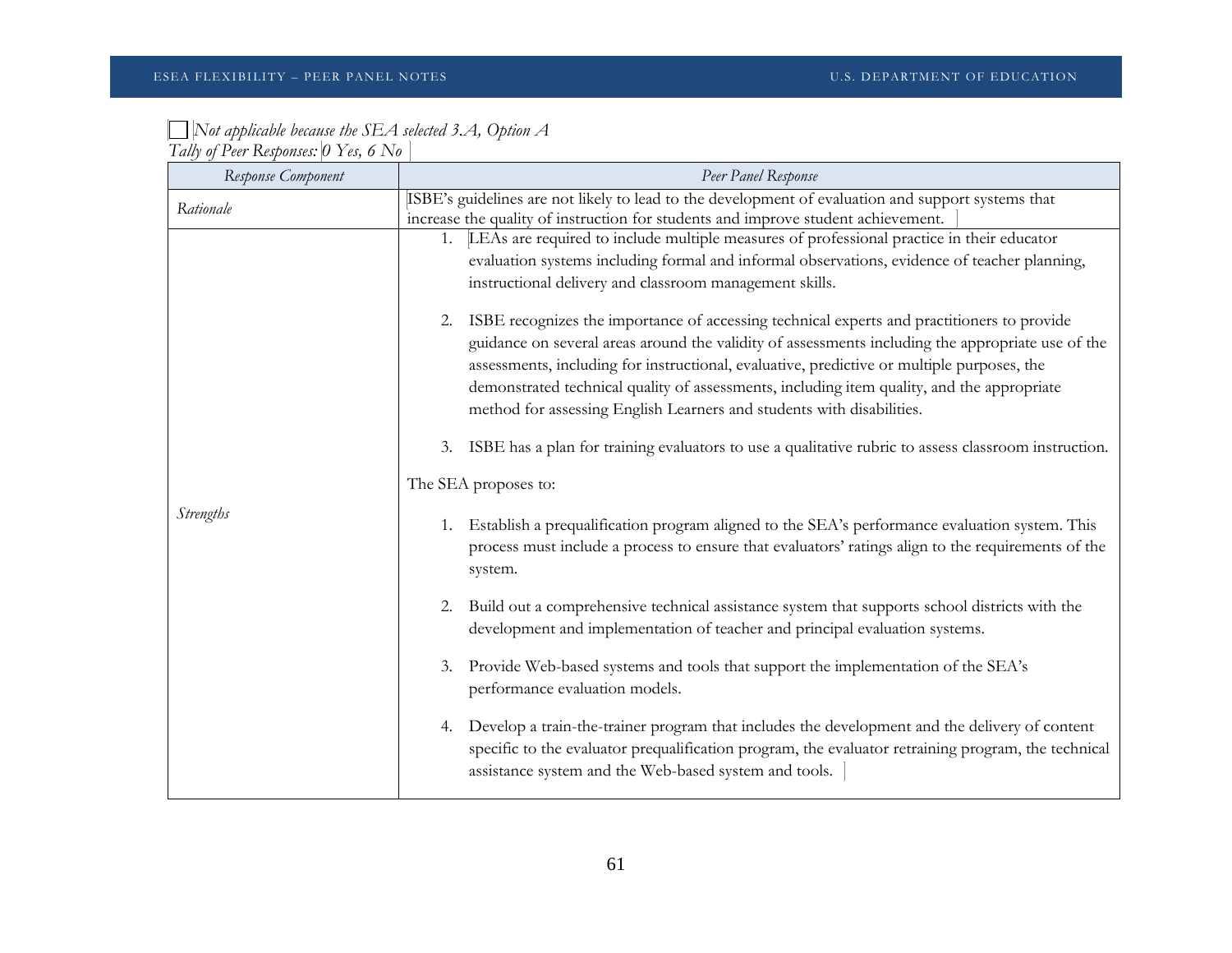|                                     | 1. | ISBE has not presented a principal evaluation plan including its design, implementation and<br>most importantly how it will be used to ensure principal effectiveness.                                                                                                                                                         |
|-------------------------------------|----|--------------------------------------------------------------------------------------------------------------------------------------------------------------------------------------------------------------------------------------------------------------------------------------------------------------------------------|
|                                     | 2. | ISBE will not be able to ensure that LEAs' educator evaluation systems provide continuous<br>improvement of instruction for all teachers given that ISBE neither requires LEAs to submit<br>their educator evaluation plans for review nor does ISBE intend to monitor the quality of the<br>LEA's implementation of its plan. |
| Weaknesses, issues, lack of clarity | 3. | ISBE will not be able to ensure that LEAs' educator evaluation systems meaningfully<br>differentiate performance at four levels given that ISBE neither requires LEAs to submit their<br>educator evaluation plans for review nor does ISBE intend to monitor the quality of the LEA's<br>implementation of its plan.          |
|                                     | 4. | ISBE will not be able to ensure that LEAs' educator evaluation systems use valid measures given<br>that ISBE neither requires LEAs to submit their educator evaluation plans for review nor does<br>ISBE intend to monitor the quality of the LEA's implementation of its plan.                                                |
|                                     | 5. | According to the Addendum, school districts except Chicago are prohibited from using state<br>assessment data for teachers of reading/language arts and mathematics in grades in which the<br>State administers assessments in those subjects.                                                                                 |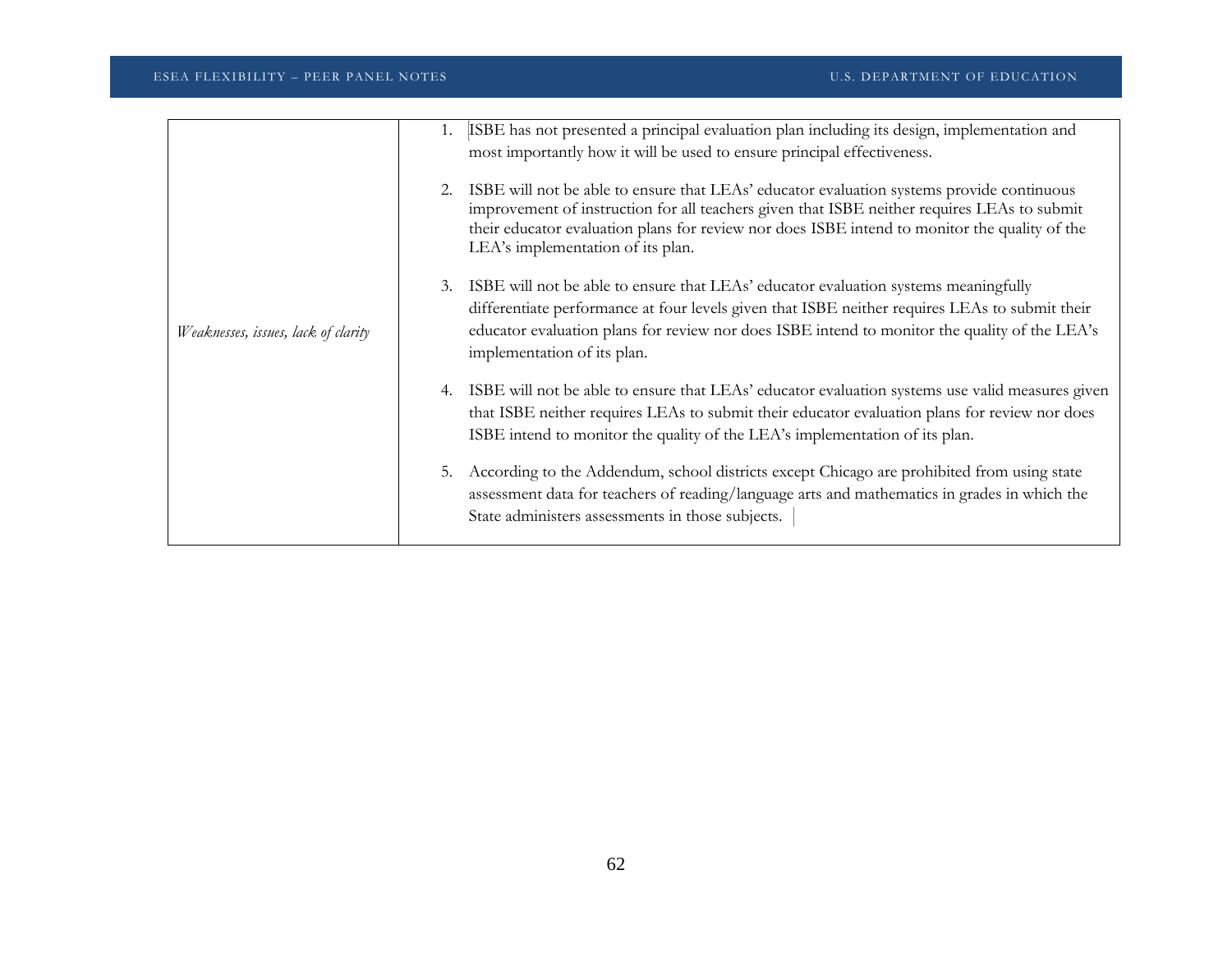|                                  | Create a plan for principal evaluation including its design, implementation and most importantly<br>how it will be used to ensure principal effectiveness.                                                                                                                                                                             |
|----------------------------------|----------------------------------------------------------------------------------------------------------------------------------------------------------------------------------------------------------------------------------------------------------------------------------------------------------------------------------------|
|                                  | Revise the proposed regulations to require submission of LEA educator evaluation plans to<br>2.<br>ISBE for review and approval.                                                                                                                                                                                                       |
| Technical Assistance Suggestions | Create a plan to ensure the quality of the LEA's implementation of its educator evaluation<br>3.<br>system.                                                                                                                                                                                                                            |
|                                  | Revise the proposed regulations to require the inclusion of ISAT and PSAE for reading/ELA<br>4.<br>and math as one of the assessments for measuring student growth for teacher evaluations. In<br>addition, revise the proposed regulations to require submission of LEA educator evaluation<br>plans to ISBE for review and approval. |
|                                  | The state should adopt a statewide growth model used by all LEAs using the statewide<br>5.<br>assessments.                                                                                                                                                                                                                             |

### *ii. Note to Peers: Staff will review ii.*

iii. Did the SEA have sufficient involvement of teachers and principals in the development of these guidelines?

## **3.A.i, Option B.iii Panel Response**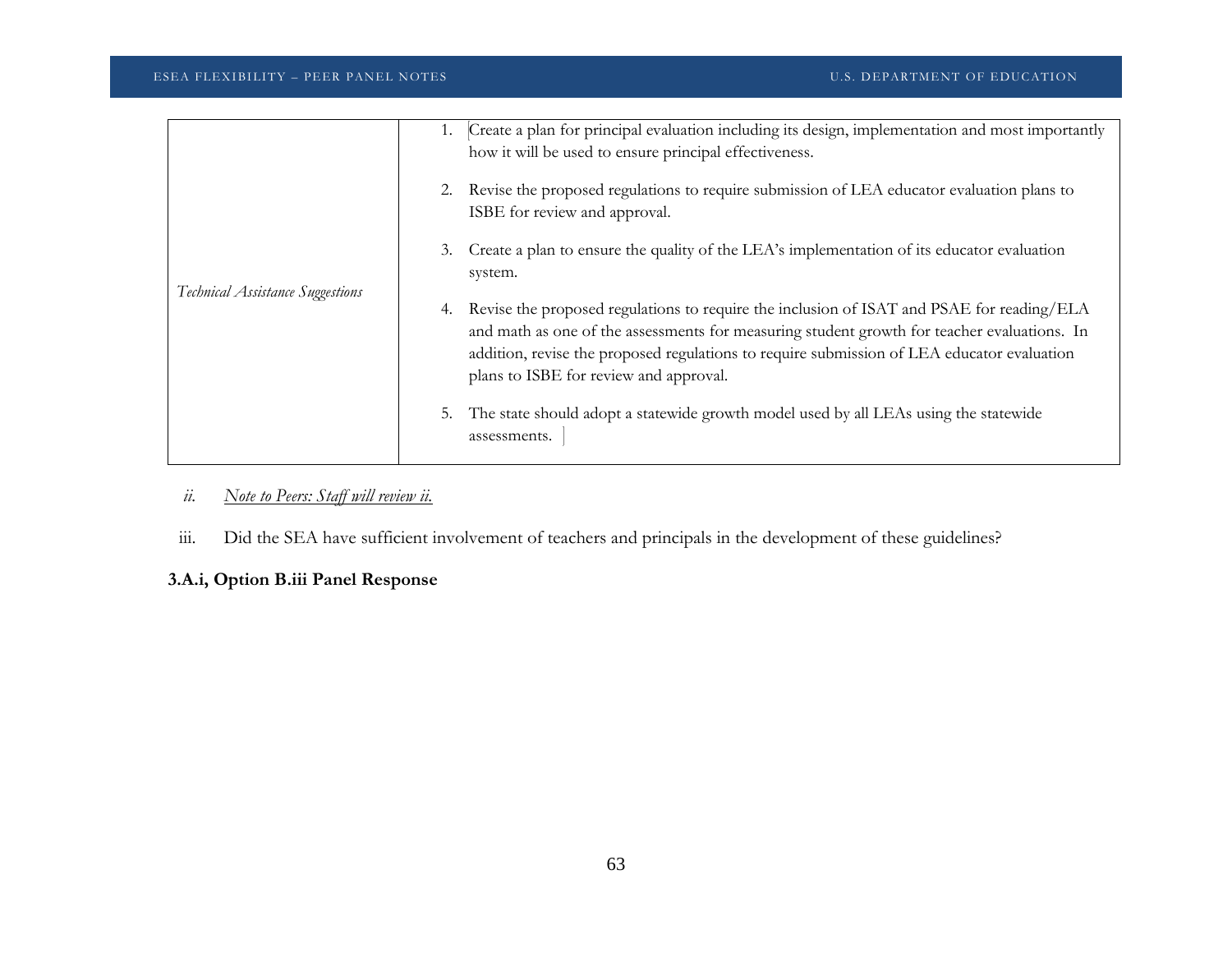# *Not applicable because the SEA selected 3.A, Option A*

*Tally of Peer Responses: 6 Yes, 0 No*

| Response Component                  | Peer Panel Response                                                                                                                                                                                                                                                                                                                                                                                                                                                             |
|-------------------------------------|---------------------------------------------------------------------------------------------------------------------------------------------------------------------------------------------------------------------------------------------------------------------------------------------------------------------------------------------------------------------------------------------------------------------------------------------------------------------------------|
| Rationale                           | ISBE had sufficient involvement of educators in the development of these guidelines.                                                                                                                                                                                                                                                                                                                                                                                            |
| <i>Strengths</i>                    | Inclusion of practitioners on the PEAC, PEAC forums<br>Under the Consultation section in the application, ISBE provides several examples of how<br>practitioners were included in the development of the guidelines and actual example of how that<br>involvement influenced decisions. For example, ISBE reports that more than 2,300 educators offered<br>their views which led ISBE to phase in the minimum 30 percent student growth requirement over a<br>two year period. |
| Weaknesses, issues, lack of clarity | Although there is evidence of stakeholder involvement, it is unclear from the request that teachers of<br>English Learners and students with disabilities were adequately included.                                                                                                                                                                                                                                                                                             |
| Technical Assistance Suggestions    |                                                                                                                                                                                                                                                                                                                                                                                                                                                                                 |

### **ONLY FOR SEAs SELECTING OPTION B: If the SEA has adopted all guidelines for local teacher and principal evaluation and support systems by selecting Option B in section 3.A, review and respond to peer review question 3.A.ii below.**

- **3.A.ii** Are the SEA's guidelines for teacher and principal evaluation and support systems consistent with Principle 3 *i.e.,* will they promote systems that:
	- a. Will be used for continual improvement of instruction ?
		- $\triangleright$  Are the SEA's guidelines likely to result in support for all teachers, including teachers who are specialists working with students with disabilities *and English Learners and general classroom teachers with these students in their classrooms, that will enable them to improve their instructional practice?*

### **3.A.ii.a Panel Response**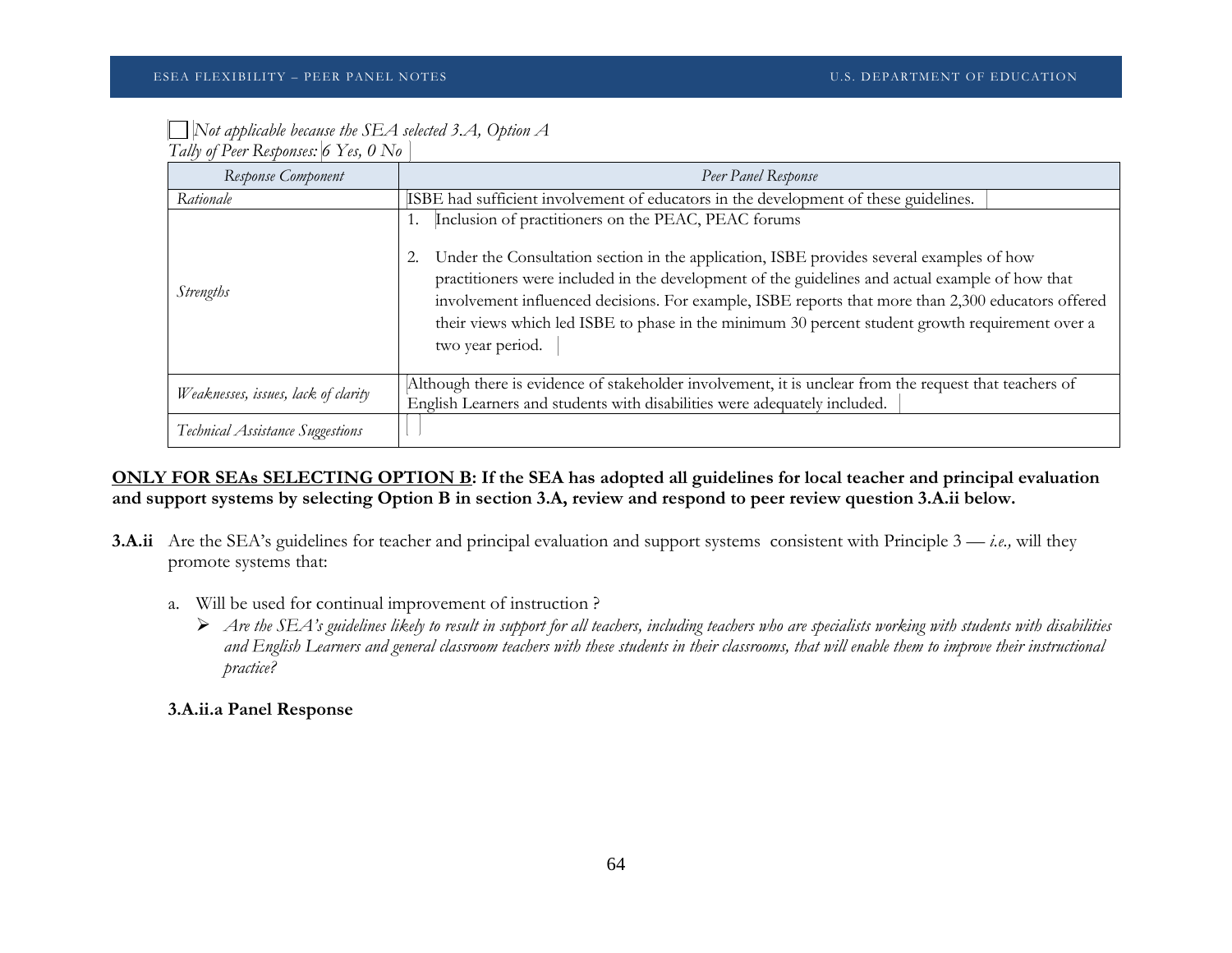# *Not applicable because the SEA selected 3.A, Option A*

| Response Component                     | Peer Panel Response                                                                                                                                                                                                                                                                                                                                                                                                                                                                                                                                                                                                                                                                                                                                                                                                                                                                                                                                                                                                                                                                                                                                                                                                                                                                                                                                                             |
|----------------------------------------|---------------------------------------------------------------------------------------------------------------------------------------------------------------------------------------------------------------------------------------------------------------------------------------------------------------------------------------------------------------------------------------------------------------------------------------------------------------------------------------------------------------------------------------------------------------------------------------------------------------------------------------------------------------------------------------------------------------------------------------------------------------------------------------------------------------------------------------------------------------------------------------------------------------------------------------------------------------------------------------------------------------------------------------------------------------------------------------------------------------------------------------------------------------------------------------------------------------------------------------------------------------------------------------------------------------------------------------------------------------------------------|
| Rationale                              | ISBE's evaluation plan will most likely not result in improvements in instructional practice because it is not<br>comprehensive enough to ensure all teachers will have opportunities to improve their instruction. The plan focuses<br>on providing professional development only for underperforming teachers and does not evaluate all teachers on a<br>regular basis.                                                                                                                                                                                                                                                                                                                                                                                                                                                                                                                                                                                                                                                                                                                                                                                                                                                                                                                                                                                                       |
| <i>Strengths</i>                       | Article 24A of the Illinois School Code stipulates that teachers who receive an overall performance rating of<br>1.<br>needs improvement must receive professional development supports directed at the area of need. Tenured<br>teachers who receive an overall performance rating of unsatisfactory must successfully complete a<br>remediation plan.<br>According to Article 24A, each formal observation shall be preceded by a conference between the evaluator<br>2.<br>and the teacher and they will discuss the lesson plan. There will also be a post conference where feedback<br>about the individual's professional practice, including data and evidence.                                                                                                                                                                                                                                                                                                                                                                                                                                                                                                                                                                                                                                                                                                          |
| Weaknesses, issues,<br>lack of clarity | While there is guidance on how to provide improvement for teachers who are underperforming, this may not<br>1.<br>constitute a majority of teachers in the state. For example, there is no requirement of goal setting and<br>planning or other comparable mechanisms for most teachers.<br>ISBE will not be able to ensure that LEAs' educator evaluation systems provide continuous improvement of<br>2.<br>instruction for all teachers given that ISBE neither requires LEAs to submit their educator evaluation plans<br>for review nor does ISBE intend to monitor the quality of the LEA's implementation of its plan.<br>Since tenured teachers who receive either an excellent or proficient performance evaluation ratings will be<br>3.<br>placed in a two year cycle, how will teachers receive feedback for improvement during their "off" years?<br>The plan does not discuss how teachers' instructional approach for students with disabilities and English<br>4.<br>Learners will be evaluated.<br>ISBE has not articulated how principal evaluations will be used for continuous improvement.<br>5.<br>A plan for implementing the state superintendent's authority to initiate certificate or license action against a<br>6.<br>persistently unsatisfactory teacher, or other steps to remove them from classrooms in not included in ISBE's<br>application. |

*Tally of Peer Responses: 0 Yes, 6 No*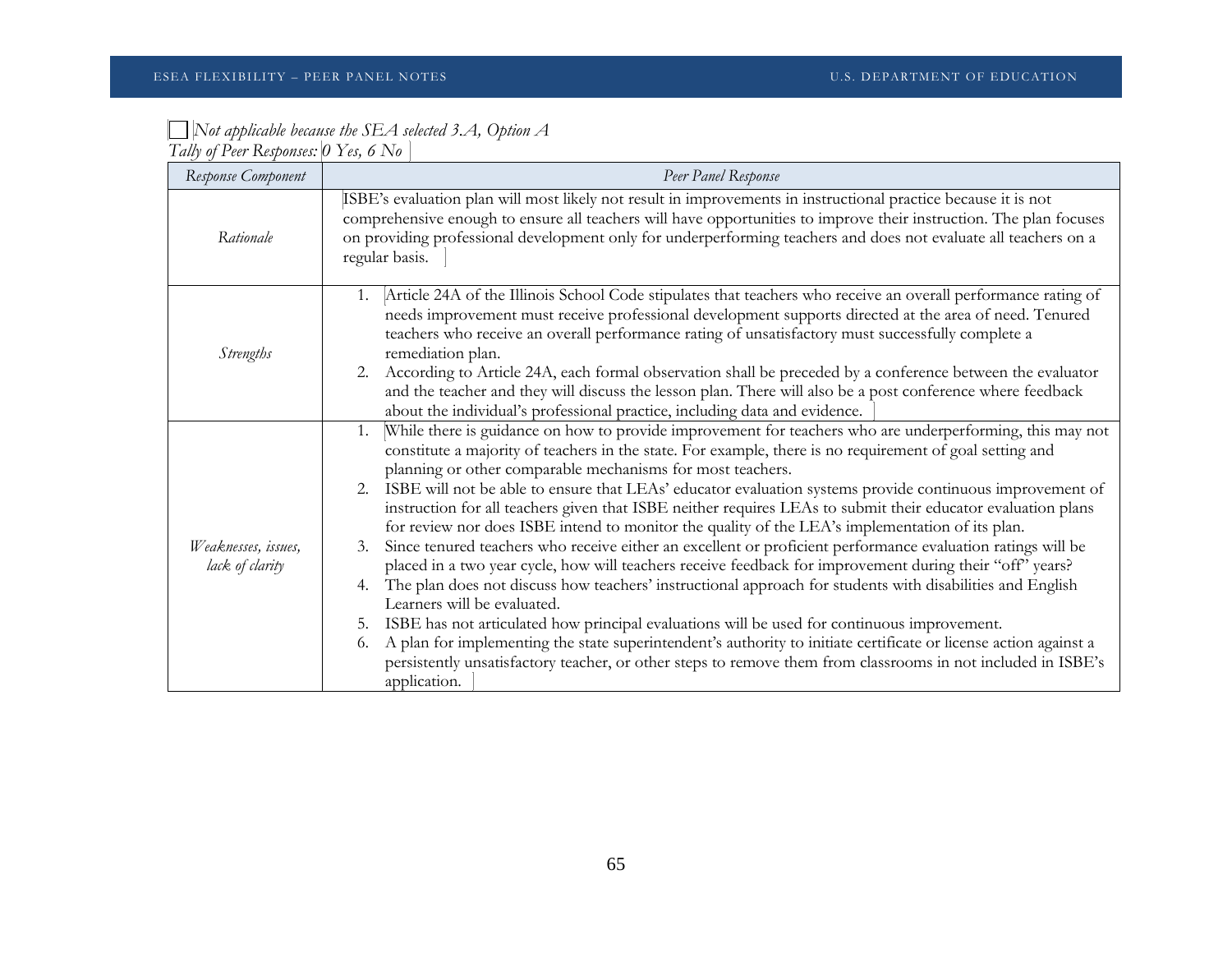| Technical Assistance<br>Suggestions | Articulate how all teachers will receive targeted professional development based on their evaluation results as<br>well as create an evaluation cycle in which teachers are evaluated regularly. |
|-------------------------------------|--------------------------------------------------------------------------------------------------------------------------------------------------------------------------------------------------|
|                                     | 2. Revise the proposed regulations to require submission of LEA educator evaluation plans to ISBE for review<br>and approval.                                                                    |
|                                     | 3. Create a plan to ensure the quality of the LEA's implementation of its educator evaluation system.                                                                                            |

- b. Meaningfully differentiate performance using at least three performance levels?
	- *Does the SEA incorporate student growth into its performance-level definitions with sufficient weighting to ensure that performance levels will differentiate among teachers and principals who have made significantly different contributions to student growth or closing achievement gaps?*

## **3.A.ii.b Panel Response**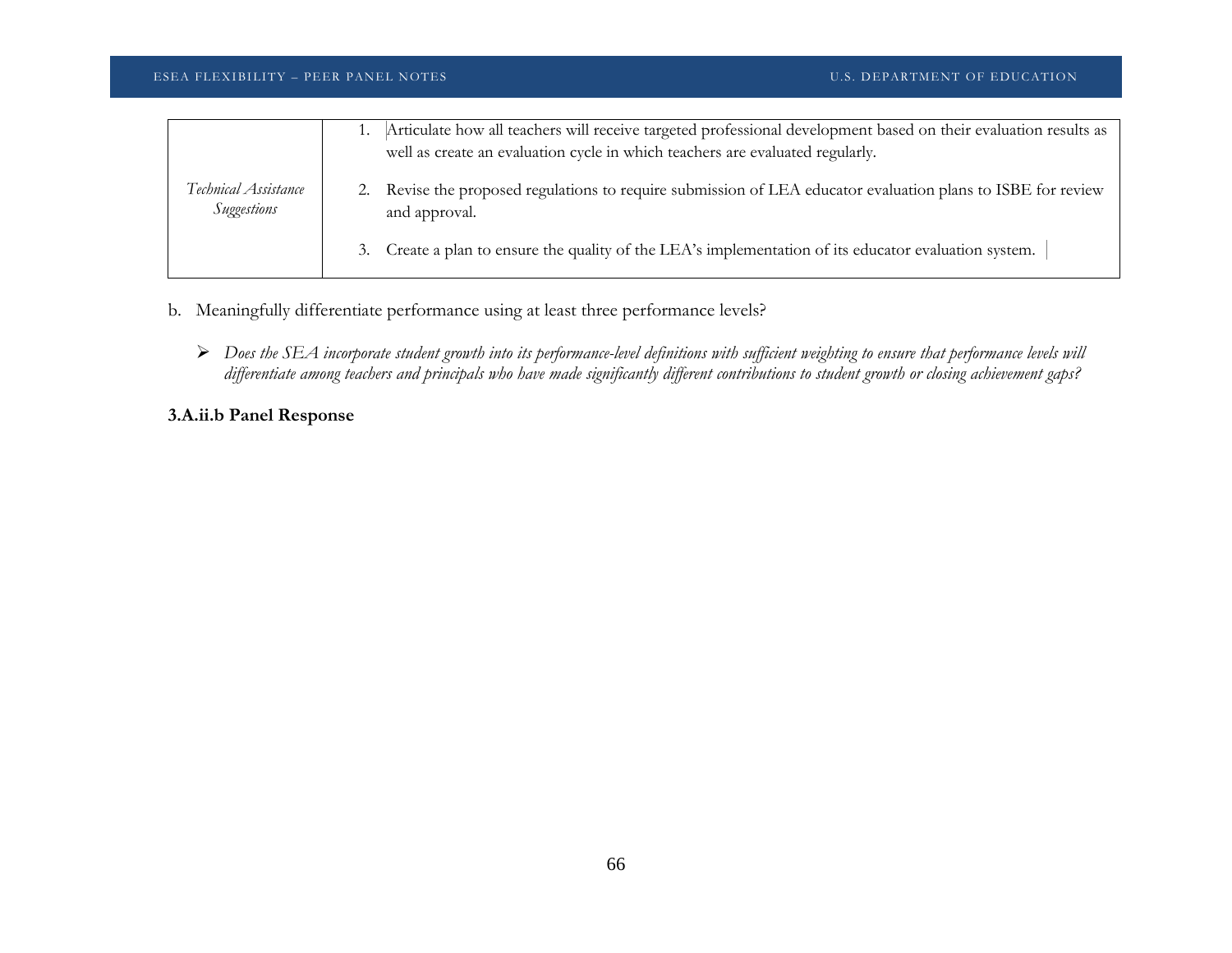### *Not applicable because the SEA selected 3.A, Option A Tally of Peer Responses: 0 Yes, 6 No*

| Response Component                     | Peer Panel Response                                                                                                                                                                                                                                                                                                                                                                                                                                                                                                                                                                                                                                                                                                                                                                       |
|----------------------------------------|-------------------------------------------------------------------------------------------------------------------------------------------------------------------------------------------------------------------------------------------------------------------------------------------------------------------------------------------------------------------------------------------------------------------------------------------------------------------------------------------------------------------------------------------------------------------------------------------------------------------------------------------------------------------------------------------------------------------------------------------------------------------------------------------|
| Rationale                              | ISBE has stipulated that there will be four performance categories and that student growth will play a significant<br>role in an educator's evaluation (25 and 30 percent). However, ISBE has not at this time described how it is<br>incorporating student growth into its performance-level definitions.                                                                                                                                                                                                                                                                                                                                                                                                                                                                                |
| <b>Strengths</b>                       | According to Article 24A, beginning September 1, 2012, school districts must use four specific categories<br>1.<br>for rating teacher and principal performance—excellent, proficient, needs improvement and satisfactory                                                                                                                                                                                                                                                                                                                                                                                                                                                                                                                                                                 |
| Weaknesses, issues, lack<br>of clarity | At this point, ISBE has not identified how student growth will be included in its performance-level<br>1.<br>definitions beyond stipulating that it will account for an overall weight of 25 percent for the first two years<br>and at least 30 percent thereafter.<br>No mechanism for ensuring the system is applied in a way that:<br>2.<br>Meaningfully differentiates educator effectiveness.<br>Adequately distributes educators across the categories.<br>ISBE will not be able to ensure that LEAs' educator evaluation systems meaningfully differentiate<br>3.<br>performance at four levels given that ISBE neither requires LEAs to submit their educator evaluation plans<br>for review nor does ISBE intend to monitor the quality of the LEA's implementation of its plan. |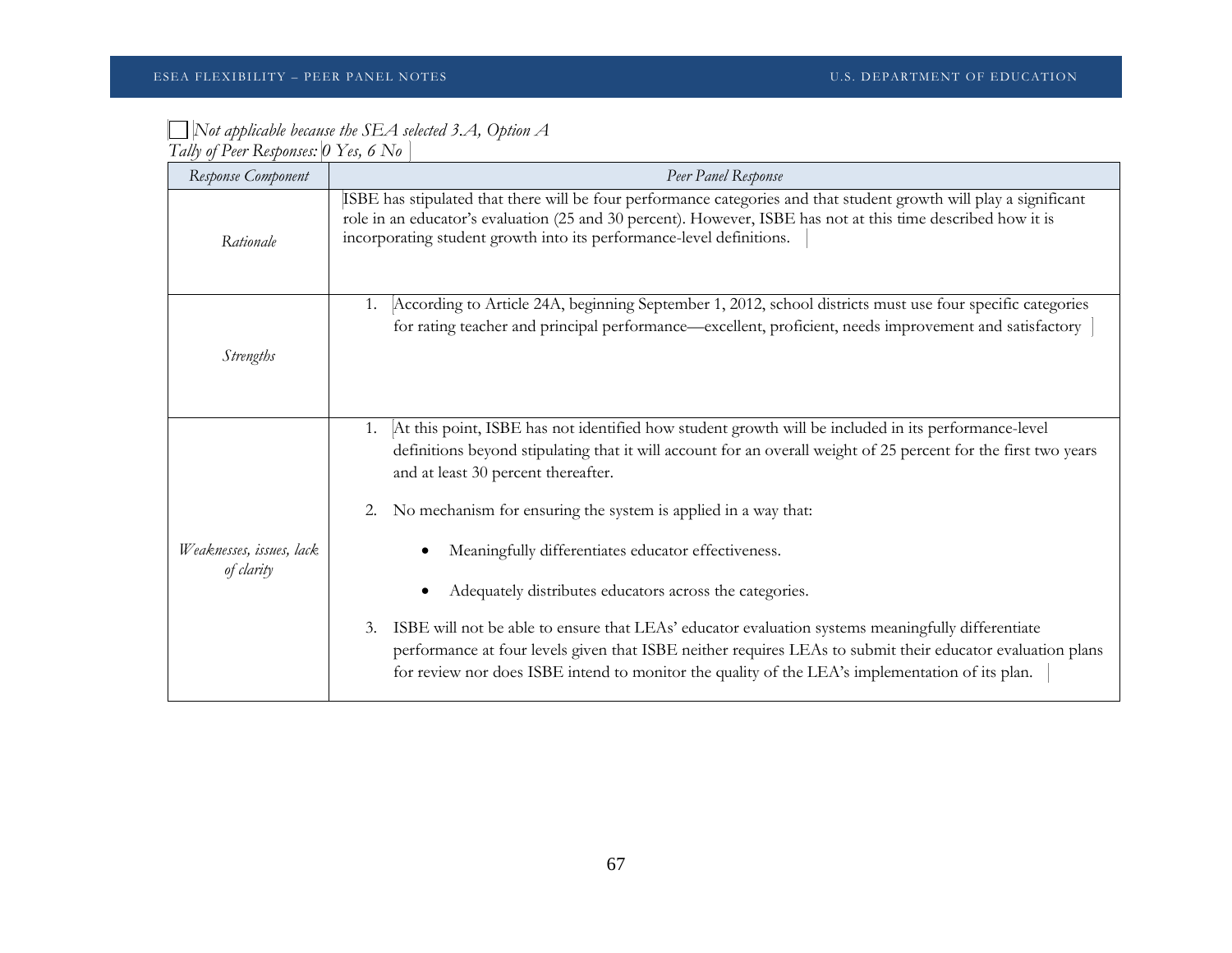| Technical Assistance<br>Suggestions | The state should adopt a statewide growth model used by all LEAs using the statewide assessments.                                                                             |
|-------------------------------------|-------------------------------------------------------------------------------------------------------------------------------------------------------------------------------|
|                                     | 2. Revise the proposed regulations for implementing PERA to require submission of LEA educator evaluation<br>plans to ISBE for review and approval.                           |
|                                     | 3. Create a plan to ensure the quality of the LEA's implementation of its educator evaluation system.                                                                         |
|                                     | 4. Examine the common practices of other states that have local autonomy with state review and approval of<br>local plans, for example, Rhode Island, Colorado, and New York. |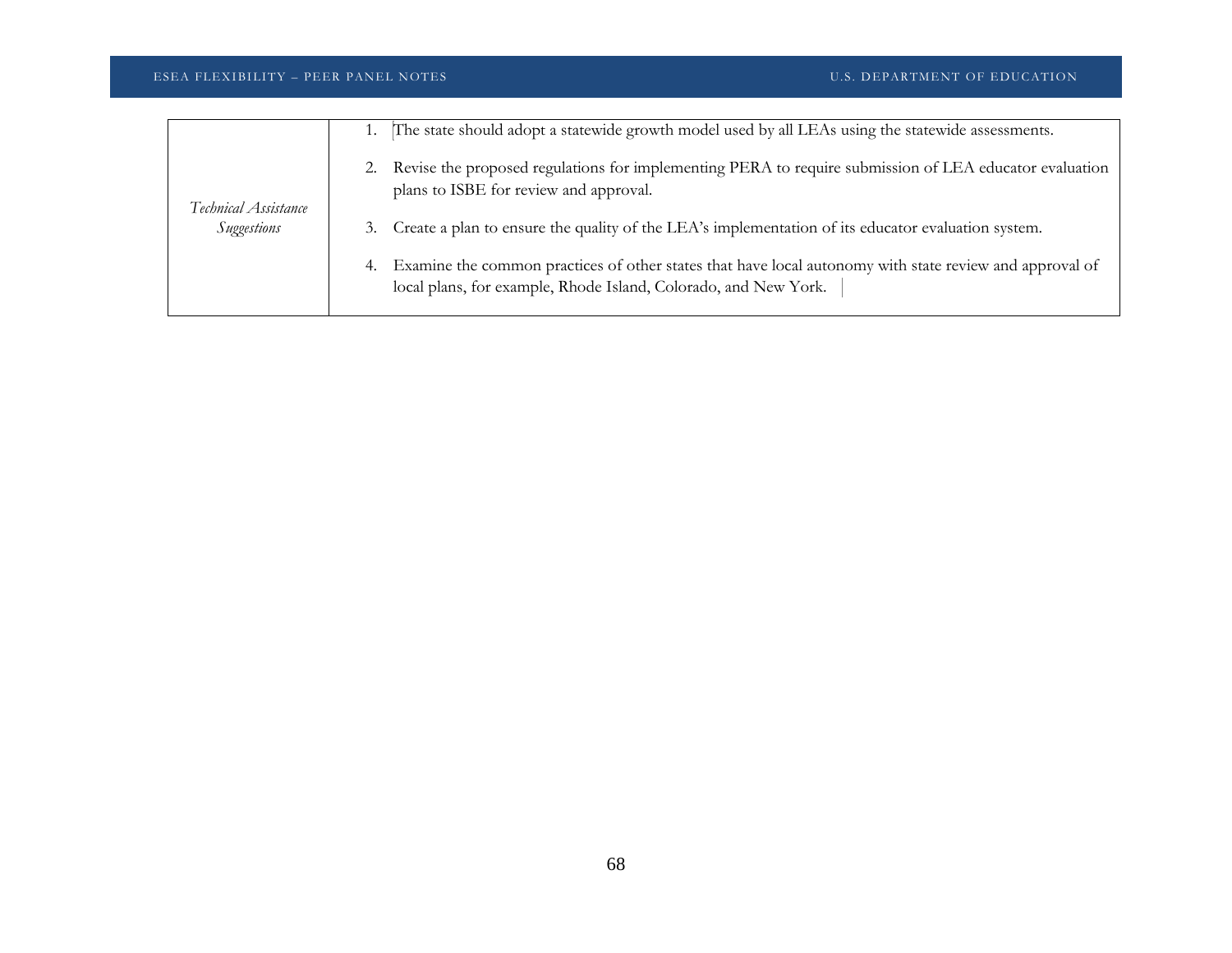### ESEA FLEXIBILITY – PEER PANEL NOTES U.S. DEPARTMENT OF EDUCATION

- c. Use multiple valid measures in determining performance levels, including as a significant factor data on student growth for all students (including English Learners and students with disabilities), and other measures of professional practice (which may be gathered through multiple formats and sources, such as observations based on rigorous teacher performance standards, teacher portfolios, and student and parent surveys)?
	- (i) Does the SEA have a process for ensuring that all measures that are included in determining performance levels are valid measures, meaning measures that are clearly related to increasing student academic achievement and school performance, and are implemented in a consistent and high-quality manner across schools within an LEA?

### **3.A.ii.c(i) Panel Response**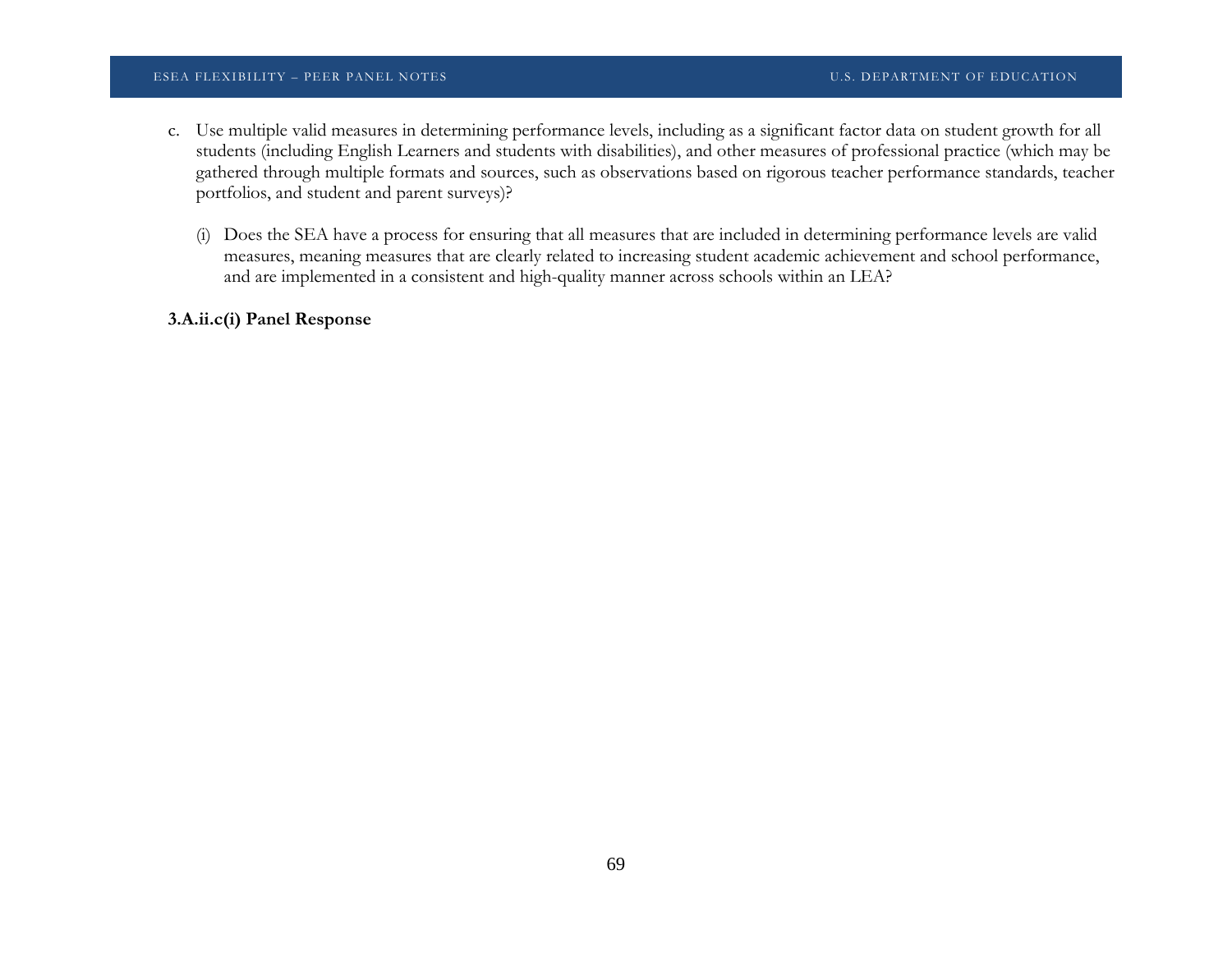## *Not applicable because the SEA selected 3.A, Option A*

*Tally of Peer Responses: 0 Yes, 6 No*

| Response Component | Peer Panel Response                                                                                                                                                                                                                                                                                                                                                                                                                                                                                                                                                                                                                                                                                                                              |
|--------------------|--------------------------------------------------------------------------------------------------------------------------------------------------------------------------------------------------------------------------------------------------------------------------------------------------------------------------------------------------------------------------------------------------------------------------------------------------------------------------------------------------------------------------------------------------------------------------------------------------------------------------------------------------------------------------------------------------------------------------------------------------|
| Rationale          | While ISBE has articulated a plan for including multiple measures in determining performance levels, its proposed<br>regulations, prohibit most districts (except Chicago) from including the SEA's standardized test data in at a<br>minimum, reading/ELA and math (ISAT and PSAE) into a teacher's evaluation. Additionally, ISBE has not<br>articulated a process for ensuring that all measures that are included in determining performance levels are valid<br>measures and are implemented in a consistent and high-quality manner across schools within an LEA.                                                                                                                                                                          |
| <i>Strengths</i>   | 1. Article 24A of the IL School Code requires the inclusion of student growth as a significant factor.<br>Significant factor is defined as at least 25% of the overall evaluation rating for the first two years of<br>implementation and at least 30% of the overall evaluation rating thereafter.<br>2. According to Article 24A, the evaluation plan must include professional practice components which must<br>include multiple measures such as formal and informal observations, evidence of the teacher's planning,<br>instructional delivery and classroom management skills.<br>3. ISBE will be using Race to the Top Phase 3 funds to assist with developing the various types of assessments<br>that will be included in this model. |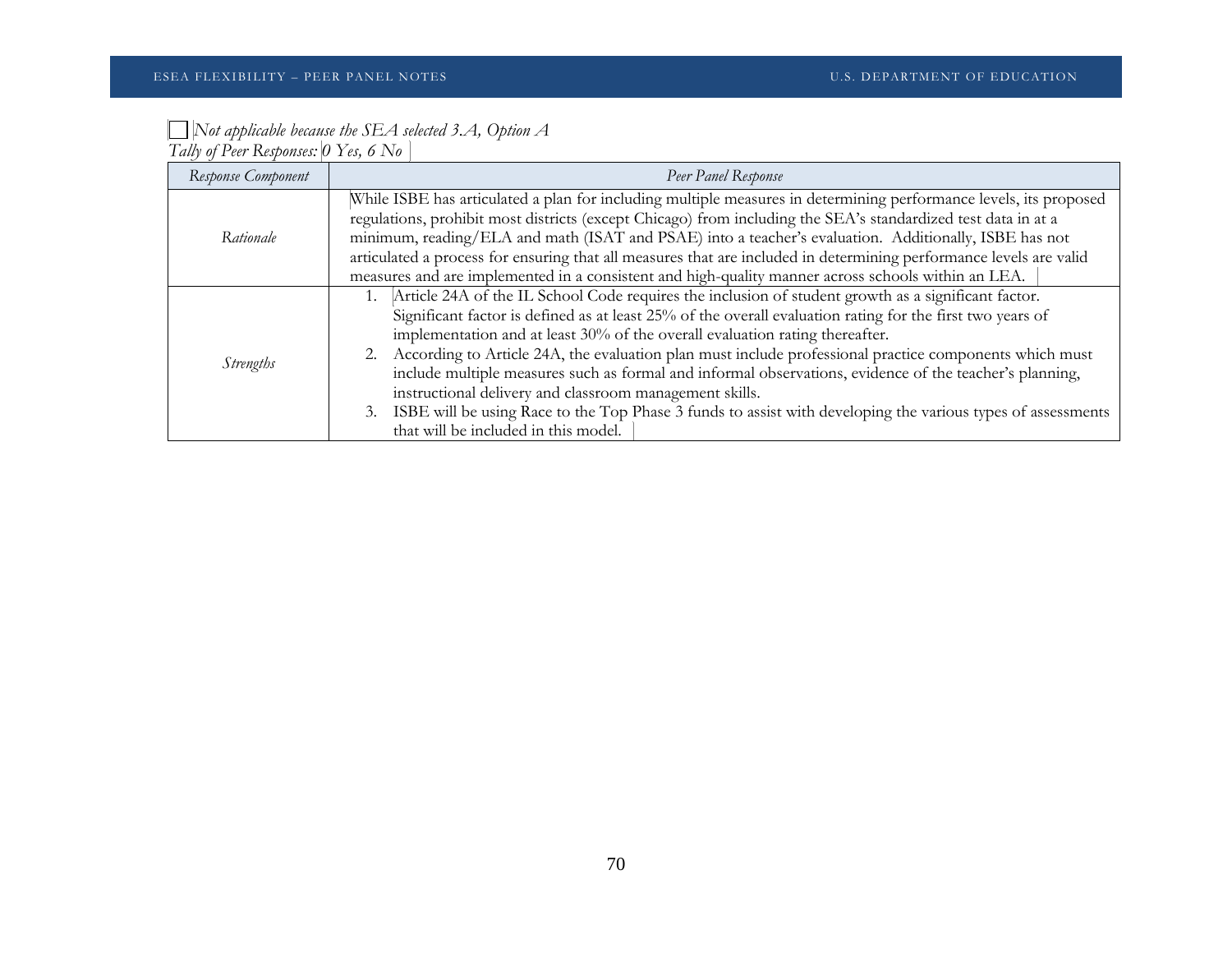|                          | Table 15 on page 86 of the flexibility request includes a chart on the assessment types defined in 23 Ill.<br>1.                                                                                           |
|--------------------------|------------------------------------------------------------------------------------------------------------------------------------------------------------------------------------------------------------|
|                          | Adm. Code Part 50. It's not clear what the research base is for the decisions around including the different                                                                                               |
|                          | "types" of assessment. For teacher evaluations, the school district's joint committee must identify a                                                                                                      |
|                          | measurement model employing multiple data points from at least one Type I or Type II assessment and at                                                                                                     |
|                          | least one Type III assessment. What process will be in place to ensure these are valid assessments? There is                                                                                               |
|                          | no evidence to support that the method articulated in the application is educationally sound.                                                                                                              |
|                          | 2. According to the flexibility request Addendum, school districts except Chicago are prohibited from using                                                                                                |
|                          | state assessment data for teachers of reading/language arts and mathematics in grades in which the State                                                                                                   |
|                          | administers assessments in those subjects. The Addendum reads: "The ESEA Flexibility team questioned                                                                                                       |
|                          | the use of state assessments in the growth calculation used for principal and teacher evaluations. The<br>Performance Evaluation Reform Act (PERA) (Senate Bill 315; Public Act 96-0861) was passed by the |
|                          | Illinois General Assembly and signed by the Governor in January 2010. The PERA requires that                                                                                                               |
|                          | performance evaluations of principals/assistant principals and teachers must include data and indicators of                                                                                                |
|                          | student growth as a "significant factor". Per the PERA Administrative Rules, a school district must identify                                                                                               |
|                          | at least two assessments either from Type I or Type II as indicators of student growth for                                                                                                                 |
| Weaknesses, issues, lack | principals/assistant principals. The ISAT and the PSAE (and/or the ACT as part of the PSAE) may be one                                                                                                     |
| of clarity               | of the assessments used (and shall be considered a Type I assessment). By statute, Chicago Public Schools                                                                                                  |
|                          | (CPS) may use the ISAT and the PSAE as its sole measure of student growth. Additionally, per the                                                                                                           |
|                          | Performance Evaluation Reform Act (PERA) Administrative Rules, neither the ISAT nor the PSAE may be used                                                                                                   |
|                          | as one of the assessments for measuring student growth for teacher evaluations" (emphasis added).                                                                                                          |
|                          | Under the professional practice component for principals and assistant principals, ISBE mentions a "rubric"<br>3.<br>with performance levels. There is not a description of what the rubric will include.  |
|                          | Table 15 on page 86 of the application includes a chart on the assessment types defined in 23 Ill. Adm.<br>4.                                                                                              |
|                          | Code Part 50. For principal evaluations, the school district must identify at least two assessments from                                                                                                   |
|                          | either Type I or Type II. As one of the examples from Type II they include assessments designed by                                                                                                         |
|                          | textbook publishers. It's not clear these tests would be able to be used as a valid measure of student                                                                                                     |
|                          | growth.                                                                                                                                                                                                    |
|                          | 5. ISBE will collect data on distribution of ratings within 4 levels and retention levels for teachers, but has not                                                                                        |
|                          | articulated a plan or a process to use this to measure comparative quality, at least until after Sept 2014 when                                                                                            |
|                          | they receive the Research Group report.                                                                                                                                                                    |
|                          |                                                                                                                                                                                                            |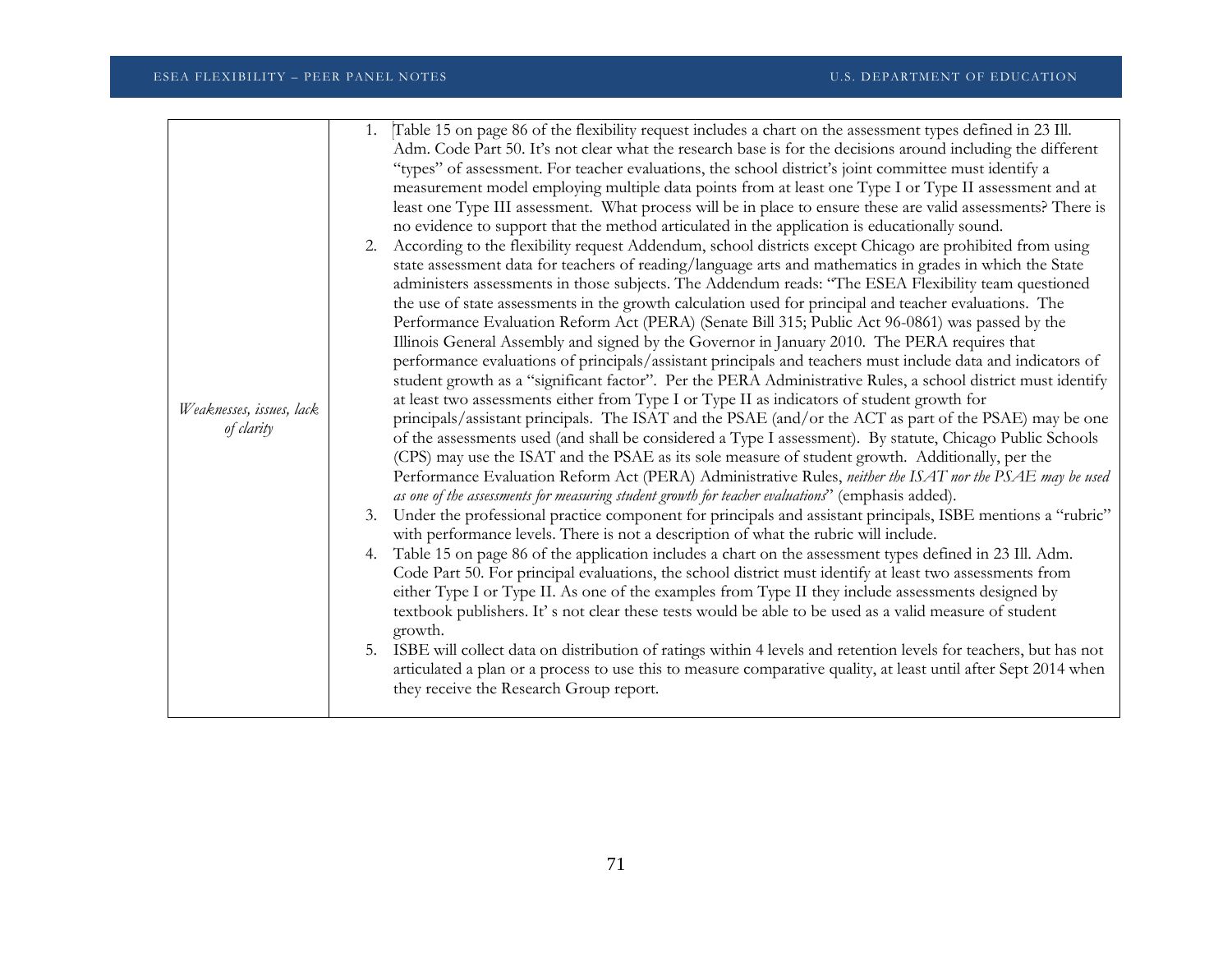| Technical Assistance<br>Suggestions | Revise the proposed regulations to require the inclusion of ISAT and PSAE for reading/ELA and math as<br>1.<br>one of the assessments for measuring student growth for teacher evaluations. In addition, revise the<br>proposed regulations to require submission of LEA educator evaluation plans to ISBE for review and<br>approval. |
|-------------------------------------|----------------------------------------------------------------------------------------------------------------------------------------------------------------------------------------------------------------------------------------------------------------------------------------------------------------------------------------|
|                                     | ISBE should adopt a statewide growth model used by all LEAs using the statewide assessments.<br>3. Revise the proposed regulations to require submission of LEA educator evaluation plans to ISBE for review<br>and approval.                                                                                                          |
|                                     | 4. Create a plan to ensure the quality of the LEA's implementation of its educator evaluation system.                                                                                                                                                                                                                                  |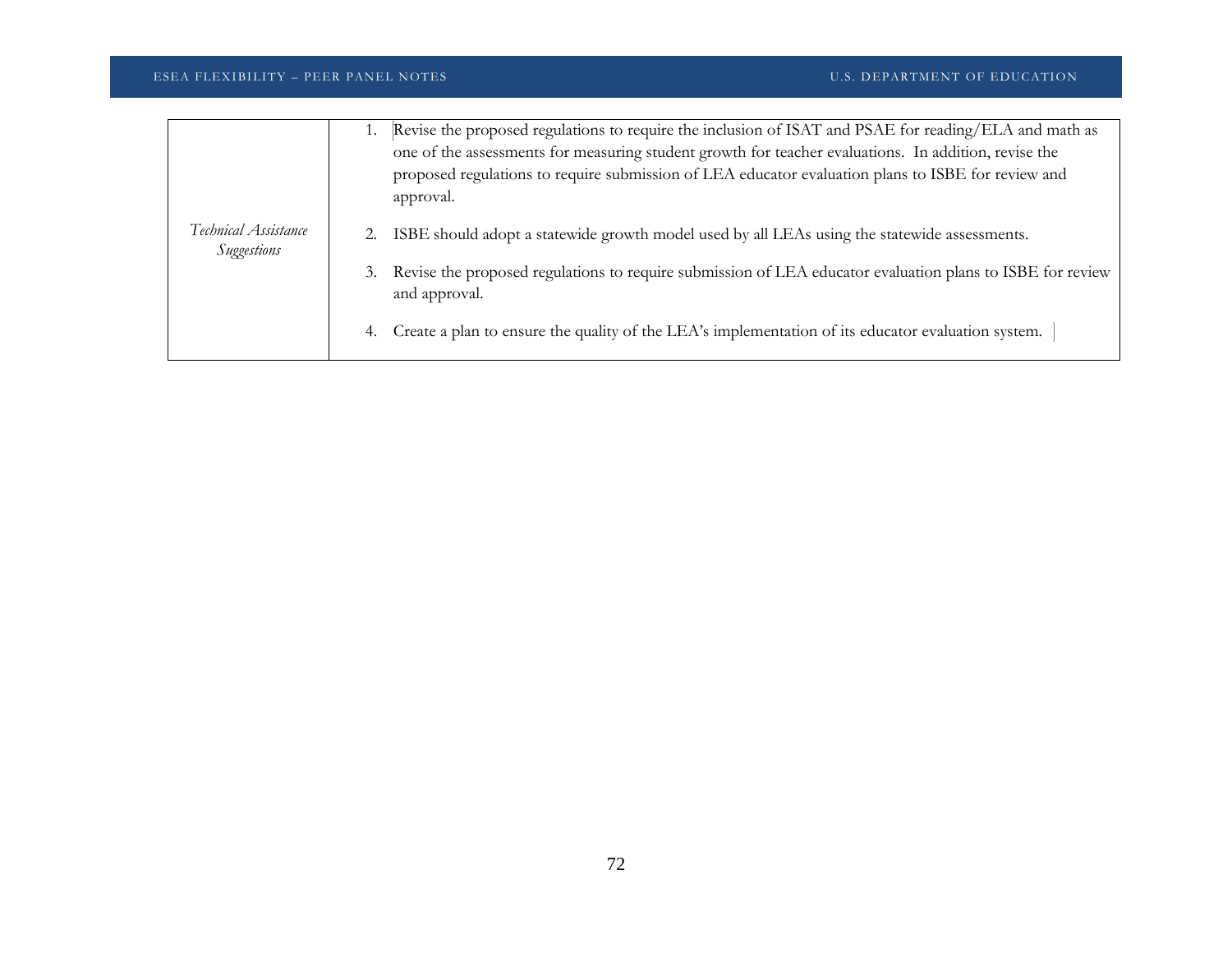(ii) For grades and subjects in which assessments are required under ESEA section 1111(b)(3), does the SEA define a statewide approach for measuring student growth on these assessments?

## **3.A.ii.c(ii) Panel Response**

*Not applicable because the SEA selected 3.A, Option A Tally of Peer Responses: 0 Yes, 6 No*

| Response Component                     | Peer Panel Response                                                                                                                                                                                                                                                                                                                                                                                                                       |
|----------------------------------------|-------------------------------------------------------------------------------------------------------------------------------------------------------------------------------------------------------------------------------------------------------------------------------------------------------------------------------------------------------------------------------------------------------------------------------------------|
| Rationale                              | According to the proposed regulations, neither the ISAT nor the PSAE may be used as one of the assessments for<br>measuring student growth for teacher evaluations, therefore, ISBE has not met the minimum standard of including<br>assessments required under ESEA section 1111(b)(3).                                                                                                                                                  |
| <b>Strengths</b>                       | Table 15 on page 86 of the application includes a chart on the assessment types defined in 23 Ill. Adm.<br>1.<br>Code Part 50. This approach does include assessments (apart from those that are required under ESEA<br>section $1111(b)(3)$ ).                                                                                                                                                                                           |
| Weaknesses, issues, lack<br>of clarity | ISBE does not have a uniform process for measuring student growth using statewide assessments.<br>1.<br>According to the proposed regulations, neither the ISAT nor the PSAE may be used as one of the<br>2.<br>assessments for measuring student growth for teacher evaluations except in Chicago.                                                                                                                                       |
| Technical Assistance<br>Suggestions    | Revise the proposed regulations to require the inclusion of ISAT and PSAE for reading/ELA and math as<br>1.<br>one of the assessments for measuring student growth for teacher evaluations. In addition, revise the<br>proposed regulations to require submission of LEA educator evaluation plans to ISBE for review and<br>approval.<br>The SEA should adopt a statewide growth model used by all LEAs using the statewide assessments. |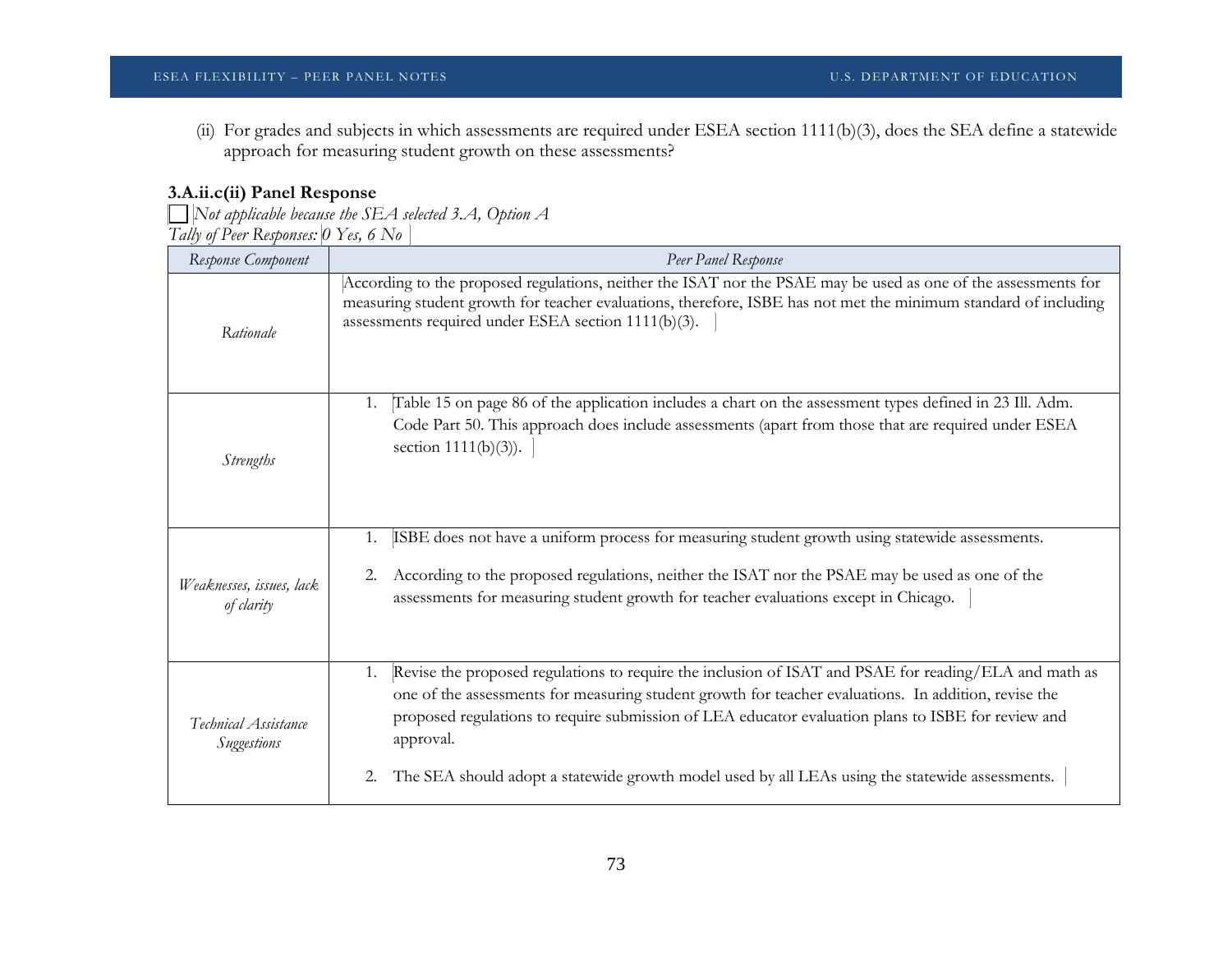(iii) For grades and subjects in which assessments are not required under ESEA section 1111(b)(3), does the SEA either specify the measures of student growth that LEAs must use or select from or plan to provide guidance to LEAs on what measures of student growth are appropriate, and establish a system for ensuring that LEAs will use valid measures?

# **3.A.ii.c(iii) Panel Response**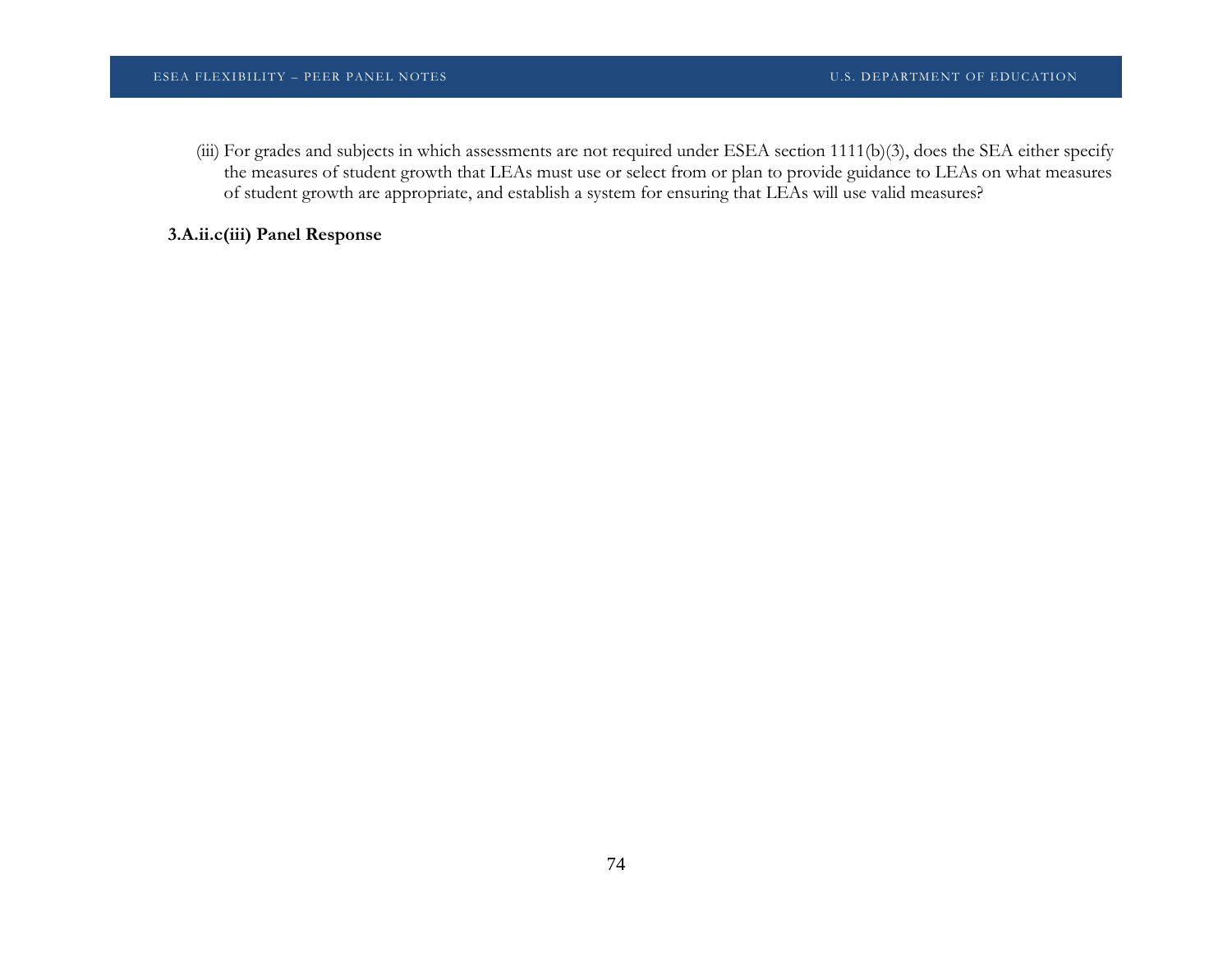| $\Box$ Not applicable because the SEA selected 3.A, Option A |
|--------------------------------------------------------------|
| Tally of Peer Responses: $\vert 0 \rangle$ Yes, 6 No         |

| Response Component                     | Peer Panel Response                                                                                                                                                                                                                                                                                                                                                                                                                                                                                                                                                                                                                                                                                                                                                                                                                                                                                                                                                                                                                                                                                                                                                          |
|----------------------------------------|------------------------------------------------------------------------------------------------------------------------------------------------------------------------------------------------------------------------------------------------------------------------------------------------------------------------------------------------------------------------------------------------------------------------------------------------------------------------------------------------------------------------------------------------------------------------------------------------------------------------------------------------------------------------------------------------------------------------------------------------------------------------------------------------------------------------------------------------------------------------------------------------------------------------------------------------------------------------------------------------------------------------------------------------------------------------------------------------------------------------------------------------------------------------------|
| Rationale                              | ISBE does articulate a plan for including assessment measures for teachers who teach in grades and subjects in<br>which assessments are not required under ESEA section 1111(b)(3). However, ISBE does not intend to establish a<br>system for ensuring that LEAs will use valid measures.                                                                                                                                                                                                                                                                                                                                                                                                                                                                                                                                                                                                                                                                                                                                                                                                                                                                                   |
| <i>Strengths</i>                       | Table 15 on page 86 of the application includes a chart on the assessment types defined in 23 Ill. Adm.<br>1.<br>Code Part 50. ISBE includes three "types" of assessments ranging from standardized tests to teacher-<br>created assessments. Type III assessments would most likely cover all teachers.<br>Additionally, in Illinois's Race to the Top Phase 3 application, it indicates that it will develop a network<br>2.<br>among school districts participating in the Race to the Top Phase 3 plan to develop both the frameworks<br>and, if needed, specific Type II and Type III assessments, including the facilitation of the workgroups across<br>school districts with similar assessment needs.<br>ISBE will convene a panel of technical experts and practitioners to provide guidance on several areas<br>3.<br>around the validity of assessments including the appropriate use of the assessments, including for<br>instructional, evaluative, predictive or multiple purposes, the demonstrated technical quality of assessments,<br>including item quality, and the appropriate method for assessing English Learners and students with<br>disabilities |
| Weaknesses, issues, lack<br>of clarity | ISBE will not be able to ensure that LEAs' educator evaluation systems use valid measures given that ISBE<br>1.<br>neither requires LEAs to submit their educator evaluation plans for review nor does ISBE intend to<br>monitor the quality of the LEA's implementation of its plan.                                                                                                                                                                                                                                                                                                                                                                                                                                                                                                                                                                                                                                                                                                                                                                                                                                                                                        |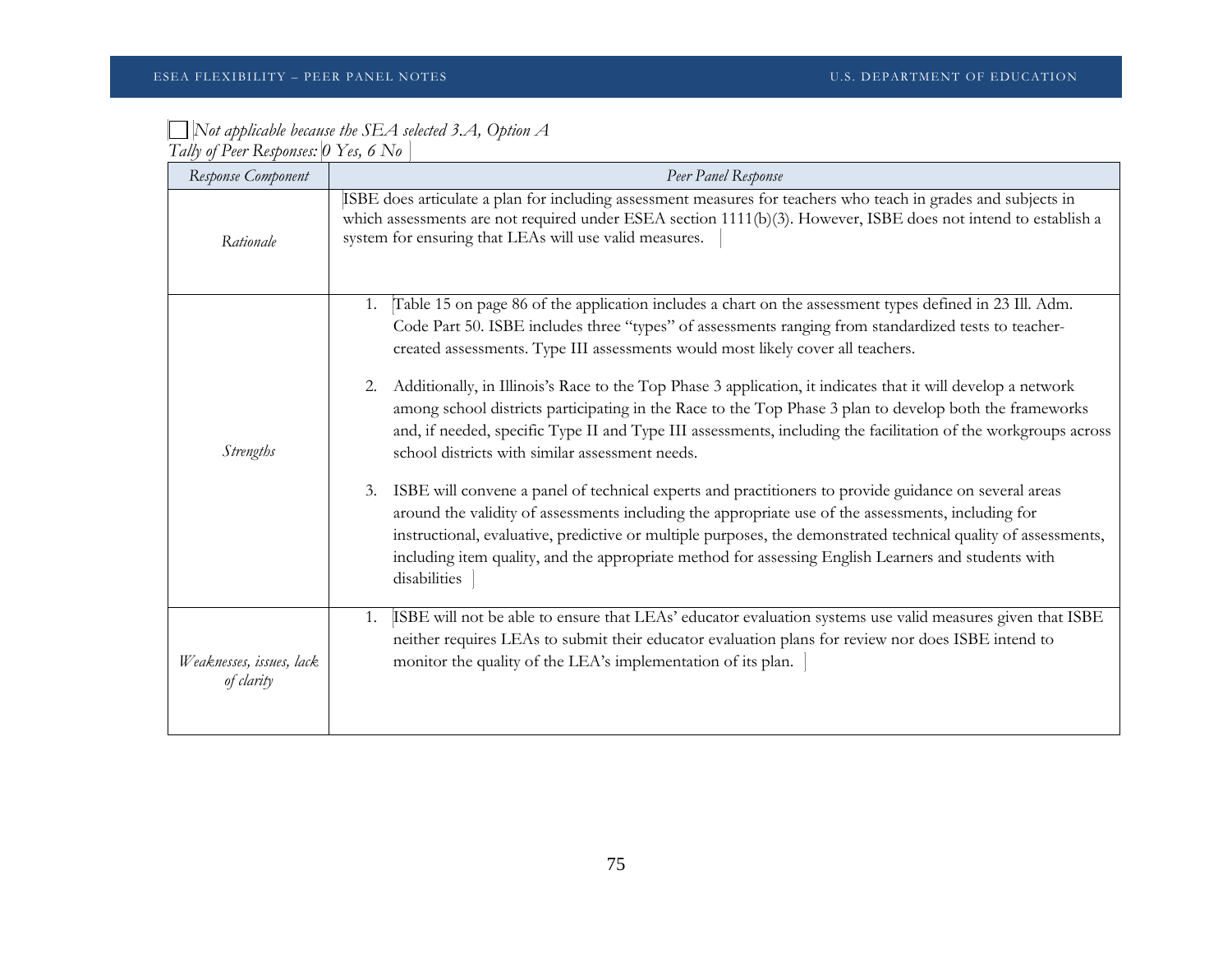| Technical Assistance | 1. Revise the proposed regulations to require submission of LEA educator evaluation plans to ISBE for review<br>and approval. |
|----------------------|-------------------------------------------------------------------------------------------------------------------------------|
| Suggestions          | 2. Create a plan to ensure the quality of the LEA's implementation of its educator evaluation system.                         |

d. Evaluate teachers and principals on a regular basis?

# **3.A.ii.d Panel Response**

*Not applicable because the SEA selected 3.A, Option A Tally of Peer Responses: 2 Yes, 4 No*

| Response Component                     | Peer Panel Response                                                                                                                                                                                                                                                                                                                                                                        |
|----------------------------------------|--------------------------------------------------------------------------------------------------------------------------------------------------------------------------------------------------------------------------------------------------------------------------------------------------------------------------------------------------------------------------------------------|
| Rationale                              | ISBE has specified that principals will be evaluated annually, but tenured teachers who are not underperforming<br>will be evaluated once every two years, which does not constitute "a regular basis" given the absence of a strategy<br>to provide feedback on performance and development opportunities more often than once every two years.                                           |
| <i>Strengths</i>                       | Principals and assistant principals must be evaluated at least once each school year<br>Non-tenured teachers will be evaluated at least once every school year.<br>2.                                                                                                                                                                                                                      |
| Weaknesses, issues, lack<br>of clarity | Non-tenured teachers will be evaluated at least once every school year, and tenured teachers will be<br>1.<br>evaluated at least once in the course of every two school years (unless they're rated needs improvement or<br>unsatisfactory, then once every year following that rating). It's questionable that evaluating someone once<br>every two years is "regularly" evaluating them. |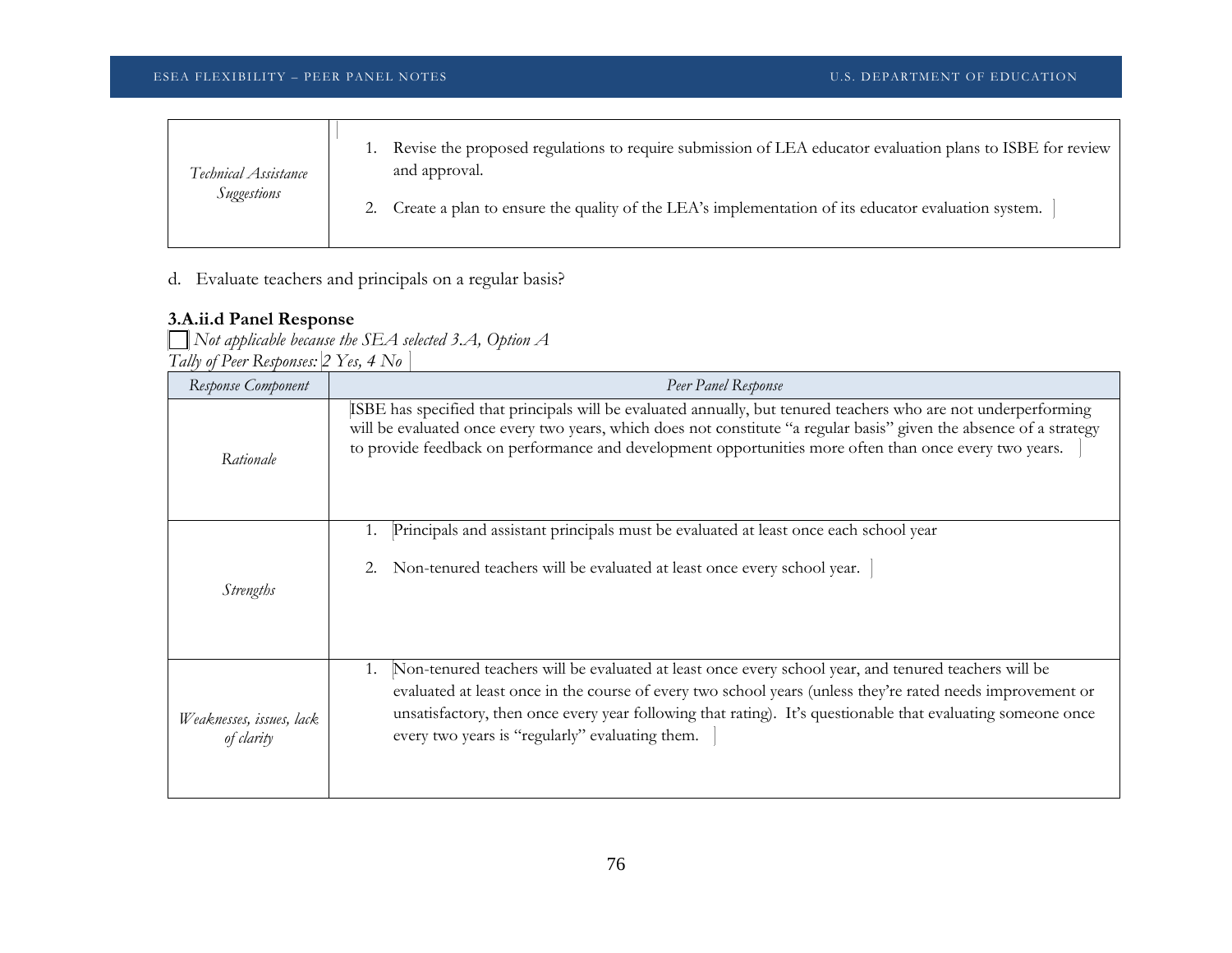|                                     | 1. ISBE should articulate a plan to have all teachers evaluated regularly. This does not mean that all teachers<br>need to have the same kind of evaluation (e.g. classroom observations) every year but will need feedback on<br>their performance and development opportunities more often than once every two years.                  |
|-------------------------------------|------------------------------------------------------------------------------------------------------------------------------------------------------------------------------------------------------------------------------------------------------------------------------------------------------------------------------------------|
| Technical Assistance<br>Suggestions | 2. In the comments section (in attachments), one person noted that in rural districts where the principal may<br>also be the superintendent, the rules were burdensome, and that finding an outside evaluator would be<br>costly and challenging. ISBE should think about how to support small and/or rural schools in this<br>endeavor. |

- 3. Provide clear, timely, and useful feedback, including feedback that identifies needs and guides professional development?
	- *Will the SEA's guidelines ensure that evaluations occur with a frequency sufficient to ensure that feedback is provided in a timely manner to inform effective practice?*
	- *Are the SEA's guidelines likely to result in differentiated professional development that meets the needs of teachers?*

# **3.A.ii.e Panel Response**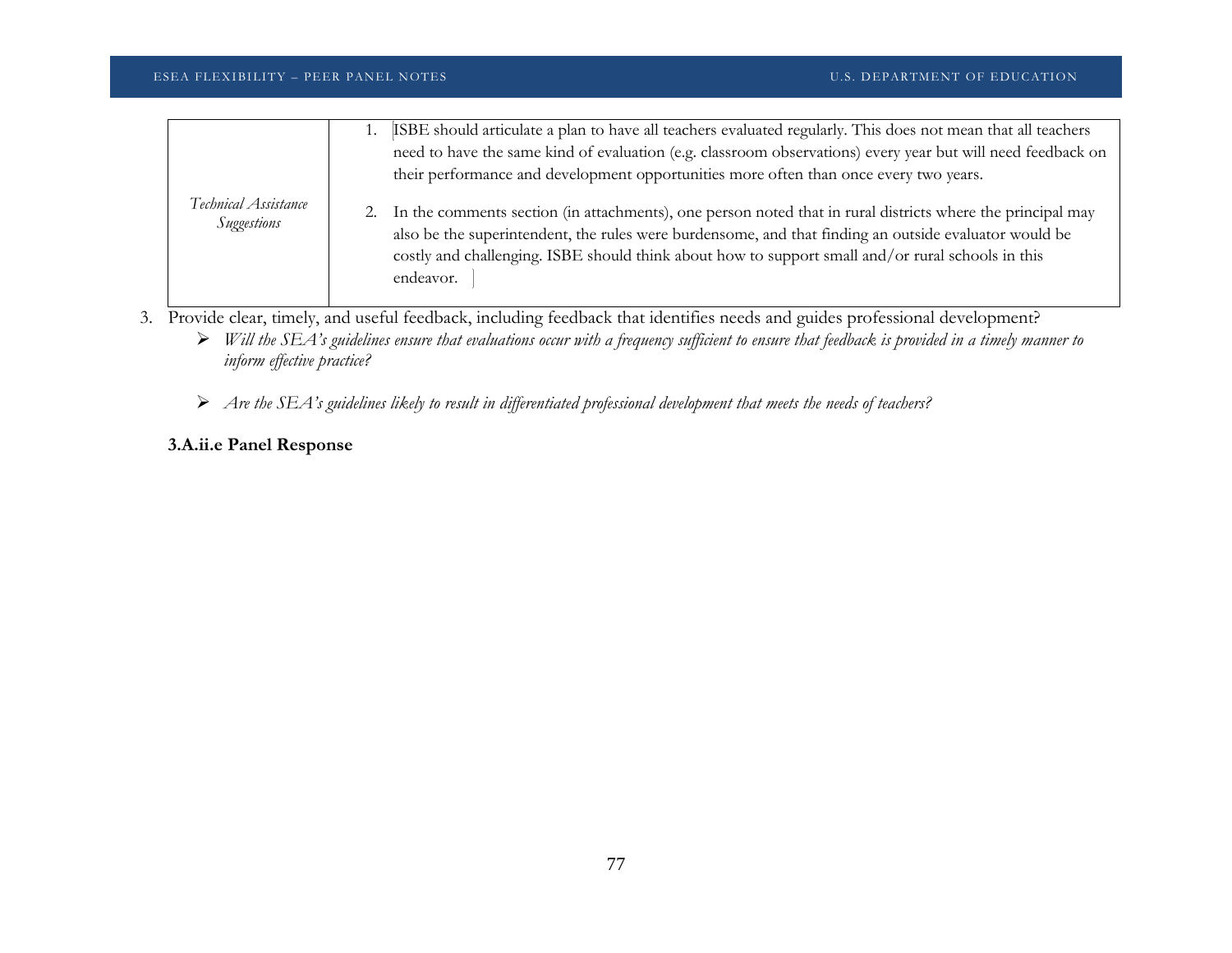#### *Not applicable because the SEA selected 3.A, Option A Tally of Peer Responses: 0 Yes, 6 No*

| Response Component                     | Peer Panel Response                                                                                                                                                                                                                                                                                                                                                                                                                                                                                                                                                                                                                                                                                                                                                                                                                                                                                                                                                                                                                                                                                                                                                                                                                                                                                                                                                                                                                                                                      |
|----------------------------------------|------------------------------------------------------------------------------------------------------------------------------------------------------------------------------------------------------------------------------------------------------------------------------------------------------------------------------------------------------------------------------------------------------------------------------------------------------------------------------------------------------------------------------------------------------------------------------------------------------------------------------------------------------------------------------------------------------------------------------------------------------------------------------------------------------------------------------------------------------------------------------------------------------------------------------------------------------------------------------------------------------------------------------------------------------------------------------------------------------------------------------------------------------------------------------------------------------------------------------------------------------------------------------------------------------------------------------------------------------------------------------------------------------------------------------------------------------------------------------------------|
| Rationale                              | Not all teachers are evaluated annually; tenured teachers who are not underperforming will be evaluated once every<br>two years which will most likely not be frequent enough to ensure that feedback is provided in a timely manner to<br>inform effective practice.                                                                                                                                                                                                                                                                                                                                                                                                                                                                                                                                                                                                                                                                                                                                                                                                                                                                                                                                                                                                                                                                                                                                                                                                                    |
| <b>Strengths</b>                       | ISBE has articulated a detailed plan about the pre- and post-conference schedule to ensure teachers receive<br>1.<br>feedback in a timely manner to inform effective practice.<br>Multiple measures of practice are included.<br>2.<br>ISBE has articulated a detailed plan for training evaluators to ensure they can accurately assess teacher<br>3.<br>performance.                                                                                                                                                                                                                                                                                                                                                                                                                                                                                                                                                                                                                                                                                                                                                                                                                                                                                                                                                                                                                                                                                                                   |
| Weaknesses, issues, lack<br>of clarity | Non-tenured teachers will be evaluated at least once every school year, and tenured teachers will be<br>1.<br>evaluated at least once in the course of every two school years (unless they're rated needs improvement or<br>unsatisfactory, then once every year following that rating). Evaluating teachers once every two years will not<br>provide sufficient feedback to inform effective practice.<br>While there is guidance on how to provide improvement for teachers who are underperforming, this may<br>2.<br>not constitute a majority of teachers in the state. For example, there is no requirement of goal setting and<br>planning or other comparable mechanisms for most teachers.<br>ISBE will not be able to ensure that LEAs' educator evaluation systems provide clear, timely, and useful<br>3.<br>feedback; including feedback that identifies needs and guides professional development given that ISBE<br>neither requires LEAs to submit their educator evaluation plans for review nor does ISBE intend to<br>monitor the quality of the LEA's implementation of its plan.<br>Since tenured teachers who receive either an excellent or proficient performance evaluation ratings will be<br>4.<br>placed in a two year cycle, how will teachers receive feedback for improvement during their "off" years?<br>The plan does not discuss how teachers' instructional approach for students with disabilities and English<br>5.<br>Learners will be evaluated. |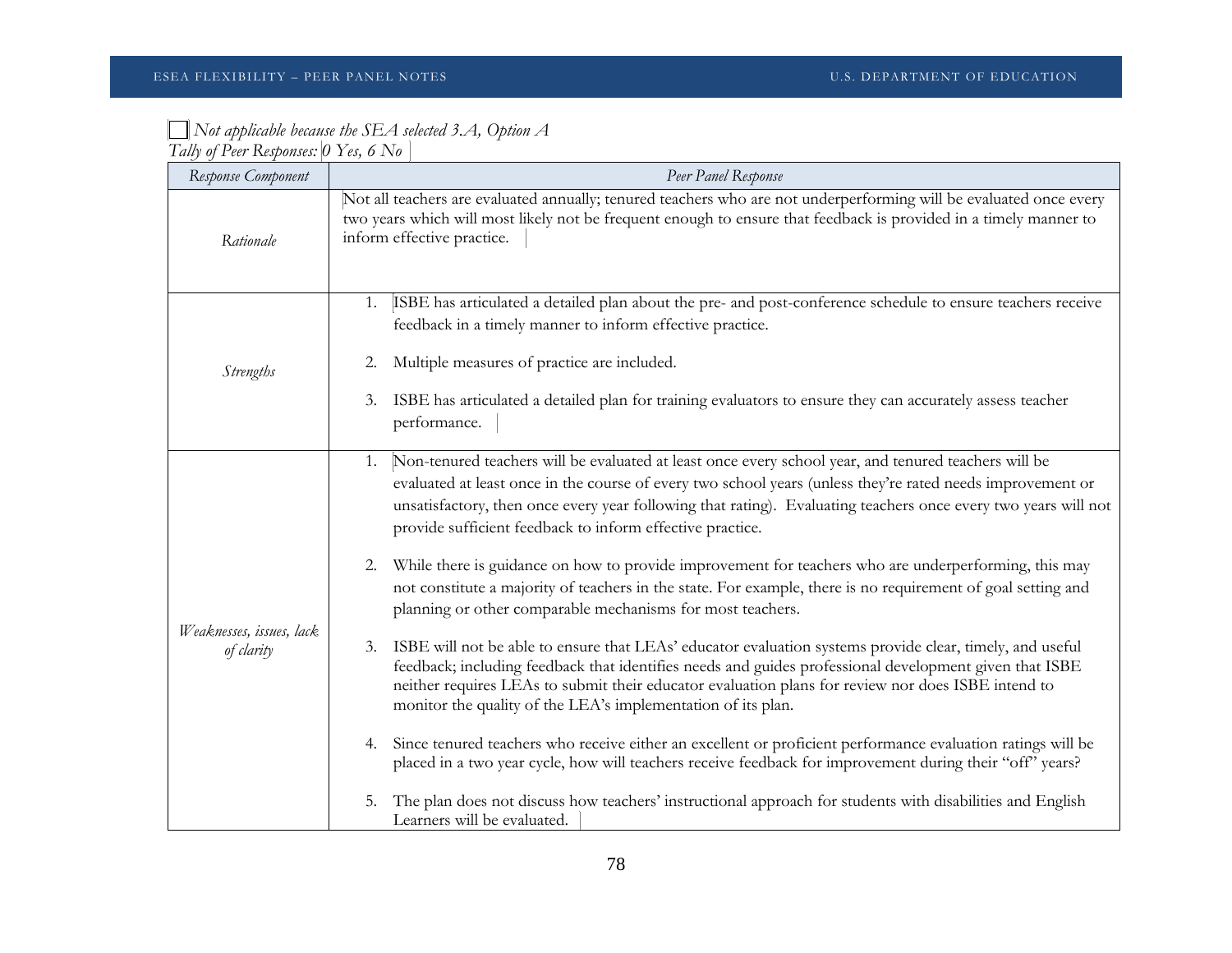| Technical Assistance<br>Suggestions | ISBE should articulate a plan to have all teachers evaluated regularly. This does not mean that all teachers<br>need to have the same kind of evaluation (e.g. classroom observations) every year but will need feedback on<br>their performance and development opportunities more often than once every two years.<br>2. Revise the proposed regulations to require submission of LEA educator evaluation plans to ISBE for review<br>and approval.<br>3. Create a plan to ensure the quality of the LEA's implementation of its educator evaluation system. |
|-------------------------------------|----------------------------------------------------------------------------------------------------------------------------------------------------------------------------------------------------------------------------------------------------------------------------------------------------------------------------------------------------------------------------------------------------------------------------------------------------------------------------------------------------------------------------------------------------------------|
|                                     |                                                                                                                                                                                                                                                                                                                                                                                                                                                                                                                                                                |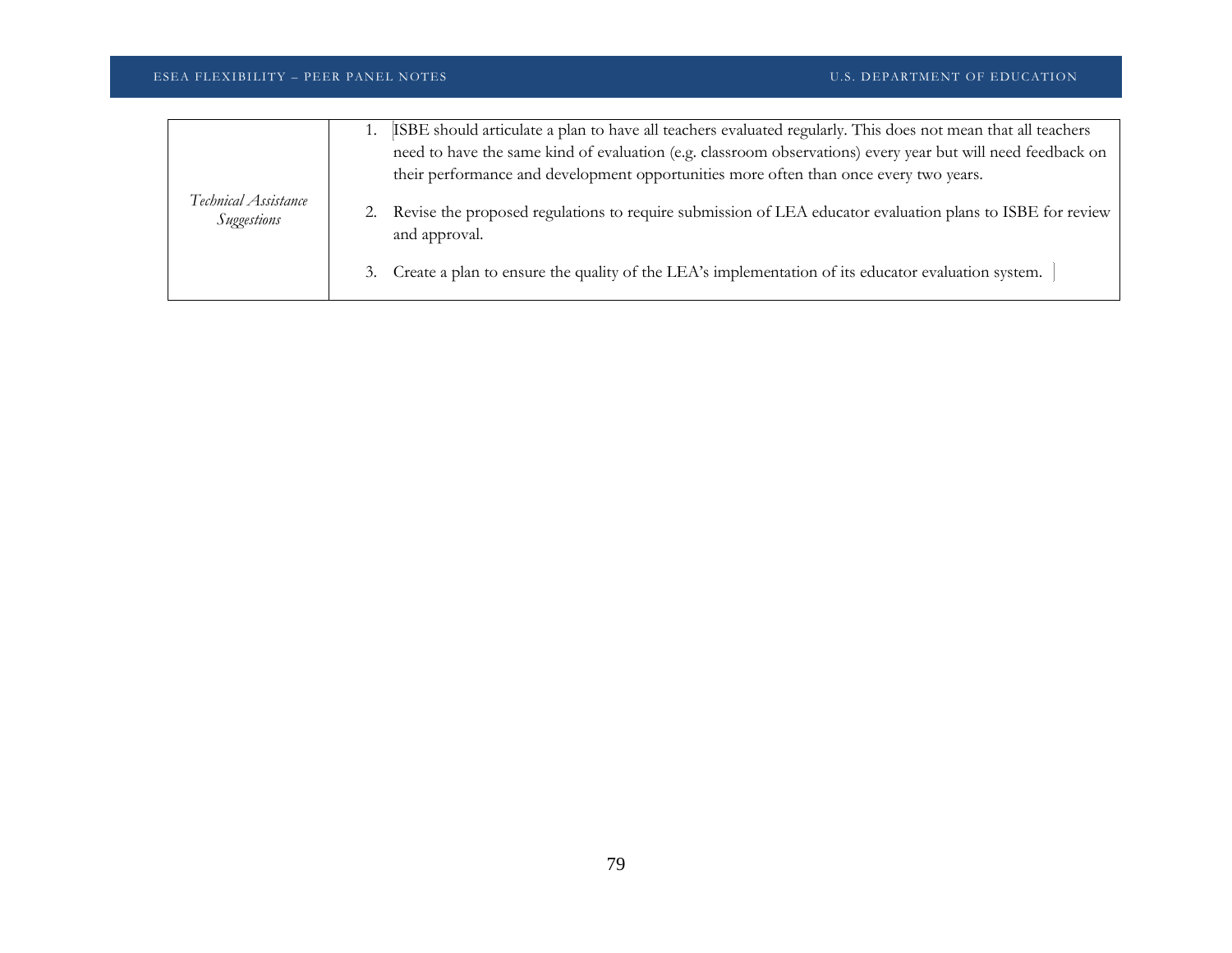4. Will be used to inform personnel decisions?

# **3.A.ii.f Panel Response**

*Not applicable because the SEA selected 3.A, Option A Tally of Peer Responses: 3 Yes, 3 No*

| Response Component                     | Peer Panel Response                                                                                                                                                                                                                                                                                                                                                                                                                                                                                                                                                                                                                             |
|----------------------------------------|-------------------------------------------------------------------------------------------------------------------------------------------------------------------------------------------------------------------------------------------------------------------------------------------------------------------------------------------------------------------------------------------------------------------------------------------------------------------------------------------------------------------------------------------------------------------------------------------------------------------------------------------------|
| Rationale                              | Illinois State Senate Bill 007 ties personnel decisions to performance evaluations. The panel has concerns that the<br>ISBE proposed regulations include no mechanisms for assuring that significant personnel decisions will be tied to<br>meaningful evaluations, nor is there any evidence that such decisions will be made by LEAs in a consistent manner.                                                                                                                                                                                                                                                                                  |
| <b>Strengths</b>                       | Senate Bill 007, signed into law on June 12, 2011, ties significant teacher employment decisions to performance<br>evaluations by:<br>1. Allowing the state superintendent to initiate a certificate or license action against an educator for<br>incompetency based on performance evaluations.<br>Streamlining the tenured teacher dismissal process based on an unsatisfactory performance evaluation<br>2.<br>rating.<br>Placing a greater emphasis on performance evaluations in key decisions, such as the filling of new and<br>3.<br>vacant positions, awarding tenure, and determining the order of dismissal in a reduction in force. |
| Weaknesses, issues, lack<br>of clarity | Absence of a plan for implementing the state superintendent's authority to initiate certificate or license<br>1.<br>action against a persistently unsatisfactory teacher, or other steps to remove them from classrooms.<br>Reliance on state action to make high-stakes personnel decisions (e.g., "allowing the state superintendent to<br>2.<br>initiate certificate or license action against an educator for incompetency based on performance<br>evaluations", p. 88) in the absence of any state mechanism for assuring quality implementation of valid and<br>reliable local evaluation systems.                                        |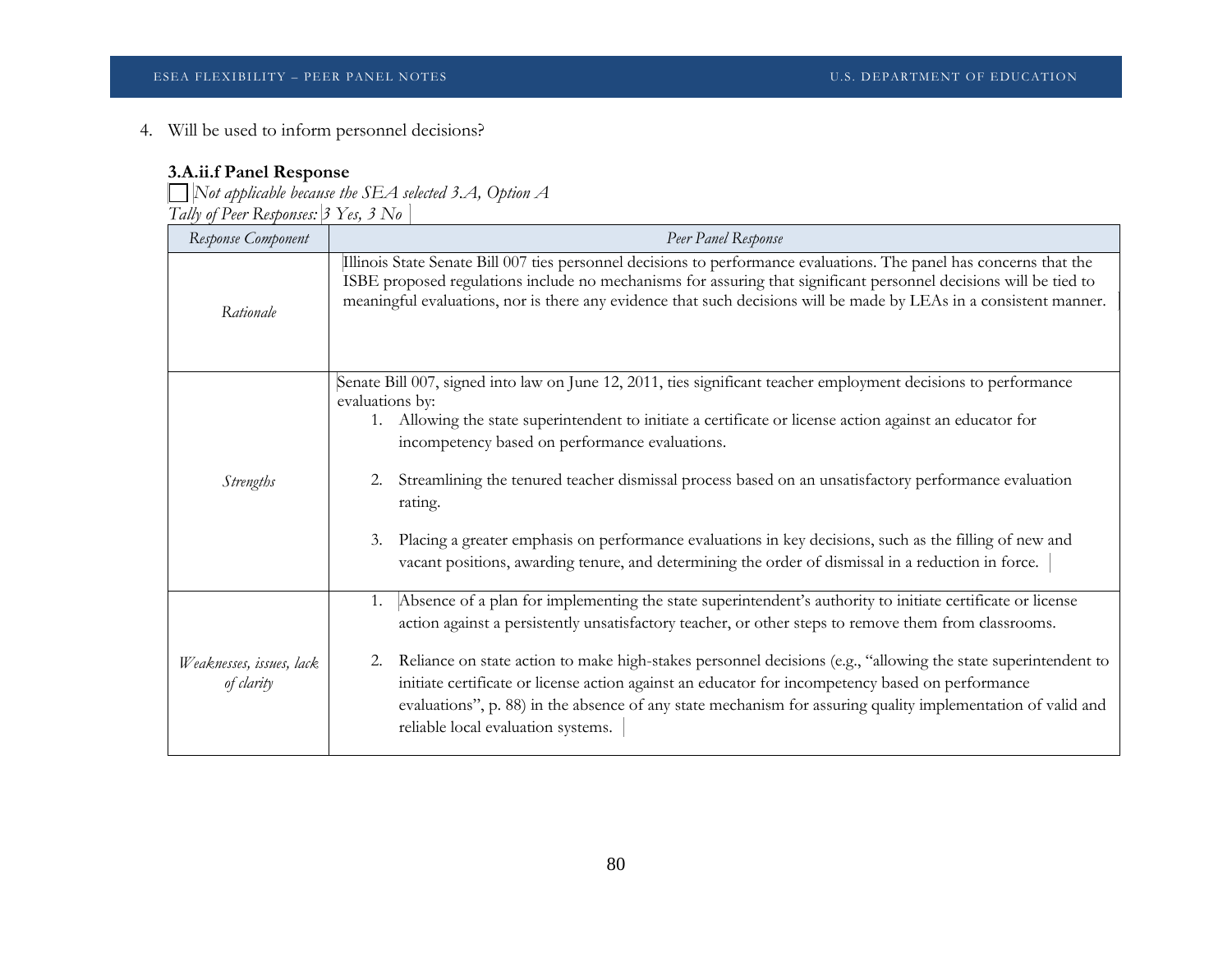|                                     | Revise the proposed regulations to require submission of LEA educator evaluation plans to ISBE for<br>review and approval. |
|-------------------------------------|----------------------------------------------------------------------------------------------------------------------------|
| Technical Assistance<br>Suggestions | 2. Create a plan to ensure the quality of the LEA's implementation of its educator evaluation system.                      |
|                                     |                                                                                                                            |

#### **3. B Ensure LEAs Implement Teacher and Principal Evaluation and Support Systems**

- **3.B** Is the SEA's process for ensuring that each LEA develops, adopts, pilots, and implements, with the involvement of teachers and principals, evaluation and support systems consistent with the SEA's adopted guidelines likely to lead to high-quality local teacher and principal evaluation and support systems?
	- *Does the SEA have a process for reviewing and approving an LEA's teacher and principal evaluation and support systems to ensure that they are consistent with the SEA's guidelines and will result in the successful implementation of such systems?*
	- *Does the SEA have a process for ensuring that an LEA develops, adopts, pilots, and implements its teacher and principal evaluation and support systems with the involvement of teachers and principals?*
	- *Did the SEA describe the process it will use to ensure that all measures used in an LEA's evaluation and support systems are valid, meaning measures that are clearly related to increasing student academic achievement and school performance, and are implemented in a consistent and highquality manner across schools within an LEA (i.e., process for ensuring inter-rater reliability)?*
	- *Does the SEA have a process for ensuring that teachers working with special populations of students, such as students with disabilities and English Learners, are included in the LEA's teacher and principal evaluation and support systems?*
	- *Is the SEA's plan likely to be successful in ensuring that LEAs meet the timeline requirements by either (1) piloting evaluation and support systems no later than the 2013*−*2014 school year and implementing evaluation and support systems consistent with the requirements described above no later than the 2014*−*2015 school year; or (2) implementing these systems no later than the 2013*−*2014 school year?*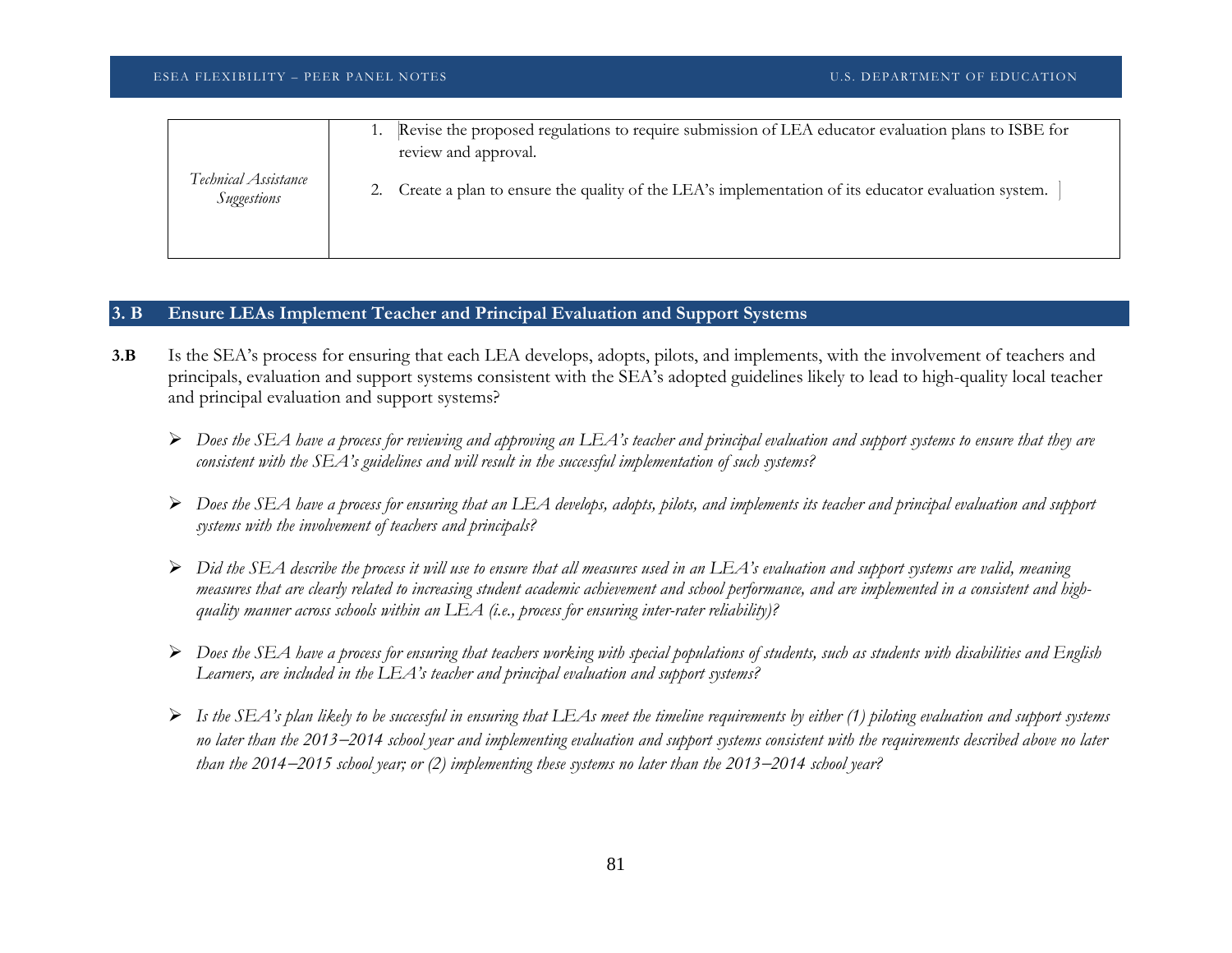#### ESEA FLEXIBILITY – PEER PANEL NOTES U.S. DEPARTMENT OF EDUCATION

- *Do timelines reflect a clear understanding of what steps will be necessary and reflect a logical sequencing and spacing of the key steps necessary to implement evaluation and support systems consistent with the required timelines?*
- $\triangleright$  Is the SEA plan for providing adequate guidance and other technical assistance to LEAs in developing and implementing teacher and principal *evaluation and support systems likely to lead to successful implementation?*
- *Is the pilot broad enough to gain sufficient feedback from a variety of types of educators, schools, and classrooms to inform full implementation of the LEA's evaluation and support systems?*

### **3.B Panel Response**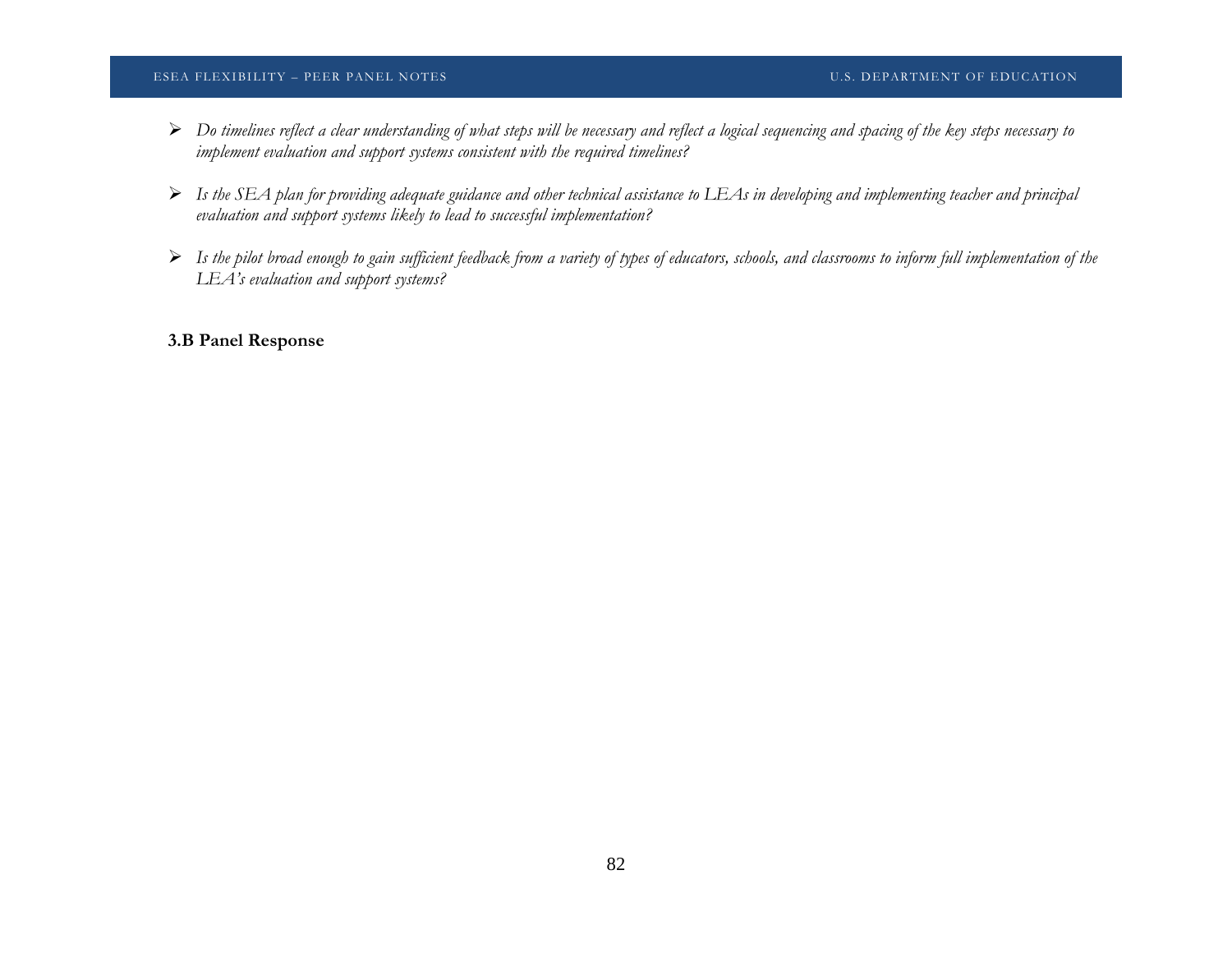| Response Component | Peer Panel Response                                                                                                                                                                                                                                                                                                                                                                                                                                                                                                                                                                                                                                                                                                                                                                                                                                                                                                                                                                                                                                                                                                                                                                                      |
|--------------------|----------------------------------------------------------------------------------------------------------------------------------------------------------------------------------------------------------------------------------------------------------------------------------------------------------------------------------------------------------------------------------------------------------------------------------------------------------------------------------------------------------------------------------------------------------------------------------------------------------------------------------------------------------------------------------------------------------------------------------------------------------------------------------------------------------------------------------------------------------------------------------------------------------------------------------------------------------------------------------------------------------------------------------------------------------------------------------------------------------------------------------------------------------------------------------------------------------|
| Rationale          | ISBE has not created a process to ensuring that each LEA develops, adopts, pilots, and implements, with<br>$\bullet$<br>the involvement of teachers and principals, evaluation and support systems consistent with its adopted<br>guidelines that will likely to lead to high-quality local teacher and principal evaluation and support systems.<br>Further, the timeline stipulated by PERA does not align with the Department of Education's timeline.                                                                                                                                                                                                                                                                                                                                                                                                                                                                                                                                                                                                                                                                                                                                                |
| <b>Strengths</b>   | The SEA has proposed using a portion of Illinois's Race to the Top Phase 3 award to:<br>Establish a prequalification program aligned to the state's performance evaluation system. This process<br>1.<br>must include a process to ensure that evaluators' ratings align to the requirements of the system.<br>Develop an evaluator training program for prequalified evaluators to take at least once during their five-<br>2.<br>year certificate renewal.<br>Build out a comprehensive technical assistance system that supports school districts with the development<br>3.<br>and implementation of teacher and principal evaluation systems.<br>Provide Web-based systems and tools that support the implementation of the state's performance<br>4.<br>evaluation models.<br>Develop a train-the-trainer program that includes the development and the delivery of content specific to<br>5.<br>the evaluator prequalification program, the evaluator retraining program, the technical assistance system<br>and the Web-based system and tools.<br>ISBE created a phased in plan that will allow the late adopters of the educator evaluation systems to learn<br>6.<br>from the early adopters. |

| Tally of Peer Responses: [O Yes, 6 No |  |
|---------------------------------------|--|
|                                       |  |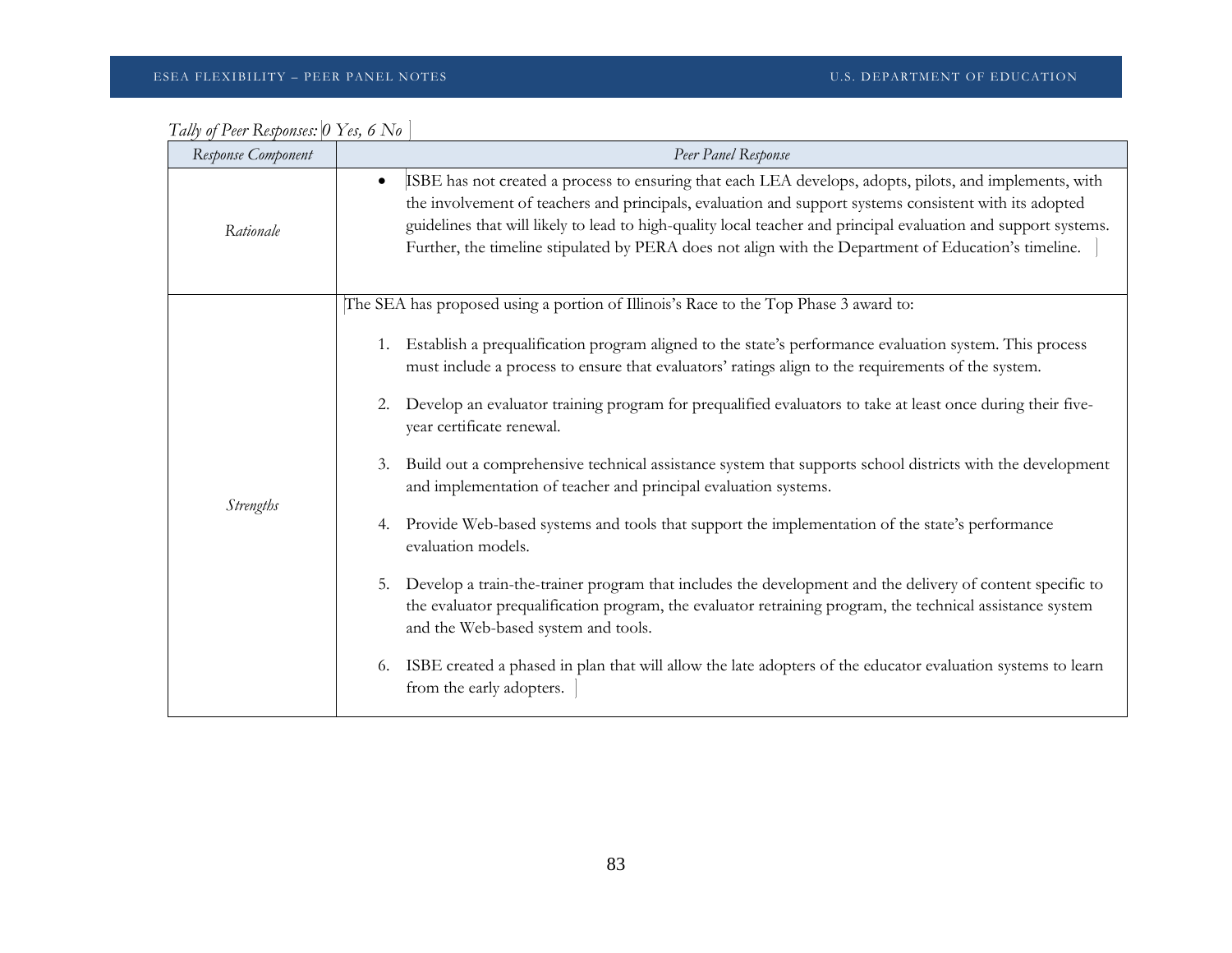| Weaknesses, issues, lack<br>of clarity | There are many comments in the IL SBOE meeting notes on $2/21/12$ about capacity to implement<br>1.                        |
|----------------------------------------|----------------------------------------------------------------------------------------------------------------------------|
|                                        | including a reasonable time line for certifying evaluators.                                                                |
|                                        | ISBE has not articulated benchmarks with dates for implementation.                                                         |
|                                        | The timeline stipulated by PERA does not align with ED's timeline. Specifically, by 2014-2015, LEAs must<br>3.             |
|                                        | be fully implementing their educator evaluation systems. ISBE stipulates that full implementation does not                 |
|                                        | occur until the 2016-2017 school year.                                                                                     |
|                                        |                                                                                                                            |
| Technical Assistance<br>Suggestions    | Revise the proposed regulations to require submission of LEA educator evaluation plans to ISBE for<br>review and approval. |
|                                        | Create a plan to monitor the quality of the LEA's implementation of its educator evaluation system.                        |
|                                        |                                                                                                                            |
|                                        |                                                                                                                            |
|                                        |                                                                                                                            |
|                                        |                                                                                                                            |

## **Principle 3 Overall Review**

If the SEA indicated that it has not developed and adopted all guidelines for local teacher and principal evaluation and support systems consistent with Principle 3 by selecting Option A in section 3.A, is the SEA's plan for the SEA's and LEAs' development and implementation of teacher and principal evaluation and support systems comprehensive, coherent, and likely to increase the quality of instruction for students and improve student achievement? If not, what aspects are not addressed or need to be improved upon?

If the SEA indicated that is has adopted guidelines for local teacher and principal evaluation and support systems consistent with Principle 3 by selecting Option B in section 3.A, are the SEA's guidelines and the SEA's process for ensuring, as applicable, LEA development, adoption, piloting, and implementation of evaluation and support systems comprehensive, coherent, and likely to increase the quality of instruction for students and improve student achievement? If not, what aspects are not addressed or need to be improved upon?

#### **Principle 3 Overall Review Panel Response**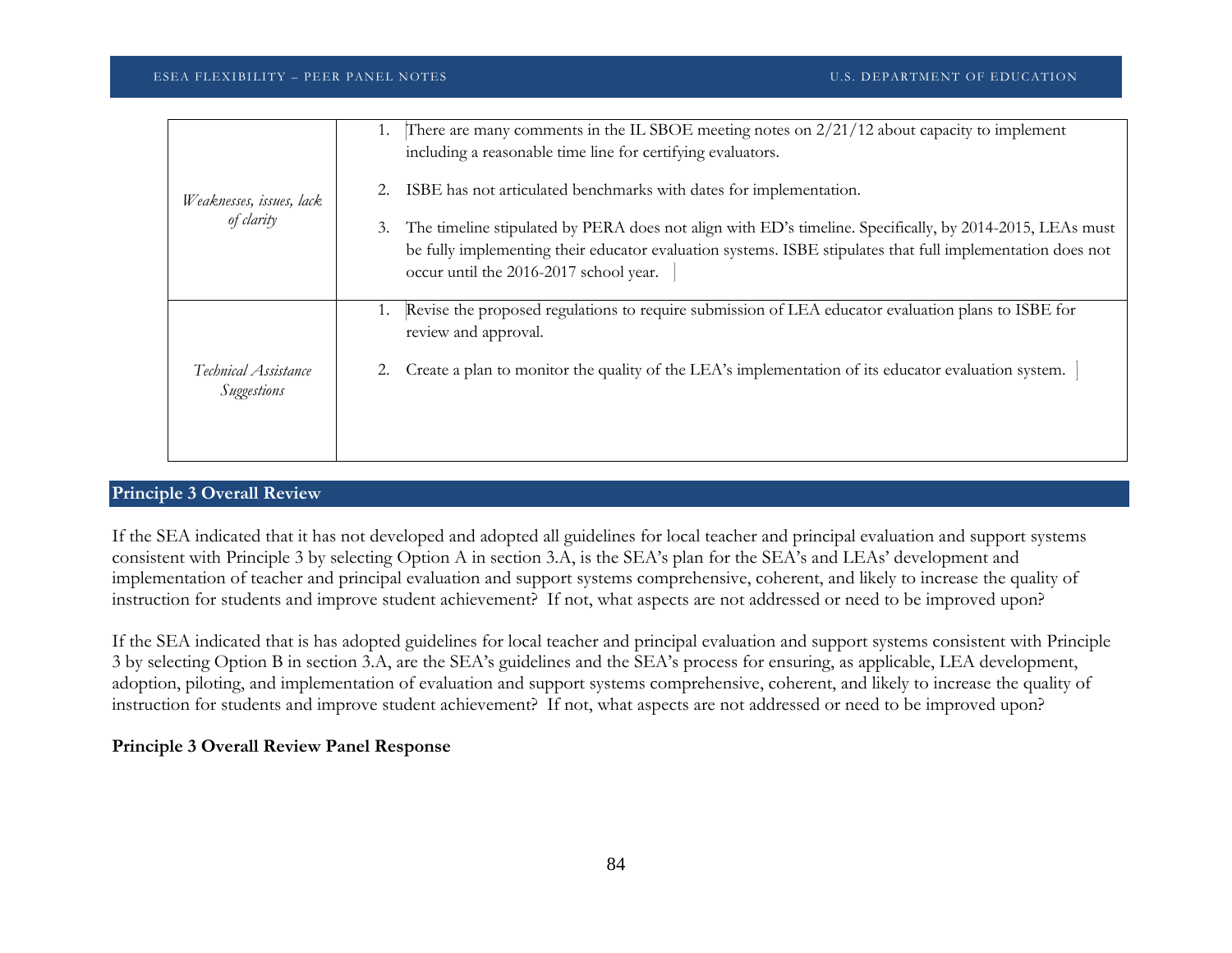#### ESEA FLEXIBILITY – PEER PANEL NOTES U.S. DEPARTMENT OF EDUCATION

# *Tally of Peer Responses: 0 Yes, 6 No*

| Response Component | Peer Panel Response                                                                                                                                                                                                                                                                        |
|--------------------|--------------------------------------------------------------------------------------------------------------------------------------------------------------------------------------------------------------------------------------------------------------------------------------------|
| Rationale          | ISBE's guidelines do not articulate a comprehensive and coherent process for ensuring LEA development, adoption, piloting,<br>and implementation of evaluation and support systems that are likely to increase the quality of instruction for students and<br>improve student achievement. |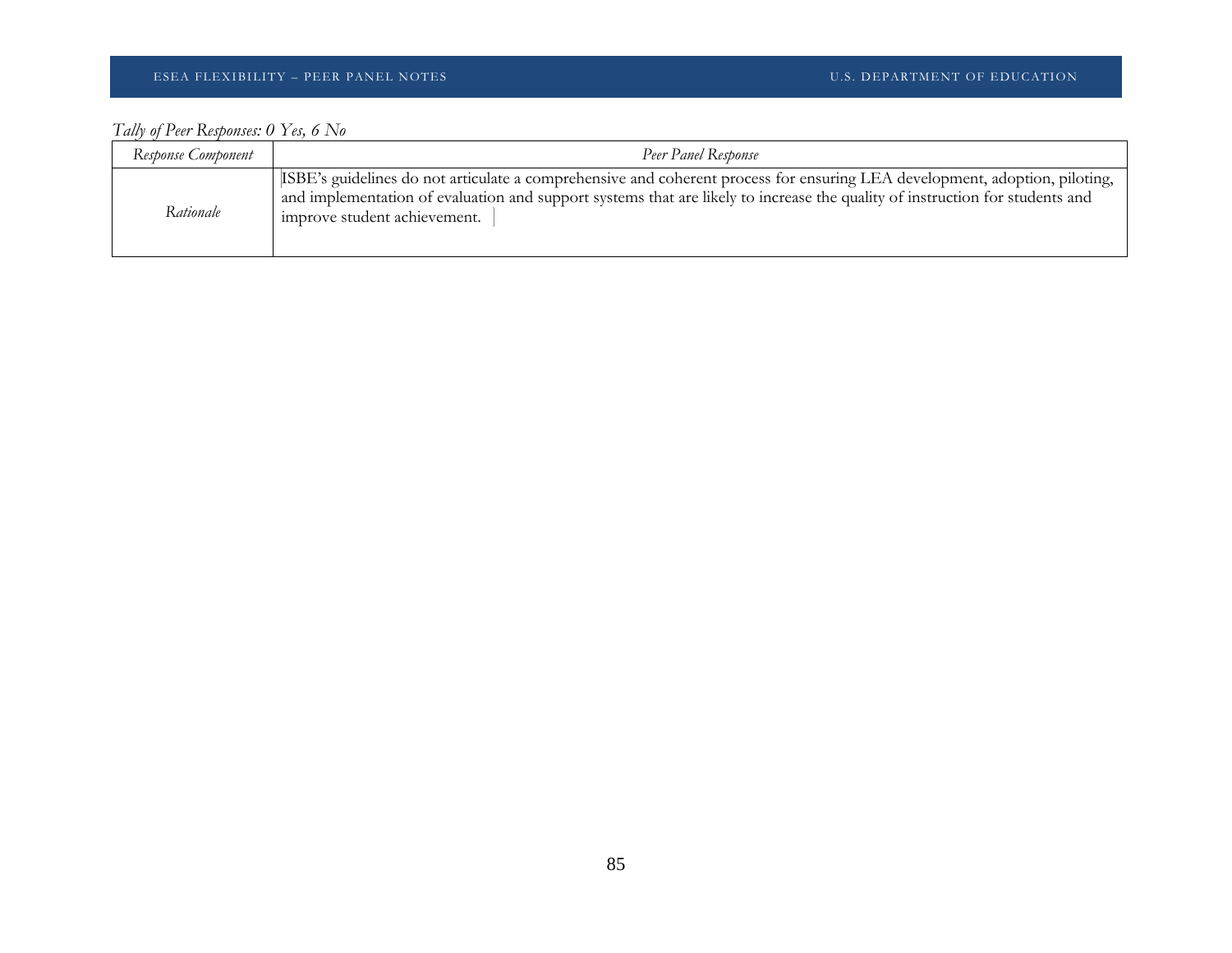|                  | ESEA FLEXIBILITY - PEER PANEL NOTES                                                                                                                                                                                                                                                                                                       | U.S. DEPARTMENT OF EDUCATION                                                                                            |
|------------------|-------------------------------------------------------------------------------------------------------------------------------------------------------------------------------------------------------------------------------------------------------------------------------------------------------------------------------------------|-------------------------------------------------------------------------------------------------------------------------|
|                  | LEAs are required to include multiple measures of professional practice in their educator evaluation systems<br>1.<br>including formal and informal observations, evidence of teacher planning, instructional delivery and classroom<br>management skills.                                                                                |                                                                                                                         |
|                  | 2. ISBE recognizes the importance of accessing technical experts and practitioners to provide guidance on several areas<br>around the validity of assessments including the appropriate use of the assessments, including for instructional,<br>and the appropriate method for assessing English Learners and students with disabilities. | evaluative, predictive or multiple purposes, the demonstrated technical quality of assessments, including item quality, |
|                  | ISBE has a plan for training evaluators to use a qualitative rubric to assess classroom instruction.<br>3.                                                                                                                                                                                                                                |                                                                                                                         |
|                  | The SEA proposes to:                                                                                                                                                                                                                                                                                                                      |                                                                                                                         |
| <b>Strengths</b> | a process to ensure that evaluators' ratings align to the requirements of the system.                                                                                                                                                                                                                                                     | Establish a prequalification program aligned to the SEA's performance evaluation system. This process must include      |
|                  | 2. Build out a comprehensive technical assistance system that supports school districts with the development and<br>implementation of teacher and principal evaluation systems.                                                                                                                                                           |                                                                                                                         |
|                  | Provide Web-based systems and tools that support the implementation of the SEA's performance evaluation<br>models.                                                                                                                                                                                                                        |                                                                                                                         |
|                  | 4. Develop a train-the-trainer program that includes the development and the delivery of content specific to the<br>based system and tools.                                                                                                                                                                                               | evaluator prequalification program, the evaluator retraining program, the technical assistance system and the Web-      |
|                  | 5.<br>early adopters.                                                                                                                                                                                                                                                                                                                     | ISBE created a phased in plan that will allow the late adopters of the educator evaluation systems to learn from the    |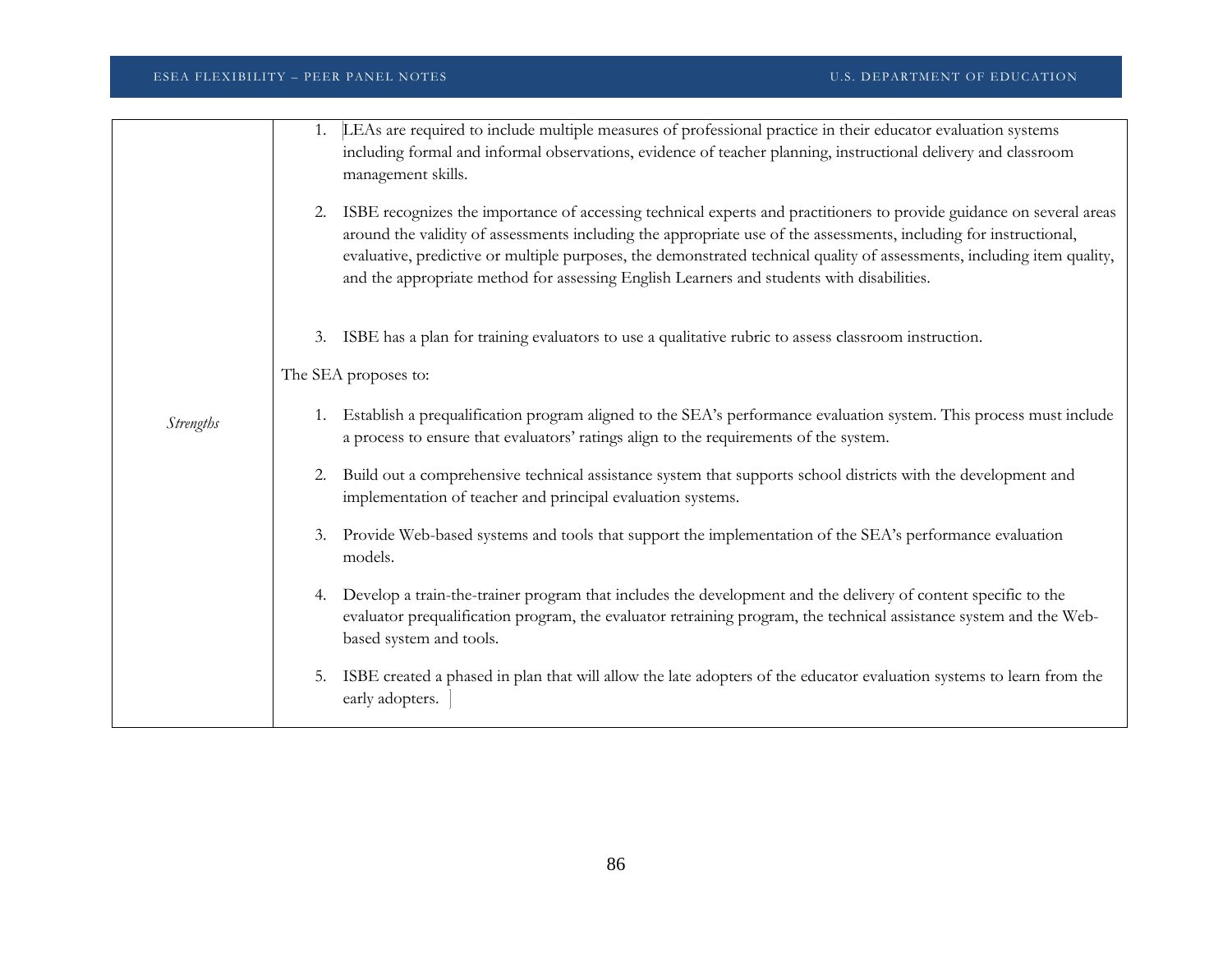| Weaknesses, issues, lack<br>of clarity | ISBE has not presented a principal evaluation plan including its design, implementation and most importantly how it<br>will be used to ensure principal effectiveness.                                                                                                                                                      |
|----------------------------------------|-----------------------------------------------------------------------------------------------------------------------------------------------------------------------------------------------------------------------------------------------------------------------------------------------------------------------------|
|                                        | ISBE will not be able to ensure that LEAs' educator evaluation systems provide continuous improvement of<br>instruction for all teachers given that ISBE neither requires LEAs to submit their educator evaluation plans for<br>review nor does ISBE intend to monitor the quality of the LEA's implementation of its plan. |
|                                        | ISBE will not be able to ensure that LEAs' educator evaluation systems meaningfully differentiate performance at<br>3.<br>four levels given that ISBE neither requires LEAs to submit their educator evaluation plans for review nor does<br>ISBE intend to monitor the quality of the LEA's implementation of its plan.    |
|                                        | ISBE will not be able to ensure that LEAs' educator evaluation systems use valid measures given that ISBE neither<br>requires LEAs to submit their educator evaluation plans for review nor does ISBE intend to monitor the quality of<br>the LEA's implementation of its plan.                                             |
|                                        | According to the Addendum, school districts except Chicago are prohibited from using state assessment data for<br>5.<br>teachers of reading/language arts and mathematics in grades in which the State administers assessments in those<br>subjects.                                                                        |
|                                        | Some panelists expressed concerned that the phased in approach is not well-conceived given the first phase of<br>6.<br>implementation, when the system is least developed, will be required as a consequence of persistent low<br>performance.                                                                              |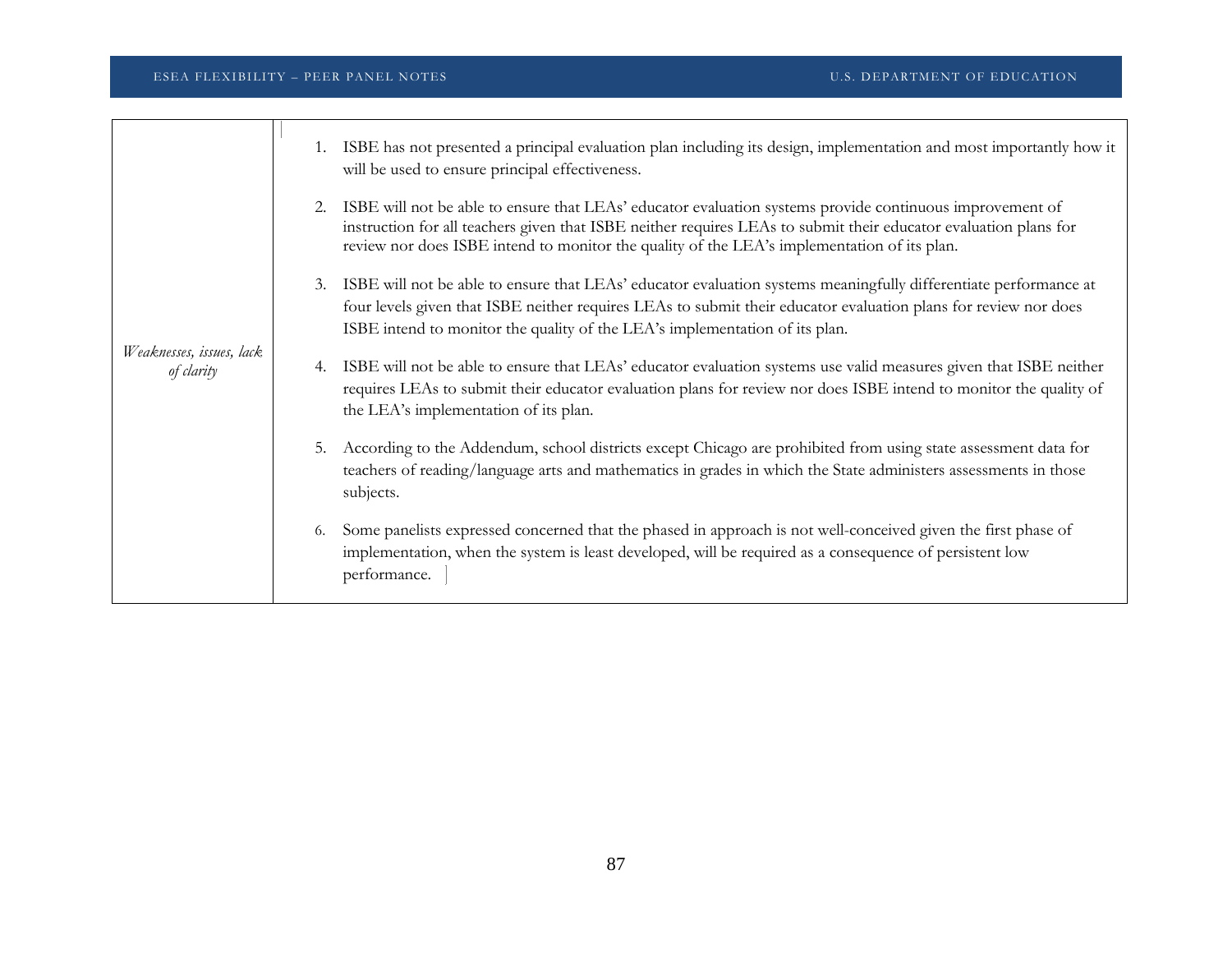|                                     | Create a plan for principal evaluation including its design, implementation and most importantly how it will be used<br>to ensure principal effectiveness.                                                                                                                                                                    |  |
|-------------------------------------|-------------------------------------------------------------------------------------------------------------------------------------------------------------------------------------------------------------------------------------------------------------------------------------------------------------------------------|--|
| Technical Assistance<br>Suggestions | Revise the proposed regulations to require submission of LEA educator evaluation plans to ISBE for review and<br>approval.                                                                                                                                                                                                    |  |
|                                     | Create a plan to ensure the quality of the LEA's implementation of its educator evaluation system.<br>3.                                                                                                                                                                                                                      |  |
|                                     | Revise the proposed regulations to require the inclusion of ISAT and PSAE for reading/ELA and math as one of<br>the assessments for measuring student growth for teacher evaluations. In addition, revise the proposed regulations<br>to require submission of LEA educator evaluation plans to ISBE for review and approval. |  |
|                                     | The state should adopt a statewide growth model used by all LEAs using the statewide assessments.                                                                                                                                                                                                                             |  |
| <b>Overall Request Evaluation</b>   |                                                                                                                                                                                                                                                                                                                               |  |

Did the SEA provide a comprehensive and coherent approach for implementing the waivers and principles in its request for the flexibility? Overall, is implementation of the SEA's approach likely to increase the quality of instruction for students and improve student achievement? If not, what aspects are not addressed or need to be improved upon?

## **Overall Request Evaluation Panel Response**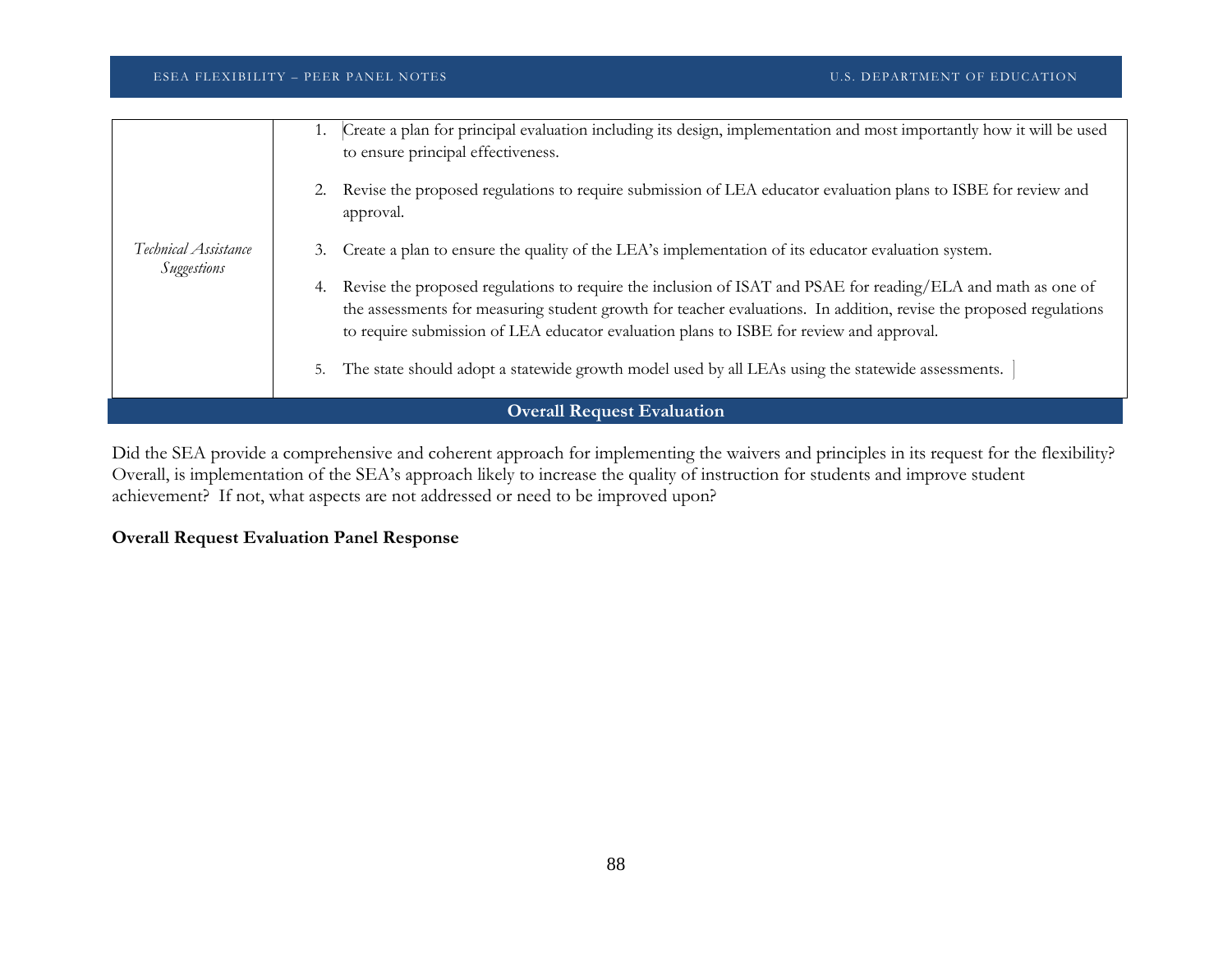| Response Component | Peer Panel Response                                                                                                                                                                                                                                                                                                                                                                                                                                                                                                                                                                                                                                                                                                                                       |
|--------------------|-----------------------------------------------------------------------------------------------------------------------------------------------------------------------------------------------------------------------------------------------------------------------------------------------------------------------------------------------------------------------------------------------------------------------------------------------------------------------------------------------------------------------------------------------------------------------------------------------------------------------------------------------------------------------------------------------------------------------------------------------------------|
| Rationale          | While ISBE's flexibility request includes a number of strengths, ISBE did not provide a comprehensive and coherent<br>approach for implementing the waivers and principles in its request for ESEA flexibility. Additionally, the panel cannot assert<br>that the implementation of the SEA's approach is likely to increase the quality of instruction for students and improve student<br>achievement.                                                                                                                                                                                                                                                                                                                                                  |
|                    | Several improvements are needed in Principle 1 as articulated below and in section 1.B.                                                                                                                                                                                                                                                                                                                                                                                                                                                                                                                                                                                                                                                                   |
|                    | ISBE's approach regarding Principle 2 needs improvement in aligning the Multiple Measure Index, which results in star<br>ratings for schools and districts, and the system for identifying reward, priority, and focus Schools. The Multiple Measure<br>Index is at an early stage of development and is not likely to be coherently deployed within a statewide system to make annual<br>determinations about schools and districts and support sound diagnostics and interventions within an effective statewide<br>differentiated recognition, accountability, support, and intervention system. The adjustments to the existing statewide system<br>of support, particularly related to Priority Districts and their schools, are promising, however. |
|                    | The ISBE's proposed regulations regarding Principle 3 fail to satisfy nearly all aspects of the ESEA flexibility guidance. Their<br>plan will most likely not lead to improving educator effectiveness and increasing student achievement in the State.                                                                                                                                                                                                                                                                                                                                                                                                                                                                                                   |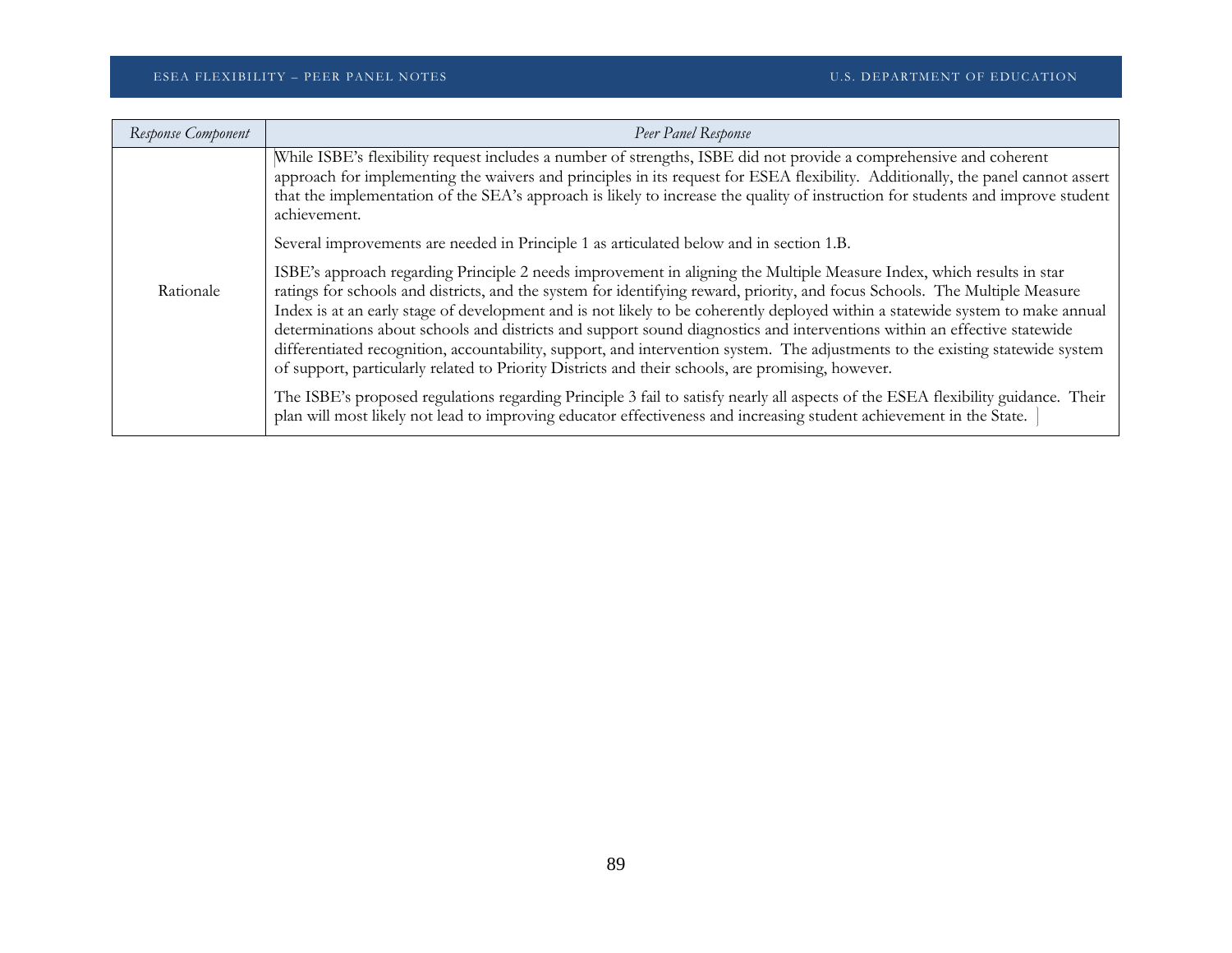|                  | There are a number of overall strengths related to the requirements of Principle 1:                                                                                                                                                                                                                                                                                                                                                                                                                                                                                                                                                      |
|------------------|------------------------------------------------------------------------------------------------------------------------------------------------------------------------------------------------------------------------------------------------------------------------------------------------------------------------------------------------------------------------------------------------------------------------------------------------------------------------------------------------------------------------------------------------------------------------------------------------------------------------------------------|
|                  | Alignment to CCSS, gap analysis, and revision of assessments: ISBE's new standards, including for English Learners<br>and students with disabilities, and ISBE trainings, materials, and assessments that are available to support LEA<br>implementation of the new standards suggest that the transition to the CCSS could improve the quality of instruction<br>for all students, including students with disabilities and English Learners. The new transitional summative<br>assessments and cut points, and the coming PARCC assessments, add incentives for LEAs to transition effectively to<br>the new standards and curriculum. |
|                  | Implementation includes reasonable plans for the Center, with implementation through the regional delivery system,<br>as well as materials and training for LEAs.                                                                                                                                                                                                                                                                                                                                                                                                                                                                        |
|                  | ISBE maintains a focus on equitable access to rigorous core content instruction and strengthening instructional<br>$\bullet$<br>delivery across all teachers for students with disabilities and English Learners.                                                                                                                                                                                                                                                                                                                                                                                                                        |
| <b>Strengths</b> | Teacher Preparation programs, certification requirements, and cut scores are being aligned to the CCSS.                                                                                                                                                                                                                                                                                                                                                                                                                                                                                                                                  |
|                  | Principle 2:                                                                                                                                                                                                                                                                                                                                                                                                                                                                                                                                                                                                                             |
|                  | The LEA intervention strategy for Priority Districts and chronically low-performing schools is well articulated and<br>provides a means for the SEA to intervene when LEAs are unable or unwilling to do so.                                                                                                                                                                                                                                                                                                                                                                                                                             |
|                  | Principle 3:                                                                                                                                                                                                                                                                                                                                                                                                                                                                                                                                                                                                                             |
|                  | LEAs are required to include multiple measures of professional practice in their educator evaluation systems<br>including formal and informal observations, evidence of teacher's planning, instructional delivery and classroom<br>management skills.                                                                                                                                                                                                                                                                                                                                                                                   |
|                  | ISBE recognizes the importance of accessing technical experts and practitioners to provide guidance on several areas<br>$\bullet$<br>around the validity of assessments including the appropriate use of the assessments (for summative, instructional,<br>evaluative, predictive, or multiple purposes), the demonstrated technical quality of assessments, and the appropriate<br>method for assessing English Learners and students with disabilities.                                                                                                                                                                                |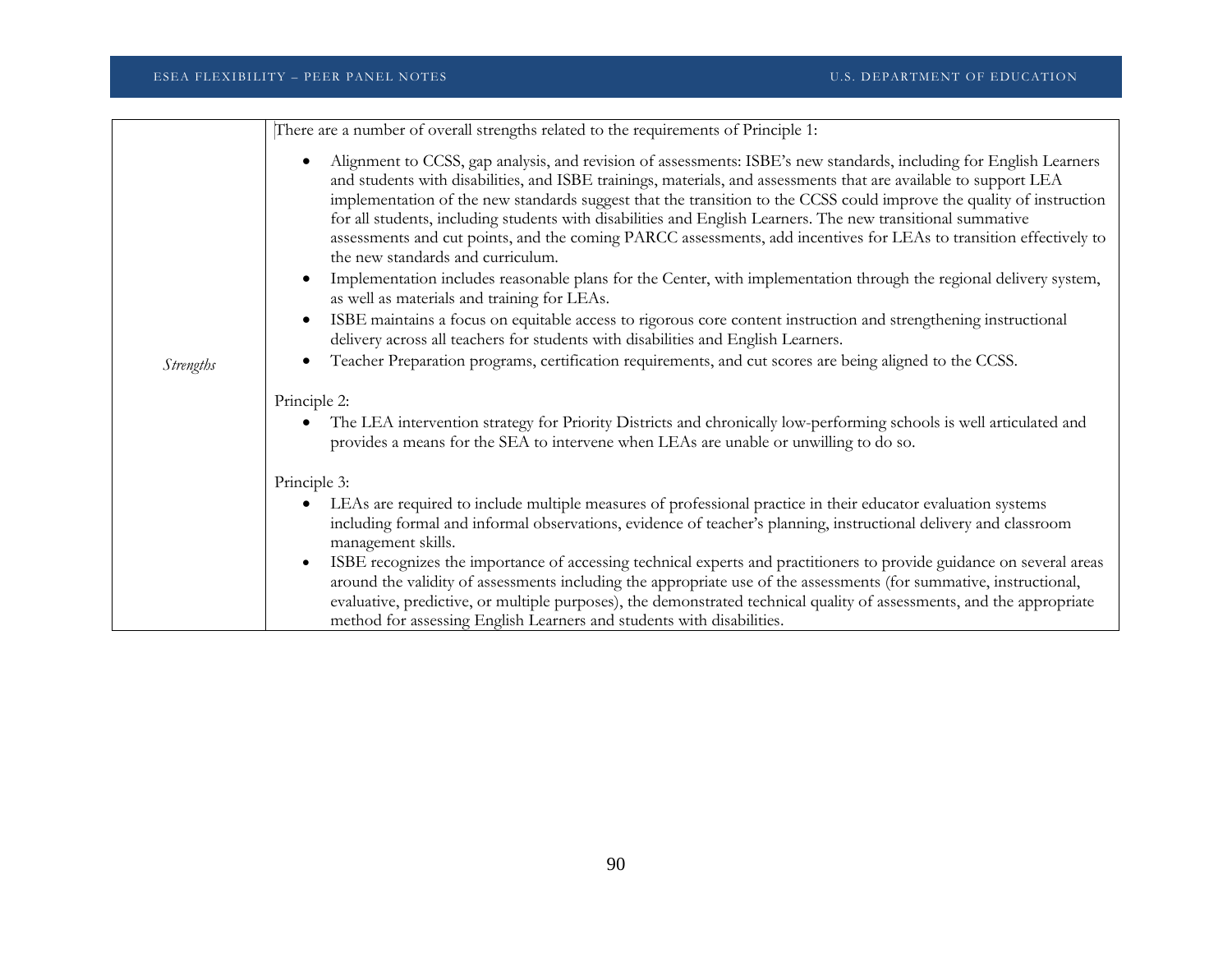|                                        | Principle 1:                                                                                                                                                                                                                                                                                                                                                                                                                                                                                 |
|----------------------------------------|----------------------------------------------------------------------------------------------------------------------------------------------------------------------------------------------------------------------------------------------------------------------------------------------------------------------------------------------------------------------------------------------------------------------------------------------------------------------------------------------|
|                                        | There are a number of weaknesses related to the requirements of Principle 1:                                                                                                                                                                                                                                                                                                                                                                                                                 |
|                                        | Implementation: Lack of a specific timeline with benchmarks that lay out how ISBE intends to support implementation of CCSS<br>to ensure it is successful and sustainable, including identification of specific obstacles and how they will be overcome.<br>Special Populations: Lack of specificity about professional development and supports for general education teachers to ensure<br>$\bullet$<br>successful transition of CCSS for students with disabilities and English Learners. |
|                                        | Principle 2:                                                                                                                                                                                                                                                                                                                                                                                                                                                                                 |
| Weaknesses, issues,<br>lack of clarity | Interventions in persistently low-performing schools: ISBE's proposed interventions in priority schools are not fully specified,<br>seem subordinate to ISBE's plans for turning around "High-Priority Districts", and are not fully consistent with the turnaround<br>principles in ways that could keep the interventions from having the dramatic effect that is sought.                                                                                                                  |
|                                        | Principle 3:                                                                                                                                                                                                                                                                                                                                                                                                                                                                                 |
|                                        | ISBE has not presented a principal evaluation plan including its design, implementation and most importantly how it will be<br>used to ensure principal effectiveness.                                                                                                                                                                                                                                                                                                                       |
|                                        | ISBE will not be able to ensure that LEAs' educator evaluation systems provide continuous improvement of instruction for all<br>$\bullet$<br>teachers given that ISBE neither requires LEAs to submit their educator evaluation plans for review nor does ISBE intend to<br>monitor the quality of the LEA's implementation of its plan.                                                                                                                                                     |
|                                        | ISBE will not be able to ensure that LEAs' educator evaluation systems meaningfully differentiate performance in at least three<br>$\bullet$<br>levels given that ISBE neither requires LEAs to submit their educator evaluation plans for review nor does ISBE intend to<br>monitor the quality of the LEA's implementation of its plan.                                                                                                                                                    |
|                                        | ISBE will not be able to ensure that LEAs' educator evaluation systems use valid measures given that ISBE neither requires<br>$\bullet$<br>LEAs to submit their educator evaluation plans for review nor does ISBE intend to monitor the quality of the LEA's<br>implementation of its plan.                                                                                                                                                                                                 |
|                                        | According to the Addendum the SEA submitted to its request, school districts except Chicago are prohibited from using State<br>$\bullet$<br>assessment data for teachers of reading/language arts and mathematics in grades in which the State administers assessments in<br>those subjects.                                                                                                                                                                                                 |